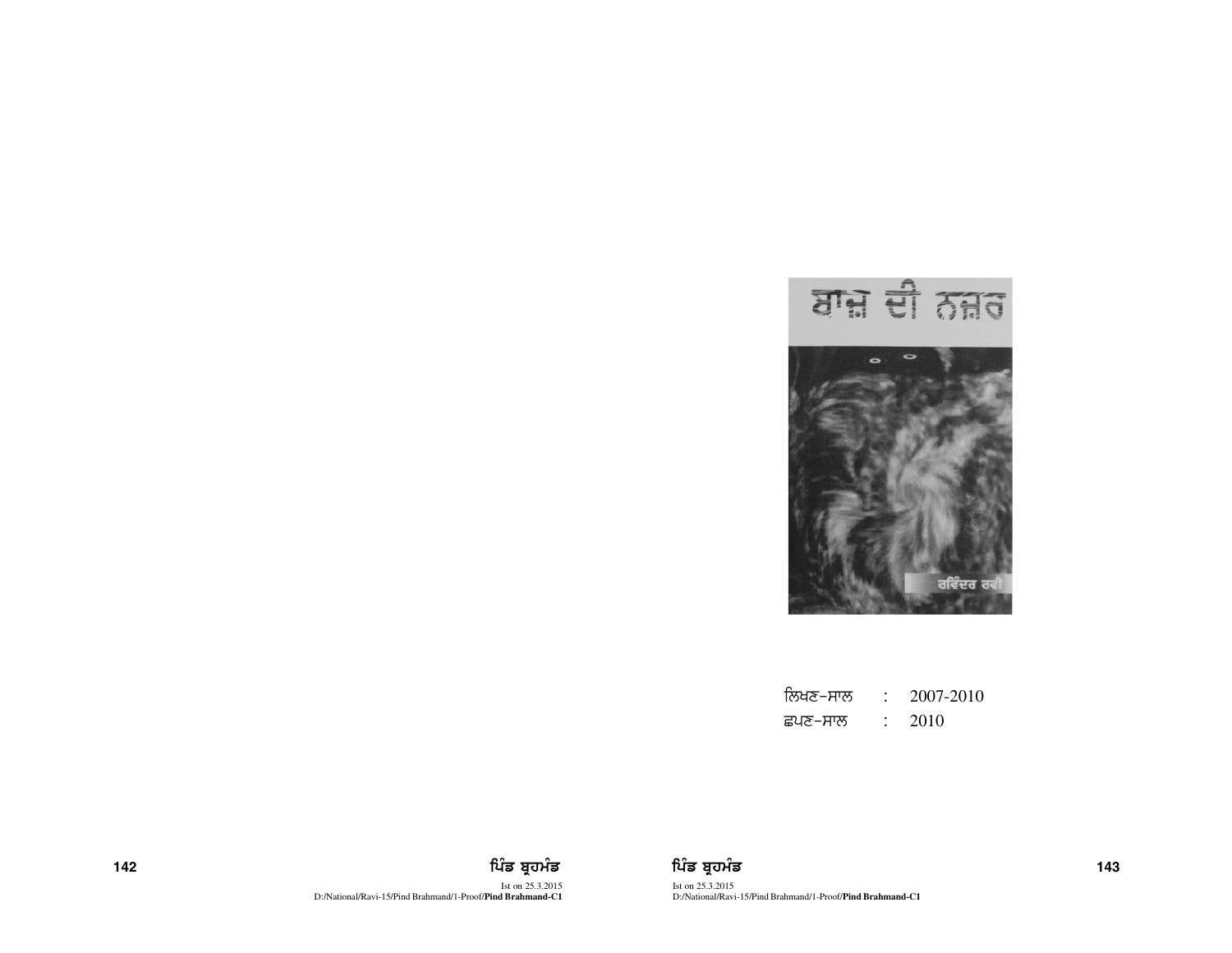## $\lq\lq$  ਬਾਜ਼ ਦੀ ਨਜ਼ਰ $\lq\lq$  : ਆਰੰਭਕ ਸ਼ਬਦ

### **1.**

"ਬਾਜ਼ ਦੀ ਨਜ਼ਰ" ਮੇਰਾ 18ਵਾਂ ਕਾਵਿ-ਸੰਗੁਹਿ ਹੈ। ਇਸ ਦੀਆਂ ਕਵਿਤਾਵਾਂ 2007 ਤੋਂ 2009 ਦੇ ਤਿੰਨ ਵਰ੍ਹਿਆਂ ਦੌਰਾਨ ਰਚੀਆਂ ਗਈਆਂ ਹਨ।

ਇਸ ਸੰਗਹਿ ਦੀਆਂ ਵਧੇਰੇ ਕਵਿਤਾਵਾਂ ਵਿਚਾਰ. ਸੋਚ ਜਾਂ ਸੰਕਲਪ ਕਾਵਿ ਦੇ ਅੰਤਰਗਤ ਹੀ ਆ ਜਾਂਦੀਆਂ ਹਨ। ਇਹ ਸੋਚ ਤੇ ਵਿਚਾਰ ਦਾ ਯੱਗ ਹੈ। ਪਿਛਲੇ ਤਿੰਨ ਵਰ੍ਹਿਆਂ ਵਿਚ ਸਾਡੀਆਂ ਸੋਚਾਂ ਵਿਸ਼ਵ ਭਰ ਦੇ ਸਨਮਖ ਕਝ ਅਤਿ ਗੰਭੀਰ ਮਸਲਿਆਂ ਦੇ ਨਾਲ ਜੁੜੀਆਂ ਰਹੀਆਂ ਹਨ।

ਵਿਸ਼ਵ ਭਰ ਦੀਆਂ ਮੁੱਖ ਸਟਾਕ ਮਾਰਕਿਟਾਂ ਦਾ



ਡਿਗਣਾ (Crash) ਇਕ ਅਹਿਮ ਘਟਨਾ ਸੀ। ਇਸ ਨੇ ਸੰਸਾਰ ਭਰ ਦੇ ਕਰੰਸੀ ਦਰਾਂ ਵਿਚ ਉਤਾਰ ਚੜਾ ਲਿਆਂਦੇ। ਉਤਪਾਦਨ ਤੇ ਖਪਤ ਅਤੇ ਆਯਾਤ ਤੇ ਨਿਰਯਾਤ ਦੇ ਖੇਤਰਾਂ ਨੂੰ ਪ੍ਰਭਾਵਤ ਕੀਤਾ। ਇਸ ਆਰਥਕ ਮੰਦਵਾੜੇ ਦੇ ਪ੍ਰਭਾਵ ਹੇਠ ਵੱਡੀਆਂ, ਵੱਡੀਆਂ ਆਰਥਕ ਸੰਸਥਾਵਾਂ. ਬੈਂਕ ਅਤੇ ਕੰਪਨੀਆਂ ਦੇ ਦੀਵਾਲੇ ਨਿਕਲ ਗਏ। ਲੱਖਾਂ ਲੋਕ ਬੇਕਾਰ ਹੋ ਗਏ। ਅਨੇਕਾਂ ਲੋਕਾਂ ਦੇ ਘਰ, ਕਿਸ਼ਤਾਂ ਨਾ ਦੇ ਸਕਣ ਕਰਕੇ ਖੁੱਸ ਗਏ । ਸਰਕਾਰਾਂ ਨੇ ਡੱਬਦੀਆਂ ਕੰਪਨੀਆਂ ਬਚਾੳਣ ਅਤੇ ਆਪਣੀ ਆਰਥਕਤਾ ਨੂੰ ਠੰਮਣਾ ਦੇਣ ਲਈ Stimulus Packages ਦੀ ਘੋਸ਼ਣਾ ਕੀਤੀ। ਸਰਮਾਏਦਾਰ ਦੇਸ਼ਾਂ ਦੇ ਨਾਲ

#### **<sup>144</sup>** fgzv pqjwzv fgzv pqjwzv **<sup>145</sup>**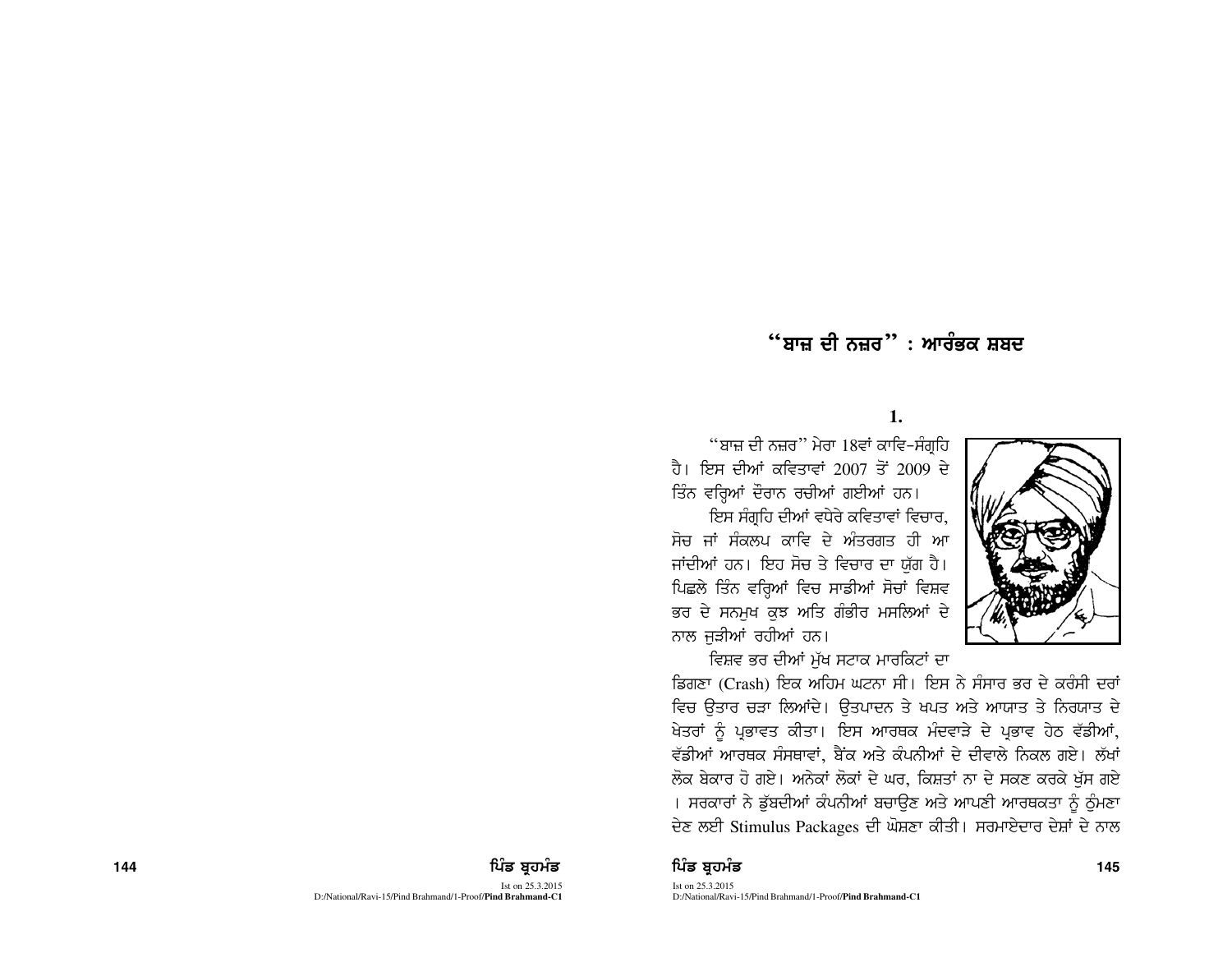ਬੇਕਾਰ ਲੋਕਾਂ ਦੀਆਂ ਭੀੜਾਂ ਅਤੇ ਫ਼ੈਕਟਰੀਆਂ ਦੇ ਬੰਦ ਹੋਣ ਦੇ ਦ੍ਰਿਸ਼ ਚੀਨ ਵਰਗੇ ਤਾਜ਼ਾ ਤਾਜ਼ਾ ਅਰਧ-ਸਰਮਾਏਦਾਰ ਬਣੇ ਦੇਸ਼ ਦੇ ਸ਼ਹਿਰਾਂ : ਸ਼ੰਘਾਈ ਤੇ ਬੇਜਿੰਗ ਆਦਿ ਵਿਚ ਵੀ ਵੇਖੇ ਗਏ।

ਅਮਰੀਕਾ ਨੇ ''ਅਮਰੀਕਨ ਬਣੋ, ਅਮਰੀਕਨ ਖਰੀਦੋ" ਦੇ ਨਾਅਰੇ ਤੇ ਨੀਤੀ ਹੇ ਠ ਸਰੱਖਿਆਵਾਦ (Protectionism) ਦੀ ਨੀਤੀ ਅਪਣਾਉਂਦੇ ਹੋਇਆਂ ਜਿੱਥੇ ਆਯਾਤ ਉੱਤੇ ਸੁਰੱਖਿਆ ਕਰ ਲਾਉਣ ਦੀ ਘੋਸ਼ਣਾ ਕੀਤੀ, ਉੱਥੇ "ਸੁਤੰਤਰ ਵਪਾਰ" (Free Trade) ਦੇ ਸੰਕਲਪ ਅੱਗੇ ਵੀ ਪ੍ਰਸ਼ਨ-ਚਿੰਨ੍ਹ ਖੜ੍ਹੇ ਕੀਤੇ। ਆਰਥਕ ਤੇ ਦਾਰਸ਼ਨਕ ਪੰਡਤਾਂ ਦਾ ਵਿਚਾਰ ਹੈ ਕਿ ਇਹ ਅਵਿਸ਼ਵੀਕਰਨ (De-Globalisation) ਵੱਲ ਸਾਡਾ ਪਹਿਲਾ ਕਦਮ ਹੈ। ਅਜਿਹਾ ਹੋਣ ਦੀ ਸੰਭਾਵਨਾ ਅਧੀਨ ਉਨ੍ਹਾਂ ਨੇ ਇਸ ਨੀਤੀ ਦੀ ਸਖ਼ਤ ਆਲੋਜਨਾ ਕੀਤੀ ਹੈ।

ਨਿੱਜੀ ਪੱਧਰ ਉੱਤੇ ਵੀ ਅਸੀਂ ਆਰਥਕ ਮੰਦਵਾੜੇ ਦਾ ਪ੍ਰਭਾਵ ਆਪਣੇ ਨਿਤਾਪ੍ਰਤੀ ਦੇ ਜੀਵਨ ਵਿਚ ਮਹਿਸੂਸ ਤੇ ਅਨੁਭਵ ਕੀਤਾ, ਸਾਡੇ ਦੁਆਲੇ ਵਲੇ ਚੱਕ੍ਰਵਯੁਹ ਦੇ ਦਾਇਰੇ ਹੋਰ ਵੀ ਵਧੇਰੇ ਤੰਗ ਹੋ ਗਏ। ਸਾਡੇ ਸੰਘਰਸ਼ ਤੇ ਹੋਂਦ ਨੂੰ ਬਣਾਈ ਰੱਖਣ ਦੇ ਯੁੱਧਮਈ ਯਤਨਾਂ ਵਿਚ ਵਧੇਰੇ ਤੀਖਣਤਾ ਤੇ ਸ਼ਿੱਦਤ ਆਈ।

ਦਜਾ ਅਹਿਮ ਮਸਲਾ ਸਾਡੇ ਸਾਮੁਣੇ ਪਰਿਆਵਰਨ ਦਾ ਹੈ। ਗਲੋਬਲ ਵਾਰਮਿੰਗ, ਪ੍ਰਦੂਸ਼ਣ ਅਤੇ ਇਨ੍ਹਾਂ ਦੇ ਪ੍ਰਤੱਖ ਪ੍ਰਭਾਵਾਂ ਦੇ ਮਾਰੂ ਅਸਰ, ਸਾਡੀਆਂ ਸੋਚਾਂ ਨੂੰ ਚਿਪਕੇ ਰਹੇ। ਏਸ ਖੇਤਰ ਵਿਚ ਵੀ ਅਸੀਂ ਵੰਡੇ ਗਏ ਹਾਂ। ਯੱਧ ਦੀ ਸਥਿਤੀ ਵਿਚ ਵਿਜ਼ਰ ਰਹੇ ਹਾਂ।

ਦਹਿਸ਼ਤਵਾਦ, ਬੇਘਰਿਆਂ ਦੀ ਸਮੱਸਿਆ, ਤਸਕਰੀ, ਨਸ਼ੀਲੇ ਪਦਾਰਥਾਂ ਨਾਲ ਜੁੜੇ ਸੰਕਟ, ਦੇਹ-ਵਿਓਪਾਰ, ਰਿਸ਼ਵਤ, ਗ਼ਰੀਬੀ, ਭ੍ਰਿਸ਼ਟਾਚਾਰ, ਧਨ ਦੀ ਅਸਾਵੀਂ ਵੰਡ ਅਤੇ ਕੁਨਬਾ-ਪਰਵਰੀ ਵਰਗੇ ਹੋਰ ਅਤਿ ਗੰਭੀਰ ਮਸਲਿਆਂ ਦੀ ਸੂਚੀ ਵੀ ਬਹੁਤ ਲੰਮੀਂ ਅਤੇ ਮਾਨਵ-ਸੱਭਿਆਚਾਰ ਉੱਤੇ, ਇਨ੍ਹਾਂ ਦਾ ਪ੍ਰਭਾਵ, ਅਤਿ ਮਾਰੂ ਹੈ।

ਸੋਚ ਤੇ ਵਿਚਾਰ ਦੇ ਇਸ ਯੱਗ ਵਿਚ ਕਲਾ ਅਤੇ ਸਾਹਿਤ ਵਿਚ ਵੀ ਅਜਿਹੇ ਅਨੁਭਵਾਂ ਦੀ ਅਭਿਵਿਅਕਤੀ, ਇਕ ਕੁਦਰਤੀ ਤੇ ਸਹਿਜ ਅਮਲ ਹੈ।

ਸ਼ੈਲੀ ਤੇ ਤਕਨੀਕ ਦੇ ਪੱਖੋਂ ਵੀ, ਇਸ ਸੰਗੁਹਿ ਦੀਆਂ ਕਵਿਤਾਵਾਂ, ੳਚੇਚੀ ਪੇਖਣੀ ਮੰਗਦੀਆਂ ਹਨ। ਜਿਵੇਂ ਭਾਵ, ਭਾਵਿਤ ਅਤੇ ਉਪਭਾਵ, ਉਪਭਾਵਿਤ ਕਰਦੇ ਹਨ, ਉਵੇਂ ਹੀ ਵਿਚਾਰ ਤੇ ਉਨ੍ਹਾਂ ਦੇ ਪ੍ਰਭਾਵ, ਪ੍ਰਭਾਵਤ ਕਰਦੇ ਹਨ। ਇਸ ਸੰਗ੍ਰਹਿ ਦੀਆਂ ਵਧੇਰੇ ਕਵਿਤਾਵਾਂ ਦੀ ਰਚਨਾ, ਮੈਂ ਪ੍ਰਭਾਵ-ਵਾਦੀ ਸ਼ੈਲੀ ਵਿਚ ਕੀਤੀ ਤੇ ਉਨ੍ਹਾਂ ਦੇ ਮਾਧਿਅਮ ਦਆਰਾ ਬੜੇ ਹੀ ਵਿਲੱਖਣ ਤੇ ਮੌਲਕ ਪ੍ਰਭਾਵ ਜਾਂ ਬਿੰਬ-ਸਕੇਪ ਪੁਸਤਤ ਕੀਤੇ ਹਨ। ਕਈ ਕਵਿਤਾਵਾਂ ਦੀ ਸਰੰਚਨਾ ਆਕਾਰ ਵਿਚ ਛੋਟੀ, ਪਰ ਪ੍ਰਭਾਵ ਵਿਚ ਸੰਘਣੀ ਹੈ। ਇਸ ਸੰਗ੍ਰਹਿ ਦੀ ਕਵਿਤਾ ਦਾ ਸੁਭਾ, ਸਰੂਪ ਅਤੇ ਚਰਿਤਰ ਪੰਜਾਬੀ ਵਿਚ ਪਰਚੱਲਤ ਅਜੋਕੀ ਕਵਿਤਾ ਤੋਂ ਵੱਖਰਾ ਹੈ। ਇਸ ਕਵਿਤਾ ਨਾਲ,

ਨਿਆਏਪੁਰਨ ਸੰਵਾਦ ਰਚਾਉਣ ਲਈ, ਪਾਠਕਾਂ ਨੂੰ, ਆਪਣੀ ਸੰਵੇਦਨਾ ਦੀ ਵੇਵ–ਲੈਂਥ ਬਦਲਣੀ ਪਵੇਗੀ।

ਪਹਿਲੀ ਜਲਾਈ, 2003 ਨੂੰ ਮੈਂ ਅਧਿਆਪਨ ਦੇ ਕਿੱਤੇ ਤੋਂ ਸੇਵਾ-ਮਕਤ ਹੋ ਗਿਆ ਸਾਂ। ਸੇਵਾ-ਮੁਕਤ ਹੁੰਦਿਆਂ ਹੀ, ਮੇਰਾ ਆਪਣਾ "ਦਿਲ" ਵੀ, ਮੇਰੇ ਅਤੇ ਮੇ ਰੇ ਡਾਕਟਰਾਂ ਲਈ, ਸਮੇਂ ਸਮੇਂ, ਇਕ ਅਹਿਮ ਮਸਲਾ ਬਣਦਾ ਰਿਹਾ ਹੈ। ਇਨ੍ਹਾਂ 6-7 ਸਾਲਾਂ (2006- 2009) ਵਿਚ ਲਗਭਗ ਹਰ ਸਾਲ ਹੀ ਮੇਰੇ ਦਿਲ ਦਾ ਕੋਈ ਨਾ ਕੋਈ ਔਪਰੇਸ਼ਨ (Operation) ਜਾਂ ਪ੍ਰੋਸੀਜਰ (Procedure) ਹੁੰਦਾ ਰਿਹਾ ਹੈ, ਜਿਨ੍ਹਾਂ ਬਾਰੇ ਮੈਂ ਸਮੇਂ, ਸਮੇਂ ਲਿਖਦਾ ਰਿਹਾ ਹਾਂ। 2009 ਵਿਚ ਵੀ ਮੈਨੂੰ ਫਿਰ ਹਸਪਤਾਲ ਵਿਚ ਦਾਖ਼ਲ ਹੋ ਕੇ, ਆਪਣੇ ਦਿਲ ਨੂੰ ਸੁਰ ਵਿਚ ਕਰਵਾਉਣ ਲਈ, ਬਿਜਲੀ ਦੇ ਝਟਕੇ ਲਆਉਣੇ ਪਏ। ਇਸ ਪ੍ਰੋਸੀਜਰ ਨੂੰ Cardioversion ਕਹਿੰਦੇ ਹਨ। ਮੇਰੇ ਦਿਲ ਦੀ ਧੜਕਨ 130-40 ਹੋ ਗਈ ਸੀ। 72 ਨਾਰਮਲ ਹੁੰਦੀ ਹੈ। ਮੈਨੂੰ ਬੇਹੋਸ਼ ਕਰਕੇ ਮੇਰੇ ਦਿਲ ਨੂੰ ਬਿਜਲੀ ਦੇ ਝਟਕੇ ਮਾਰੇ ਗਏ ਤਾਂਕਿ ਮੇਰੀ ਧੜਕਨ ਦੀ ਰਫ਼ਤਾਰ ਘਟ ਹੋ ਸਕੇ । ਇਹ ਦਿਲ ਵੀ ਕਮਾਲ ਦੀ ਚੀਜ਼ ਹੈ। ਹਣ ਇਹ 45-55 ਦੀ ਰਫ਼ਤਾਰ ਉੱਤੇ ਕਾਫ਼ੀ ਹੌਲੀ ਚੱਲ ਰਿਹਾ ਹੈ। ਜ਼ਿੰਦਗੀ ਦੀ ਰਫ਼ਤਾਰ ਵਿਚ ਵੀ ਇਹ ਉਚਾਣ, ਨੀਵਾਣ ਅਤੇ ਤੇਜ਼ੀ ਤੇ ਧੀਮਾਪਨ ਬਦਸਤੁਰ ਕਾਇਮ ਰਹੇ ਹਨ। ਇਸੇ ਅਨੁਭਵ ਵਿੱਚੋਂ ਮੈਂ, ਹੌਲੇ ਰੋਂ ਵਿਚ, ਦੋ ਨਜ਼ਮਾਂ ਦੀ ਸਿਰਜਣਾ ਕੀਤੀ ਜੁ ਇਸ ਸੰਗ੍ਰਹਿ ਵਿਚ ਸ਼ਾਮਿਲ ਹਨ। ਏਥੇ ਉਨ੍ਹਾਂ ਕਵਿਤਾਵਾਂ ਦੇ ਹਵਾਲੇ ਦੇਣੇ ਪ੍ਰਕਰਨ ਤੋਂ ਬਾਹਰੀ ਗੱਲ ਨਹੀਂ ਹੋਵੇਗੀ :

> $\mathbf{1}$ ਦਿਲ ਮੇਰਾ ਹੈ ਫਿਰ ਵਿਗਤ ਗਿਆ ਝਟਕਾ ਲਗਾਇਆ ਜਾਏਗਾ ਸੁਲੀ 'ਤੇ ਚੜ੍ਹਦਾ ਹਰ ਕੋਈ ਬਿਜਲੀ 'ਤੇ ਚੜ੍ਹਾਇਆ ਜਾਏਗਾ

ਇਹਦੀ ਧੜਕਨ ਸਰਪਟ ਘੋੜਾ ਹੈ ਸਭ ਹੱਦਾਂ ਬੰਨੇ ਟੱਪ ਜਾਵੇ ਇਹਦਾ ਖ਼ੁਨ–ਦਬਾਅ ਹੈ ਤੁਗ਼ਿਆਨੀ ਦਿਲ ਵਾਲਾ, ਦਿਲ ਨਾ ਵੱਟ ਖਾਵੇ

ਪਿੰਡ ਬਹਮੰਡ

D:/National/Ravi-15/Pind Brahmand/1-Proof/Pind Brahmand-C1

Ist on 25.3.2015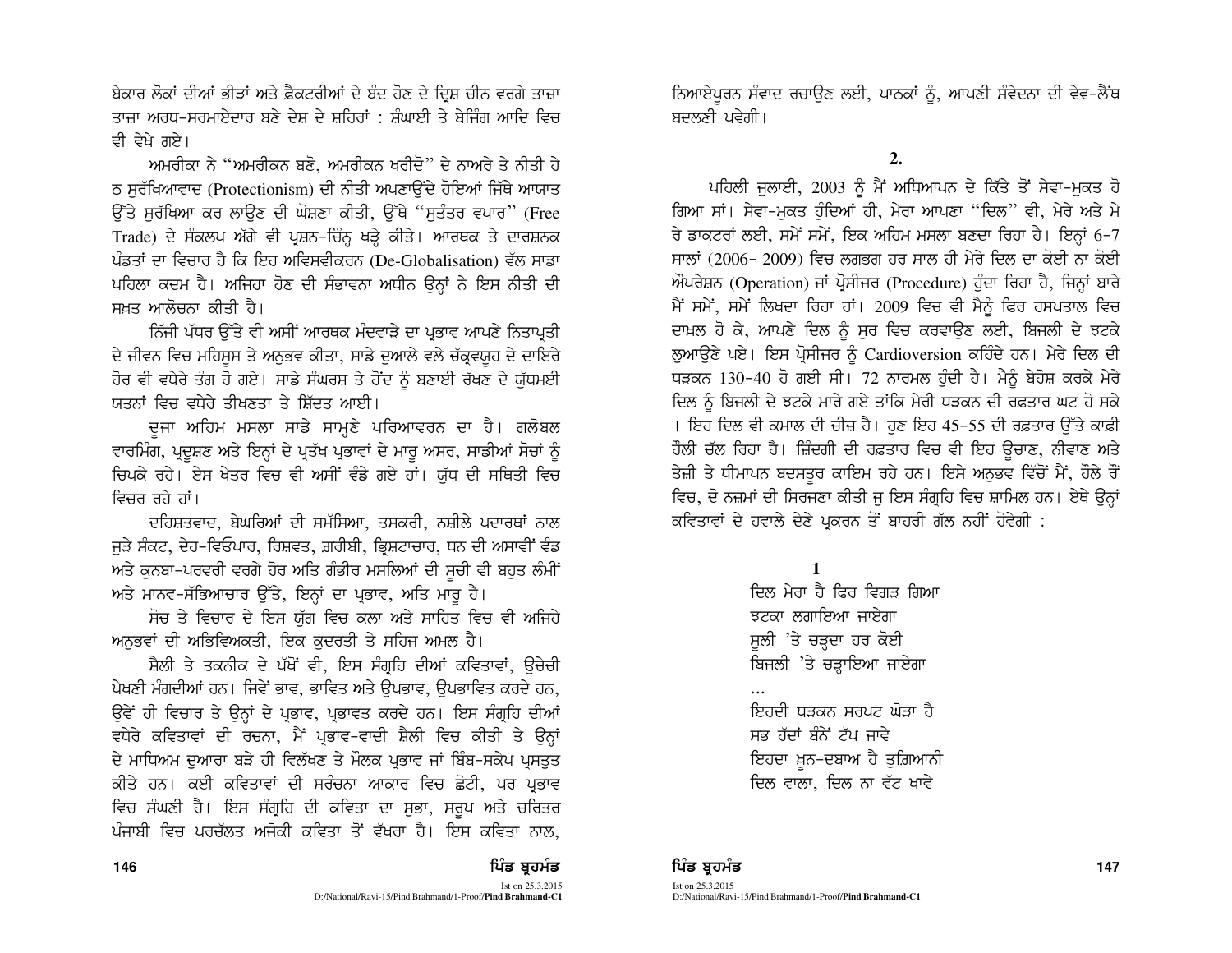ਕੁਝ ਆਪਣਾ ਆਪ ਵਿਖਾਉਣਾ ਸੀ ਕਝ ਡਾਕਟਰ ਨੂੰ ਅਜ਼ਮਾੳਣਾ ਸੀ ਜਿਲ ਆਇਆ ਆਪਣੀ ਆਈ 'ਤੇ ਇਹਨੇ ਦਿਲ ਦਾ ਰਾਗ ਵੀ ਗਾਉਣਾ ਸੀ

.<br>ਇਹ ਜ਼ਿੰਦਗੀ ਸਦਾ ਹੀ ਲੰਘਦੀ ਰਹੀ ਟਿੱਬੇ, ਥਲ, ਨਦੀਆਂ ਤੇ ਸਾਗਰ ਓੱਡੇ ਇਹ ਵਿਰੋਧੀ ਪੌਣਾਂ ਵਲ ਦੀਵਾਰ 'ਚੋਂ ਖੋਲ੍ਹੇ, ਇਸ ਸਦ ਦਰ

ਜੋ ਮੌਤ ਪਕੜਦੇ ਮੱਠੀ ਵਿਚ ਜੀਵਨ ਦਾ ਜਸ਼ਨ ਮਨਾਉਂਦੇ ਨੇ ਤੇ 'ਨੇਰੀਆਂ ਕਾਲੀਆਂ ਰਾਤਾਂ ਵਿਚ ਸਰਜ ਦਾ ਗੀਤ ਬਣਾਉਂਦੇ ਨੇ।  $($ "ਦਿਲ : ਬਿਜਲੀ ਝਟਕੇ")

### **2**

ਕਿੱਸਾ ਸਣੋ ਸਾਡੇ ਦਿਲ ਦਾ ਨਸ਼ਤਰ, ਛਰੀਆਂ ਚੱਲੇ ਇਸ 'ਤੇ ਅਜੇ ਵੀ ਧਤਕੇ ਹਿੱਲਦਾ

ਅੰਬਰੋਂ ਅੱਗ ਬਰਸੇ, ਥਲ ਤਪਦਾ-ਇਸ ਦੇ ਵਿਹੜੇ ਸੁਰਜ ਆ ਕੇ, ਫੱਲ ਵਾਂਗਰਾਂ ਖਿਲਦਾ

ਪਹਿਲਾਂ ਹਸਨ ਨੇ ਤੀਰ ਚਲਾਏ ਫੇਰ ਕਾਮ ਦੇ ਹੜ੍ਹ ਚੜ੍ਹ ਆਏ ਦਿਲ ਵਿਚ, ਤਨ ਮਨ ਮਿਲਦਾ

ਡਾਕਟਰ, ਨਰਸਾਂ ਇਸ ਦੇ ਦੁਆਲੇ ਨਿੱਤ ਨਵੇਂ ਪ੍ਰਯੋਗ ਕਰ ਰਹ<u>ੇ</u> ਭੇਤ ਮਿਲੇ ਨਾ ਦਿਲ ਦਾ।  $($ "ਦਿਲ ਦਾ ਕਿੱਸਾ")

<u>ਇਸ ਦਿਲ-ਬੀਤੀ ਦੇ ਵੇਰਵੇ ਹੇਠ ਲਿਖੇ ਅਨੁਸਾਰ ਹਨ :</u>

| $1.$ 24 ਸਤੰਬਰ, 2003 | ਡਬਲ ਬਾਈਪਾਸ ਅਤੇ ਦਿਲ ਦੇ ਵੈਲਵ ਦੀ     |
|---------------------|-----------------------------------|
|                     | ਤਬਦੀਲੀ-ਮਸ਼ੀਨੀ ਵੈਲਵ ਟ੍ਰਾਂਸਪਲਾਂਟ    |
|                     | ਹੋਇਆ                              |
| 2. 12 ਨਵੰਬਰ, 2004   | ਤਿੰਨ Blood Clot ਕੱਢਣ ਲਈ ਦਿਲ       |
|                     | ਵਿਚ Pericardial Window ਬਣਾਈ       |
|                     | ਗਈ                                |
| 3. 13 ਸਤੰਬਰ, 2006   | ਦਿਲ ਉੱਪਰਲੀ ਝਿੱਲੀ (Pericardium)    |
|                     | ਲਾਹ ਦਿੱਤੀ ਗਈ। ਇਕ Golf Ball        |
|                     | ਜਿੱਡਾ Blood Clot ਦਿਲ ਦੇ ਹੇਠਲੇ,    |
|                     | ਪਿੱਠ ਵਲ ਦੇ ਹਿੱਸੇ ਵਿੱਚੋਂ ਕੱਢਿਆ ਗਿਆ |
| 4. 28 ਨਵੰਬਰ, 2006   | ਪਹਿਲੀ Cardioversion               |
| 5. 25 ਮਈ, 2009      | ਦੂਜੀ Cardioversion                |
| 6. 21 ਅਕਤੂਬਰ, 2009  | EP (Electro Physiology) Study     |
|                     | ਅਤੇ Prcedure ਜਾਂ ਆਪਰੇਸ਼ਨ          |

### **3.**

ਇਸ ਕਾਵਿ-ਸੰਗ੍ਰਹਿ ਵਿਚ ਇਸ ਦੌਰ ਦੀਆਂ ਕੁਝ ਬਹੁਤ ਹੀ ਮਹੱਤਵਪੂਰਨ ਤੇ ਵਿਲੱਖਣ ਕਵਿਤਾਵਾਂ ਸ਼ਾਮਿਲ ਹਨ। ਮੈਨੂੰ ਪੂਰਨ ਭਰੋਸਾ ਹੈ ਕਿ ਮੇਰੇ ਪਾਠਕ ਤੇ ਸਮੀਖਿਆਕਾਰ ਇਨ੍ਹਾਂ ਨੂੰ ਇਨ੍ਹਾਂ ਦੇ ਯੋਗ ਪ੍ਰਸੰਗਾਂ ਵਿਚ ਰੱਖ ਕੇ, ਇਨ੍ਹਾਂ ਨੂੰ ਜ਼ਰੂਰ ਮਾਨਣਗੇ।

ਅੰਤ ਵਿਚ ਇਸ ਸੰਗ੍ਰਹਿ ਦਾ ਨਾਮਕਰਨ ਕਰਨ ਵਾਲੀ ਕਵਿਤਾ ਦੀਆਂ ਕੁਝ ਤੁਕਾਂ ਤੁਹਾਡੇ ਦ੍ਰਿਸ਼ਟੀਗੋਚਰ ਕਰਨ ਦੀ ਖ਼ੁਸ਼ੀ ਲੈ ਰਿਹਾ ਹਾਂ :

> ਮੇਰੇ ਨਾਲ ਤਰੋਗੇ ਤਾਂ ਰਕੋਗੇ ਨਹੀਂ !

#### 148 ਫਿਰ ਸ਼ਾਹ ਵਿੱਚ ਬਾਅਦ ਸਿੰਡ ਬ੍ਰਹਮੰਡ ਵਿੱਚ ਬ੍ਰਹਮੰਡ ਵਿੱਚ ਬ੍ਰਹਮੰਡ ਵਿੱਚ ਬ੍ਰਹਮੰਡ ਵਿੱਚ ਸ਼ਾਹ ਵਿੱਚ ਸ਼ਾਹ ਵਿੱਚ ਸ਼ਾਹ ਵਿੱਚ ਸ

Ist on 25.3.2015 D:/National/Ravi-15/Pind Brahmand/1-Proof/**Pind Brahmand-C1**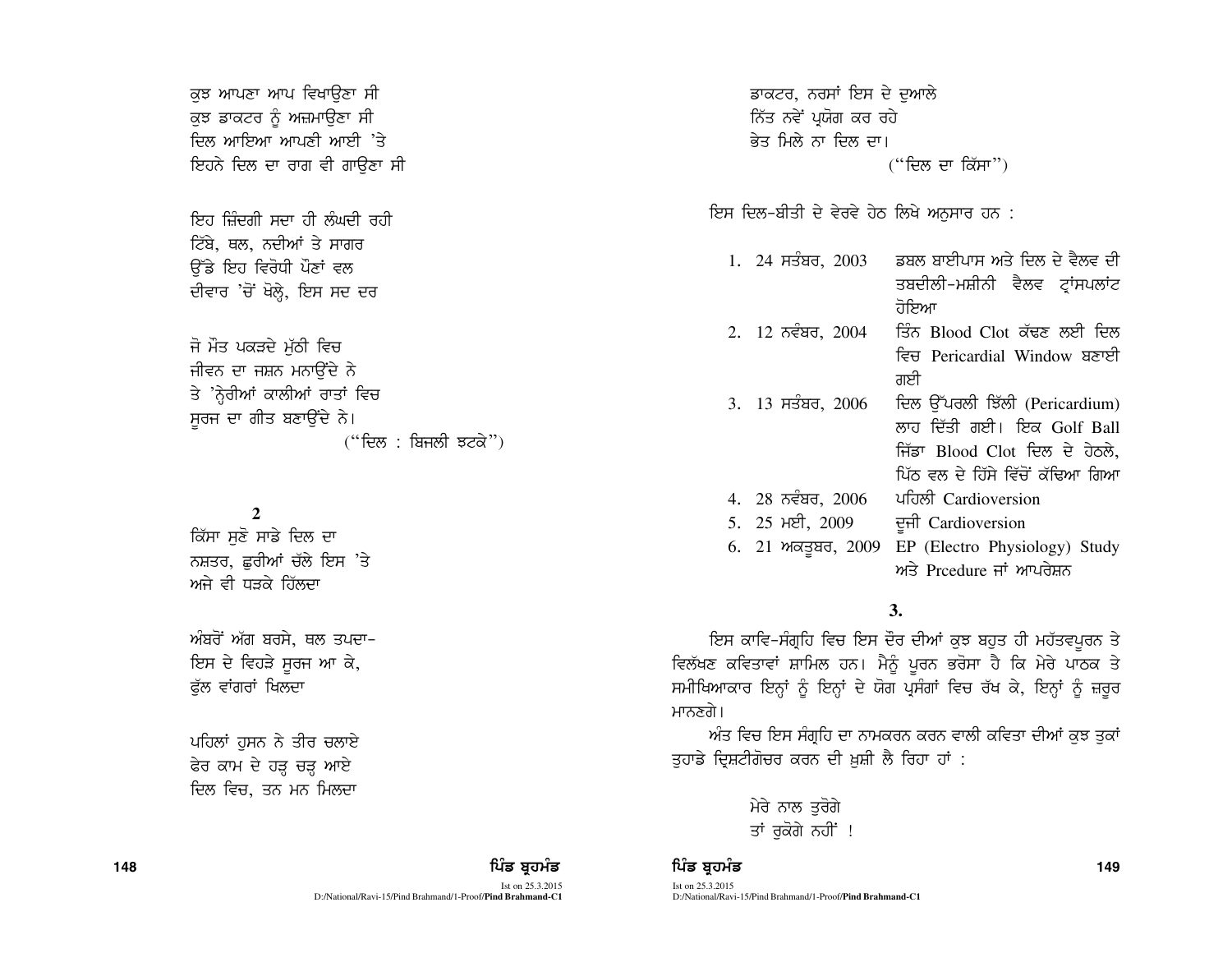ਟੁੱਟਣ 'ਚੋਂ ਹੀ, ਜੁੜਨ ਦੀ ਜੇਤਨਾ ਜਨਮਦੀ ਹੈ ਖੜ੍ਹਨ 'ਚੋਂ, ਤੁਰਨ ਦੀ !

ਸ਼ਿਕਾਰ, ਆਕਾਸ਼ ਤੇ ਧਰਤੀ-ਬਾਜ਼ ਦੀ ਨਜ਼ਰ ਵਿਚ ਹੁੰਦੇ ਹਨ, ਚੰਜ ਤੇ ਪੰਜਿਆਂ ਵਿਚ ਨਹੀਂ !

ਮੇਰੇ ਨਾਲ ਤੋਰੋਗੇ.

ਤਾਂ ਰੁਕੋਗੇ ਨਹੀਂ !!!

 $("$ ਬਾਜ਼ ਦੀ ਨਜ਼ਰ")

−ਰਵਿੰਦਰ ਰਵੀ

# ਬਾਜ਼ ਦੀ ਨਜ਼ਰ

ਮੇਰੇ ਨਾਲ ਤੁਰੋਗੇ, ਤਾਂ ਰੁਕੋਗੇ ਨਹੀਂ !

ਮੈਂ ਖੜ੍ਹਾ ਖੜ੍ਹੋਤਾ ਵੀ, ਸੋਚ ਦੇ ਅਸਗਾਹ ਪੈਂਡਿਆਂ  $\cdot$ ਤੇ, ਤਰਦਾ ਰਿਹਾ ਹਾਂ-ਲਗਾਤਾਰ !

ਡਿਗ ਕੇ, ਉੱਠਣ ਦਾ ਸਫਨਾ ਲੈਂਦਾ ਰਿਹਾ ਹਾਂ ਕਲਪਨਾ ਦੇ ਨਾਲ, ਨਾਲ  $-$ ਹਮਸਫਰ $-$ ਉੱਡਦਾ ਰਿਹਾ ਹਾਂ !

ਟੱਟਣ 'ਚੋਂ ਹੀ, ਜੜਨ ਦੀ ਚੇਤਨਾ ਜਨਮਦੀ ਹੈ ਖੜ੍ਹਨ 'ਚੋਂ, ਤੁਰਨ ਦੀ !

ਸ਼ਿਕਾਰ, ਆਕਾਸ਼ ਤੇ ਧਰਤੀ-ਬਾਜ਼ ਦੀ ਨਜ਼ਰ ਵਿਚ ਹੰਦੇ ਹਨ, ਚੰਜ ਤੇ ਪੰਜਿਆਂ ਵਿਚ ਨਹੀਂ !

ਮੇਰੇ ਨਾਲ ਤਰੋਗੇ, ਤਾਂ ਰੁਕੋਗੇ ਨਹੀਂ !!!

### **<sup>150</sup>** fgzv pqjwzv fgzv pqjwzv **<sup>151</sup>**

Ist on 25.3.2015 D:/National/Ravi-15/Pind Brahmand/1-Proof/**Pind Brahmand-C1**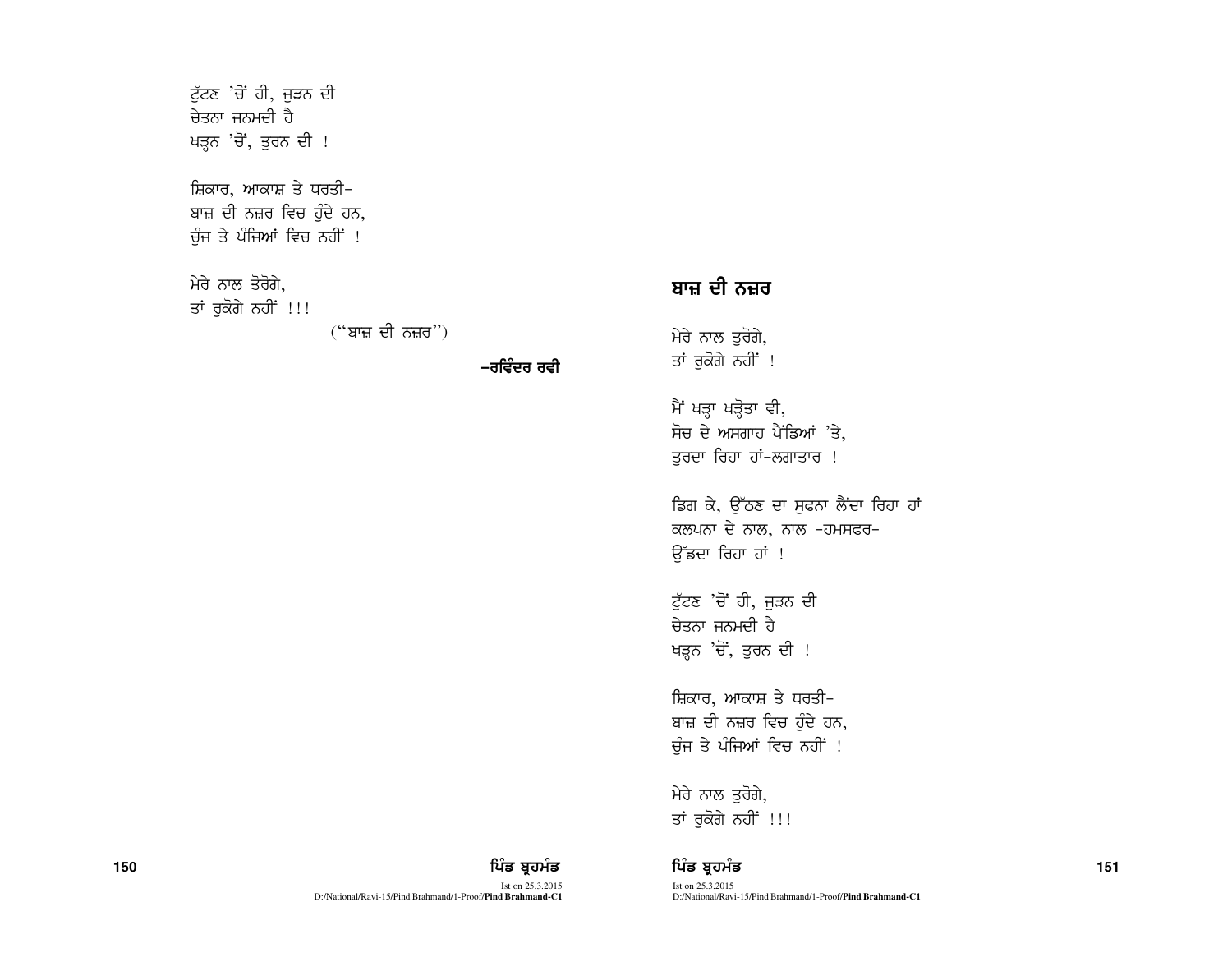# ਮੇਰਾ ਸੁਰਜ

ਚਿੱਟੀ ਦਾਹੜੀ ਚਿਹਰੇ ਉੱਤੇ ਅਨੁਭਵ ਭਖ ਰਿਹਾ

ਬੀਤ, ਬੀਤ ਕੇ ਮੌਲੀ ਜਾਵਾਂ ਹਰ ਛਿਣ ਮਚ ਰਿਹਾ

ਧੱਪ ਛਾਵਾਂ ਵਿਚ ਪੋਤੀ ਖੇਡੇ ਪੋਤਾ ਨੱਚ ਰਿਹਾ

ਮੇਰਾ ਵਿਹਤਾ ਸੱਤ–ਰੰਗੀਆਂ ਦਾ ਮੌਸਮ ਰਚ ਰਿਹਾ

ਮੇਰਾ ਸਰਜ, ਮੇਰੇ ਅੰਦਰੋਂ, ਚੜ੍ਹ, ਚੜ੍ਹ, ਜਚ ਰਿਹਾ।

# ਚੱਕ੍ਰਵਯੁਹ ਵਿਚ ਰਿਸ਼ਤੇ

ਰਿਸ਼ਤੇ ਸੋਚ ਤੋਂ, ਅਲਹਿਦਾ ਹੋ ਗਏ ਹਨ ! ਸੁੱਕੇ ਪਿਆਜ਼ ਤੋਂ, ਪੱਤ ਵਾਂਗ ਲੱਥ ਗਏ ਹਨ !

ਇਸ ਨਾਟਕ ਵਿਚ ਅਭਿਨੇਤਾ. ਆਦਿ ਤੋਂ ਅੰਤ ਤਕ. ਆਪਣੇ ਹੀ ਬੋਲ ਬਾਰੇ ਸੋਚਦਾ ਹੈ।

ਅਸਤਿਤਵ ਨੂੰ ਬਣਾਈ ਰੱਖਣ ਲਈ, ਮਰਨ, ਮਾਰਨ ਦੀ ਖੇਡ, ਖੇਡਦਾ, ੳਹ-ਅੰਤਿਮ ਦਮ ਤਕ. ਇਸੇ ਚੱਕ੍ਰਵਯੁਹ ਵਿਚ ਵਿਚਰਦਾ ਹੈ !

#### 152

ਪਿੰਡ ਬੁਹਮੰਡ Ist on 25.3.2015 D:/National/Ravi-15/Pind Brahmand/1-Proof/Pind Brahmand-C1 ਯੱਧ ਵਿਚ. ਯੋਧੇ ਦਾ ਰਿਸ਼ਤਾ– <u>ਹੋਰ ਕਿਸੇ ਨਾਲ ਨਹੀਂ-</u> ਵਿਰੋਧੀ ਦੀ ਮੌਤ ਨਾਲ ਹੰਦਾ ਹੈ !

ਏਸ ਚੱਕ੍ਰਵਯੁਹ ਵਿਚ, ਹਰ ਕੋਈ– ਇਕ ਦੂਜੇ ਦੇ ਵਿਰੋਧ ਵਿਚ ਖੜ੍ਹਾ ਹੈ !!!

ਰਿਸਤੇ ਸੋਚ ਤੋਂ, ਅਲਹਿਦਾ ਹੋ ਗਏ ਹਨ <del>।</del> ਸੱਕੇ ਪਿਆਜ਼ ਤੋਂ, ਪੱਤ ਵਾਂਗ ਲੱਥ ਗਏ ਹਨ !!!

# ਕੰਧਾਂ, ਦਰਵਾਜ਼ੇ ਤੇ ਪਿੰਜਰੇ

ਤੂੰ ਜਦੋਂ ਆਈ, ਤਾਂ ਦਰਵਾਜ਼ੇ ਨਾਲ ਲੈ ਕੇ ਆਈ. ਪਰ ਮੇਰੇ ਕੋਲ ਕੰਧਾਂ ਨਹੀਂ ਸਨ !

ਖੱਲ੍ਹਾ ਆਸਮਾਨ ਸੀ, ਧਰਤੀ ਸੀ ਨਜ਼ਰ ਜਿੱਡੀ ਵੱਡੀ !

ਹਵਾ ਸੀ, ਮਹਿਕ ਸੀ, ਫੁੱਲ ਸਨ ਹੱਦਾਂ ਦੇ ਆਰ ਪਾਰ ਵੱਸਦੇ ਸਫਨੇ ਸਨ, ਕਲਪਨਾਵਾਂ ਸਨ-

ਰੰਗਦਾਰ ਪਿੰਜਰਿਆਂ ਨੂੰ, ਸਦਾ ਲਈ– ਵਿਦਾ ਕਹਿ ਗਏ ਪੰਛੀ ਸਨ ਇਸ ਦੇਸ਼ ਤੋਂ, ਉਸ ਦੇਸ਼ ਓਡਾਰੀਆਂ ਭਰਦੇ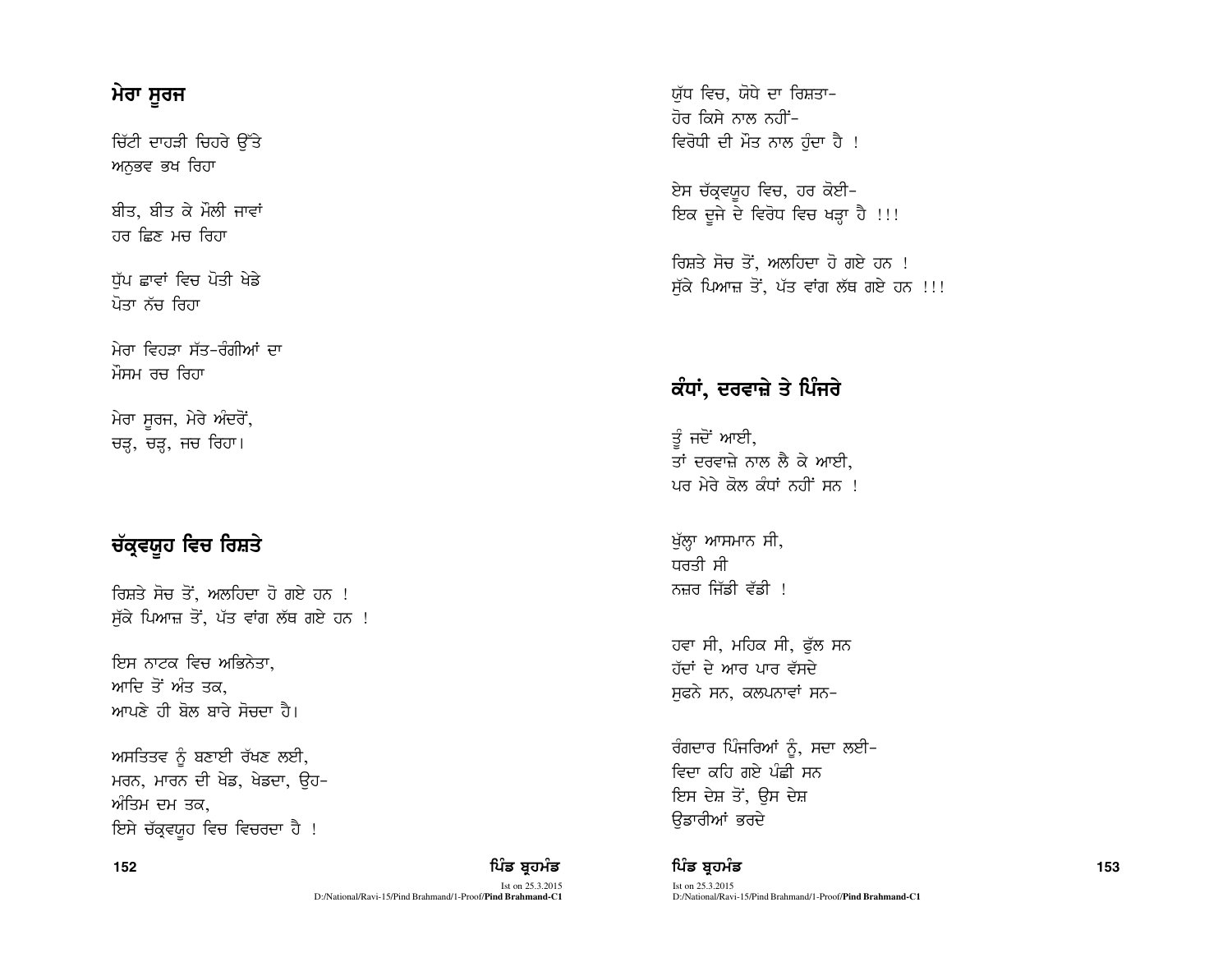ਪਰ ਤੂੰ ਮੇਰੀਆਂ ਕੰਧਾਂ ਨੂੰ ਆਪਣੇ ਦਰ ਲਾ, ਆਪਣਾ ਘਰ ਸਿਰਜਣਾ ਚਾਹੁੰਦੀ ਸੈਂ।

ਪਰ ਮੈਂ ਕੀ ਕਰਾਂ ? ਇਹ ਅੰਬਰ, ਇਹ ਮਹਿਕ, ਇਹ ਖੁੱਲ੍ਹੀ ਹਵਾ,

ਇਹ ਪੰਖ ਹਣ ਕੰਧਾਂ ਨਹੀਂ ਬਣ ਸਕਦੇ !

ਦਰਵਾਜ਼ੇ ਭਾਵੇਂ ਖੁੱਲ੍ਹੇ ਹੋਣ, ਭਾਵੇਂ ਬੰਦ ਕੰਧਾਂ ਨਾਲ ਜੜ ਕੇ, ਉਹ ਘਰ ਨਹੀਂ ਬਣ ਸਕਦੇ

ਪਿੰਜਰਿਆਂ ਦੀ ਸੋਚ ਵਿਚ ਘਿਰੀ. ਤੂੰ ਪਤਨੀਆਂ ਵਰਗੀ, ਇਕ ਹੋਰ ਪਤਨੀ ਸੈਂ-ਪਰ ਮੇਰਾ ਸਫ਼ਨਾ ਨਹੀਂ !!!

## ਵਿਸ਼ਵ ਚੇਤਨਾ ਦਾ ਮੌਸਮ ∶ ਤਿੰਨ ਪ੍ਰਭਾਵ−ਸਕੇਪ

## 1.

ਫੁਕਾਂ ਮਾਰਿਆਂ 'ਨ੍ਹੇਰੀ ਨਹੀਂ ਚੱਲਣੀ ਆਹ ਭਰਿਆਂ, ਤੁਫ਼ਾਨ ਨਹੀਂ ਆਉਣਾ ਏਸ ਚੱਕ੍ਰਵਯੁਹ ਵਿਚ "ਯੁੱਧ" ਲਿਖਿਆ ਹੈ, ਹਰ ਦਰਵਾਜ਼ੇ 'ਤੇ ਅੰਤਮ ਦਮ ਤਕ ਆਪਣੇ ਆਪ ਨਾਲ ਸਭ ਨਾਲ

## $2.$

ਦਿਵਾ-ਸੁਪਨ ਵਿੱਚੋਂ ਨਿਕਲਕੇ ਅੰਦਰ ਵਲ ਝਾਤੀ ਮਾਰ ਹਰ ਦੀਵਾਰ ਤੇਰੇ ਘਰ ਤੋਂ ਹੀ ਸ਼ੁਰੂ ਹੋਈ ਸੀ ਇਕ ਟੱਬਰ ਦਾ ਭਰਮ ਭੋਗਦੇ ਸਭ ਆਪੋ ਆਪਣੀ ਦੀਵਾਰ ਦੀ ਵਿੱਥ 'ਤੇ ਪਏ ਰਹੇ

## **3.**

ਜੇ ਵੇਖਣਾ ਹੀ ਹੈ. ਤਾਂ ਵੇਖ ਹਵਾਵਾਂ ਵਲ ਸਰਜ ਦੀਆਂ ਤੇਜ਼ ਸ਼ਆਵਾਂ ਵਲ ਬੱਦਲਾਂ, ਘਨਘੋਰ ਘਟਾਵਾਂ ਵਲ− ਇਹ ਹੱਦ ਕੋਈ ਵੀ ਮੰਨਣ ਨਾ ਤੇ ਲੰਘ ਜਾਵਣ ਸਰਹੱਦਾਂ ਨੰ ਇਹ ਵਿਸ਼ਵ ਚੇਤਨਾ ਦਾ ਮੌਸਮ ਸਾਗਰ ਦੀ ਜਾਗ ਹੈ ਲੱਗ ਚੁੱਕੀ ਹਰ ਦੇਸ਼ ਦਿਆਂ ਦਰਿਆਵਾਂ ਨੂੰ।

## ਦਰਜ਼ੀ

ਦਰਜ਼ੀ ਦੇ ਹੱਥਾਂ ਵਿਜ ਕੈਂਚੀ ਤੇ ਇੰਚੀਟੇਪ ਹੈ ਕਝ ਪੈਟਰਨ ਆਪ ਬਣਾਏ ਕਝ ਏਥੋਂ, ਓਥੋਂ ਫੜੇ ਹਨ।

154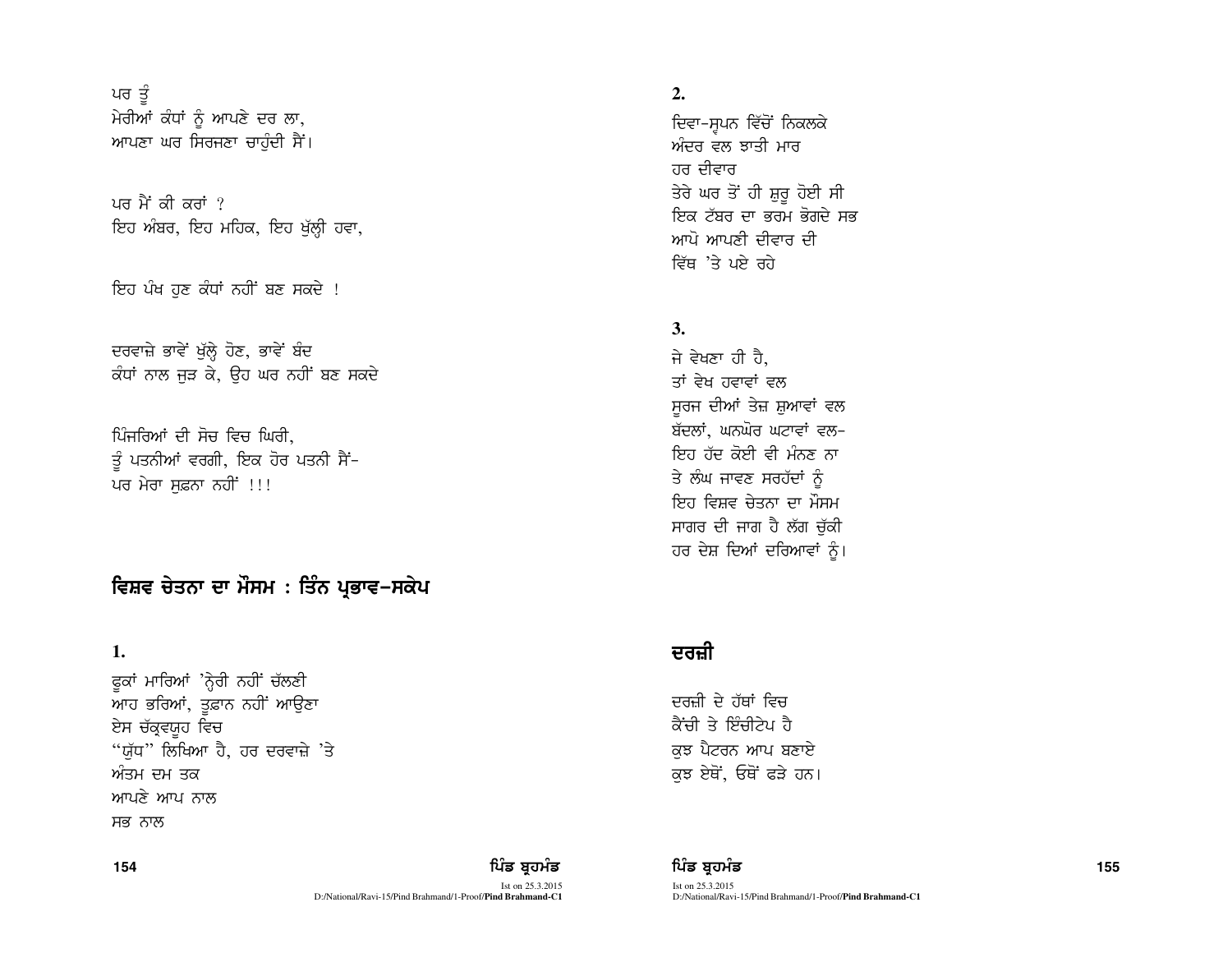ਕੱਪਤਿਆਂ ਦੇ ਨਵੇਂ ਫ਼ੈਸ਼ਨ ਮੁਰਤੀਆਂ 'ਤੇ ਟਿਕਾਏ, ਕੁਝ ਫ਼ੈਸ਼ਨ-ਪੋਥੀ 'ਚ ਸਜਾਏ ਹਨ।

ਇਹ ਦਰਜ਼ੀ ਤੁਹਾਨੂੰ ਕਿਤੇ ਵੀ ਮਿਲ ਸਕਦਾ ਹੈ ਸੰਸਦ–ਭਵਨ, ਨਯਾਂ–ਆਲੇ ਵਿਚ ਕਾਰਪੋਰੇਸ਼ਨ,

ਸਕੂਲ, ਦਫ਼ਤਰ, ਵਿਸ਼ਵ ਵਿੱਦਿਆਲੇ ਵਿਚ।

ਇਹ ਦਰਜ਼ੀ ਇਨਸਾਨ ਨੂੰ ਕਪੜੇ ਵਾਂਗ ਮਿਣ, ਵਿਣਤ ਕੇ, ਬਤੀ ਬੇਰਹਿਮੀ ਨਾਲ ਕੱਟਦਾ, ਟੁਕਦਾ, ਆਪਣੇ ਪੈਟਰਨ, ਫ਼ੈਸ਼ਨ ਵਿਚ ਢਾਲਦਾ ਹੈ.

ਕਿੱਤਾਕਾਰੀ ਹੈ, ਧਰਮ ਪਾਲਦਾ ਹੈ !

ਇਹ ਦਰਜ਼ੀ. ਕਪਤਾ ਨਹੀਂ. ਆਸਤਿਤਵ ਵਿਣਤਣ 'ਚ ਮਾਹਰ ਹੈ !

# ਕੈਨਵਸ ਤੇ ਬਿੰਦੂ

ਕੈਨਵਸ ੳੱਤੇ, ਅਨੇਕ ਬਿੰਦੂ ਬਿਖਰੇ ਪਏ ਹਨ।

156 ਫਿਰ ਸ਼ਾਹ ਵਿੱਚ ਸ਼ਾਹ ਵਿੱਚ ਬਾਹਰ ਵਿੱਚ ਬਾਹਰ ਵਿੱਚ ਬਾਹਰ ਵਿੱਚ ਬਾਹਰ ਵਿੱਚ ਬਾਹਰ ਵਿੱਚ ਸ਼ਾਹ ਵਿੱਚ ਸ਼ਾਹ ਵਿੱਚ ਸ਼ਾਹ ਵਿੱਚ ਸ਼ Ist on 25.3.2015 D:/National/Ravi-15/Pind Brahmand/1-Proof/**Pind Brahmand-C1**

ਤਲਿਕਾ ਇਕ ਕਦਮ ਪੱਟਦੀ ਤ<br>ਤੇ ਸਿਲਸਿਲਾ ਟੁੱਟ ਜਾਂਦਾ ਹੈ ! ਕੈਨਵਸ ੳੱਤੇ, ਇਕ ਹੋਰ ਬਿੰਦੂ ਬਣ ਜਾਂਦਾ ਹੈ ! ਇਨ੍ਹਾਂ ਬਿੰਦੂਆਂ ਅੰਦਰ ਅਨੇਕ ਦਾਇਰੇ ਹਨ. ਰੂਪ ਹਨ, ਤਸਵੀਰਾਂ ਹਨ ! ਮੈਂ ਉਹ ਬਿੰਦੂ ਹਾਂ,

ਜੋ ਕਿਸੇ ਵੀ ਇੱਛਾ, ਕਿਸੇ ਸੁਫ਼ਨੇ ਨੂੰ ਕੋਈ ਰੂਪ ਨਾ ਦੇ ਸਕਿਆ !

ਕੈਨਵਸ ਤੁਲਿਕਾ ਬਿੰਦੁ ਤੇ ਮੈਂ  $\mathbf{H}$ ... ... ਸਫ਼ਰ ਜਾਰੀ ਹੈ !!!

# ਸ਼ੀਸ਼ੇ ਦੀ ਭਾਸ਼ਾ

ਸ਼ੀਸ਼ੇ ਦੀ ਭਾਸ਼ਾ ਅਕਸ, ਅਕਸ ਦਾ ਸੋਮਾਂ ਬੁੱਤ !

ਆਪਣੇ ਹੀ ਅੰਦਰ, ਬੁੱਤ ਤਣਾਅ, ਪ੍ਰਤਿ-ਤਣਾਅ ਵਿਚ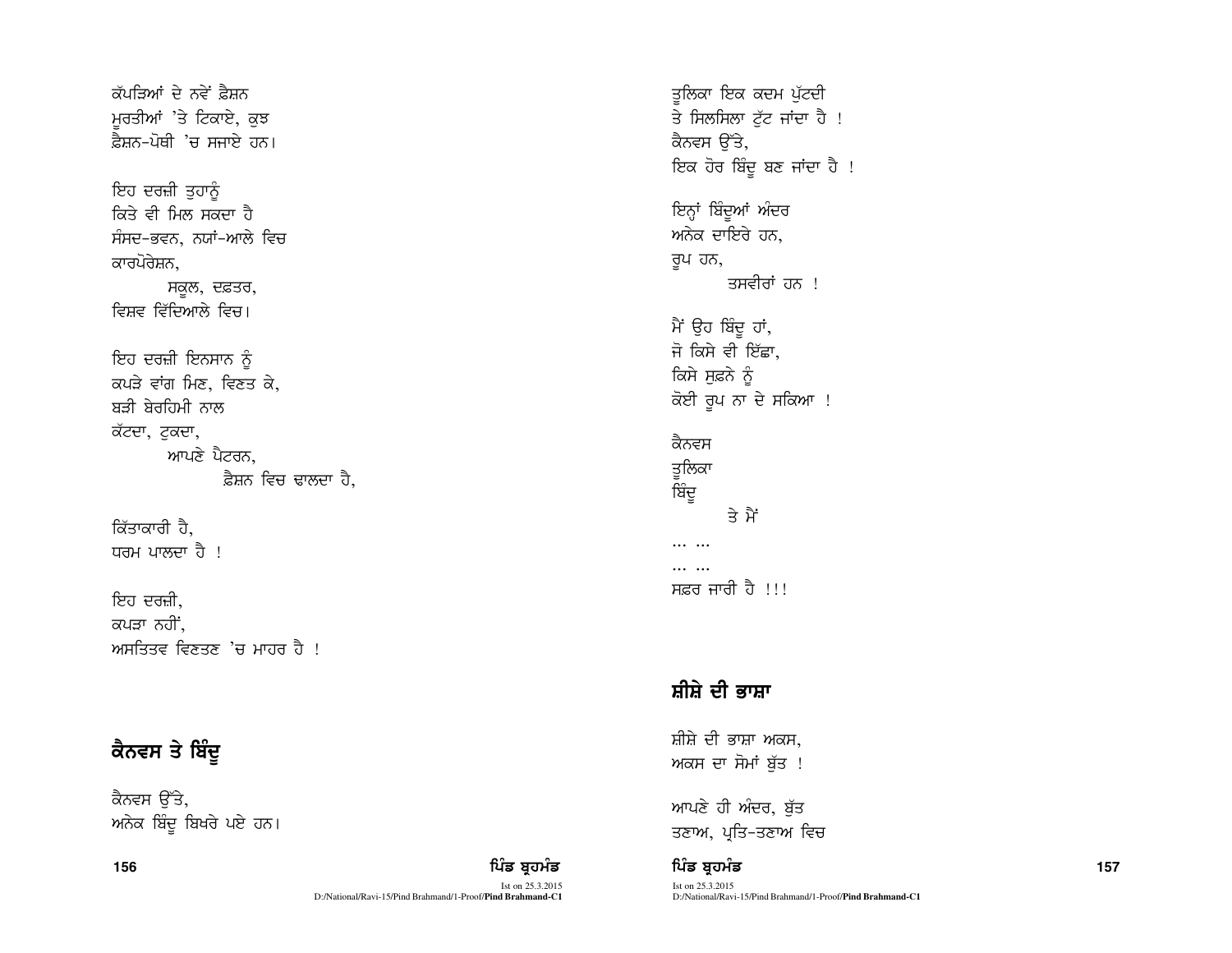ਟੱਟ ਗਿਆ— 'ਨ੍ਹੇਰੀ ਆਈ, ਰੇਤ ਵਾਂਗ, ਬਿਖਰ ਗਿਆ—

ਆਪਣੇ ਹੀ ਟੁਕੜੇ ਇਕੱਨੇ ਕਰਨ ਦੇ ਯਤਨ ਵਿਚ. ਬੱਤ ਸੀਸੇ ਵਲ ਪਰਤਿਆ

HHH HHH  $\cdots$ 

ਏਨਾ ਕਝ ਬਦਲ ਗਿਆ !!!

 $\cdots$ 

... ...

ਪਰ ... ...

... ... ਅਕਸ ਨਹੀਂ ਬਦਲਿਆ !!!

## ਪਾਰ–ਗਾਥਾ

ਜੀਵਨ, ਮੌਤ, ਜੁਰਮ, ਕਤਲ, ਜੰਗ, ਅਮਨ, ਸਹਿ-ਹੋਂਦ ਵਿਚ ਹੀ. ਵਿਚਰਦੇ ਰਹੇ ਹਨ ਆਦਿ–ਕਾਲ ਤੋਂ !

ਕੀਮਤਾਂ ਦੇ ਟੱਕਰਾ 'ਚੋਂ, ਨਵੇਂ ਫ਼ਲਸਫ਼ੇ ਜਨਮਦੇ ਹਨ ਤੇ ਸਥਿਤੀਆਂ ਦੇ ਟਿਕਾਅ 'ਚੋਂ ਉਨ੍ਹਾਂ ਦੇ ਮਾਪ-ਦੰਡ !

Ist on 25.3.2015 D:/National/Ravi-15/Pind Brahmand/1-Proof/**Pind Brahmand-C1** ਜ਼ਿੰਦਗੀ ਨੇ ਤਰਨਾ ਹੀ ਹੰਦਾ ਹੈ, ਹਰ ਹਾਲ, ਹਰ ਕਾਲ !

ਕਦੇ ਚੰਦ ਭੁਲੇਖਾ ਬਣਿਆਂ, ਕਦੇ ਸੁਰਜ ਤੇ ਇਨ੍ਹਾਂ ਦੇ ਦੁਆਲੇ, ਤਾਰਿਆਂ ਵਾਂਗ, ਮਿੱਥਾਂ (Myths) ਜੜ ਗਈਆਂ !

"ਵਾਦਾਂ" ਨੂੰ ਮਿੱਥਾਂ ਬਨਾਉਣ ਵਾਲਿਓ !!! ਗਿਆਨ ਮਿੱਥਾਂ ਦੀ ਪਾਰ-ਗਾਥਾ ਹੈ , ਦਿਸ਼ਟੀ, ਦਿਸ਼ਟੀ ਦਾ ਚੀਰਹਰਣ !!!

# ਨਾਇਕ ਤੇ ਖਲਨਾਇਕ

ਤੁਸੀਂ ਜਦੋਂ ਵੀ ਪਰਤੋਗੇ, ਮੈਂ ਇਸੇ ਮੋੜ ਉੱਤੇ ਖੜ੍ਹਾ ਹੋਵਾਂਗਾ !!!

ਦਨੀਆਂ ਗੋਲ ਹੈ. ਘੰਮ ਘਿਰ ੳਸੇ ਥਾਂ ਪਰਤਦੀ ਹੈ— ਸੁਰਜ ਦੁਆਲੇ ਘੁੰਮਦੀ ਧਰਤੀ ਵਾਂਗ !

ਚੰਗੇਜ਼, ਹਲਾਕੁ, ਹਿਟਲਰ, ਟੋਜੋ, ਮਸੋਲੀਨੀ, ਸਿਕੰਦਰ ਤੇ ਨਪੋਲੀਅਨ— ਵੱਡੇ ਨਾਮ ਹਨ ਇਹਿਤਾਸ ਦੇ ! ਥੋੜ੍ਹੇ ਬਹੁਤੇ ਫ਼ਰਕ ਨਾਲ, ਬਸ਼ ਤੇ ਓਸਾਮਾਂ ਬਿਨ ਲਾਦਨ ਵੀ, ਇਨ੍ਹਾਂ ਵਿਚ ਹੀ ਆ ਮਿਲਦੇ ਹਨ !

158 ਫਿਰ ਸ਼ਾਹ ਵਿੱਚ ਸ਼ਾਹ ਵਿੱਚ ਬਾਹਰ ਵਿੱਚ ਬਾਹਰ ਵਿੱਚ ਬਾਹਰ ਵਿੱਚ ਬਾਹਰ ਵਿੱਚ ਬਾਹਰ ਵਿੱਚ ਸ਼ਾਹ ਵਿੱਚ ਸ਼ਾਹ ਵਿੱਚ ਸ਼ਾਹ ਵਿੱਚ ਸ਼ Ist on 25.3.2015 D:/National/Ravi-15/Pind Brahmand/1-Proof/**Pind Brahmand-C1**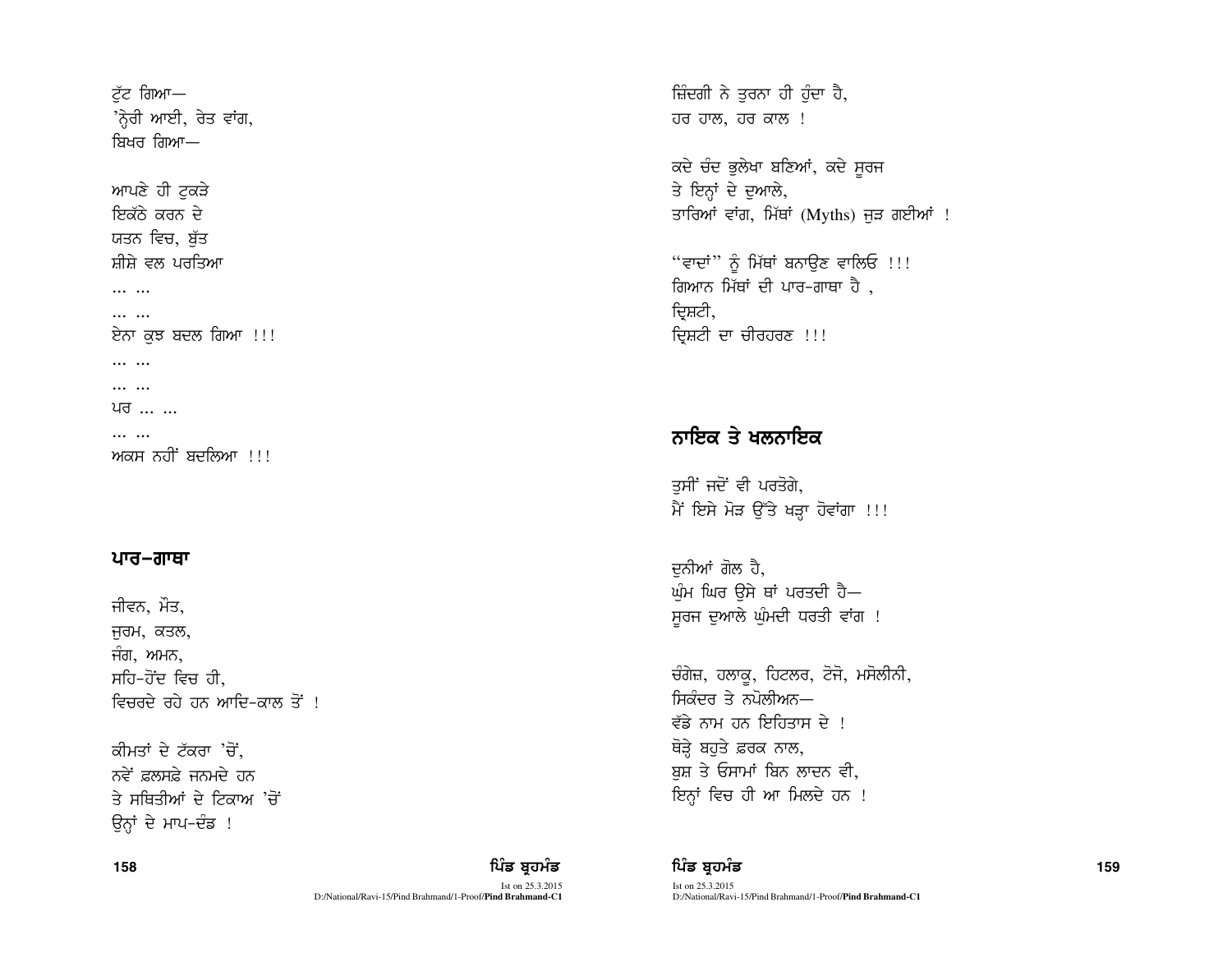ਹੋਰ ਵੀ ਬਹਤ ਹਨ, ਜਿਨ੍ਹਾਂ ਦੇ, ਇਨ੍ਹਾਂ ਜਿੱਡੇ ਬਿੰਬ ਨਾ ਬਣੇ-ਪਰ ਵਿਚਰੇ ਉਹ ਵੀ, ਇਨ੍ਹਾਂ ਹੀ ਕੀਮਤਾਂ ਦੇ ਆਲੇ ਦੁਆਲੇ-ਹੱਕ ਜਾਂ ਵਿਰੋਧ ਵਿਚ,

ਕੀਮਤਾਂ ਦੇ ਟੱਕਰਾ 'ਚੋਂ ਇਤਿਹਾਸ ਪੈਦਾ ਹੰਦਾ ਹੈ, ਸਖਸੀਅਤਾਂ ਦੀ ਟੱਕਰ 'ਚੋਂ ਨਾਇਕ ਤੇ ਖਲਨਾਇਕ  $\overline{11}$ 

## ਗੁਮਸ਼ੁਦਾ ਰਸਤੇ

ਸੱਤ ਰੰਗੀਆਂ ਨੂੰ ਲੱਭਦੇ, ਲੱਭਦੇ ਪੰਛੀ ਖਿੰਡਰ ਗਏ ਕਹਿਰੀ ਬੱਦਲ, ਪੌਣ ਕੜਕਦੀ, ਅੰਬਰ ਢੱਨ ਪਏ !!!

ਤੁਫ਼ਾਨਾਂ ਵਿਚ ਖੰਭ, ਖੰਭ ਕਰ ਕੇ, ਪੰਛੀ ਟੱਟ ਗਏ ਪੰਖੋਂ ਵਿਰਵੇ, ਅੱਖਾਂ ਅੰਦਰ, ਸਫਨੇ ਤਿੜਕ ਗਏ ਅੰਬਰੀ ਉੱਡਣ ਵਾਲੇ, ਕੀਕੰ ਕੋਂ 'ਤੇ ਘਿਸਰ ਰਹੇ ।।।

ਹੋਂਦ, ਨਿਹੋਂਦ ਦਾ ਗੰਢ-ਵਲੇਵਾਂ, ਚਿੰਤਨ ਉਲਝ ਗਏ ਭੁੱਲ ਭੁਲੱਈਆਂ ਵਿਚ ਦਿਸ਼ਾਵਾਂ, ਰਸਤੇ ਕਿੱਧਰ ਗਏ  $22$ 

#### Ist on 25.3.2015 D:/National/Ravi-15/Pind Brahmand/1-Proof/**Pind Brahmand-C1**

## ਚੈੱਕ−ਮੇਟ

ਤਕਨਾਲੋਜੀ. ਲਗਾਤਾਰ ਤੇਜ਼ੀ ਨਾਲ ਬਦਲਦੇ ਰਹਿਣ ਦੀ. ਗਤੀ ਵਿਚ ੳਲਝ ਕੇ ਰਹਿ ਗਈ ਹੈ।

ਕੰਪਿੳਟਰ ਤੇ ਹੋਰ ਤਕਨੀਕੀ ਜੰਤਰ, ਲਗਾਤਾਰ ਪੀੜ੍ਹੀਆਂ ਬਦਲ ਰਹੇ ਹਨ, ਤੇਜ਼ੀ ਨਾਲ  $\,$ !!!

ਮਨੁੱਖ ਬਹੁਤ ਪਿੱਛੇ ਰਹਿ ਗਿਆ ਹੈ, ਆਪਣੀ ਨਸਲ. ਤੇ ਨਸਲ ਦੀ ਸੋਚ. ਬਦਲਣ ਵਿਚ  $\frac{1}{2}$ !

ਸ਼ਤਰੰਜ ਦੀ ਇਸ ਖੇਡ ਵਿਚ. ਮਸ਼ੀਨ ਨੇ ਮਨੱਖ ਨੰ, ਰੈੱਕ-ਮੇਟ ਦਿੱਤੀ ਜਾਪਦੀ !!!

# ਇੱਕ ਸ੍ਵੈ−ਚਿਤਰ

−ਇੱਕ− ਓਦਾਸ ਤਾਂ ਕੁਝ ਵੀ ਨਹੀਂ— ਸੱਭੋ ਕਝ,

160 fg power for the set of the set of the set of the set of the set of the set of the set of the set of the set of the set of the set of the set of the set of the set of the set of the set of the set of the set of the se Ist on 25.3.2015 D:/National/Ravi-15/Pind Brahmand/1-Proof/**Pind Brahmand-C1**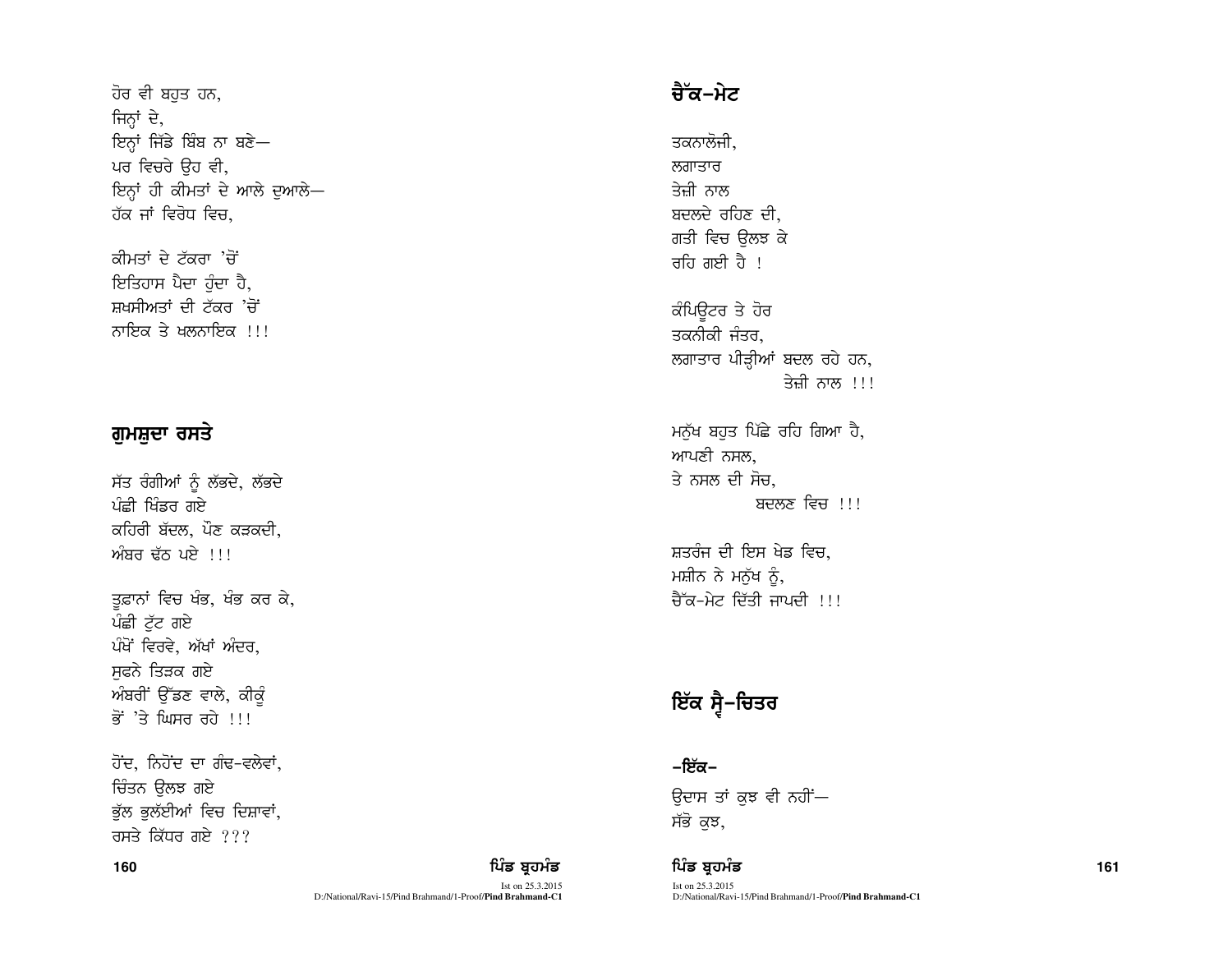ਆਪੋ ਆਪਣੀ ਥਾਂ 'ਤੇ —ਾਲਾਵੀਨੋਂ ਾਲਕੀਵੀ ਤਰ ਰਿਹਾ ਹੈ ਉੜ ਰਿਹਾ !!!

ਦਰਿਆ ਵੀ ਏਥੇ ਕਿਤੇ ਹੀ ਹੈ— ਸਾਗਰ ਵੀ, ਆਕਾਸ਼ ਵੀ, ਵਿਸ਼ਵਾਸ, ਅਵਿਸ਼ਵਾਸ ਵੀ !

ਏਧਰ ਦੀਵਾਰ ਉੱਤੇ ਜਵਾਨੀ ਵੇਲੇ ਦੀ ਮੇਰੀ ਇਕ ਦਿਲਕਸ਼ ਤਸਵੀਰ ਹੈ !

ਓਧਰ, ਵਿਆਹ ੳਪੰਤ, ਮੇਰਾ ਤੇ ਪਤਨੀ ਦਾ ਚਿਤਰ ਵੀ. ਇਕ ਦਾਸਤਾਨ ! ਏਧਰ, ਓਧਰ ਦੀਵਾਰਾਂ ਉੱਤੇ, ਮੇਰੇ ਬੱਚਿਆਂ ਦੇ ਚਿਤਰ ਹਨ— ਜਿਨਾਂ 'ਚੋਂ, ਮੇਰੀ ਜਵਾਨ ਤੇ ਪੌਢ ਉਮਰ ਝਾਕਦੀ ਹੈ।

ਉਨ੍ਹਾਂ ਦੇ ਬੱਚੇ. ਮੇਰੇ ਬੱਚਿਆਂ ਜਿੱਡੇ ਹੋ ਗਏ ਹਨ। ਓਦਾਸ ਤਾਂ ਕਝ ਵੀ ਨਹੀਂ !!!

ਐਲਬਮ ਦੇ ਪੱਤਰਿਆਂ 'ਤੇ. ਮਿੱਤਰ-ਕੜੀਆਂ ਦੀਆਂ ਤਸਵੀਰਾਂ, ਮਿਤਰਾਂ, ਰਿਸ਼ਤੇਦਾਰਾਂ, ਦੋਸਤਾਂ, ਲੇਖਕਾਂ ਦੀਆਂ ... ਸਮੇਂ ਦੇ ਫ਼ਿਣ ਵਿਚ ਪਕਤੀਆਂ ... ਸਮੇਂ ਨੂੰ ਝਠਲਾ ਰਹੀਆਂ ! ...

 $\cdots$   $\cdots$ 

ਆਪਣੇ ਦਾਇਰੇ 'ਚ ਕੋਈ ਰੀਂਗਦਾ, ਆਕਾਸ਼ 'ਤੇ ਕੋਈ ਉੱਡ ਰਿਹਾ !

 $\cdots$   $\cdots$ ਚਿਤਰ 'ਚੋਂ ਚਿਤਰ ਨਿਕਲਦਾ. ਕੁਝ ਖੁੱਲ੍ਹ ਰਿਹਾ, ਕੁਝ ਡੁੱਲ੍ਹ ਰਿਹਾ !!! ਉਦਾਸ ਤਾਂ ਕੁਝ ਵੀ ਨਹੀਂ !

## –ਦੋ–

ਯਾਦ ਆਉਂਦੇ ਹਨ, ਉਹ ਰੰਗ ਜੁ ਸਕੂਲ ਵਿਚ ਮਾਣੇ ਸਨ !

ਡਰਾਇੰਗ ਤੇ ਚਿਤਰਕਾਰੀ ਦਾ ਪੀਰੀਅਡ ਸੀ. ਅਧਿਆਪਕ ਬੋਰਡ ੳੱਤੇ, ਚਾਕ ਨਾਲ ਕਝ ਵਾਹ ਰਿਹਾ ਸੀ ! ਸ਼ਾਇਦ ਸਾਨੰ, ਆਪੋ ਆਪਣਾ, ਸਫ਼ਨਾ ਉਲੀਕਣਾ ਸਿਖਾ ਰਿਹਾ ਸੀ !

ਮੇਰੇ ਰੰਗ-ਡੱਬੇ ਦੇ ਰੰਗ, ਡੱਬੇ ਵਿਚ, ਕੱਲੇ, ਕੱਲੇ, ਇਕੱਲ ਦੀ ਤਰਤੀਬ ਵਿਚ, ਚਿਣੇ ਹੋਏ ਪਏ ਸਨ ... ਨਿੱਕੀਆਂ, ਨਿੱਕੀਆਂ ਟਕੜੀਆਂ ...

ਪਤਾ ਨਹੀਂ ਮੈਨੂੰ ਕੀ ਸੁੱਝੀ ... ਮੈਂ ਇਨ੍ਹਾਂ ਸਭ ਰੰਗਾਂ ਨੂੰ, ਇਕ ਥਾਂ ਇਕੱਨੇ ਕਰਨਾ ਲ<mark>ੋ</mark>ਚਿਆ !

ਪਾਣੀ ਵਿਚ ਬਰਸ਼ ਭਿਓਂ ਕੇ, ਵੱਖਰੇ, ਵੱਖਰੇ ਰੰਗਾਂ ਨੂੰ, ਪੰਨੇ ਦੇ ਵਿਜ਼ਕਾਰ ਮੈਂ ਕੱਨਿਆਂ ਕਰਨ ਲੱਗ ਪਿਆ ... ਇੱਕੋ ਥਾਂ 'ਤੇ ...

162

ਪਿੰਡ ਬਹਮੰਡ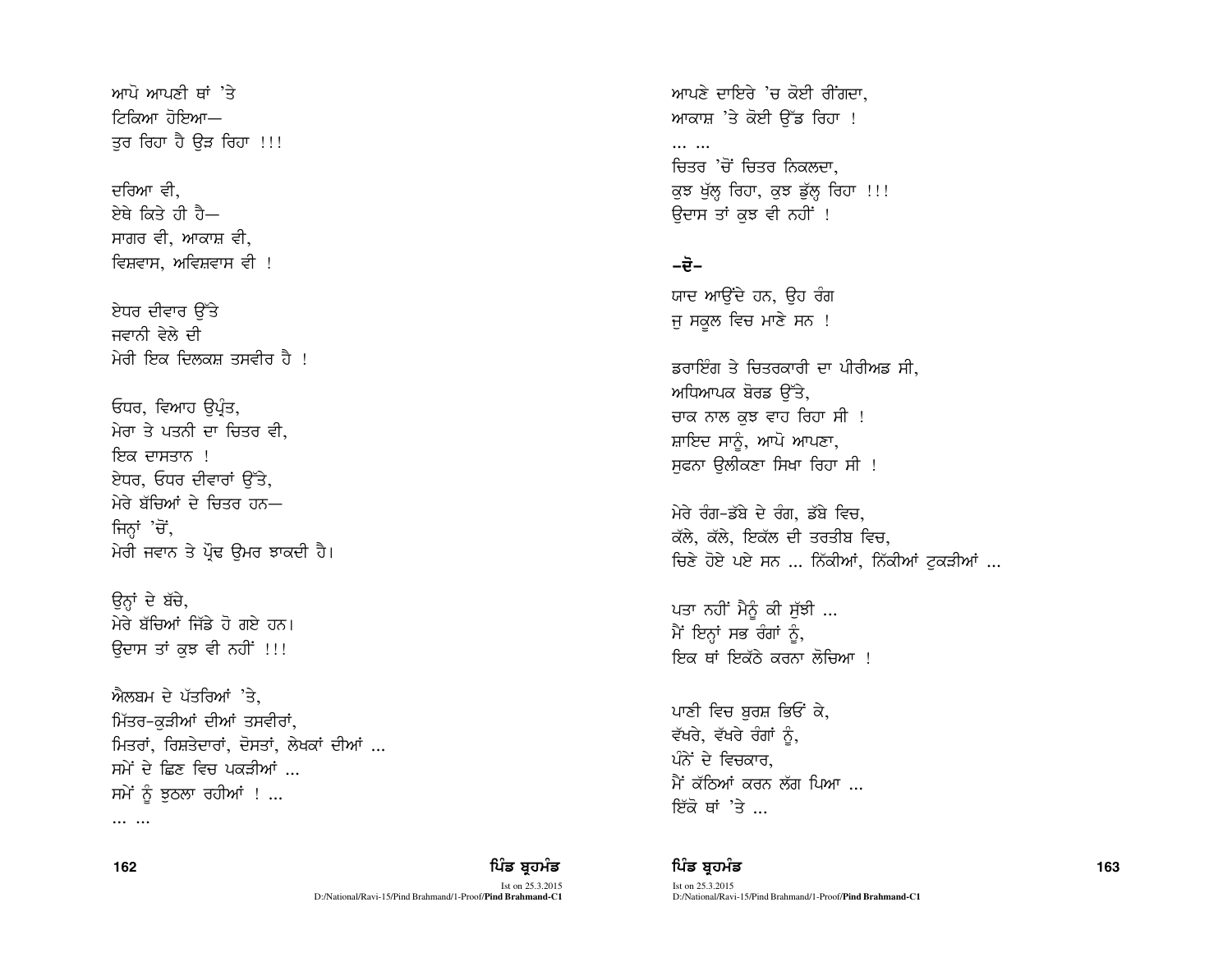ਇਹ ਸਭ ਰੰਗ. ਸਿਆਹ ਰੰਗ ਵਿਚ ਸਮਾ ਗਏ <u>।</u> ਇਹ ਮੇਰਾ ਸਫਨਾ ਨਹੀਂ ਸੀ !!!

ਇਸ ਸਮੇਂ ਹੀ ਕਲਪਨਾ, ਮੈਨੰ, ਰੰਗਾਂ ਦੀਆਂ ਵੱਖਰੀਆਂ, ਵੱਖਰੀਆਂ, ਟਕੜੀਆਂ ਵਲ ਲੈ ਤਰੀ !

ਕੱਲਾ, ਕੱਲਾ ਰੰਗ ਮੈਂ ਬਰਸ਼ ਨਾਲ, ਉਸ ਕਾਲੀ ਲਕੀਰ ਦੇ ਦੁਆਲੇ, ਅਰਧ–ਗੋਲਾਕਾਰ. ਇਕਾਈਆਂ ਵਿਚ ਵਿਛਾ ਦਿੱਤਾ। ਚਿੱਟੇ ਰੰਗ ਦੀ ਇਕ ਮੋਟੀ ਲਕੀਰ ਨਾਲ, ਇਨ੍ਹਾਂ ਦੁਆਲੇ ਚਿਹਰੇ ਵਰਗਾ, ਇਕ ਦਾਇਰਾ ਵਾਹ ਦਿੱਤਾ। ਨੱਕ, ਕੰਨ, ਮੂੰਹ, ਬੁੱਲ੍ਹ ਤੇ ਇਕ, ਇਕ ਕਰਕੇ, ਹੋਰ ਨਕਸ਼, ਧੰਦਲੇ, ਪਰ ਰੌਸ਼ਨ ਧੱਬਿਆਂ ਵਾਂਗ, ਇਨਾਂ ਰੰਗਾਂ ਦੀ ਰਚਨਾ ਵਿਚ, ਘਲ, ਮਿਲ ਗਏ।

ਸਮੇਂ ਤੋਂ ਬਹਤ ਪਹਿਲਾਂ— ਹਰਾ, ਨੀਲਾ, ਕਾਸ਼ਣੀ, ਲਾਲ, ਪੀਲਾ, ਜਾਮਣੀ  $\ldots$  ਤੇ ਹੋਰ ਰੰਗ  $\ldots$ ਇਸੇ ਤਰ੍ਹਾਂ, ਇੱਕੋ ਸਮੇਂ, ਸਭ ਮਿਲਕੇ ਤੇ ਜਦਾ, ਜਦਾ ਰਹਿ ਕੇ ਵੀ, ਮੇਰਾ ਸ੍ਰੈ-ਚਿਤਰ ਬਣਦੇ ਗਏ ! ਓਦਾਸ ਤਾਂ ਕਝ ਵੀ ਨਹੀਂ !!!

# ਚਾਹ ਦਾ ਪਿਆਲਾ : ਤਿੰਨ ਪ੍ਰਭਾਵ–ਸਕੇਪ

–ਇਕ–

ਵੱਗਦੀ ਨਦੀ 'ਚ, ਅੱਖ ਝਪਕੇ ਵਿਚ. ਸੁਰਜ ਡਿਗ ਪਿਆ।

ਕੰਢਿਆਂ ਵਿੱਚੋਂ. ਵੇਖੋ. ਕਿੰਜ ਹੈ ਰੇਤਾ ਉੱਛਲ ਰਿਹਾ !!!

## –ਦੋ–

ਉੱਡਿਆ ਪਾਣੀ, ਪਲਕ ਝਪਕ ਵਿਚ. ਨਦੀਏ ਵਗ ਤਰਿਆ ! ਸਾਡੀ ਨਦੀ  $'$ ਚ, ਵੇਖੋ ਕਿੰਜ ਹੈ. ਸੁਰਜ ਤੈਰ ਰਿਹਾ !!!

## $-f\ddot{x}$ ਨ $-$

ਚਾਹ ਦੇ ਪਿਆਲੇ, ਅੰਦਰ ਵੇਖੋ. ਦਰਿਆ ਵਗੇ ਪਿਆ <u>!</u> ਅੰਬਰੋਂ ਪਕਤ ਕੇ. ਓਸ ਅੰਦਰ, ਅਸੀਂ ਸੁਰਜ ਘੋਲ ਲਿਆ !

ਚਾਹ ਦੇ ਪਿਆਲੇ ਵਿੱਚੋਂ ਵੇਖੋ : ਕੀਕੁੰ ਸਾਡਾ ਦਿਲ ਚੜ੍ਹਿਆ !!!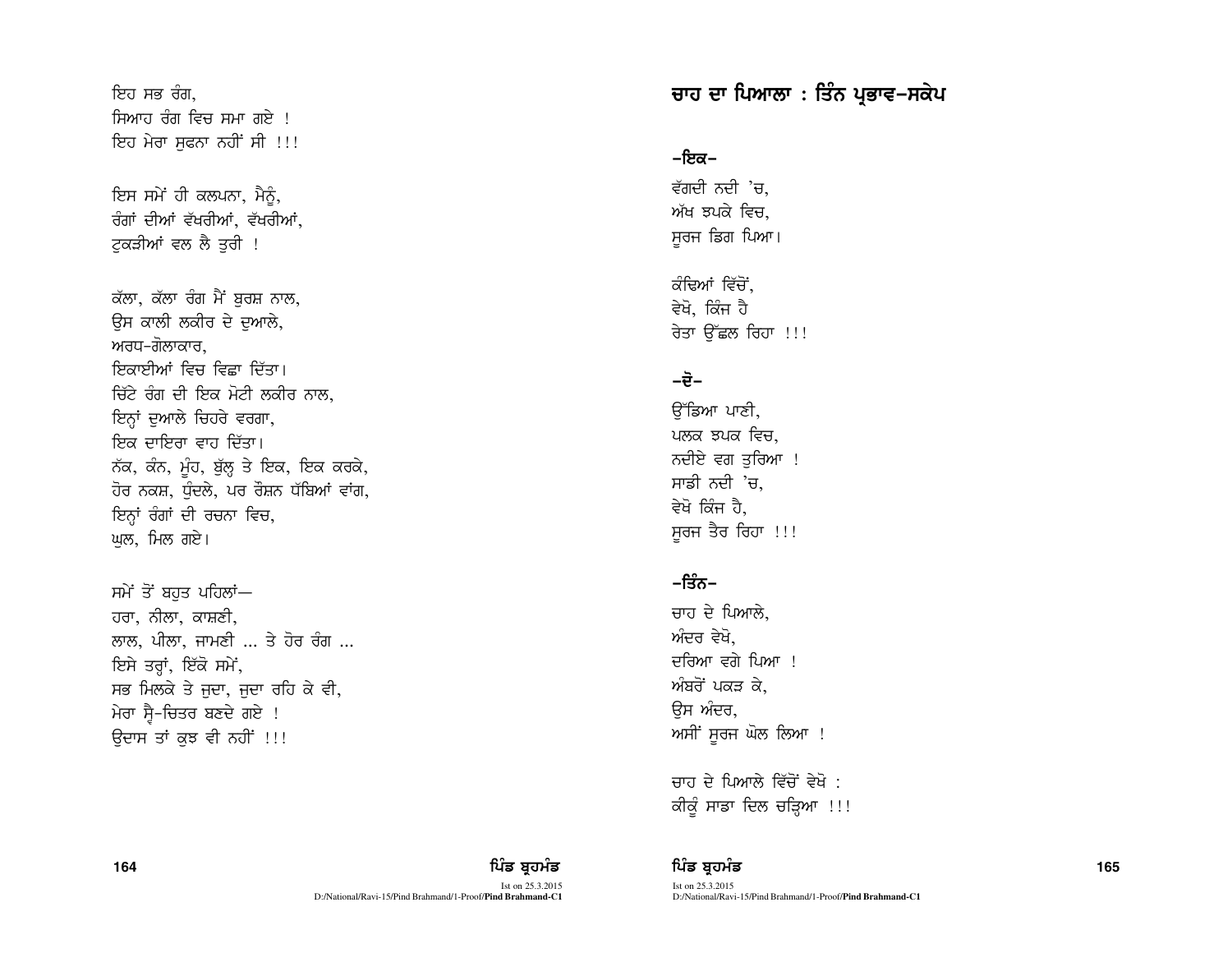# ਵਿਮਾਨ ਦੀ ਦੁਨੀਆਂ

ਵਿਮਾਨ ਦੀ ਆਪਣੀ ਹੀ ਦੁਨੀਆਂ ਹੈ

ਖ਼ੂਬਸੂਰਤ ਕੁੜੀਆਂ ਦੀ ਮੁਸਕਰਾਹਟ, ਮੀਜ਼ਬਾਨੀ

ਪਿਆਲਿਆਂ ਜਾਮਾਂ 'ਚ ਡੁੱਬਦਾ ਹਾਦਸੇ ਦਾ ਡਰ

ਇਕ ਸਾਂਝੀ ਆਸ ਵਿਚ ਬੱਝੇ ਮਸਾਫ਼ਰ ਮੁੱਲ੍ਹ ਰਹੇ ਬਣ, ਬਣ ਕੇ ਦਰ

ਆਪਣੇ ਬਚਾ ਲਈ ਦੇ ਰਹੇ ਸਭ ਨੂੰ ਜ਼ਿੰਦਗੀ ਦਾ ਵਰ

ਬੱਦਲ, ਧੱਪ, ਕਣੀਆਂ ਸੁਰਜ, ਸਿਤਾਰੇ, ਆਸਮਾਂ  $\overline{u}$ ਰਤ, ਸਾਗਰ $-$ ਇਹ ਜਹਾਂ ਤੇ ਉਹ ਜਹਾਂ

ਨਾਲ ਨਾਲ ਸਫ਼ਰ ਦੇ ਮਸਾਫ਼ਰਾਂ ਦੇ ਹਮਸਫ਼ਰ

ਕਰਮ ਹੀ ਸਹੀ $-$ ਛਿਣ ਦੀ ਛਿਣ ਪਰ ਜਾਪਦਾ, ਇਨਸਾਨ ਤੇ ਇਨਸਾਨੀਅਤ ਦਾ ਇਹ ਜਸਨ**ਾ** 

ਵਿਮਾਨ ਦੀ ਆਪਣੀ ਹੀ ਦੁਨੀਆਂ ਹੈ !

Ist on 25.3.2015 D:/National/Ravi-15/Pind Brahmand/1-Proof/**Pind Brahmand-C1**

# ਮੈਟਰੋ ਦਾ ਸਫ਼ਰ

ਮੈਟਰੋ ਦੇ ਸਫ਼ਰ ਵਿਚ. ਕੋਈ ਕਿਸੇ ਦਾ ਸਾਥੀ, ਨਾ ਹਮਸਫ਼ਰ !

ਆਪੋ ਆਪਣੇ ਸਫ਼ਰ ਦੀ, ਗੱਠੜੀ 'ਚ ਬੱਝਿਆ ਹਰ ਮਸਾਫ਼ਰ, ਆਪੋ ਆਪਣੇ ਸਟੇਸ਼ਨ ਦੀ, ਉਡੀਕ ਕਰਦਾ ਜਾਪਦਾ।

ਮੈਟਰੋ ਰੁਕਦੀ, ਦਰ ਖੱਲਦੇ ਤੇ ਬੰਦ ਹੰਦੇ, ਮਹਾਂ-ਨਗਰ ਦੀ ਇਹ ਭੀੜ, \*ਐਗਜ਼ਿਟ ਗੇਟਾਂ ਵਿੱਚੋਂ ਨਿਕਲਕੇ, ਆਪੋ ਆਪਣੇ ਰਸਤਿਆਂ ਵਿਚ. ਪਾਟ ਜਾਂਦੀ  $\pm$ 

ਮਸ਼ੀਨਾਂ ਵਿਚ ਮਸ਼ੀਨ ਬਣੀ. ਦਫ਼ਤਰਾਂ, ਚਕਲਿਆਂ ਵਿਚ, ਸੈਨ ਜਾਂਦੀ ।।।

ਮੈਟਰੋ ਦੇ ਸਫ਼ਰ ਵਿਚ. ਕੋਈ ਕਿਸੇ ਦਾ ਸਾਥੀ, ਨਾ ਹਮਸਫ਼ਰ।

# ਸ਼ੀਸ਼ੇ ਵਿਚ ਦਰਾੜਾਂ

ਓਬਾਸੀ ਆਉਂਦੀ ਹ<u>ੈ</u> ਪਰ ਨੀਂਦ ਨਹੀਂ ਆਉਂਦੀ

166 ਫਿਲਮ ਸ਼ਾਹਿ ਵਿੱਚ ਬਾਹਰ ਵਿੱਚ ਬਾਹਰ ਵਿੱਚ ਬਾਹਰ ਵਿੱਚ ਬਾਹਰ ਵਿੱਚ ਬਾਹਰ ਵਿੱਚ ਬਾਹਰ ਵਿੱਚ ਸ਼ਹਿਰ ਵਿੱਚ ਸ਼ਹਿਰ ਵਿੱਚ ਸ਼ਹਿਰ ਵਿੱ Ist on 25.3.2015 D:/National/Ravi-15/Pind Brahmand/1-Proof/**Pind Brahmand-C1**

 $*$  ਐਗਜ਼ਿਟ ਗੇਟਾਂ – Exit Gates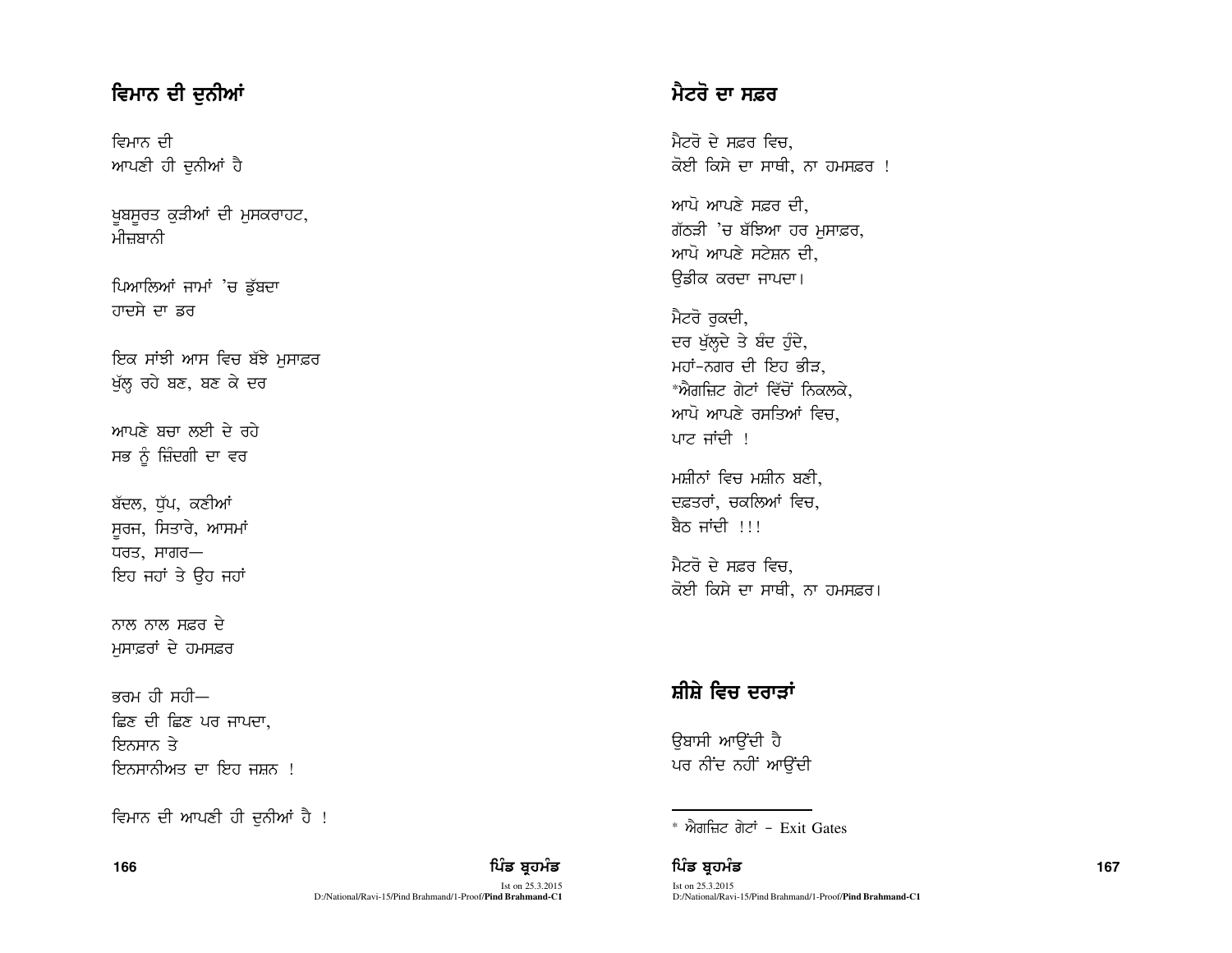ਦਿਨ ਭਰ ਦੇ ਅਨਭਵ ਅੱਖਾਂ 'ਚ ਰੜਕਦੇ ਹਨ

ਬੂਹੇ ਆਪਣੇ ਹੀ ਹਨ ਪਰ ਬੰਦ ਹਨ

## ਕੰਧਾਂ

ਤਣ ਕੇ ਖੜੋਤੀਆਂ ਹਨ ਨਜ਼ਰ ਸੌਂਹੇ ਮੇਰਾ ਆਸਮਾਨ ਮੇਰੀ ਛੱਤ ਹੇਠ ਸਕੜ ਆਇਆ ਹੈ ਮੇਰੀ ਦਨੀਆਂ ਮੇਰੇ ਆਪ ਤਕ ਸੀਮਤ

ਟਕੜੀਆਂ ਵਿਚ ਕੱਚ ਕੰਕਰਾਂ ਬਣੇ ਰਿਸ਼ਤੇ ਸ਼ੀਸੇ 'ਚੋਂ ਦਰਾਤਾਂ ਵਾਂਗ ਦਿਖਦੇ ਹਨ

ਇਸ ਟੁੱਟ, ਭੱਜ ਵਿਚ— ਜਿੰਨੇ ਵੀ ਟੁਕੜੇ ਹਨ, ਮੇਰੇ ਹਨ

ਟਕੜਿਆਂ ਵਿਚ ਮਿਲੀ ਇਸ ਆਜ਼ਾਦੀ ਦਾ ਕੀ ਕਰਾਂ ???

# ਬੀਤਣ ਤੇ ਰੁਕਣ ਦੇ ਨਾਲ ਨਾਲ

ਦਿਨ, ਦਿਨ ਕਰ ਕੇ, ਮਹੀਨਾ ਬੀਤ ਚੱਲਿਆ ਹੈ—

168

## ਪਿੰਡ ਬਹਮੰਡ

Ist on 25.3.2015 D:/National/Ravi-15/Pind Brahmand/1-Proof/Pind Brahmand-C1 ਛਿਣ, ਛਿਣ ਕਰ ਕੇ, ਦਿਨ । ਸਾਲ, ਸਾਲ ਕਰ ਕੇ, ੳਮਰ ਬੀਤਦੀ ਰਹੀ, ਹੁਣ, ਰਕ ਗਈ, ਖਲਾਅ ਵਾਂਗ, ਭਾਰ ਤੇ ਅਹਿਸਾਸ-ਹੀਣ !!! ਹਲਕਾ, ਹਲਕਾ ਜਾਪਦਾ ਹੈ, ਆਪਣਾ ਆਪ– ਕਿਸੇ ਵੀ ਖਿੱਚ ਤੋਂ ਵਿਰਵਾ ! ਸਾਲ ਦਿਨ ਛਿਣ ਜਿਵੇਂ ਨਜ਼ਰ ਤਕ, ਨਜ਼ਰ ਆਉਂਦੇ— ਰਕੇ ਹੋਏ ਥਲ ਵਿਚ, ਸਿਮਟ ਗਏ !!!

ਥਲ 'ਤੇ ਨਿਸਦਿਨ. ਸੁਰਜ ਵੀ ਬਰਸਦਾ ਹੈ— ਕਦੇ, ਕਦੇ, ਬੱਦਲ ਵੀ ।

ਥਲ. ਆਪਣੇ ਆਪ ਵਿਚ. ਫੈਲਿਆ ਹੋਇਆ— ਆਕਾਸ਼. ਆਪਣੇ ਆਪ ਵਿਚ !!!

ਪਿੰਡ ਬਹਮੰਡ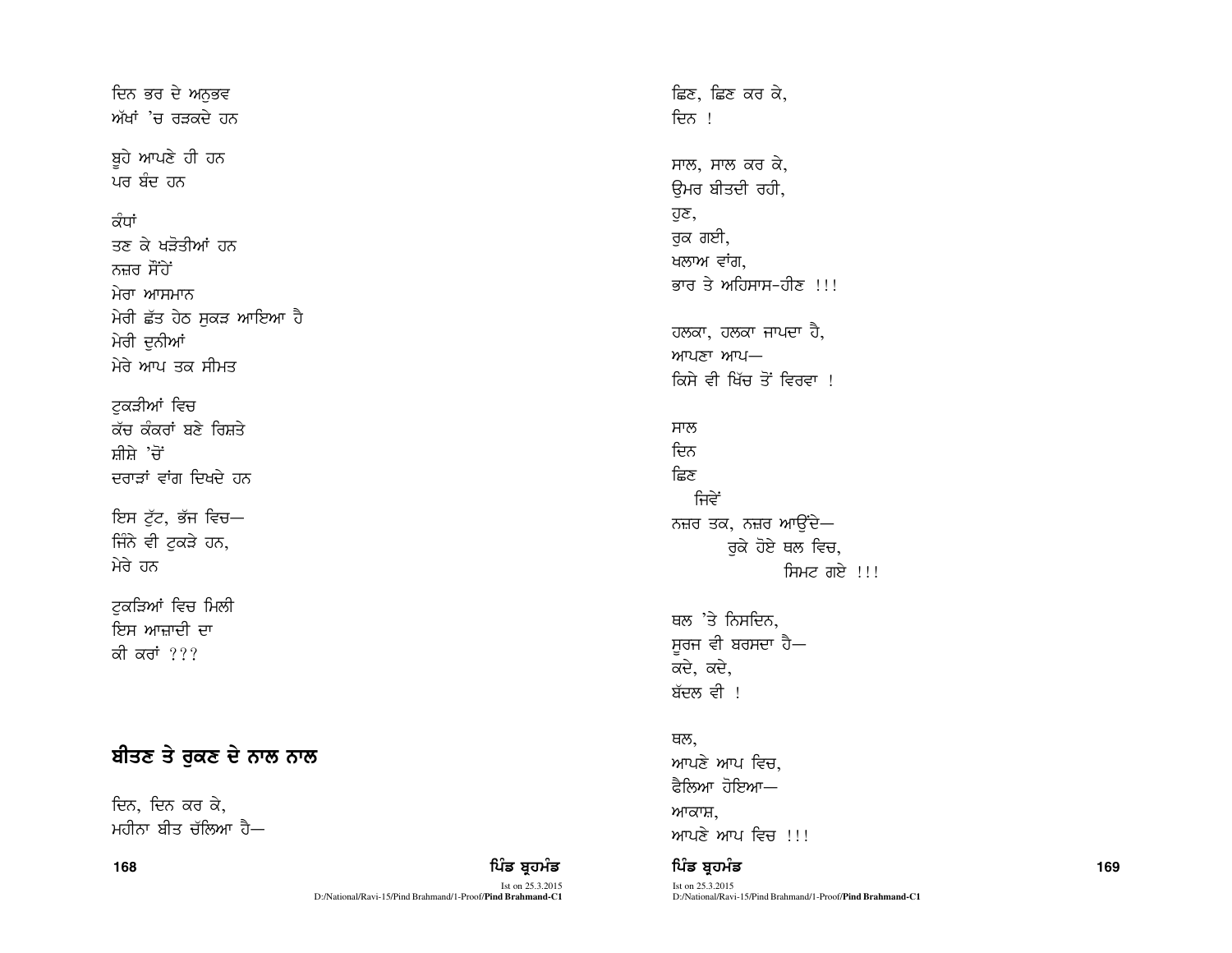ਰੱਖ, ਮਨੱਖ, ਛਾਵਾਂ ਤੇ ਪਰਛਾਵੇਂ. ਸਮੇਂ ਦੇ ਬਦਲਦੇ ਰੂਪ ਹਨ-

ਆਕਾਸ਼, ਥਲ ਤੇ ਸੂਰਜ, ਸਥਾਈ !

ਮੇਰੇ ਛਿਣ, ਦਿਨ ਤੇ ਸਾਲ, ਏਸ ਪਤਾ 'ਤੇ— ਚਫੇਰੇ ਨਜ਼ਰ ਆਉਂਦੇ ਥਲ ਵਾਂਗ, ਨਿਰਖਿੱਚ, ਰੁਕ ਗਏ ਹਨ, ਆਪਣੇ ਆਪ ਅੰਦਰ ... ਫ਼ੈਲ ਗਏ ... ... ਖਲਾਅ ਵਾਂਗ !!!

ਬੀਤਣ ਤੇ ਰਕਣ ਦੀ ... ਇੱਕੋ ਸਮੇਂ ... ਇਹ ਕਿਹੀ ਅਵਸਥਾ ਹੈ ? ਕਿਹੀ ਰੁੱਤ ??

# ਰੱਤਾਂ ਦਾ ਸੰਗਮ

ਸੜਕ ਦੇ ਉਸ ਪਾਰ <u>ਇਕ ਬੱਦਲ ਬਰਸ ਰਿਹਾ</u>

ਸੜਕ ਦੇ ਇਸ ਪਾਰ ਧੱਪ ਦਾ ਨਸ਼ਾ ਜਿਹਾ

ਇਨ੍ਹਾਂ ਦੇ ਵਿਚਕਾਰ ਇਕ ਬੁੱਲਾ ਰੁਮਕ ਰਿਹਾ ਫੱਲਾਂ ਵਿੱਚੋਂ ਰੰਗ ਬਿਰੰਗੀਆਂ ਮਹਿਕਾਂ ਖੇਤ ਰਿਹਾ

ਧੱਪ ਛਾਵਾਂ ਵਿਚ ਧਰਤੀ— ਸੁਰਜ, ਬੱਦਲ ਛੇੜ ਰਿਹਾ

ਭਰਿਆ, ਭਰਿਆ ਅੰਦਰ— ਅੱਜ ਕੋਈ ਅੰਦਰੋਂ ਖੁੱਲ੍ਹ ਰਿਹਾ

ਰੱਤਾਂ ਦਾ ਇਹ ਸੰਗਮ ਉਸ ਦੇ ਅੰਦਰੋਂ ਡੁੱਲ੍ਹ ਰਿਹਾ !!!

# ਦਿਲ ਦਾ ਕਿੱਸਾ

ਕਿੱਸਾ ਸੁਣੋ ਸਾਡੇ ਦਿਲ ਦਾ ਨਸ਼ਤਰ, ਛੁਰੀਆਂ ਚੱਲੇ ਇਸ 'ਤੇ ਅਜੇ ਵੀ ਧੜਕੇ, ਹਿੱਲਦਾ

ਅੰਬਰੋਂ ਅੱਗ ਬਰਸੇ, ਥਲ ਤਪਦਾ— ਇਸ ਦੇ ਵਿਹੜੇ ਸੂਰਜ ਆ ਕੇ, ਫੁੱਲ ਵਾਂਗਰਾਂ ਖਿਲਦਾ

ਪਹਿਲਾਂ ਹਸਨ ਨੇ ਤੀਰ ਚਲਾਏ ਫੇਰ ਕਾਮ ਦੇ ਹੜ੍ਹ ਚੜ੍ਹ ਆਏ ਦਿਲ ਵਿਚ, ਤਨ, ਮਨ ਮਿਲਦਾ

ਡਾਕਟਰ, ਨਰਸਾਂ ਇਸ ਦੇ ਦੁਆਲੇ ਨਿੱਤ ਨਵੇਂ ਪ੍ਰਯੋਗ ਕਰ ਰਹੇ ਭੇਤ ਮਿਲੇ ਨਾ ਦਿਲ ਦਾ।

ਪਿੰਡ ਬਹਮੰਡ

ਪਿੰਡ ਬਹਮੰਡ

D:/National/Ravi-15/Pind Brahmand/1-Proof/Pind Brahmand-C1

Ist on 25.3.2015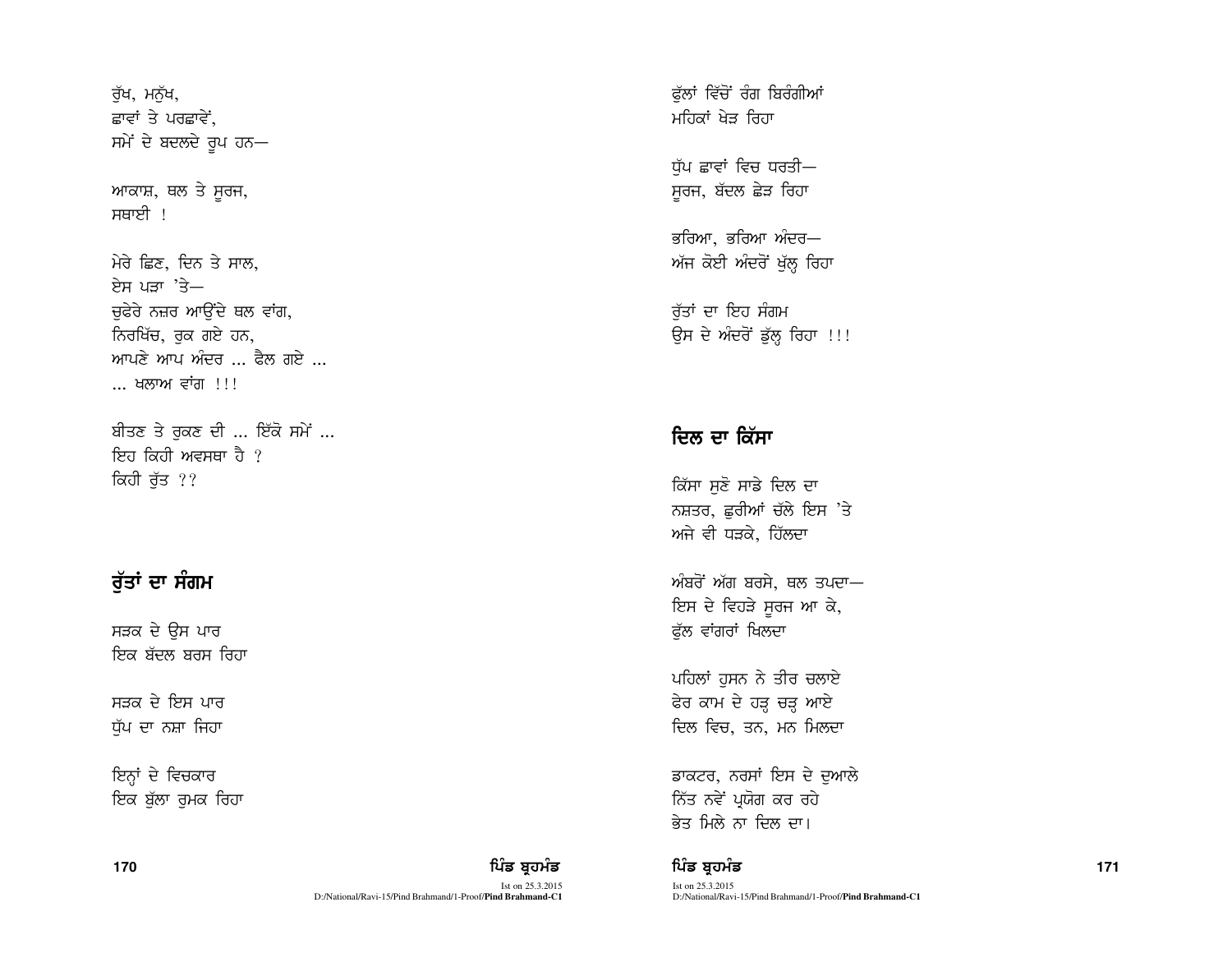# <u>ਦਿਲ: ਬਿਜਲੀ ਝਟਕੇ</u>

ਦਿਲ ਮੇਰਾ ਹੈ ਫਿਰ ਵਿਗਤ ਗਿਆ ਲਟਕਾ ਲਗਾਇਆ ਜਾਏਗਾ ਸੁਲੀ 'ਤੇ ਚੜ੍ਹਦਾ ਹਰ ਕੋਈ ਬਿਜਲੀ 'ਤੇ ਚੜ੍ਹਾਇਆ ਜਾਏਗਾ

ਇਰਦੀ ਧਤਕਨ ਸਰਪਟ ਘੋਤਾ ਹ<u>ੈ</u> ਸਭ ਹੱਦਾਂ ਬੰਨੇ ਟੱਪ ਜਾਵੇ ਇਹਦਾ ਖ਼ੁਨ-ਦਬਾਅ ਹੈ ਤੁਗ਼ਿਆਨੀ ਦਿਲ ਵਾਲਾ, ਦਿਲ ਨਾ ਵੱਟ ਖਾਵੇ

ਕਝ ਆਪਣਾ ਆਪ ਵਿਖਾੳਣਾ ਸੀ ਕਝ ਡਾਕਟਰ ਨੂੰ ਅਜ਼ਮਾੳਣਾ ਸੀ <u>ਦਿਲ ਆਇਆ ਆਪਣੀ ਆਈ 'ਤੇ</u> ਇਹਨੇ ਦਿਲ ਦਾ ਰਾਗ ਵੀ ਗਾਉਣਾ ਸੀ

ਇਹ ਜ਼ਿੰਦਗੀ ਸਦਾ ਹੀ ਲੰਘਦੀ ਰਹ<u>ੀ</u> ਟਿੱਬੇ, ਥਲ, ਨਦੀਆਂ ਤੇ ਸਾਗਰ ਓੱਡੀ ਇਹ ਵਿਰੋਧੀ ਪੌਣਾਂ ਵਲ ਦੀਵਾਰ 'ਚੋਂ ਖੋਲ੍ਹੇ ਇਸ ਸਦ ਦਰ

ਜੋ ਮੌਤ ਪਕੜਦੇ ਮੱਠੀ ਵਿਚ ਜੀਵਨ ਦਾ ਜਸ਼ਨ ਮਨਾਉਂਦੇ ਨੇ ਤੇ 'ਨ੍ਹੇਰੀਆਂ, ਕਾਲੀਆਂ ਰਾਤਾਂ ਵਿਚ ਸਰਜ ਦਾ ਗੀਤ ਬਣਾਉਂਦੇ ਨੇ।

#### \* ਮਾਨਸਕ ਦਬਾਅ

ਜਦੋਂ ਵੀ ਸੋਜ਼ ਅੰਗਤਾਈ ਲੈਂਦੀ ਹੈ ਕਝ ਨਵਾਂ, ਕਝ ਵੱਖਰਾ ਕਰਨ ਲੀਕ ਤੋਂ ਹਟ ਕੇ ਤੁਰਨ ਲਈ,

ਤਾਂ ਦਬਾਅ ਬੁਲਡੋਜ਼ਰ ਫੇਰ ਦਿੰਦਾ ਹੈ ਸਭ ਕਝ ਪੱਧਰਾ ਕਰਨ ਲਈ

ਜ਼ਿੰਦਗੀ, ਸਮਤਲ ਨਹੀਂ ਹੁੰਦੀ, ਓੱਚੀ, ਨੀਵੀ<sup>:</sup> ਹੰਦੀ ਹੈ, ਗਿੱਲੀ, ਸੱਕੀ

### ਤੇ ਜਦੋਂ

ਦਬਾਅ ਮਨ ਵਿਚ ਜੜ੍ਹਾਂ ਫੜ ਲਵੇ, ਤਾਂ ਦਰਿਆ ਦੀ ਥਾਂ, ਰੇਤ ਨਜ਼ਰ ਆਉਂਦੀ ਹੈ ਬਹੇ, ਬਾਰੀਆਂ ਬੰਦ ਹੋ ਜਾਂਦੇ ਹਨ ਘਰ ਦੇ ਦੇਹ ਸੰਗੜ, ਢਿਲਕ ਜਾਂਦੀ ਹੈ

#### ਤੇ ਨਜ਼ਰ

ਇਕ ਪੈਰ ਨਹੀਂ ਪੁੱਟਦੀ ਸ਼ੋਝਲ ਪਲਕਾਂ ਹੇਨ ਦਬ ਜਾਂਦੀ ਹੈ !!!

\* ਮਾਨਸਕ ਦਬਾਅ - Mental Pressure, Stress, Depression

172 ਫ਼ਿਲ ਸ਼ਾਹ ਵਿੱਚ ਬਹੁਤ ਸਿੰਡ ਬ੍ਰਹਮੰਡ ਵਿੱਚ ਬ੍ਰਹਮੰਡ ਵਿੱਚ ਬ੍ਰਹਮੰਡ ਵਿੱਚ ਬ੍ਰਹਮੰਡ ਵਿੱਚ ਬ੍ਰਹਮੰਡ ਵਿੱਚ ਸ਼ਾਹ ਵਿੱਚ ਸ਼ਾਹ ਵਿੱ Ist on 25.3.2015 D:/National/Ravi-15/Pind Brahmand/1-Proof/**Pind Brahmand-C1**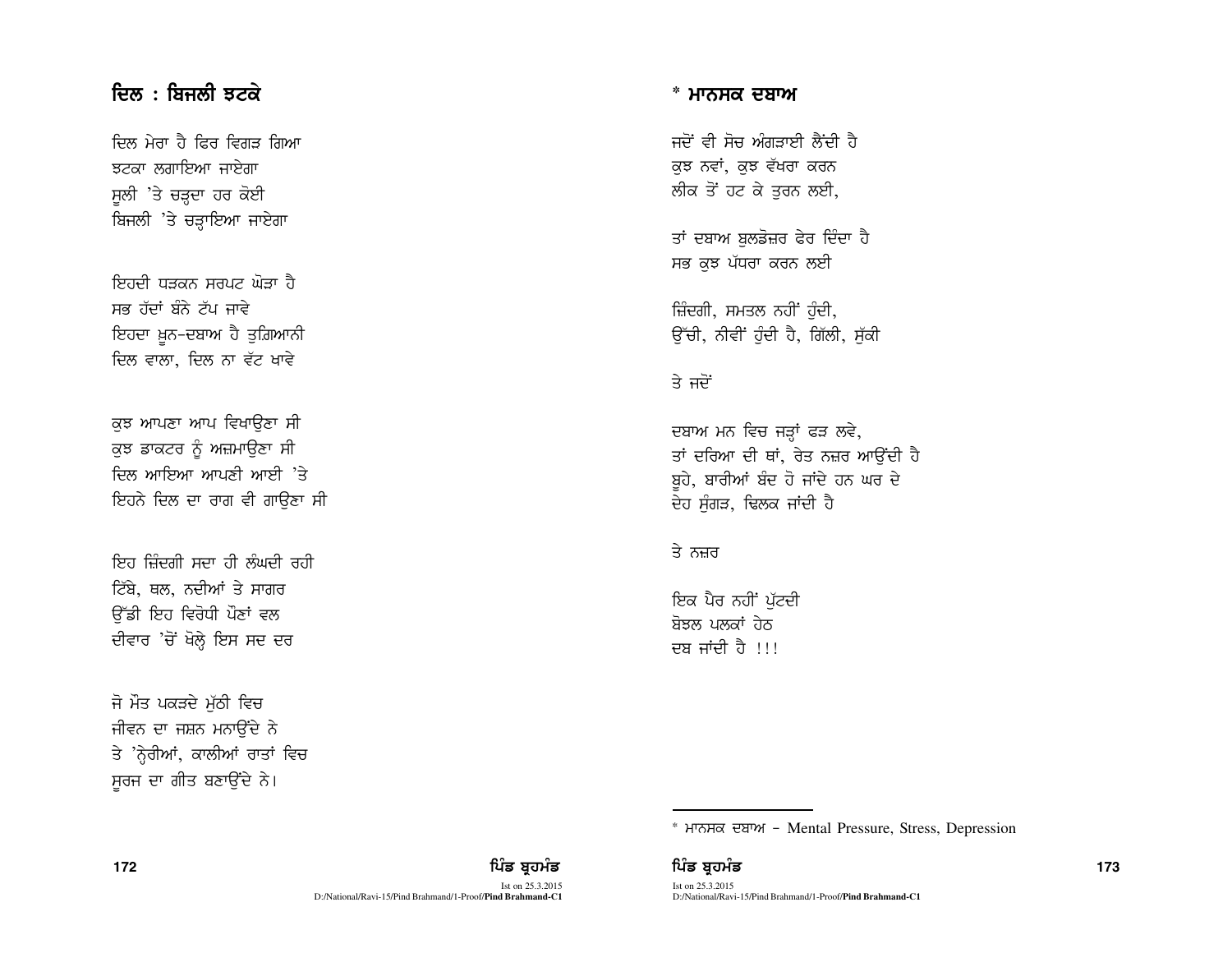## ਅਵਿਸ਼ਵੀਕਰਨ : ਇਕ ਪ੍ਰਭਾਵ ਸਕੇਪ

ਸੁਰੱਖਿਆ<sup>।</sup> ਕਰ ਦੀ ਗੱਲ ਤੁਰੀ ਹੈ ਸਤੰਤਰ ਵਪਾਰ $^2$  ਦੀਆਂ ਸਰਹੱਦਾਂ ਨੀਅਤ ਕਰਨ ਲਈ— ਵੰਡੇ ਹੋਏ ਗਲੋਬ ਨੂੰ ਹੋਰ ਵੰਡਣ-ਹਰ ਵੰਡ-ਖੰਡ ਨੂੰ ਸ੍ਰੈ-ਨਿਰਭਰ ਕਰਨ ਲਈ !!!

ਪਿੰਡ ਤੋਂ ਨਗਰ, ਨਗਰ ਤੋਂ ਦੇਸ਼ ਤੇ ਦੇਸ਼ਾਂ ਤੋਂ ਗਲੋਬ, ਹਣ ... ਪਿੱਛਲ-ਪੈਰੀਂ ਤੁਰ ਪਏ ਹਨ !

ਅਵਿਸ਼ਵੀਕਰਨ $^3$  ਦੀ ਕਿਰਿਆ ਵਿਚ ਪਿੰਡ ਫੇਰ ਅੱਗਰਭਮੀਂ ਵਿਚ ਆ ਗਿਆ ਹੈ, ਆਤਮ-ਨਿਰਭਰ ਹੋਣ ਦਾ ਚਿੰਨ੍ਹ ਬਣ ਕੇ !!!

 $\cdots$   $\cdots$ 

174

... ... ਇਕ, ਇਕ 'ਚੋਂ ਆਵੇਗੀ, ਇਕ ਦਿਨ, ਸਭ ਨੂੰ ਰੌਸ਼ਨੀ ਛਣ ਕੇ !!!

# ਗਲੋਬਲ ਵਾਰਮਿੰਗ : ਇਕ ਚਿਤਾਵਨੀ

ਹਣ ਮਾਈਗਰੇਸ਼ਨ ਭ-ਮੱਧ ਰੇਖਾ ਤੋਂ ਓੱਤਰ ਤੇ ਦੱਖਣ ਵਲ ਹੋਵੇਗੀ ਉੱਤਰੀ ਤੇ ਦੱਖਣੀ ਧਰੁੱਵ ਵਲ ਗਲੋਬਲ ਵਾਰਮਿੰਗ ਦੇ ਪ੍ਰਭਾਵ ਹੇਠ ਔਤ ਤੇ ਸੋਕੇ ਦੀ ਮਹਾਂ-ਮਾਰੀ ਨਾਲ ਸਰਸਬਜ਼ ਵਾਦੀਆਂ ਬੰਜਰ, ਥਲ ਬਣ ਜਾਣਗੀਆਂ ਪਾਣੀ ਦੀ ਇਕ ਤਿੱਪ ਨਹੀਂ ਮਿਲੇਗੀ

ਤੇ ਜਿੱਥੇ ਧਰਤੀ\*, ਬਰਫ਼ ਵਿਚ, ਬਰਫ਼ ਵਾਂਗ, ਜੰਮੀਂ ਪਈ ਹੈ. ਓਥੇ ਲਹਿਰ ਬਹਿਰ ਹੋਵੇਗੀ !!!

ਜੰਗ ਸਦਾ ਹੀ. ਓਤਪਾਦਨ ਦੇ ਸਾਧਨਾਂ ਉੱਤੇ. ਕਬਜ਼ੇ ਲਈ ਹੋਈ ਹੈ—

ਪੰਡਤ ਆਖਦੇ ਹਨ :

ਫ਼ੇਰ ਹੋਵੇਗੀ

ਘਾਣ ਹਮੇਸ਼ਾ ਹੀ ਲੋਕਾਂ ਦਾ ਹੋਇਆ ਹੈ

ਪੰਡਤ ਆਖਦੇ ਹਨ :

ਫ਼ੇਰ ਹੋਵੇਗਾ

\* Permafrost - ਆਈਸ (Ice) ਨਾਲ ਜੰਮੀਂ ਹੋਈ ਬੇਆਬਾਦ ਧਰਤੀ

### ਪਿੰਡ ਬਹਮੰਡ

<sup>1.</sup> ਸੁਰੱਖਿਆ ਕਰ - Protection Duty, Tax, 2. ਸੁਤੰਤਰ ਵਪਾਰ - Free Trade, 3. ਅਵਿਸ਼ਵੀਕਰਨ - De-Globalization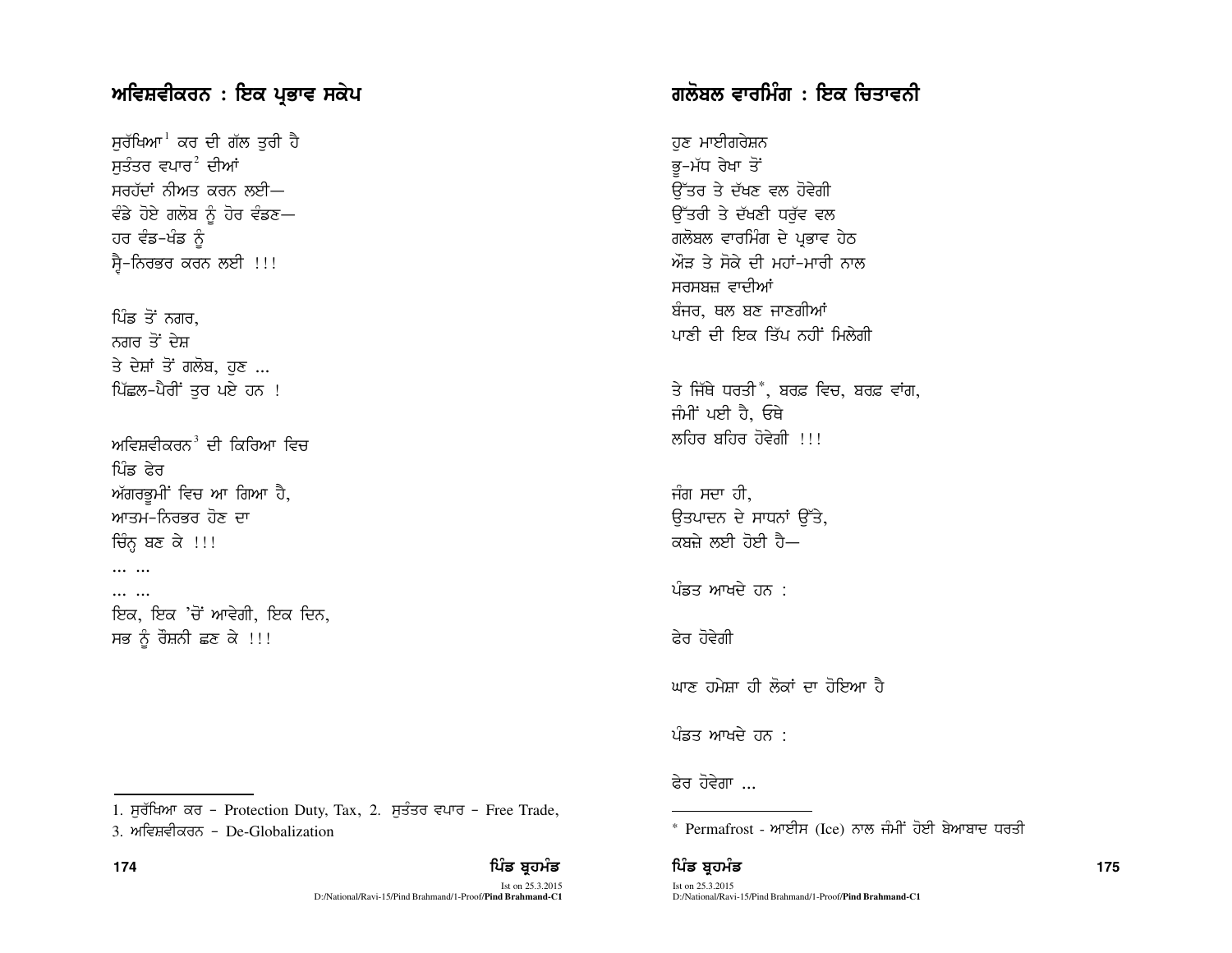ਅਜੇ ਵੀ ਸਮਾਂ ਹੈ, ਆਪਣੇ ਕੂੜੇ ਨੂੰ ਸੰਭਾਲੋ, ਇਸ 'ਚੋਂ ਫ਼ਸਲਾਂ ਵੀ ਉੱਗ ਸਕਦੀਆਂ ਹਨ ਖ਼ਸ਼ਹਾਲੀ ਵੀ !!!

# ਨਜ਼ਰ ਦੇ ਬਦਲਦੇ ਮੌਸਮ : ਤਿੰਨ ਪ੍ਰਭਾਵ–ਸਕੇਪ

### –ਇਕ–

ਤਪਦੀ ਧਰਤੀ  $\overline{3}$ . ਠੰਡੀ ਠਾਰ.  $a$ ਬਰਖਾ, ਬਰਸ ਰਹੀ !!!

ਤਨ, ਮਨ, ਰੂਹ 'ਚੋਂ— ਰਕੀ ਹੋਈ, ਹਰ ਭਤਾਸ ਹੈ ਨਿਕਲ ਰਹੀ  $\,$ !!!

## $-\vec{e}$ -

ਸ਼ੀਸ਼ੇ ਦੇ ਉਸ ਪਾਰ. ਬੱਦਲ ਬਰਸ ਰਿਹਾ। ਸ਼ੀਸ਼ੇ ਦੇ ਇਸ ਪਾਰ. ਸਭ ਕੁਝ ਭਿੱਜ ਰਿਹਾ !

ਸਾਡੇ ਅੰਦਰੋਂ. ਵੇਖੋ ਕਿੰਜ ਹੈ— ਅੱਜ ਅਸਾਡਾ, ਦਿਨ ਚੜਿਆ !!!

Ist on 25.3.2015 D:/National/Ravi-15/Pind Brahmand/1-Proof/**Pind Brahmand-C1**

## −ਤਿੰਨ−

ਸਰਜ ਦੇ ਨਾਲ ਧੋ ਕੇ 'ਨੇਰੇ, ਬੱਦਲ ਲਏ ਬਣਾ ! ਤਿਪਤੀ ਬਣ ਕੇ ਖਿੜ ਉੱਠਿਆ, ਅੱਜ ਅੰਦਰ ਦਾ ਸਹਿਰਾ  $\frac{1}{2}$ !

# ਸੀਤ ਯੱਗ

ਏਸ ਰੱਤ ਵਿਚ, ਧੁੱਪ ਠੰਡੀ ਹੁੰਦੀ ਹੈ !

ਪਹਾਤ ਬਰਫ਼ ਹੇਨ ਦੱਬੇ ਖਿਤਕੀ 'ਜੋਂ  $H\rightarrow$ ਸਟਿੱਲ ਪੇਂਟਿੰਗ ਵਰਗੇ ਜਾਪਦੇ । ਜੰਗਲ ਦੇ ਰੱਖਾਂ ਉੱਤੇ ਵੀ, ਬਰਫ਼ ਦੀ ਚਿਤਰਕਾਰੀ ਹੈ !

ਘਰਾਂ ਦੇ ਮੁਹਰੇ, ਮਣਾਂ ਮੁੰਹੀਂ ਬਰਫ਼, <u>ਵਿੱਚੋਂ ਸਾਫ਼ ਕੀਤੇ ਰਾਹਾਂ ਦੁ</u>ਆਲੇ— ਜੰਮੀ<sup>:</sup> ਪਈ, ਲੋਹੇ ਵਰਗੀ ਸਖ਼ਤ, ਸ਼ੀਸ਼ੇ ਵਰਗੀ ਆਈਸ\*, ਤਿਲ੍ਹਕਵੀਂ—

ਠੰਡੀ, ਸੀਤ ਹਵਾ— ਸ਼ਿਫ਼ਰ ਤੋਂ ਹੇਨਾਂ ਤਾਪਮਾਨ— ਤਲਵਾਰ ਵਾਂਗੁੰ ਫਿਰ ਜਾਂਦੀ ਹੈ— ਮਨ, ਤਨ ਰੂਹ ਵਿਚ।

**<sup>176</sup>** fgzv pqjwzv fgzv pqjwzv **<sup>177</sup>** Ist on 25.3.2015 D:/National/Ravi-15/Pind Brahmand/1-Proof/**Pind Brahmand-C1**

<sup>\*</sup> ਆਈਸ – Ice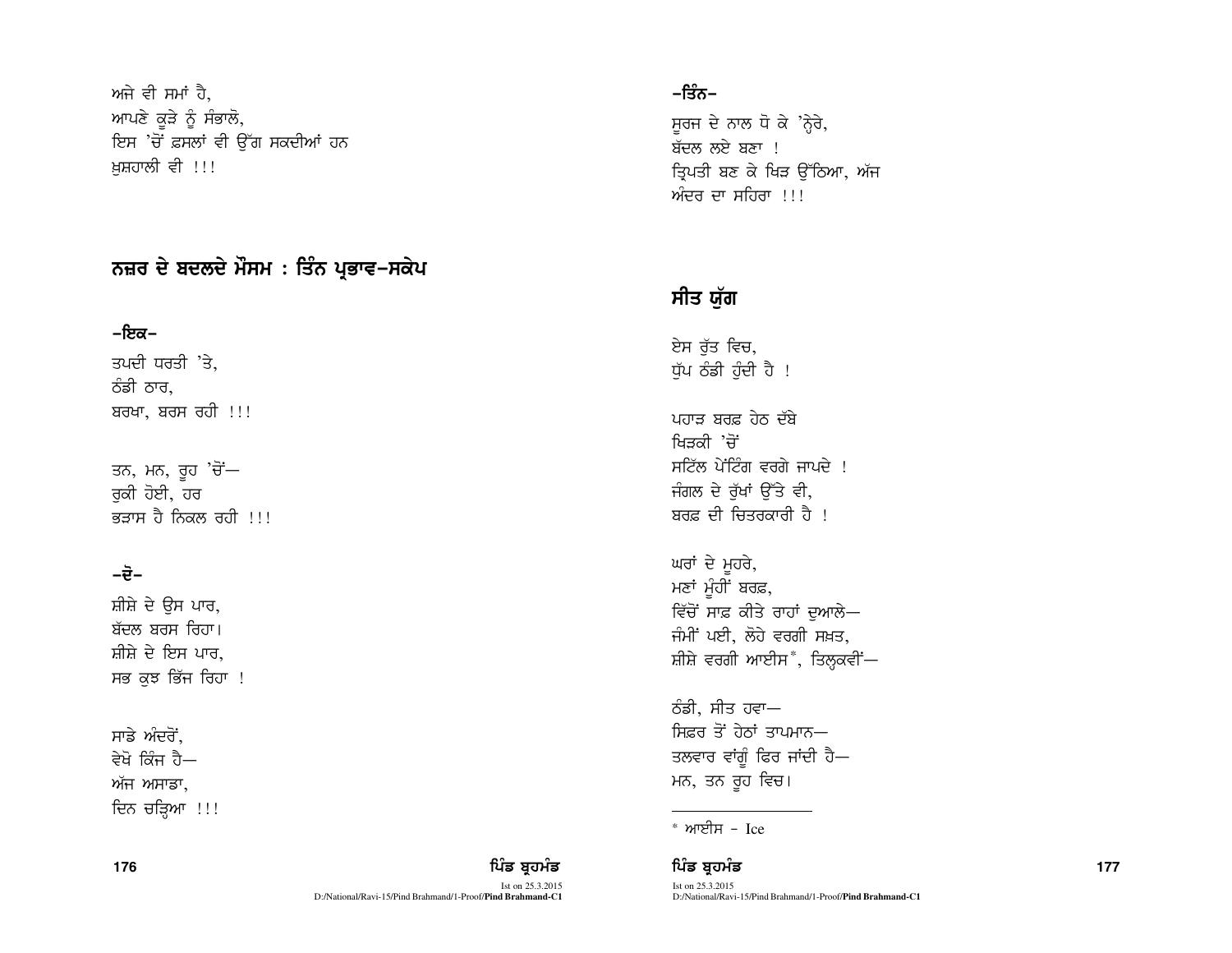$\alpha$ ਬਣੀ ਜਿਹੀ ਛਿੜਦੀ ਹੈ. ਅੱਖਾਂ, ਬੁੱਲ੍ਹਾਂ ਦੀ ਨਮੀਂ, ਜੰਮ ਜਾਂਦੀ ਹੈ।

ਭਗੋਲੇ 'ਤੇ ਫੈਲੀ ਇਨਸਾਨੀਅਤ ਵਿਚਕਾਰ ਵੀ ਇਹ ਸੀਤ ਰੱਤ— ਆਪਣੀ ਬਰਫ਼ੀਲੀ ਚਿਤਰਕਾਰੀ ਸਮੇਤ $-$ ਤਣੀ ਖਤੋਤੀ ਹੈ— ਦੀਵਾਰ ਵਾਂਗ !

ਇਕ ਨੂੰ ਇਕ, ਨਿੱਘ ਨਹੀਂ ਦੇ ਰਿਹਾ !

ਇਕ ਦੇ ਇਕ, ਨੇੜੇ ਨਹੀਂ ਹੋ ਰਿਹਾ !

ਵਧ ਰਿਹਾ ਹੈ ਹਰ ਤਰਫ਼. ਇਕ ਤੋਂ ਇਕ ਦਾ ਫ਼ਾਸਲਾ !

<u>ਇਕ ...</u> ਟੱਟ ਰਿਹਾ ... !!! ਤਿਕ ਰਿਹਾ <sub>ਦ</sub>ਾ <u>ਸ</u>ਾ  $^*$ ਜੰਮ ਰਿਹਾ ... !!!

ਏਸ ਰੁੱਤ ਵਿਚ,  $\overline{u}$ ਪ ਠੰਡੀ ਹੰਦੀ ਹੈ!

# <u>ਰੀਮੋਟ ਕੰਟਰੋਲ</u>

ਓਹ ਰੀਮੋਟ ਕੰਟਰੋਲ 'ਤੇ ਚੱਲਣ ਵਾਲੀ ਬੰਦੁਕ ਬਣ ਕੇ ਆਏ ਤੇ ਉਨ੍ਹਾਂ ਨੇ ਦੋ ਜਵਾਨਾਂ ਦੀ ਦੇਹ ਛਾਨਣੀ ਬਣਾ ਦਿੱਤੀ

ਵਿਸ਼ਵੀਕਰਨ ਦੇ ਨੇਮ ਵਿਚ ਬੱਝਾ, ਰੀਮੋਟ *ਕੰਟ*ਰੋਲ— ਰਾਜਨੀਤੀ ਵਾਂਗ— ਹੱਥ ਬਦਲਦਾ ਰਹਿੰਦਾ ਹ<del>ੈ</del>

ਨਸ਼ਿਆਂ ਦੀ ਵਿਕਰੀ, ਖਪਤ ਤੇ ਖ਼ਨ ਖਰਾਬੇ ਦਾ ਵੀ ਆਪਣਾ ਹੀ ਨੇਮ ਹੈ

ਨੇਮਾਂ ਦੇ ਇਨ੍ਹਾਂ ਨਿੱਕੇ ਵੱਡੇ ਟਾਪੂਆਂ ਦੁਆਲੇ ਜ਼ਿੰਦਗੀ ਦਾ ਸਾਗਰ ਚੜ੍ਹਦਾ, ਉੱਤਰਦਾ ਰਹਿੰਦਾ ਹੈ

ਆਦਿ ਕਾਲ ਤੋਂ  $H$ ਰਜ, ਚੰਨ, ਸਿਤਾਰੇ, ਨ੍ਹੇਰਾ— ਸਹਿ-ਹੋਂਦ ਵਿਚ ਵਿਚਰਦੇ ਆ ਰਹੇ ਹਨ $-$ ਇਹ ਹੀ ਸਾਡਾ ਇਹਿਤਾਸ, ਇਹ ਹੀ ਸਾਡਾ ਵਿਰਸਾ ਹੈ !!!

 $*$  ਜੰਮ ਰਿਹਾ - Freezing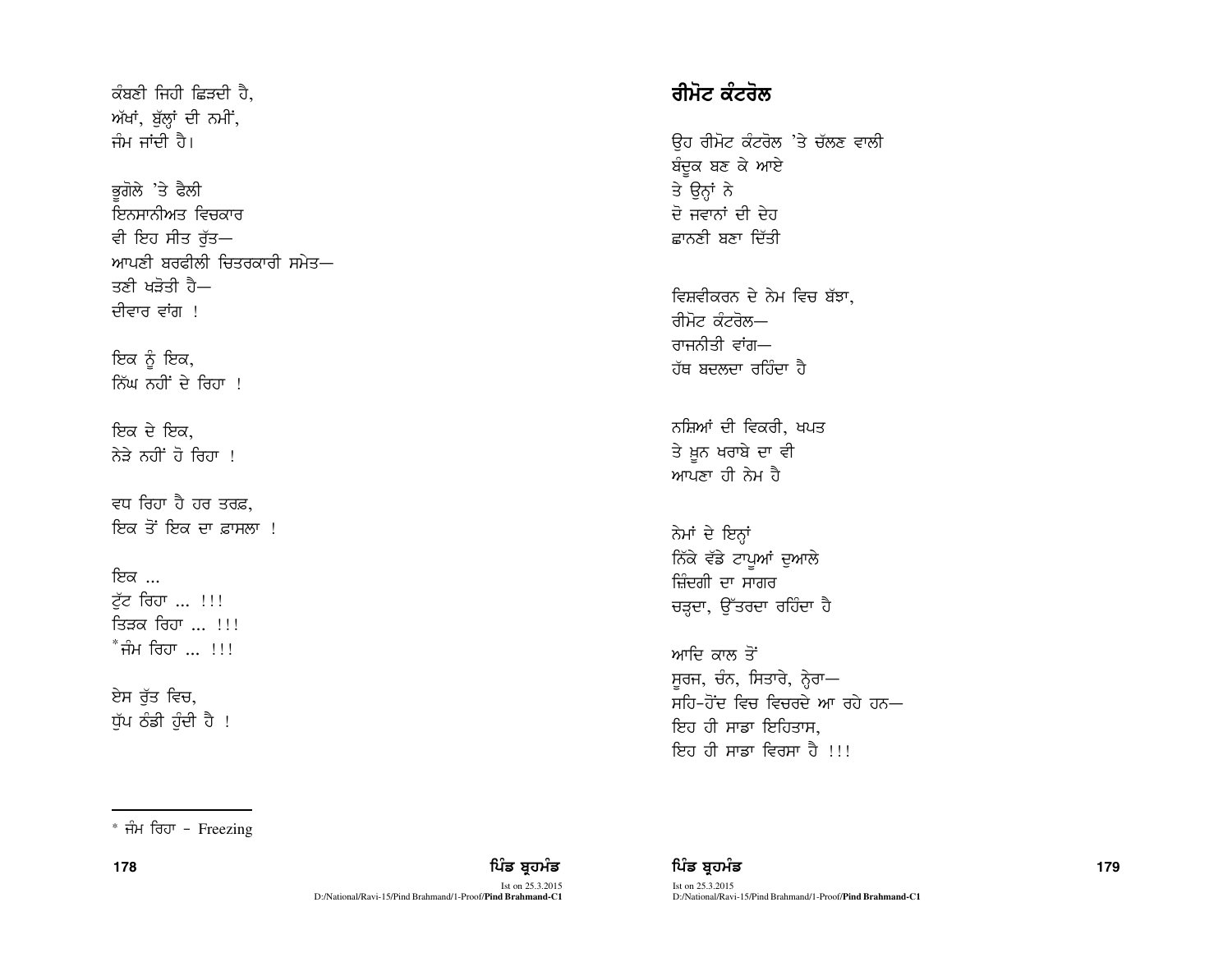# ਕਲਾਕਾਰ : ਇਕ ਵਿਅਕਤੀ ਚਿਤਰ

ਮੰਗਣਾ ਤੇ ਹੱਥ ਫੈਲਾੳਣਾ— ਓਸ ਲਈ ਹਰਾਮ ਹੈ ! ਪਰ ਉਹ ਬੇਕਾਰ ਹੈ ! ਹਰ ਸਵੇਰ. ਆਪਣੀ ਗਿਟਾਰ ਲੈ ਕੇ, ਓਸਦੀਆਂ ਤਾਰਾਂ ਛੇੜਦਾ, ਹਵਾਵਾਂ ਨੂੰ, ਸੰਗੀਤ ਦੀ ਜਾਗ ਲਾਉਂਦਾ ਹੈ ! ਬੜਾ ਕੁਝ ਅਰਥ-ਭਰਪੁਰ, ਅਰਥ-ਹੀਣ ਸ਼ਬਦਾਂ ਵਿਚ ਗਾਉਂਦਾ ਹੈ ! ਇਕ ਉਲ ਜਲੂਲ ਜਿਹਾ ਸੰਸਾਰ,  $m$ ਪਣੇ ਆਪ ਲਈ. ਸਭ ਲਈ ਵਸਾੳਂਦਾ ਹੈ ਰਾਹਗੀਰ, ਉਸ ਦੇ ਕੋਲ ਪਏ, ਗਿਟਾਰ ਦੇ ਖੁੱਲ੍ਹੇ ਕੇਸ\* ਵਿਚ, ਆਪ ਹੀ, ਕੁਝ ਸਿੱਕੇ ਸੁੱਟ ਜਾਂਦੇ ਹਨ ! ਕਲਾਕਾਰ. ਸਿੱਕਿਆਂ ਵਲ ਵੇਖ, ਵੇਖ, ਹੌਲੀ, ਹੌਲੀ, ਆਪਣੇ ਆਪ ਵਿੱਚੋਂ ਛਣ ਰਿਹਾ ਹੈ ! ਬੇਕਾਰ ਹੁੰਦਿਆਂ ਵੀ, ਕਾਰ ਬਣ ਰਿਹਾ ਹੈ !!!

ਬੇਕਾਰੀ : ਹਵਾ, ਫੁਲ ਤੇ ਪਾਣੀ (ਆਰਥਕ ਮੰਦਵਾੜੇ ਵਿਚ ਬੇਕਾਰ ਹੋਏ ਲੋਕਾਂ ਦੇ ਨਾਂ)

ਹਵਾ ਆਉਂਦੀ, ਫੁੱਲਾਂ ਨੂੰ ਛੇੜ ਜਾਂਦੀ, ਮਹਿਕ ਬਿਖੇਰ ਜਾਂਦੀ ਹੈ !

ਖੜ੍ਹੇ ਪਾਣੀਆਂ 'ਚ ਹਲਚਲ ਹੁੰਦੀ, ਦਾਇਰੇ ਜਿਹੇ ਬਣਦੇ. ਫੈਲਦੇ. ਕੰਢਿਆਂ ਨੂੰ ਜੋੜ ਦਿੰਦੇ ਹਨ !

ਹਰ ਸਵੇਰ ਉਹ ਮਹਿਕ ਨਾਲ ਬਿਖਰਦਾ. ਦਾਇਰਿਆਂ ਵਿਚ ਫੈਲਦਾ, ਹਵਾ ਫਲ ਤੇ ਪਾਣੀ ਦੀ ਖੇਡ, ਖੇਡਦਾ ਹੈ !!

ਵਾਸਤਵ ਵਿਚ. ਇਕ ਕਦਮ ਅੱਗੇ ਨਹੀਂ ਪੁੱਟਦਾ !!!

## ਸਮਾਂ ਸੰਘਰਸ਼ ਘਟਨਾ ਤੇ ਕਰਮ ਓਸ ਲਈ, p/noE j' rJ/ jB ``` ! e/; ^ Case, v~pk

## 180 ਫ਼ਿਲ ਸ਼ਾਹਿ ਵਿੱਚ ਬਹੁਤ ਸ਼ਾਹਿਬ ਸ਼ਾਹਿਬ ਸ਼ਹਿਰ ਵਿੱਚ ਬਹੁਤ ਸਿੰਘ ਵਿੱਚ ਬਹੁਤ ਸੰਭਾਵਿਤ ਸ਼ਹਿਰ ਵਿੱਚ ਸ਼ਹਿਰ ਵਿੱਚ ਸ਼ਹਿਰ ਵਿੱਚ

Ist on 25.3.2015

D:/National/Ravi-15/Pind Brahmand/1-Proof/**Pind Brahmand-C1**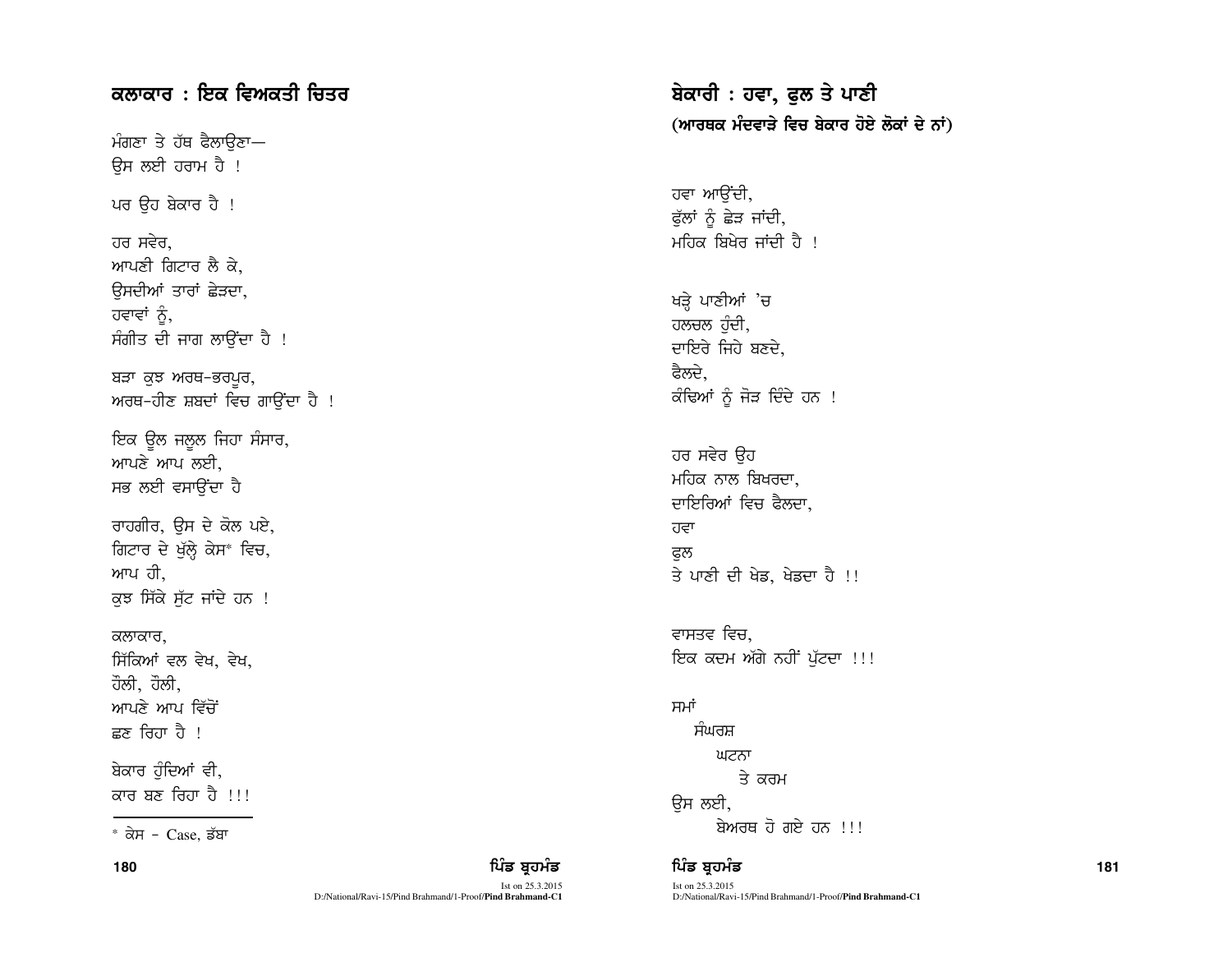## ਸੜਕ ਦੇ ਕੰਢੇ

ਸੜਕ ਦੇ ਕੰਢੇ ਆਪ ਹੀ, ਉਹ ਆਪਣਾ ਘਰ ਬਣ ਕੇ ਸੌਂ ਜਾਂਦਾ ਹੈ ਕਿੰਨੇ ਸਿਆਲ ਲੰਘ ਗਏ ? ਕਿੰਨੇ ਹਨਾਲ ? ਆਪਣੇ ਆਲੇ ਦੁਆਲੇ ਬੇਘਰਿਆਂ; ਨਸ਼ੀਲੇ ਪਦਾਰਥਾਂ ਦੇ ਆਦੀਆਂ. ਤਨ, ਮਨ ਦੇ ਵਪਾਰੀਆਂ ਦੇ ਇਕ ਤੋਂ ਬਾਅਦ ਇਕ-ਓੱਠਦੇ ਮਰਦਿਆਂ ਵਲ ਵੇਖਕੇ-ਸੌਣਾ, ਉਸ ਲਈ, ਆਪਣੇ ਆਪ ਤੋਂ ਅਪਸਾਰ ਹੈ

ਤੇ ਜਾਗਣਾ : ਜੀਵਨ !!!

ਸਤਕ ਦੇ ਕੰਢੇ ੳਹ ਰੋਜ਼ ਸੌਂਦਾ, ਰੋਜ਼ ਜਾਗਦਾ ਹੈ !!!

ਸੜਕ ਦੇ ਕੰਢੇ .

 $\overline{111}$ 

# ਆਰਥਕ ਮੰਦਵਾੜਾ<sup>1</sup> : ਇਕ ਪ੍ਰਭਾਵ–ਸਕੇਪ

ਇੱਕੀਵੀਂ ਸਦੀ ਦੇ ਪਹਿਲੇ ਮੰਦਵਾਤੇ ਦੇ ਦੁਬਾਅ ਹੇਨ ਸਟਾਕ $^1$  ਮਾਰਕਿਟ ਕਰੈਸ਼<sup>2</sup> ਹੋ ਗਈ ਹੈ ।

ਆਰਥਕ ਸੰਸਥਾਵਾਂ ਰੇਤ ਦੀ ਇਮਾਰਤ ਵਾਂਗ ਡਿਗ ਪਈਆਂ ਅੰਕੜੇ ਓਲਝ ਗਏ ...

ਆਰਥਕ ਮੰਦੇ ਦੇ ਚੱਕ੍ਰਵਯੁਹ ਵਿਚ ਘਿਰ ਗਿਆ ਹੈ ਸਭ ਕਝ ਦੇਸ਼, ਘਰ, ਰਾਜਨੀਤੀ।

# ਸੁਰਜਾਂ ਦੇ ਜਨਮ ਦੀ ਰੱਤ

ਜਕਾ ਜੌਂਧ ਜਾਨਣ ਤੇ ਫਿਰ. ਘੁੱਪ ਅਨ੍ਹੇਰਾ ਹੈ !

ਪਿੱਛੇ ਟੋਆ ਵੀ ਹੋ ਸਕਦਾ ਹੈ. ਅੱਗੇ ਖੁਹ—

ਹੱਥ ਨੂੰ ਹੱਥ ਵਿਖਾਈ ਨਹੀਂ ਦਿੰਦਾ !

ਇਸ ਸਮੇਂ, ਬਾਹਰ ਵਲ ਨਹੀਂ. ਅੰਦਰ ਵਲ ਵੇਖੀਦਾ ਹੈ :

1. ਸਟਾਕ ਮਾਰਕਿਟ - Stock Market, 2. ਕਰੈਸ਼ - Crash

Ist on 25.3.2015 D:/National/Ravi-15/Pind Brahmand/1-Proof/**Pind Brahmand-C1** 

ਪਿੰਡ ਬਹਮੰਡ

<sup>1</sup> ਆਰਥਕ ਮੰਦਵਾੜਾ - Recession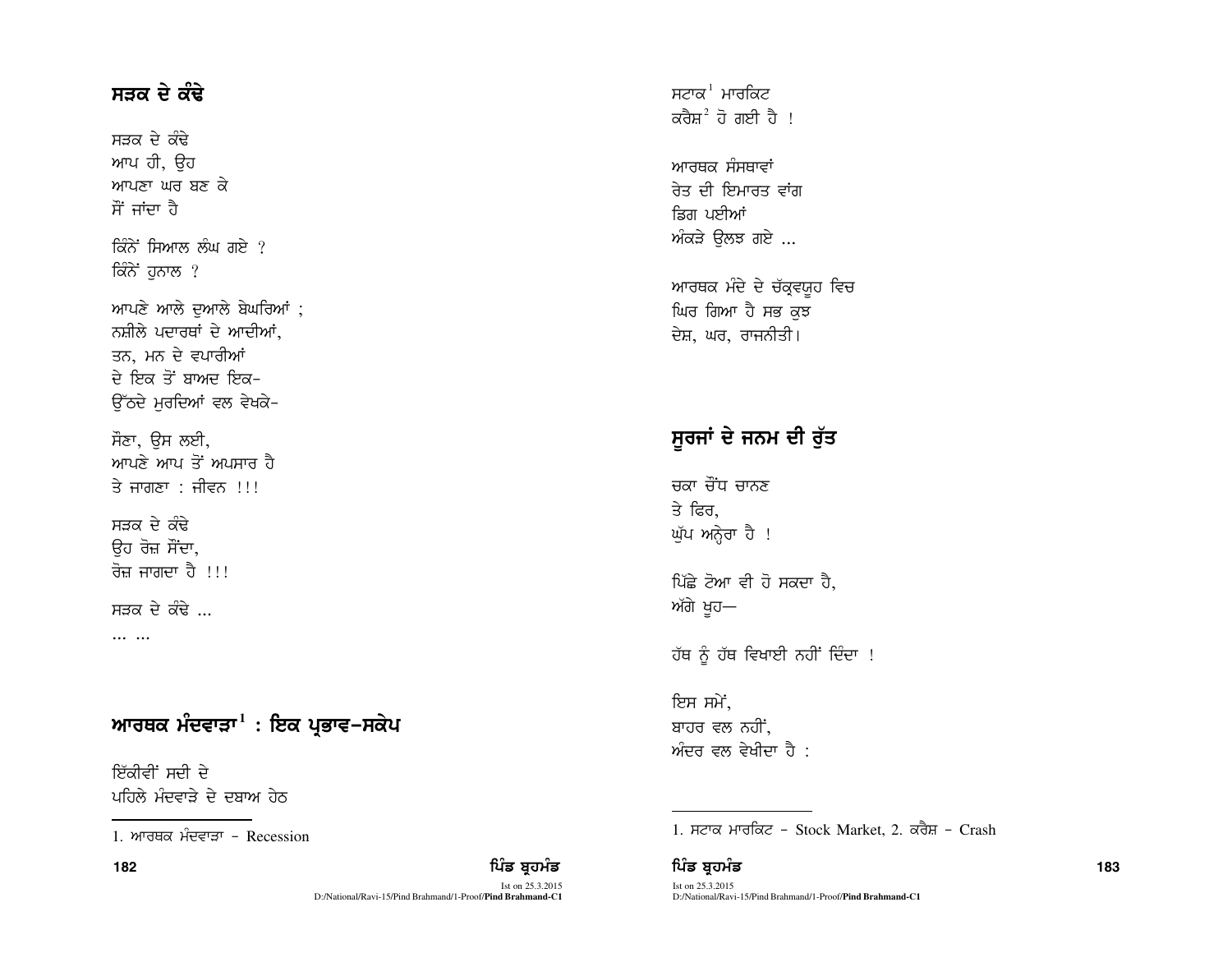ਏਥੋਂ ਹੀ ਕਦੇ. ਬੁੱਧ, ਈਸਾ, ਗੁਰੂ ਨਾਨਕ, ਮਾਰਕਸ ਤੇ 'ਸਾਰਤ'\* ਦੇ ਸੁਰਜ ਚੜ੍ਹੇ ਸਨ !!!

ਭੋਂ ਵੱਤਰ ਹੈ, ਹਣ ਸੁਰਜਾਂ ਦੇ ਜਨਮ ਦੀ ਰੁੱਤ ਹੈ !!!

## ਆਬਸ਼ਾਰ : ਇਕ ਦਖਾਂਤ

ਏਥੇ ਇਹ ਆਬਸ਼ਾਰ. ਲਗਾਤਾਰ, ਇਸੇ ਤਰ੍ਹਾਂ— ਯੁੱਗਾਂ, ਯੁੱਗਾਂ ਤੋ<del>ਂ</del>— ਵਣਾਂ, ਰੁੱਖਾਂ, ਦਰਿਆਵਾਂ ਨੂੰ, ਜੰਗਲੀ ਜਾਨਵਰਾਂ. ਪੰਛੀਆਂ, ਹਵਾਵਾਂ ਨੂੰ, ਜ਼ਿੰਦਗੀ ਦਾ ਨਿਰੰਤਰ. ਗੀਤ ਸਣਾਉਂਦੀ ਰਹੀ ਹੈ ! ਪਾਣੀ ਦਾ ਕੋਮਲ ਰੁਪ,  $r$ ਸੰਗੀਤ, ਗਣਗਣਾਉਂਦੀ ਰਹੀ ਹੈ !

ਪਰ ਹੁਣ, ਵਣ ਕੱਟੇ ਗਏ ਹਨ. ਪੰਛੀ ਤੇ ਜਾਨਵਰ ਨਜ਼ਰ ਨਹੀਂ ਆਉਂਦੇ !!

ਗਲੇਸ਼ੀਅਰ ਕਦੋਂ ਦਾ ਖਰ ਕੇ, ਖ਼ਤਮ ਹੋ ਚੱਕਾ ਹੈ ! ਪਾਣੀ ਸੁੱਕ ਚੁੱਕਾ ਹੈ !!

ਇਕ ਪਾਸੇ, ਮਾਨਵ ਦੇ ਅੰਨ੍ਹੇਂ ਸਨਅਤੀਕਰਨ ਦੀ ਮਾਰ— ਦਜੇ ਪਾਸੇ, ਗਲੋਬਲ ਵਾਰਮਿੰਗ ਤੇ ਪ੍ਰਦੂਸ਼ਣ ਦੇ ਅੰਬਾਰ— ਸੱਕੀ ਆਬਸ਼ਾਰ ... ਪਰਬਤ ਦੀ ਚੋਟੀ ਤੋਂ. ਧਰਤੀ ਦੀ ਉੱਜੜੀ ਹੋਈ. ਮਾਂਗ ਵਰਗੀ ਜਾਪਦੀ  $\pm$ ਇਕ ਭਿਆਨਕ ਚੱਪ, ਏਥੇ ਚੱਪ ਹੀ ਅਲਾਪਦੀ !!!

# ਬਢਾਪਾ : ਇਕ ਬਿੰਬ–ਸਕੇਪ

ਉਸ ਨੂੰ ਹਵਾ ਤੋਂ ਉਲਟੇ ਰੁਖ ਚੱਲਣ ਦੀ ਆਦਤ ਹੈ !

ਰੋਜ਼ ਸਵੇਰੇ ਉਹ ਜੜ੍ਹਾਂ ਤੋਂ ਪੱਤਿਆਂ ਤਕ ਸੁੱਕ ਚੁੱਕੇ, ਬੁਟਿਆਂ ਨੂੰ ਪਾਣੀ ਪਾਉਂਦਾ ਹੈ।

ਟੱਟੇ, ਬਿਖਰੇ ਠੀਕਰ ਇਕੱਠੇ ਕਰਦਾ— ਬਰਤਨ ਬਨਾਉਣ ਲਈ, ਜੋੜ ਲਾਉਂਦਾ ਹੈ !

ਸ਼ੀਸ਼ੇ ਦੀਆਂ ਟੁਕੜੀਆਂ 'ਚ ਖਿੰਡੇ ਨਕਸ਼ ਜੋੜਦਾ, ਇਕ ਚਿਹਰਾ ਬਣਾਉਂਦਾ ਹੈ !

ਬਾਰ, ਬਾਰ ਫਟੇ ਹੋਏ ਭਕਾਨੇ ਵਿਚ ਹਵਾ ਭਰਦਾ, ਉਸ ਨੂੰ ਫਲਾਉਂਦਾ ਹੈ !

**<sup>184</sup>** fgzv pqjwzv fgzv pqjwzv **<sup>185</sup>**

 $*$  ਸਾਰਤ – Jean-Paul Sartre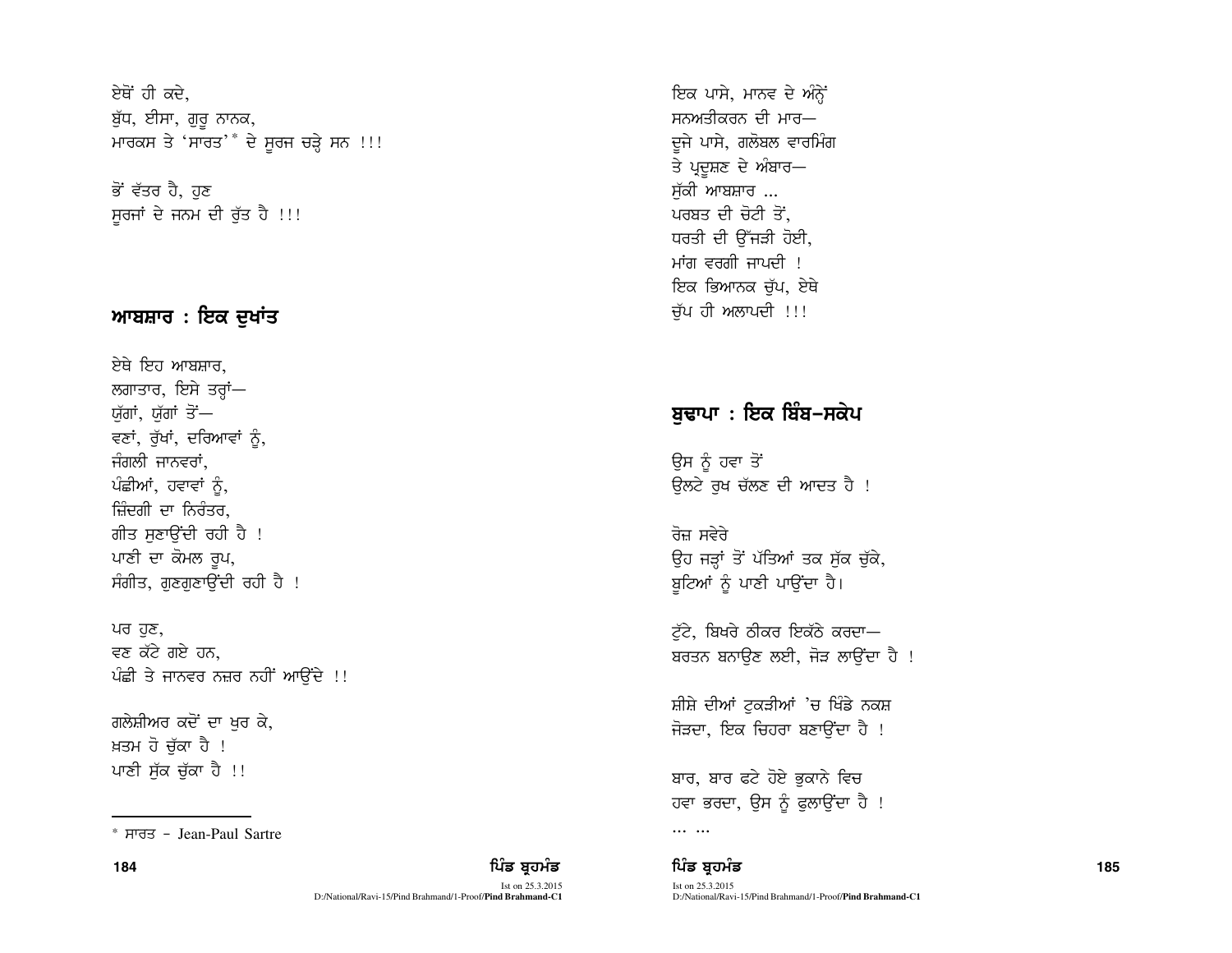ਵਾਪਰ ਕੇ ਵੀ. ... ਕਝ ਨਹੀਂ ਵਾਪਰਦਾ !!

ਸਮਾਂ. ਪਿੱਛੇ ਵਲ ਨਹੀਂ ਮੁੜਦਾ !

ਝੁਰੜੀਆਂ 'ਚ ਫਟਿਆ ਬੁਢਾਪਾ, ਨਹੀਂ ਜੜਦਾ, ਜਵਾਨੀ ਵਲ ਇਕ ਕਦਮ ਨਹੀਂ ਤਰਦਾ !!!

ਉਸ ਨੂੰ ਹਵਾ ਤੋਂ ਓਲਟੇ ਰਖ ਚੱਲਣ ਦੀ ਆਦਤ ਹੈ !!!

## ਖੜੋਤ : ਇਕ ਪ੍ਰਭਾਵ−ਸਕੇਪ

ਜਦੋਂ ਤੁਰਦੇ ਰਹਿਣ ਵਾਲੇ ਅਚਾਨਕ ਖੜ੍ਹ ਜਾਣ

ਤਾਂ ਸਭ ਕਝ ਖੜ੍ਹ ਗਿਆ, ਪ੍ਰਤੀਤ ਹੁੰਦਾ ਹੈ

ਹਵਾ ਰੁਕ, ਨਦੀ ਸੁਕ ਜਾਂਦੀ ਹੈ

186

ਪਰਬਤ ਬਣੇ ਆਕਾਸ਼ ਦੇ ਬੋਝ ਹੇਨ ਹਿੰਮਤ ਹੀ ਨਹੀਂ. ਪਲਕ, ਨਜ਼ਰ, ਕਮਰ ਝੁਕ ਜਾਂਦੀ ਹੈ।

#### ਪਿੰਡ ਬਹਮੰਡ Ist on 25.3.2015 D:/National/Ravi-15/Pind Brahmand/1-Proof/Pind Brahmand-C1

# ਰਾਵਣਾਂ ਦਾ ਚੱਕ੍ਰਵਯੁਹ

ਟੀ.ਵੀ. ਦੇ ਸੰਸਾਰ ਵਿਚ ੳਲਝਿਆ ਉਹ ਜ਼ਿੰਦਗੀ ਦੀ ਅਸਲ ਲੜਾਈ ਭੁੱਲ ਗਿਆ

ਉੰਜ ਉਹ ਹੱਸਦਾ ਵੀ ਹੈ, ਰੋਂਦਾ ਵੀ, ਤਲਵਾਰ ਚੁੱਕਦਾ ਹੈ, ਬੰਦੁਕ ਵੀ,

ਸਕਰੀਨ 'ਤੇ ਉਸ ਨੇ ਰਾਵਣ ਨੂੰ ਮਾਰ ਲਿਆ ਹੈ, ਪਰ ਘਰ ਤੋਂ ਬਾਹਰ ਪੈਰ ਪੁੱਟਦਿਆਂ ਹੀ ਉਹ ਮੁਧੇ ਮੂੰਹ ਡਿਗ ਪੈਂਦਾ ਹੈ— ਡਿਗ ਪੈਂਦੇ ਹਨ, ਉਸ ਦੇ ਨਾਲ "ਸੀਰੀਅਲ" ਦੇ ਸਾਰੇ ਕਿਰਦਾਰ—

ਦਰਵਾਜ਼ੇ ਤੋਂ ਬਾਹਰ ਰਾਵਣਾਂ ਦਾ ਚੱਕ੍ਰਵਯੁਹ ਹੈ !!!

## ਮਸ਼ੀਨ–ਕਲਚਰ

ਮੇਰੇ ਪਰਖੇ ਹਣ ਤਕ, ਮੇਰੇ ਨਾਲ, ਨਾਲ ਰਹੇ ਹਨ।

ਜਦੋਂ ਵੀ ਕੋਈ ਠੋਹਕਰ, ਠੇਡਾ ਲੱਗਿਆ, ਟਕੜੇ, ਟਕੜੇ ਹੋਇਆ ਦਿਲ, ਅੱਖੀਆਂ 'ਚੋਂ ਵੱਗਿਆ <sub>…</sub>

ਤਾਂ ਜ਼ਿਹਨ ਦੇ ਕਿਸੇ ਨਾ ਕਿਸੇ ਕੋਨੇ 'ਚੋਂ. ਢਾਰਸ ਦੇਣ ਜਾਂ ਰਸਤਾ ਵਿਖਾੳਣ ਲਈ, ਵਰ੍ਹਿਆਂ ਦੀ ਸਿਆਣਪ ਜਾਗ ਪਈ !

### ਪਿੰਡ ਬਹਮੰਡ

Ist on 25.3.2015 D:/National/Ravi-15/Pind Brahmand/1-Proof/Pind Brahmand-C1 187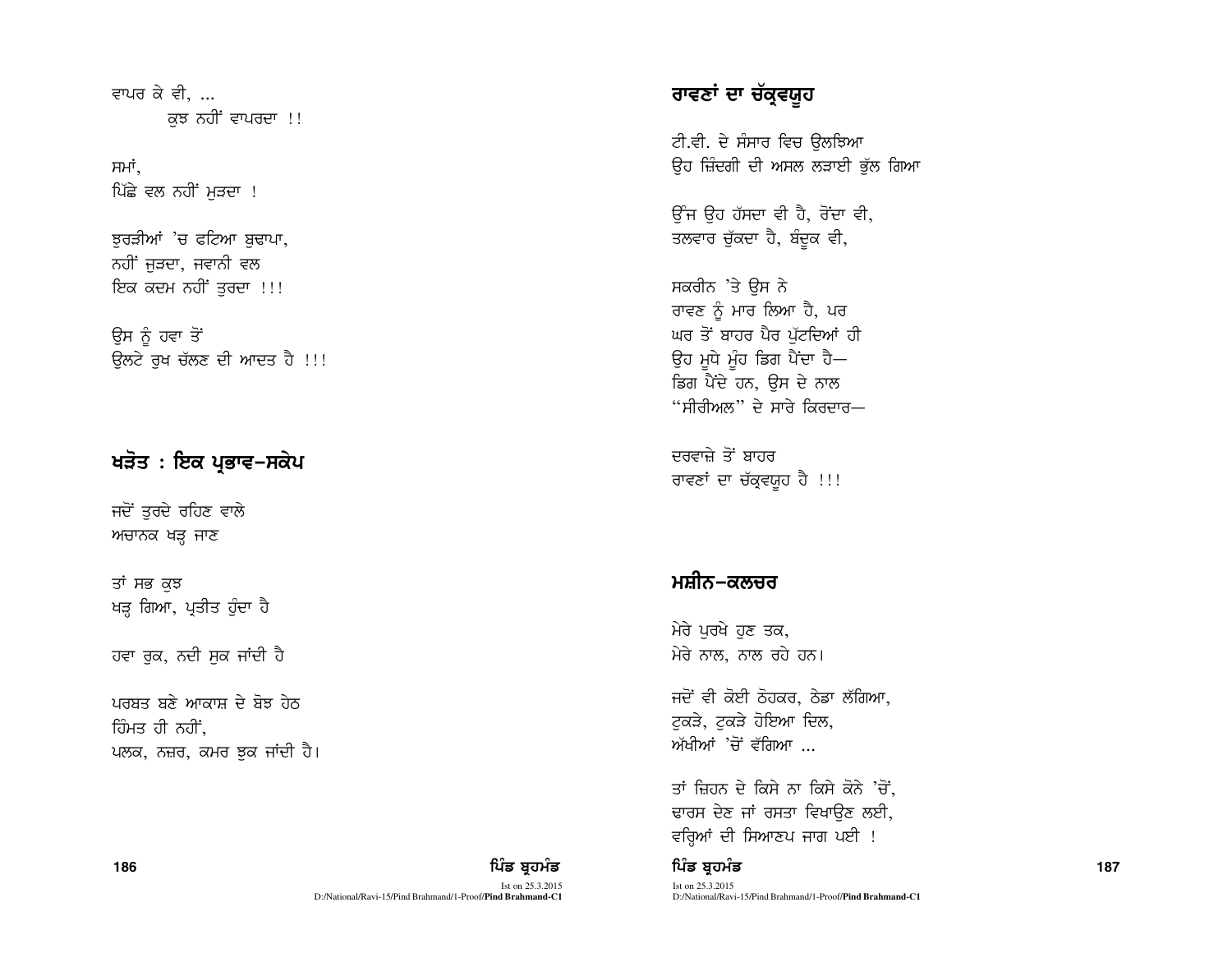ਮੇਰੇ ਪਰਖੇ, ਮੇਰੇ ਅੰਦਰ, ਕੁਝ ਇਸ ਤਰ੍ਹਾਂ ਵਿਚਰੇ ਹਨ : ਸੋਚ ਵਿਚ, ਖਿਆਲ ਵਾਂਗ, ਟੱਟਣ ਤੇ ਜੜਨ ਦੇ ਭਿਆਲ ਵਾਂਗ !!!

#### ਪਰ ਹਣ

ਮੇਰੇ ਆਪਣੇ ਹੀ ਬੱਚੇ ਮੈਥੋਂ ਟੁੱਟ ਗਏ ਹਨ ! ਉਨ੍ਹਾਂ ਕੋਲ ਕੰਪਿਊਟਰ ਦੀ ਸਿਆਣਪ ਹੈ, ਰਸਤੇ ਹਨ, ਰਸਤਿਆਂ ਦੀ ਸੰਮਤ $^*$  ਹੈ !

ਉਹ ਰਿਸ਼ਤਿਆਂ ਨੂੰ ਵੀ, ਮਸ਼ੀਨ ਵਾਂਗ ਸਮਝਦੇ ਹਨ ... ਮਸ਼ੀਨ ਜ ਲਗਾਤਾਰ ਮਾਡਲ ਬਦਲਦੀ ਹੈ ... ਮਸ਼ੀਨ ਦਾ ਪਰ ਕਿਸੇ ਵੀ ਮਸ਼ੀਨ, ਜਾਂ ਫ਼ੈਕਟਰੀ ਨਾਲ ਕੋਈ ਰਿਸ਼ਤਾ ਨਹੀਂ ਹੰਦਾ !!!

ਖਪਤ-ਕਲਚਰ ਨੇ ਕੋਲ, ਕੋਲ ਵੱਸਦਿਆਂ ਵੀ, ਸਾਨੂੰ ਦੋ ਵੱਖ, ਵੱਖ ਦੇਸ਼ਾਂ ਦੇ ਸ਼ਹਿਰੀ ਬਣਾ ਦਿੱਤਾ ਹੈ ! ਸਮੇਂ ਦਾ ਸਿੱਧ, ਪੱਠ ਵਿਖਾ ਦਿੱਤਾ ਹੈ !!!

## ਦਾਵਾਨਲ ਦਾ ਮੌਸਮ

(ਇਸ ਵਰ੍ਹੇ (2009) ਕੈਨੇਡਾ ਤੇ ਅਮਰੀਕਾ ਵਿਚ ਦਾਵਾਨਲ ਦੇ ਘੇਰੇ ਵਿਚ ਆਏ ਲੋਕਾਂ ਤੇ ਨਗਰਾਂ ਦੇ ਨਾਂ)

ਦਾਵਾਨਲ ਦਾ ਮੌਸਮ ਹੈ ਸ਼ਿਜਲੀ ਕਤਕਦੀ ਜਮਕਦੀ ਬਰਸਦੀ

 $*$  ਸੰਮਤ – ਦਿਸ਼ਾ

188 ਫਿਰ ਸ਼ਾਹ ਦੀ ਸ਼ਾਹ ਵਿੱਚ ਬਾਹਰ ਵਿੱਚ ਬਾਹਰ ਵਿੱਚ ਬਾਹਰ ਵਿੱਚ ਬਾਹਰ ਵਿੱਚ ਬਾਹਰ ਵਿੱਚ ਬਾਹਰ ਵਿੱਚ ਸ਼ਾਹ ਵਿੱਚ ਸ਼ਾਹ ਵਿੱਚ ਸ਼ਾਹ ਵ

Ist on 25.3.2015 D:/National/Ravi-15/Pind Brahmand/1-Proof/**Pind Brahmand-C1** ਤੇ ਵਣ, ਜ਼ਾਵਾਨਲ ਬਣ ਜਾਂਦਾ ਹੈ ! ਪਹਾੜੀ ਵਾਦੀਆਂ ਵਿਚ ਵੱਸੇ. ਨਿੱਕੇ, ਵੱਡੇ ਨਗਰ, ਅੱਗ ਦੇ ਘੇਰੇ ਵਿਚ ਆ ਜਾਂਦੇ ਹਨ । ਸਭ ਕਝ ਜਲਕੇ ਸਆਹ ਹੋ ਜਾਂਦਾ ਹੈ !! ਰੱਖ ਤੇ ਮਨੱਖ ਦੀ ਰਾਖ ੳੱਡਦੀ ਹੈ !!! ਮਨੁੱਖ ਜਨਮ–ਕਾਲ ਤੋਂ ਰਫਿਉਜੀ, ਅਵਾਸੀ, ਅਘਰਵਾਸੀ <u>ਹੋਣ ਦਾ ਸਰਾਪ ਭੋਗਦਾ ਹੋਇਆ ਵੀ.</u> ਮਹਾਂਮਾਰੀ ਤੋਂ ਬਾਅਦ ਫ਼ੇਰ ਵੱਸਣ ਸਾਰੇ ਸੋਚਦਾ ਹੈ ।

ਸਫ਼ਨਾ ਲੈਂਦਾ. ਓਸਦੀ ਤਾਬੀਰ ਲ<del>ੋ</del>ਚਦਾ ਹੈ !!

ਹਰ ਛਿਣ. ਫ਼ਲਸਫ਼ਾ ਜਿੳਂਦਾ, ਫ਼ਲਸਫ਼ਾ ਸੋਚਦਾ ਹੈ ।।।

## \*ਭੁਤ ਨਗਰ

ਭਤ ਨਗਰ ਦੇ ਵਾਸੀ, ਏਥੇ,

\* ਭਤ ਨਗਰ - Ghost Town

> fਕਟਸਾਲਟ (ਬੀ.ਸੀ., ਕੈਨੇਡਾ) ਵਿਚ ਸਥਿਤ ਖਾਣ (Mine), ਮੋਲਿਬਡੇਨਮ ਦੇ ਭਾ ਡਿਗਣ ਉਪ੍ਰੰਤ, ਸਦਾ ਲਈ ਬੰਦ ਹੋ ਗਈ। ਸ਼ਾਂਤ ਮਹਾਂਸਾਗਰ ਦੇ ਕੰਢੇ, ਰਮਣੀਕ ਕੁਦਰਤੀ ਨਜ਼ਾਰਿਆਂ ਵਿਚ ਘਿਰਿਆ, ਇਹ ਨਿੱਕਾ ਜਿਹਾ ਖ਼ਬਸੂਰਤ ਨਗਰ, ਭੂਤ ਨਗਰ ਬਣ ਗਿਆ।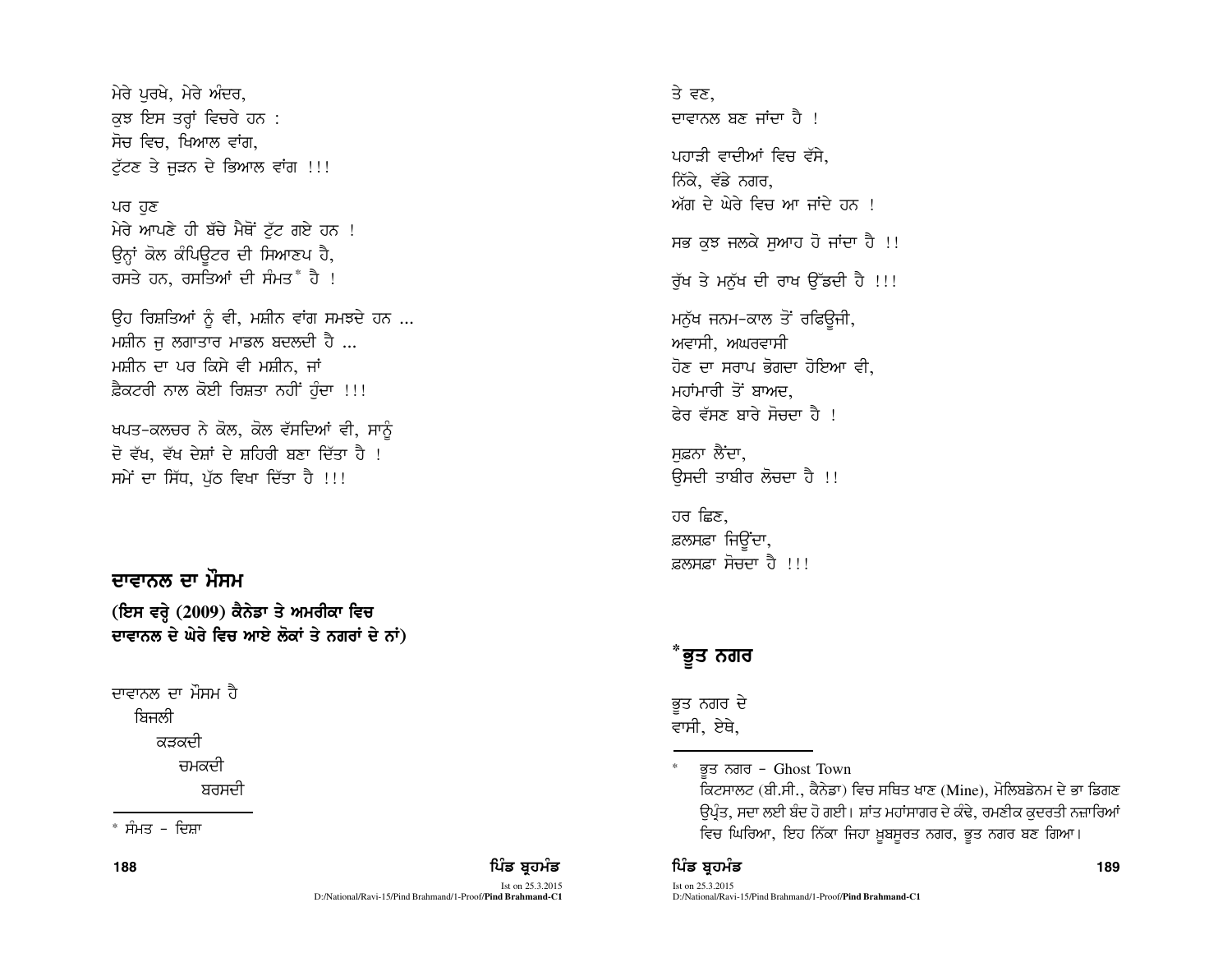ਸਫ਼ਨੇ ਲੈ ਕੇ ਆਏ,  $\overline{\mathcal{C}}$ ਜੜ ਗਏ !!!

ਗਲੀਆਂ ਸੁੰਨਮਸਾਣ ਸੁੰਨੇ ਵਿਹੜੇ ਹਵਾ ਰੁਮਕਦੀ ਬੱਦਲ ਗੱਜੇ ਮੀਂਹ ਬਰਸਦਾ

ਸੱਤ-ਰੰਗੀਆਂ 'ਚੋਂ ਖੇਡੇ ਸੂਰਜ ਲਕਣ-ਮੀਟੀ

ਪੰਖੀ, ਫੁਲ, ਫਲ, ਮਹਿਕਾਂ ਦੇ ਦਰਿਆ ਅਜੇ ਵੀ ਏਥੇ ਜੀ, ਜੰਤ, ਹਰ ਸ਼ੈ ਆਪਣੇ ਮੌਲਕ ਰੂਪ 'ਚ ਵਿਚਰੇ ਬੱਸ ਮਾਨਵ ਨਾ ਦਿੱਸੇ ਕਿਧਰੇ

ਹਰ ਪੰਛੀ ਲਈ ਚੋਗਾ ਏਥੇ ਜੰਗਲੀ ਜਾਨਵਰਾਂ, ਜਲ-ਜੰਤਾਂ ਦੇ ਲਈ ਏਥੇ ਭੋਜ ਅਨੰਤ

ਬੰਦ ਹੋ ਗਈ ਖਾਣ. ਨਾ ਚੱਲੇ— ਖੋਟਾ ਸਿੱਕਾ ਬਣ ਗਿਆ ਮਾਨਵ ਕੈਸਾ ਇਹ ਸੋਕੇ ਦਾ ਮੌਸਮ ਨੌਕਰੀਆਂ ਜੜ੍ਹ ਤੀਕ ਸੁੱਕੀਆਂ

ਸੁਕ ਗਏ ਸੁਫ਼ਨੇ ਇਕ

| ਵਾਸੀ ਉੱਜੜ ਗਏ              |
|---------------------------|
| 00000                     |
| 00000                     |
| 00000                     |
| ਰੋਜ਼ਗਾਰ ਨਾਲ ਬੱਝੀ ਜ਼ਿੰਦਗੀ  |
| ਕਿੱਤਿਆਂ ਵਿਚ ਮਾਨਵ ਦਾ ਵਾਸਾ  |
| ਕਿੱਤਿਆਂ ਵਿਚ ਹੀ ਘਰ–ਸੰਕਲਪ   |
| ਦੇਸ਼, ਦੀਨ ਤੇ ਵਾਦ, ਸੰਵਾਦ,  |
| ਕਿੱਤੇ ਅੰਤ ਤੇ ਕਿੱਤੇ ਆਦਿ    |
| 00000                     |
| 00000                     |
| ਏਥੋਂ ਉੱਜੜੇ, ਉੱਥੇ ਵੱਸੇ,    |
| ਜਿੱਥੇ ਵੱਸੇ, ਉੱਥੇ ਸਫ਼ਨੇ !  |
|                           |
| ਦੇਸ਼ਾਂ ਤੇ ਸਰਹੱਦਾਂ ਵਿੱਚੋਂ  |
| ਵਿਸ਼ਵ-ਚੇਤਨਾ ਬਣ ਕੇ ਲੰਘੇ    |
| ਵਿਸ਼ਵੀਕਰਨ 'ਚ ਹਰ ਇਨਸਾਨ।    |
|                           |
| ਕੰਧਾਂ ਤੇ ਵੰਡਾਂ ਤੋਂ ਬਾਹਰ,  |
| ਪੌਣਾਂ, ਧਰਤੀ ਤੇ ਅਸਮਾਨ !!!  |
|                           |
| ਖ਼ੁਸ਼ਬੁ ਬਣ ਕੇ ਫੈਲ ਜਾਏ ਹੁਣ |
| ਭੂਗੋਲੇ 'ਤੇ ਹਰ ਇਨਸਾਨ !!!   |
| 00000                     |
| 00000                     |
| 00000                     |
| ਭੂਤ ਨਗਰ ਤਾਂ               |
| ਭੁਤ ਨਗਰ ਹੈ,               |

ਇਕ ਕਰ ਕੇ ਏਸ ਸ਼ਹਿਰ ਦੇ

190 ਫ਼ਿਲ ਸ਼ਾਹਿ ਵਿੱਚ ਬਹੁਤ ਸ਼ਾਹਿਬ ਸ਼ਾਹਿਬ ਸ਼ਹਿਰ ਵਿੱਚ ਬਹੁਤ ਸੰਭਾਵਨ ਵਿੱਚ ਬਹੁਤ ਸੰਭਾਵਨ ਸ਼ਹਿਰ ਵਿੱਚ ਸ਼ਹਿਰ ਵਿੱਚ ਸ਼ਹਿਰ ਵਿੱਚ

Ist on 25.3.2015 D:/National/Ravi-15/Pind Brahmand/1-Proof/**Pind Brahmand-C1**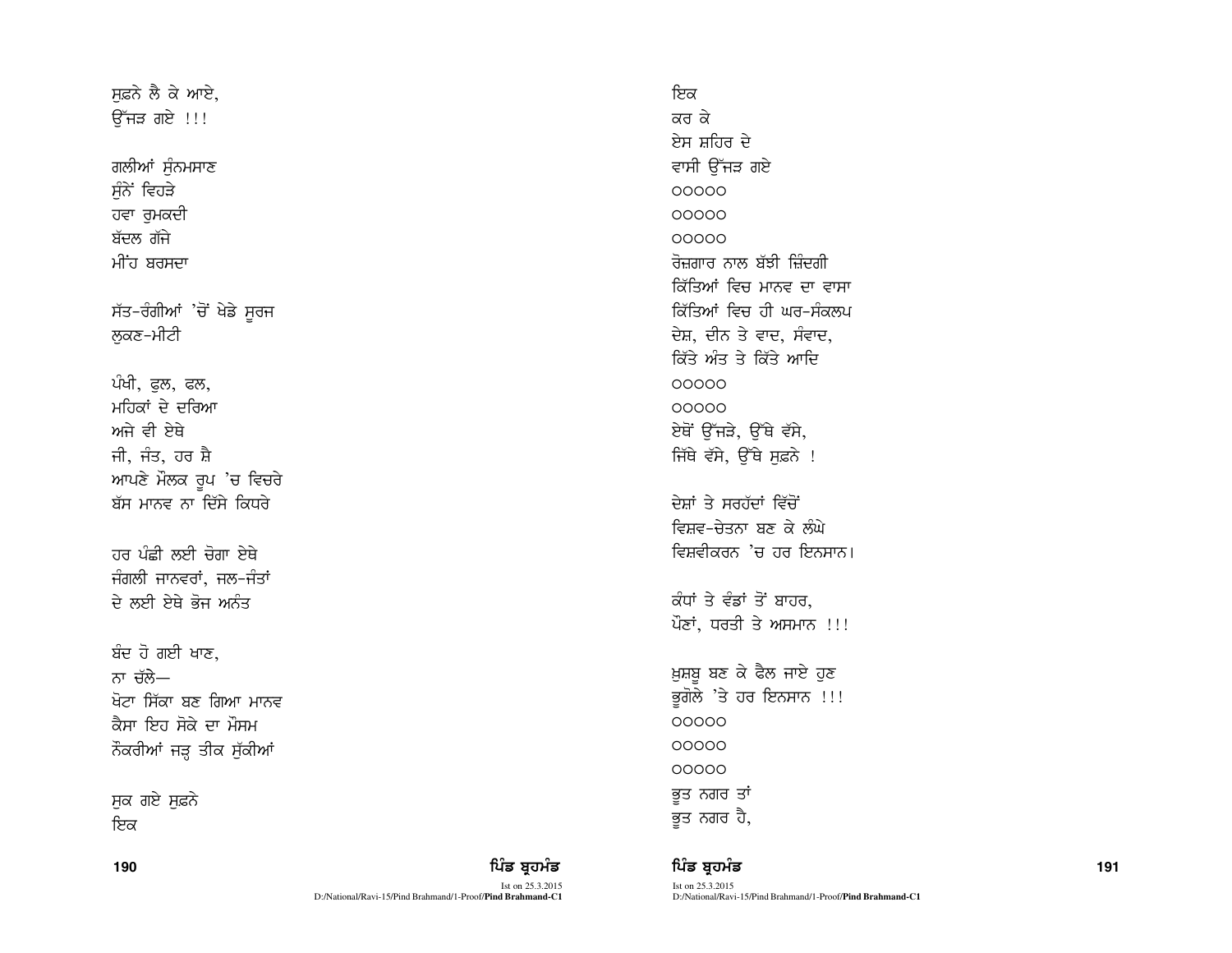ਬੀਤ ਗਏ ਦੀ ਕੰਜ ਵਾਂਗਰਾਂ— ਨਵੀਆਂ ਸੋਚਾਂ ਉੱਤੋਂ ਲੱਥੇ !!!

ਭਤ ਨਗਰ ਦੇ ਵਾਸੀ ਏਥੇ ਸਫ਼ਨੇ ਲੈ ਕੇ ਆਏ ਓੱਜੜ ਗਏ !!!

# \*ਤਕਨੀਕੀ ਬਸਤੀਆਂ

ਮਾਇਆ ਤੋਂ ਮੁਕਤੀ ਸੰਭਵ ਨਹੀਂ ! ਤੇ ਮਾਇਆ ਹੀ ਸਭ ਕਝ ਨਹੀਂ !

ਜੇ ਇੰਜ ਹੰਦਾ, ਤਾਂ ਅਮਰੀਕਾ ਹੀ ਦੁਨੀਆਂ ਦਾ ਸਭ ਤੋਂ ਵਧ ਖ਼ੁਸ਼ਹਾਲ ਦੇਸ਼ ਹੁੰਦਾ !

ਪਰ ਇੰਜ. ਹੈ ਨਹੀਂ !

ਓੱਥੇ ਵੀ, ਬੇਘਰੇ ਧਰਤੀ ਵਿਛਾ ਕੇ, ਉੱਪਰ ਅਸਮਾਨ ਤਾਣ ਲੈਂਦੇ ਹਨ !

ਸੁਰਜ, ਝੱਖੜ, ਮੀਂਹ, ਤੁਫਾਨ ... ਉਨ੍ਹਾਂ ਉੱਤੇ ਹੀ ਬਰਸਦੇ ਹਨ— ਨਸ਼ੇ, ਏਡਜ਼, ਮਨ ਤੇ ਤਨ ਦੇ ਲਾ-ਇਲਾਜ ਰੋਗ !

\* ਤਕਨੀਕੀ ਬਸਤੀਆਂ - Technical Colonies

ਮਾਰਕਸਵਾਦ ਨੂੰ ਜਾਦੂ ਦੀ ਛੜੀ ਬਣਾਉਂਦਾ, ਬਣਾਉਂਦਾ, ਸੋਵੀਅਤ ਯੂਨੀਅਨ ਵੀ ਟੱਟ, ਬਿਖਰ, ਖਿੰਡ ਗਿਆ ਹੈ ।।। ਮਾਸਕੋ ਵਿਚ ਵੀ ਬੇਘਰੇ ਹਨ, ਅਨੇਕ, ਹਰ ਤਰ੍ਹਾਂ ਦੇ ਰੋਗੀ !!!

ਵਿਸ਼ਵੀਕਰਨ ਦੀ ਮਾਰ ਹੇਨ ਚੀਨ, ਵੀਅਤਨਾਮ ਤੇ ਤੀਜੀ ਦਨੀਆਂ ਦੇ ਹੋਰ ਦੇਸ਼ ਬਹ–ਕੌਮੀ ਕੰਪਨੀਆਂ ਦੀ ਤਕਨੀਕੀ ਨੌਆਬਾਦੀ ਹੀ ਬਣਦੇ ਜਾ ਰਹੇ ਹਨ।

ਲੱਟ ਘਸੱਟ, ਹਰ ਯੱਗ, ਹਰ ਸਮੇਂ, ਨਾਮ ਬਦਲ, ਵੇਸ ਬਦਲ– ਦੀ ਕਿਰਿਆ ਵਿੱਚੋਂ ਲੰਘਦੀ. ਖਿਤਿਜ ਅੱਗੇ ਖਿਤਿਜ ਦਾ. ਭਰਮ ਬਣਾਈ ਰੱਖਦੀ ਹੈ !

ਸ਼ਾਸ਼ਕੋ ਤੇ ਸ਼ਾਸਤੋ ।।।

ਵੱਖ, ਵੱਖ ਵਾਦਾਂ ਹੇਠ, ਵਿਚਰਦੀਓ ਬਸਤੀਓ !!!

ਆਓ. ਕਿਤੇ ਵਿਚ, ਵਿਚਕਾਰ ਮਿਲੀਏ, ਮਨੱਖ ਨੂੰ ਕੇਂਦਰ ਬਣਾ-ਸਭ ਕੁਝ ਵਾਰ ਦੇਈਏ ਓਸ ਤੋਂ— ਬਦਲੀਏ ਉਸ ਦਾ ਖਦਾ !!!

ਪਿੰਡ ਬਹਮੰਡ

Ist on 25.3.2015 D:/National/Ravi-15/Pind Brahmand/1-Proof/Pind Brahmand-C1 193

ਪਿੰਡ ਬਹਮੰਡ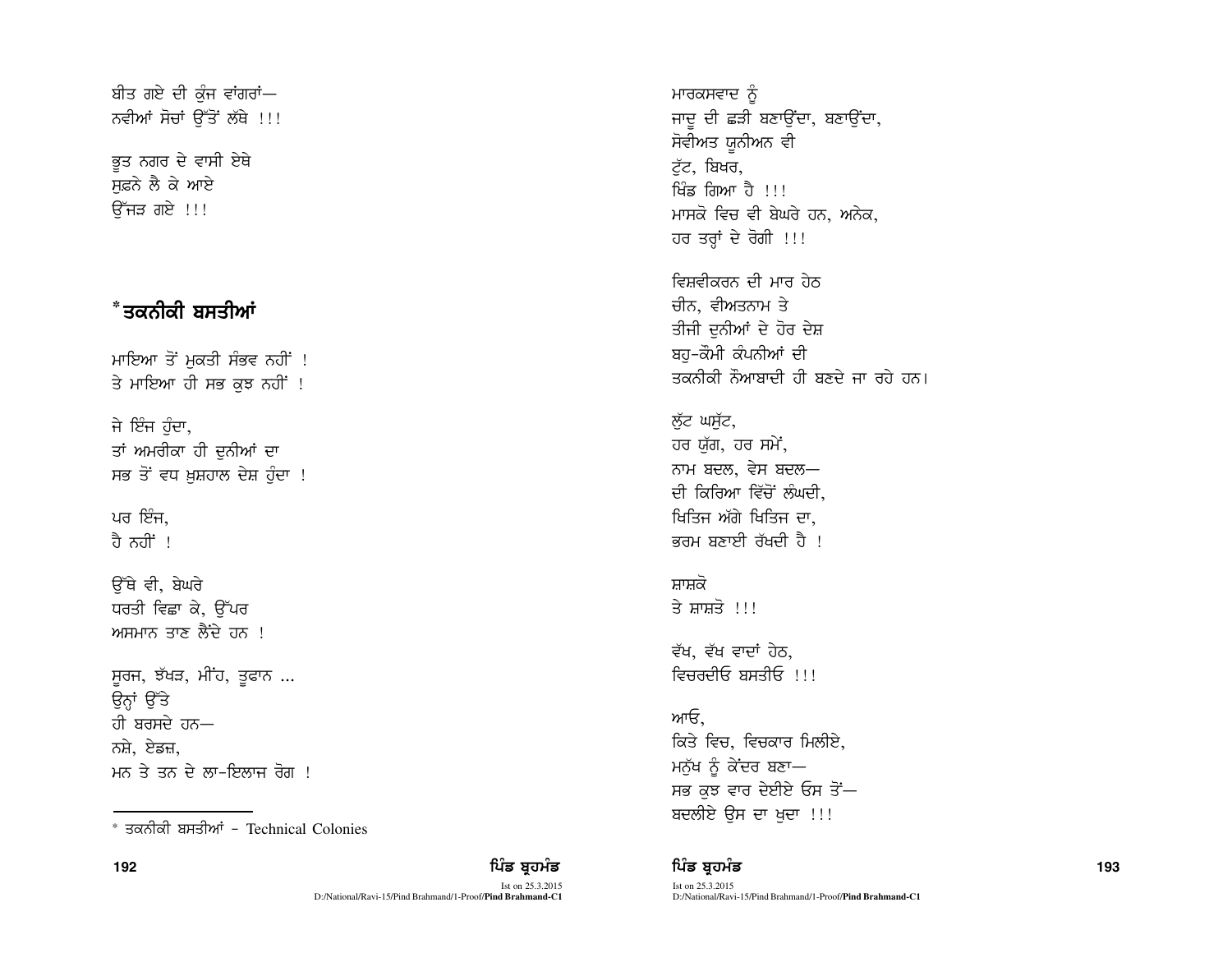# ਚੁੱਪ ਦਾ ਸ਼ੋਰ

ਚੱਪ ... ਚੁੱਪ ਦਾ ਸ਼ੋਰ ਸੁਣੋ ਕੋਈ ਨਵੀਂ ਬੁਣਤ ਬੁਣੋ ਸ਼ਬਦਾਂ ਦੀ ਗੈਂਤੀ ਲੈ ਕੇ ਸਮਿਆਂ ਦਾ ਸੱਚ ਖੁਣੋ

ਜੋ ਸਣਿਆਂ, ਉਹ ਹੀ ਬੋਲੋ, ਜੋ ਤੱਕਿਆ, ਲਿਖਤ ਬਣਾਵੋ ਦਰਸ਼ਨ ਦੀਆਂ ਭੱਲ ਭਲੱਈਆਂ, ਇਸ ਹੋਂਦ ਦਾ ਹਰ ਦਰ ਖੋਲ੍ਹੇ

ਅਨਭਵ ਨਾਲ ਸਫ਼ਨੇ ਜੋੜੋ ਕੋਈ ਨਵੀਂ ਕਲਪਨਾਂ ਕਰ ਕੇ ਇਤਿਹਾਸ ਸਿਰਜਦੇ ਜਾਵੋ ਹਰ ਕਾਰ–ਵਲੇਵਾਂ ਤੋਤੋ

ਕੀ ਹੋ ? ਤੇ ਕਿੱਥੇ ਜਾਣਾ ? ਕਿੰਜ ਆਏ  $\frac{1}{2}$  ਕਿੰਜ ਮਿਟ ਜਾਣਾ  $\frac{1}{2}$ ਇਹ ਚੱਕ੍ਰਵਯੁਹ ਸਦੀਵੀ ਹਰ ਤੋੜ ਦੀ ਜੋਤ ਜਗਾਨਾ

ਜੀਵਨ ਹੈ ਜਸ਼ਨ ਨਿਰਾਲਾ ਇਹ ਮੌਤ ਤੋਂ ਸਮਵਿੱਥ ਵਿਚਰੇ <u>ਇਹ ਸੱਤ-ਰੰਗੀਆਂ ਦਾ ਸੋਮਾਂ</u> ਇਹ ਸੁਰਜ, ਇਹੋ ਉਜਾਲਾ

**<sup>194</sup>** fgzv pqjwzv fgzv pqjwzv **<sup>195</sup>** ਇਹ ਭਾਸ਼ਾ ਵਿਚਲਾ ਗਿਆਨ ਇਹ ਸ਼ਬਦ ਤੇ ਨਾਲ ਧਿਆਨ ਇਹ ਸੱਭਿਅਤਾਵਾਂ ਦੀ ਟੀਸੀ ਹਰ ਮੌਸਮ, ਇਹ ਇਨਸਾਨ

ਹਰ ਚੱਪ ਦਾ ਸ਼ੋਰ ਸਣੋ ਕੋਈ ਨਵੀਂ ਬਣਤ ਬਣੋ ਸ਼ਬਦਾਂ ਦੀ ਗੈਂਤੀ ਲੈ ਕੇ ਸਮਿਆਂ ਦਾ ਸੱਚ ਖਣੋ

# ਸੌ ਸਾਲ ਬਾਅਦ (ਕਾਮਾਗਾਟਾ ਮਾਰੂ ਦੇ ਸਾਕੇ ਅਤੇ ਆਪਣੇ ਪਰਵਾਸ ਦੇ ਵਰ੍ਹਿਆਂ ਦੇ ਨਾਂ)

ਉਹ ਸ਼ਬਦ ਸਨ, ਸਫ਼ਨਾ ਸਨ, ਇਤਿਹਾਸ ਦੇ ਪੰਨਿਆਂ 'ਤੇ ਸਫ਼ਨੇ ਦਾ ਸੱਚ ਸਨ।

ਪਿਛਲੇ ਸੌ ਸਾਲ ਦੌਰਾਨ ਇਸ ਧਰਤੀ 'ਤੇ, ਹੌਲੀ, ਹੌਲੀ ਪੰਜਾਬ ਵਧਦਾ, ਵਿਗਸਦਾ ਰਿਹਾ ਹੈ।

ਓਹ ਕੀ ਸੋਚਦੇ ਹੋਣਗੇ ਇਸ ਪੰਜਾਬ ਵਲਾਂ ਵੇਖਕੇ ਜ ਅਜੇ ਵੀ ਵੰਡਿਆ ਹੈ, ਅੰਧ–ਵਿਸ਼ਵਾਸੀ ਹੈ. ਉੱਚਾ, ਨੀਵਾਂ ਹੈ, ਬਾਬਿਆਂ ਤੇ ਜਾਦੂ, ਟੂਣਿਆਂ ਵਿਚ ਘਿਰਿਆ ਹੈ।

ਡਰੱਗ ਕਲਚਰ ਤੇ ਗੈਂਗ-ਯੱਧ ਦੇ ਚੱਕ੍ਰਵਯੁਹ ਵਿਚ ਘਿਰੀ ਸਾਡੀ ਅਗਲੀ ਪੀੜ੍ਹੀ ਕਿਸ ਤਰਫ਼ ਜਾ ਰਹੀ ਹੈ ?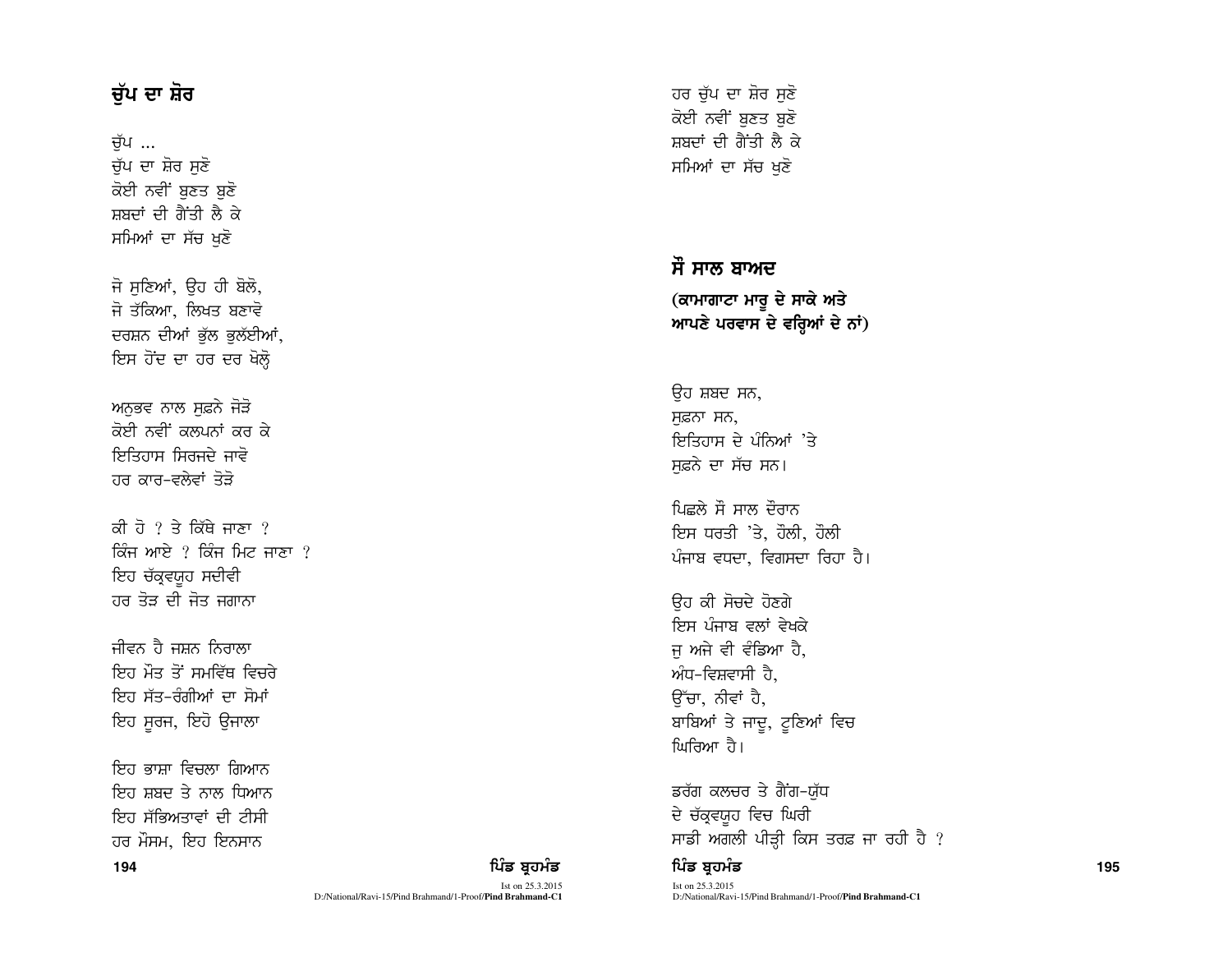ਜਿਸ ਸੁਫਨੇ ਦੀ ਪੁਰਤੀ ਲਈ ਉਨ੍ਹਾਂ ਸੰਘਰਸ਼ ਕੀਤਾ ਸੀ, ਇਹ ਉਹ ਸਫ਼ਨਾ ਤਾਂ ਨਹੀਂ !!!

ਸੌ ਸਾਲ ਸਾਅਦ ਵੀ ਅਸੀਂ ਉਸ ਦਾ ਸੱਚ ਨਹੀਂ, बतभ बेता तते तां ।।।

# ਕਾਵਿ–ਨਾਟਕ : "ਮਖੌਟੇ ਤੇ ਹਾਦਸੇ" ਦਾ ਥੀਮ ਗੀਤ

ਹਾਦਸਿਆਂ ਦੀ ਆਦਿ-ਕਹਾਣੀ ਹਾਦਸਿਆਂ ਦਾ ਤਾਣਾ ਸਾਣਾ ਏਧਰ ਸੁਰਜ, ਔਧਰ 'ਨ੍ਹੇਰਾ ਕਿੱਥੋਂ ਆਏ ? ਕਿੱਥੇ ਜਾਣਾ ??

ਹਾਦਸਿਆਂ ਵਿਚ ਘਿਰੇ ਮੁਖੌਟੇ ਮਿਥਿਆ ਮੁਖ ਰਾਮਾਇਣ, ਗੀਤਾ ਸੱਚ, ਝੂਠ ਦੀ ਇਸ ਜੰਗ ਨੇ ਵੀ ਹਾਦਸਿਆਂ ਵਿਚ ਸਹਿਜ ਸਮਾਣਾ

\*ਹਾਦਸਿਆਂ 'ਚੋਂ ਜਨਮੀਂ ਪ੍ਰਿਥਵੀ ਪਿੰਡ ਤੇ ਬ੍ਰਹਮੰਡ, ਸਗਲ ਪਾਸਾਰਾ ਪਲ, ਪਲ 'ਚੋਂ ਤਵਾਰੀਖ ਖੋਲ੍ਹਦੀ ਹਾਦਸਿਆਂ ਦਾ ਭੇਦ ਪਰਾਣਾ

ਹਾਦਸਿਆਂ ਵਿਚ ਯੱਗ ਦਾ ਰਾਂਝਾ ਹੀਰ ਸਲੇਟੀ. ਮਿਰਜ਼ਾ ਸਾਹਿਬਾਂ ਸੱਸੀਆਂ ਮਾਰੂਥਲ ਬਣ ਗਈਆਂ ਪੁੰਨੂੰਆਂ ਮੁੜ ਨਾ ਆਣਾ

ਸ਼ੀਰਜ ਦਾ ਤੇ ਅੰਡ-ਕੋਸ ਦਾ ਰਿਸ਼ਤਾ ਜੀਵਨ-ਜਨਮ ਪਰਾਣਾ ਹਾਦਸਿਆਂਂ 'ਚੋਂ ਜਨਮੇਂ ਮਾਨਵ ਹਾਦਸਿਆਂ ਵਿਚ ਮਰ ਮਕ ਜਾਣਾ

ਜਨਮ–ਪੀਤ 'ਚੋਂ ਜਨਮੇਂ ਜ਼ਿੰਦਗੀ ਜਨਮ–ਪੀਤ ਵਿਚ ਬੀਤੀ ਜਾਏ ਧੁੱਪ–ਛਾਵਾਂ ਵਿਚ ਖ਼ੁਸ਼ੀਆਂ, ਅੱਥਰੂ, ਧੱਪ-ਛਾਵਾਂ ਵਿਚ ਠੳਰ ਟਿਕਾਣਾ

ਤੜਪੇ ਜਿੰਦੜੀ, ਪਾਕ ਮਹੱਬਤ ਮਾਦਾ ਪੁਸਤੀ ਚਾਰ ਚਫੇਰੇ ਰਿਸ਼ਤੇ ੳਲਝੇ ਗੋਰਖ ਧੰਦੇ ਕੀਕੁੰ ਆਪਣਾ ਆਪ ਪਛਾਣਾ ?

ਘਰ, ਘਰ ਵਿਚ ਅਜਨਬੀ-ਵਾਸਾ ਹਰ ਦਰ 'ਚੋਂ ਦੀਵਾਰਾਂ ਉੱਠੀਆਂ ਬੇਗਾਨੇ ਮੌਸਮ ਦੇ ਅੰਦਰ ਆਪਣਿਆਂ ਦਾ ਨਹੀਂ ਟਿਕਾਣਾ

ਹਾਦਸਿਆਂ ਦਾ ਆਪਣਾ ਦਰਸ਼ਨ ਹਾਦਸਿਆਂ ਦੀ ਆਪਣੀ ਸੈਲੀ ਹਾਦਸਿਆਂ ਦੇ ਮਾਧਿਅਮ ਅੰਦਰ ਪ੍ਰਿਥਵੀ, ਬੁਹਮੰਡ, ਸਗਲ ਜ਼ਮਾਨਾ।

D:/National/Ravi-15/Pind Brahmand/1-Proof/Pind Brahmand-C1

<sup>\*</sup> Big Bang (ਵੱਡਾ ਜਾਂ ਮਹਾਂ ਹਾਦਸਾ ਜਾਂ ਧਮਾਕਾ)-Refer to the Big Bang Theory-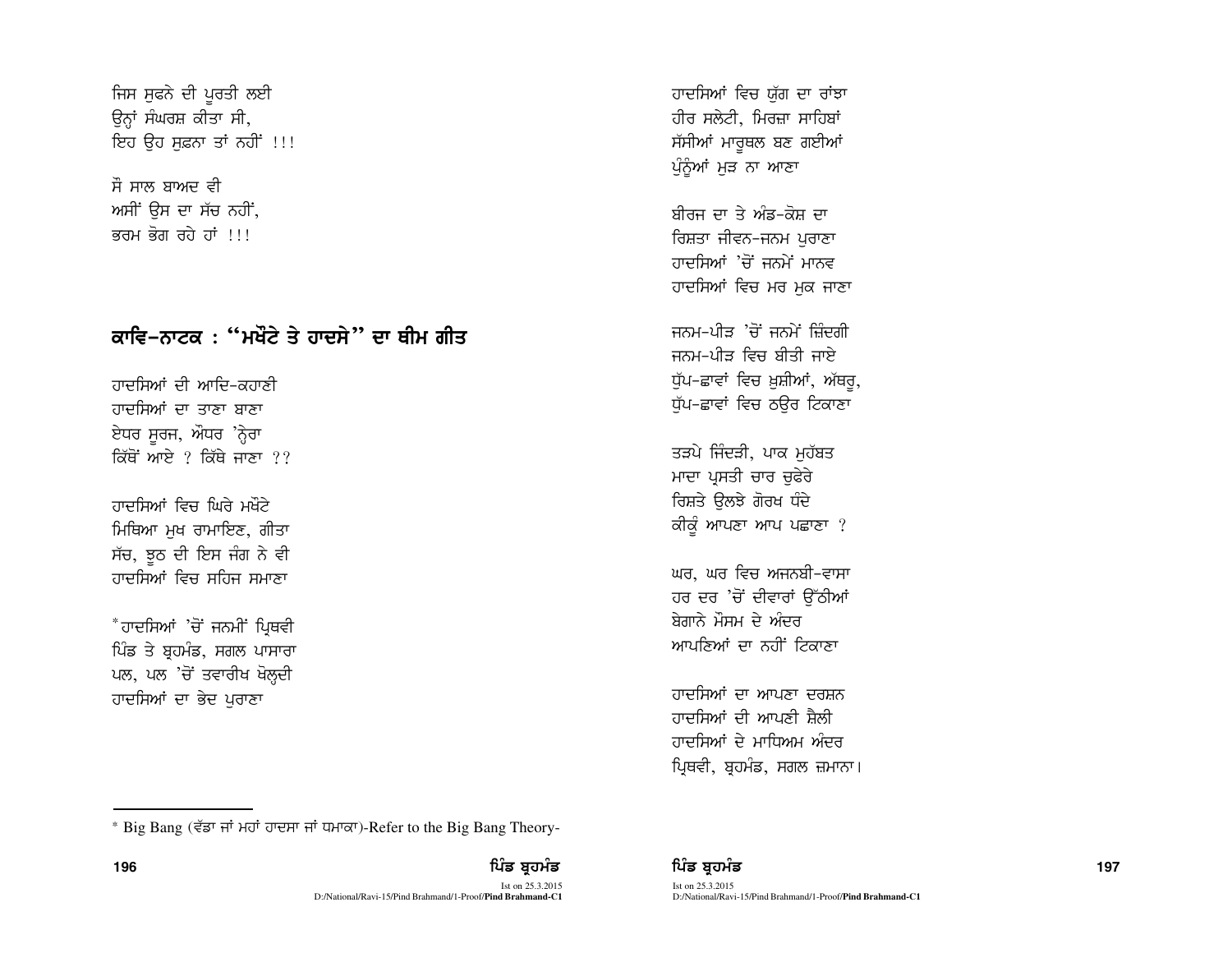## ਕਾਵਿ–ਨਾਟਕ ''ਚੱਕ੍ਰਵਯੁਹ ਤੇ ਪਿਰਾਮਿਡ'' ਦਾ ਥੀਮ ਗੀਤ

ਐ ਸਰਜ ਦੀ ਚੇਤੰਨ ਸ਼ਆਓ ਐ ਵਿਸ਼ਵ ਵਿਚ ਵਗਦੀ ਹਵਾਓ ਗੜੀ ਨੀਂਦਰ 'ਚ ਸੱਤਾ ਹੈ ਮਾਨਵ ਇਸ ਨੂੰ ਆਪਣੀ ਤਬਾਹੀ ਵਿਖਾਓ

ਪੌਣ ਪਾਣੀ 'ਚ ਜ਼ਹਿਰਾਂ ਦਾ ਮੌਸਮ ਗੰਦੇ ਹੋ ਗਏ ਨੇ ਨਦੀਆਂ ਤੇ ਨਾਲੇ ਕਾਰਖਾਨੇ, ਧੁੰਆਂ, ਬੰਬ, ਜੰਗਾਂ, ਰੋਗ ਤਨ, ਮਨ ਦੇ – ਧੰਦਲੇ ਓਜਾਲੇ ਇਹਦੀ ਅੱਗ ਹਰ ਜੰਗਲ 'ਚ ਭੜਕੀ ਹਰ ਸ਼ਹਿਰ ਵਿਚ ਇਸ ਦਾ ਘਿਰਾਓ

ਮਹਾਂ ਨਗਰਾਂ 'ਚ ਬੇਗਾਨਗੀ ਹੈ ਅਰਥ ਗੁੰਗੇ, ਸ਼ਬਦ ਹੋਏ ਬੋਲੇ ਤੁਰਦੇ, ਫਿਰਦੇ ਇਹ ਗੁੰਬਦ ਨੇ ਮਾਨਵ ਦਰ ਪੱਥਰ ਨੇ, ਕੋਈ ਨਾ ਖੋਲ੍ਹੇ ਇਹ ਆਪਣੇ ਹੀ ਸ਼ੋਰਾਂ 'ਚ ਡੱਬਾ ਏਸ ਮਾਨਵ ਨੂੰ ਆਪਣਾ ਘਿਰਾਓ

*ਵਿਕੇ ਵੀ*ਰਜ ਤੇ ਅੰਡੇ ਵੀ ਵਿਕਦੇ ਏਥੇ ਬੈਂਕਾਂ 'ਚ ਮਾਂ. ਬਾਪ ਵੱਸਦੇ ਘਰ ਕੇਵਲ ਖਲਾਅ ਬਣ ਗਏ ਨੇ ਹਰ ਰਿਸ਼ਤੇ ਨੂੰ ਫਨੀਅਰ ਨੇ ਡੱਸਦੇ ਟੈਸਟ-ਟਿਊਬਾਂ ਦੀ ਔਲਾਦ ਨੇ ਇਹ ਨਾ ਮਹੱਬਤ ਹੈ, ਨਾ ਕੋਈ ਲਗਾਓ

ਨਫ਼ਾ-ਖੋਰ ਅਤੇ ਲੋਭੀ. ਪਾਖੰਡੀ ਵਿਸ਼ਵ ਬਣਿਆਂ ਇਨ੍ਹਾਂ ਦੀ ਹੀ ਮੰਡੀ ਤਨ ਵਿਕਦੇ ਤੇ ਮਨ ਏਥੇ ਵਿਕਦੇ

ਦੱਲੇ ਨੇਤਾ. ਸਿਆਸਤ ਹੈ ਰੰਡੀ ਇਹ ਦੇਸ਼ਾਂ ਤੇ ਲੋਕਾਂ ਨੰ ਵੇਚਣ ਮਾਂ ਇਨ੍ਹਾਂ ਦੀ, ਇਨ੍ਹਾਂ ਤੋਂ ਬਚਾਓ

<sup>\*</sup>ਗਸ਼ਤੀ ਮੰਡੇ ਤੇ ਗਸ਼ਤੀ ਨੇ ਕੜੀਆਂ ਨਸ਼ਾ-ਕਲਚਰ 'ਚ ਡੱਬੀਆਂ ਤੇ ਰੜ੍ਹੀਆਂ ਜਰਮ, ਦਹਿਸ਼ਤ 'ਚ ਬਚਪਨ, ਜਵਾਨੀ ਸਰਤ ਬਿਖਰੀ, ਇਕਾਈਆਂ ਨਾ ਜੜੀਆਂ ਬੇਘਰਿਆਂ 'ਚੋਂ ਉੱਠੇ ਨੇ ਭਾਂਬੜ ਘਰ ਸਾਂਭੋ, ਘਰਾਂ ਨੂੰ ਬਚਾਓ

ਫਲ, ਕੰਡੇ ਤੇ ਮੌਸਮ ਨੇ ਆਪਣੇ ਨਾ ਆਪੇ 'ਚ ਪਾਓ ਦਰਾਤਾਂ ਇਹ ਮਾਨਵ ਹੀ ਮਾਨਵ ਦਾ ਦਾਰ ਕਿਉਂ ਖੜ੍ਹੀਆਂ ਨੇ ਇਸ ਵਿਚ ਦੀਵਾਰਾਂ ? ਹੱਦ ਮੰਨੇ ਹਵਾ ਨਾ. ਮਹਿਕ ਨਾ. ਵਿਸ਼ਵ–ਮਿੰਡ<sup>ਾ</sup>ਜੋਂ ਇਹ ਹੱਦਾਂ ਹਟਾਓ।

## ਕਾਵਿ–ਨਾਟਕ "ਚੱਕ੍ਰਵਯੁਹ ਤੇ ਪਿਰਾਮਿਡ" ਦੀ ਇਕ ਬੋਲੀ

ਚੱਕ੍ਰਵਯੁਹ ਨੂੰ ਤੋੜ ਕੇ ਆ ਗਏ ਸਾਰੇ ਸਰ. ਸੰਗੀਤ ਸੱਭਿਅਤਾਵਾਂ ਦਾ ਸੰਗਮ ਯਾਰੋ ਨਵ−ਯੱਗ, ਨਵ−ਸੰਗੀਤ ਵਰਤਮਾਨ ਵਿਚ, ਭਲਕ ਨਾਲ ਅੱਜ ਨੱਚੇ ਪਿਆ ਅਤੀਤ ਸਮਿਆਂ ਦੀ ਗੱਲ ਕਦੇ ਨਾ ਮੁੱਕੇ

\* ਗਸ਼ਤੀ - ਵੇਸਵਾ, Prostitute

ਪਿੰਡ ਬਹਮੰਡ Ist on 25.3.2015 D:/National/Ravi-15/Pind Brahmand/1-Proof/Pind Brahmand-C1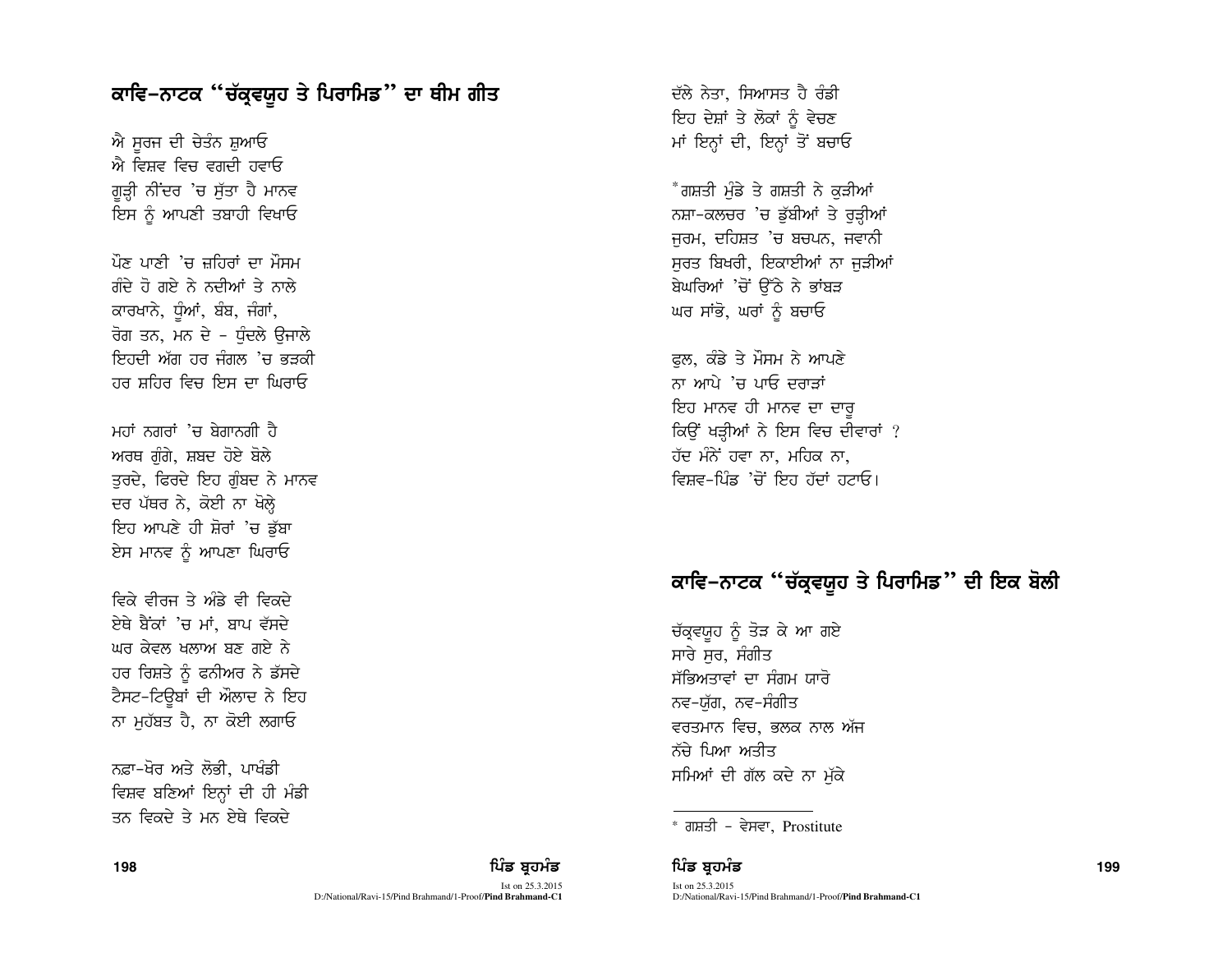ਸਮੇਂ ਜਾਂਵਦੇ ਬੀਤ ਪੱਛਮ ਤੇ ਪੂਰਬ ਰਲ, ਤੁਰ ਪਏ \*ਯੱਧ ਰਹੇ ਨਾ \*ਸੀਤ ਪੌਣਾਂ, ਧਰਤੀ, ਪਾਣੀ ਮੰਗਣ ਸੱਚੀ, ਸਥਰੀ ਰੀਤ ਗਿੱਧਾ, ਭੰਗੜਾ, ਸੰਮੀਂ, ਢੋਲਾ, "ਪੌਪ", "ਰੌਕ" ਨੇ ਮੀਤ ਇਹ ਸੰਗੀਤ ਦਾ ਗਲਸ਼ਨ ਯਾਰੋ ਸਭ ਫੱਲਾਂ ਦਾ ਗੀਤ ਸਰ ਵਿਚ ਸਰ ਮੇਲਣ ਦੀ ਏਥੇ ਪੌਣ. ਮਹਿਕ ਜਿਹੀ ਰੀਤ ਪੌਣਾਂ, ਫਲ ਬਣੀਆਂ ਮਹਿਕਾਂ ਨਾਲ ਪ੍ਰੀਤ ਮਨ ਤੇ ਤਨ ਦੇ ਸੰਗਮ ਉੱਤੇ ਫਲਦੀ, ਫਲਦੀ ਪ੍ਰੀਤ ਚਿੰਤਨ ਵਿਚ ਸੁਰਜ ਆ ਚੜ੍ਹਿਆ ਪਿੰਡ ਦਾ ਬ੍ਰਹਮੰਡ ਮੀਤ ਦੋ ਪੈਰ ਘੱਟ ਤਰਦੀ ਤਰਦੀ ਮਟਕ ਨਾਲ ਪ੍ਰੀਤ ਪੌਣਾਂ ਫੱਲ ਬਣੀਆਂ ਮਹਿਕਾਂ ਨਾਲ ਪ੍ਰੀਤ।

# ਕਾਵਿ-ਨਾਟਕ "ਚੱਕ੍ਰਵਯੁਹ ਤੇ ਪਿਰਾਮਿਡ" ਦੀ ਕਵਾਲੀ

ਪਿੰਡ, ਬੁਹਮੰਡ ਸਭ ਮੈਥੋਂ ਥੱਲੇ ਮੈਂ ਮਾਨਵ, ਮੇਰਾ ਪਹਿਲਾ ਨੰਬਰ ਮਸਤੀ, ਮਸਤ, ਮਸਤ

## ਪਿੰਡ ਬਹਮੰਡ

Ist on 25.3.2015 D:/National/Ravi-15/Pind Brahmand/1-Proof/Pind Brahmand-C1 ਮਸਤੀ, ਮਸਤ ਕਲੰਦਰ ਮੈਂ ਮਾਨਵ, ਮੇਰਾ ਪਹਿਲਾ ਨੰਬਰ

ਅੱਲਾ ਛੋਟਾ, ਈਸਾ ਛੋਟਾ ਛੋਟੇ ਰਾਮ. ਰਹੀਮ ਵੀ ਮੈਥੋਂ ਮੇਰੇ ਸਿਰ ਚਿੰਤਨ ਦਾ ਅੰਬਰ ਮੈਂ ਮਾਨਵ. ਮੇਰਾ ਪਹਿਲਾ ਨੰਬਰ ਮਸਤੀ ...

 $\cdots$   $\cdots$ <u>ਏਧਰ ਅੰਬਰ, ਓਧਰ ਅੰਬਰ</u> ਅੰਬਰੋਂ ਅੱਗੇ ਹੋਰ ਵੀ ਅੰਬਰ ਮੈਂ ਮਾਨਵ, ਮੇਰਾ ਪਹਿਲਾ ਨੰਬਰ ਮਸਤੀ, ਮਸਤ

## ਅੱਖਰ ਘੜ, ਘੜ, ਸ਼ਬਦ ਬਣਾਏ ਉਨਾਂ ਦੇ ਵਿਚ ਅਰਥ ਟਿਕਾਏ ਨਵੀਂ ਕਲਪਨਾ, ਨਵੇਂ ਇਰਾਦੇ ਰਸਤੇ ਨਵੇਂ ਇਨ੍ਹਾਂ ਦੇ ਅੰਦਰ ਮਸਤੀ. ਮਸਤ ਕਲੰਦਰ ਮੈਂ ਮਾਨਵ, ਮੇਰਾ ਪਹਿਲਾ ਨੰਬਰ

ਸ਼ਬਦਾਂ ਅੰਦਰ. ਅਰਥਾਂ ਅੰਦਰ ਅਰਥਾਂ ਅੰਦਰ, ਸ਼ਬਦਾਂ ਅੰਦਰ ਮੈਂ ਮਾਨਵ, ਮੇਰਾ ਪਹਿਲਾ ਨੰਬਰ ਮਸਤੀ, ਮਸਤ ਕਲੰਦਰ

... ...

 $\cdots$   $\cdots$ 

#### . . . . . . . ... ...

ਨ੍ਰਿਤ-ਘਰਾਂ ਵਿਚ ਨੱਚੇ ਮਸਤੀ ਵੱਖੀਆਂ ਵਿੱਚੋਂ ਹੱਸੇ ਮਸਤੀ ਮਸਤੀ ਮਕਤ ਕਰੇ ਸੋਚਾਂ ਤੋਂ ਮਸਤੀ ਵੱਸੇ, ਮਸਤੀ ਅੰਦਰ

## ਪਿੰਡ ਬਹਮੰਡ

<sup>\*</sup> ਸੀਤ ਯੱਧ - Cold War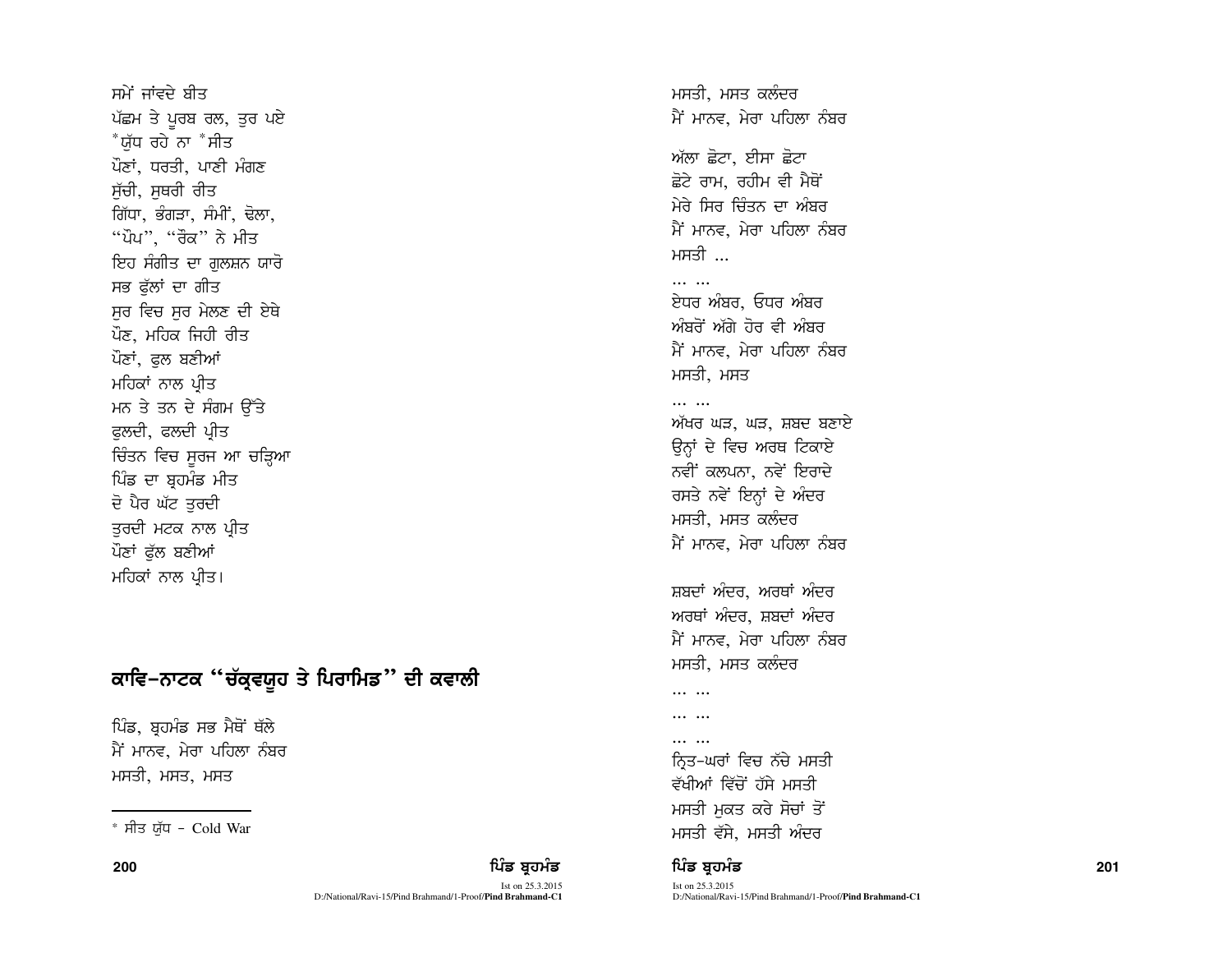ਮਸਤੀ, ਮਸਤ ਕਲੰਦਰ ਮੈਂ ਮਾਨਵ, ਮੇਰਾ ਪਹਿਲਾ ਨੰਬਰ

#### $\cdots$

ਮਸਤੀ ਨਜ਼ਰ, ਨਜ਼ਾਰਾ ਮਸਤੀ ਮਸਤੀ ਅੱਖ, ਇਸ਼ਾਰਾ ਮਸਤੀ ਮਸਤੀ ਵਿਚ, ਮਸਤੀ ਡੱਬ ਜਾਂਦੀ ਆਪਣਾ ਆਪ ਕਿਨਾਰਾ ਮਸਤੀ ਮਸਤੀ ਸਾਗਰ, ਧਰਤੀ, ਅੰਬਰ ਮੈਂ ਮਾਨਵ ...

#### $\cdots$

ਮਸਤੀ ਅੱਗ, ਸ਼ਰਾਰਾ ਮਸਤੀ ਰੱਖ ਤੋਂ ਰੱਖ ਨੂੰ ਪੈ ਜਾਂਦੀ ਇਹ ਦਾਵਾਨਲ ਵੀ ਬਣ ਜਾਂਦੀ ਇਹ ਪੌਣ ਬਣੇ ਸਰਹੱਦਾਂ ਟੱਪੇ ਅੰਬਰ ਵਾਂਗੰ ਤਣ ਜਾਂਦੀ ਇਹ ਮਸਤੀ, ਮਸਤੀ ਦਾ ਅਡੰਬਰ ਮੈਂ ਮਾਨਵ, ਮੇਰਾ ਪਹਿਲਾ ਨੰਬਰ ਮਸਤੋ ...

#### $\cdots$

ਮਸਤੀ ਹੈ ਤਨ. ਤਨ ਦੇ ਅੰਦਰ ਮਸਤੀ ਹੈ ਮਨ, ਮਨ ਦੇ ਅੰਦਰ ਮਸਤੀ ਹੈ ਹਰ ਜਨ ਦੇ ਅੰਦਰ ਸ਼ਬਦ-ਕਲਾ. ਹਰ ਫ਼ਨ ਦੇ ਅੰਦਰ ਮਸਤੀ, ਮਸਤ ..*.* 

### $\cdots$

ਮਸਤੀ ਫ਼ੀਮ ਤੇ ਮਸਤ ਸ਼ਰਾਬ ਮਸਤੀ ਕਾਮ ਤੇ ਮਸਤ ਸ਼ਬਾਬ ਮਸਤੀ, ਮਸਤ ...

### $\cdots$

ਹੈਰੋਇਨ ਤੇ ਮੈਰੇਵਾਨਾ ਨਸ਼ਿਆਂ ਦੇ ਵਿਚ ਵੱਸਦੇ ਸਾਰੇ ਆਇਆ ਨਸ਼ਿਆਂ ਦਾ ਜਮਾਨਾ ਮਸਤੀ, ਮਸਤ

## $\cdots$ ਮਸਤ ਕੋਕੇਨ ਤੇ ਭੱਕੀ ਮਸਤੀ ਆਪਣੇ ਰੰਗ ਵਿਚ ਰੰਗੀ ਹਸਤੀ ਮਸਤੀ ਸਭ ਤੋਂ ਮਹਿੰਗੀ ਯਾਰੋ ਮਸਤੀ ਤੋਂ ਹੈ ਹਰ ਸੈ ਸਸਤੀ ਮਸਤੀ ਬਾਹਰ, ਮਸਤੀ ਅੰਦਰ ਮੈਂ ਮਾਨਵ, ਮੇਰਾ ਪਹਿਲਾ ਨੰਬਰ ਮਸਤੀ, ਮਸਤ ...

## $\cdots$

ਮਸਤੀ ਗੰਮ ਸੰਮ ਮੌਨ ਸਮਾਧੀ ਮਸਤੀ ਗਿਆਨ ਦੀ ਉੱਚ ਉਪਾਧੀ ਬੱਲਾ, ਸ਼ਾਹ ਹਸੈਨ ਵੀ ਮਸਤੀ ਮਸਤੀ, ਮਸਤੀ, ਮਸਤੀ

-ਏਥੇ ਬੁੱਲ੍ਹੇ ਸ਼ਾਹ ਦੀ ਕਾਫ਼ੀ ਦੇ ਹੇਠ ਲਿਖੇ ਬੋਲ ਉੱਭਰਦੇ ਹਨ :  $\cdot$ ੰਕੰਜਰੀ ਬਣਿਆਂ ਮੇਰੀ ਇੱਜਤ ਨਾ ਘੱਟਦੀ ਮੈਨੰ ਨੱਚ ਕੇ ਯਾਰ ਮਨਾਵਣ ਦੇ।"

(ਉਪਰੋਕਤ ਬੋਲ ਉੱਚੇ, ਨੀਵੇਂ ਬੋਲਾਂ ਵਿਚ ਕਈ ਵਾਰ ਦਹਰਾਏ ਜਾਂਦੇ ਹਨ ਤੇ ਫਿਰ ਕਵਾਲੀ ਦੇ ਹੇਨ ਲਿਖੇ ਬੋਲ ਜਾਰੀ ਰਹਿੰਦੇ ਹਨ)

ਮਸਤੀ ਕੰਜਰੀ, ਮਸਤ ਕੰਜਰ ਮੈਂ ਮਾਨਵ, ਮੇਰਾ ਪਹਿਲਾ ਨੰਬਰ <u>ਮਸਤੀ, ਮਸਤ ...</u>

 $\cdots$ ਮਸਤੀ ਸੋਚ ਤੇ ਮਸਤੀ ਚਿੰਤਨ ਮਸਤੀ ਸਾਗਰ, ਸਾਗਰ-ਮੰਥਨ

Ist on 25.3.2015 D:/National/Ravi-15/Pind Brahmand/1-Proof/**Pind Brahmand-C1**

202 ਫ਼ਿਲ **ਵਿੱਚ ਬਹੁਤ ਸ਼ਹਿਰ ਦੀ ਇੱਕ ਬ੍ਰਹਮੰਡ ਵਿੱਚ ਬ੍ਰਹਮੰਡ ਨਾਲ ਇੱਕ ਬ੍ਰਹਮੰਡ ਵਿੱਚ ਬ੍ਰਹਮੰਡ ਨਾਲ ਵਿੱਚ ਬ੍ਰਹਮੰਡ ਨਾਲ ਵਿੱਚ ਸ** Ist on 25.3.2015 D:/National/Ravi-15/Pind Brahmand/1-Proof/**Pind Brahmand-C1**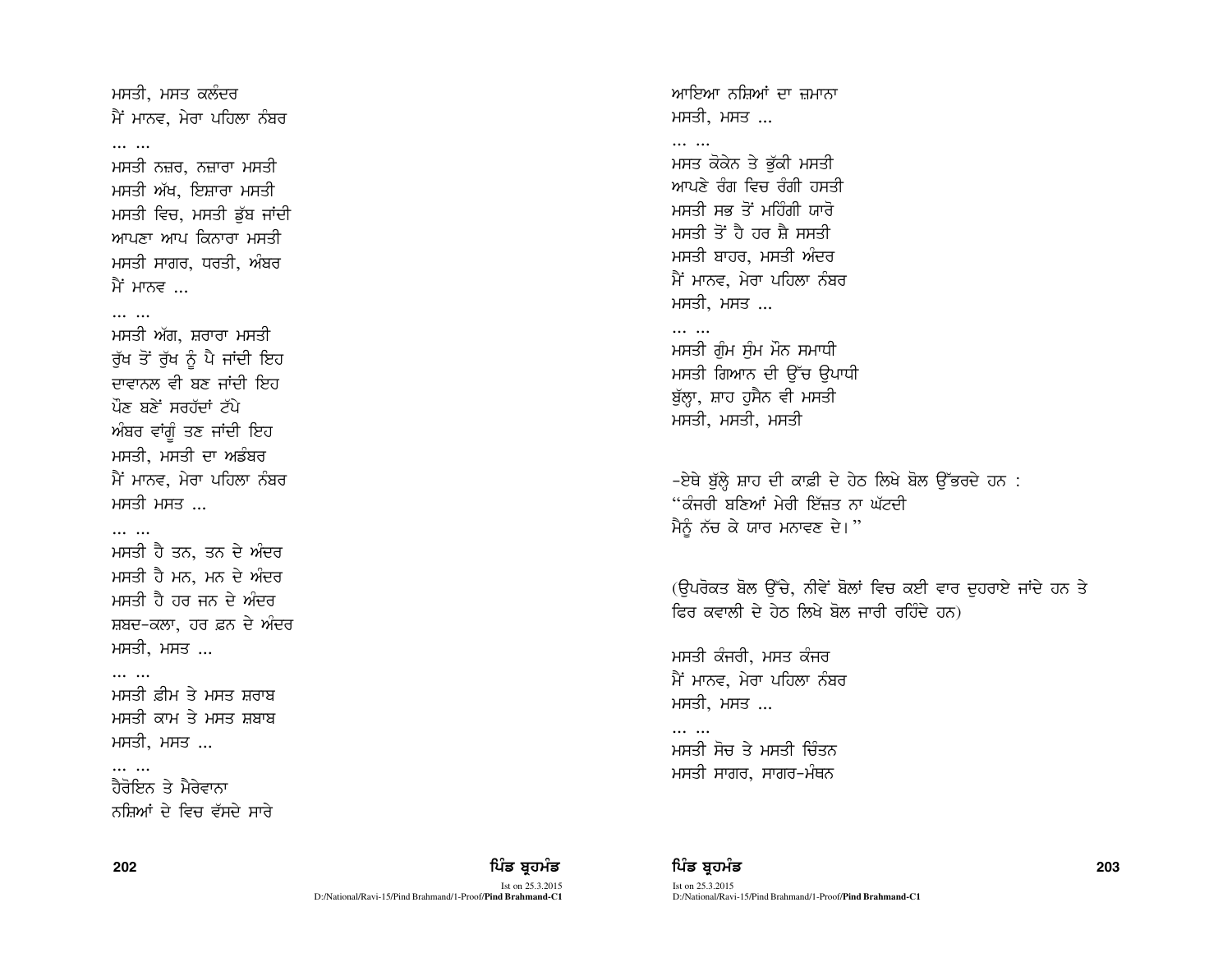ਮਸਤੀ ਅਨਭਵ, ਅਰਥ-ਪਾਸਾਰਾ ਮਸਤੀ ਭਾਸ਼ਾ, ਸ਼ਬਦ-ਦਆਰਾ ਮਸਤੀ ਬਾਹਰ, ਮਸਤੀ ਅੰਦਰ ਮੈਂ ਮਾਨਵ ਮਸਤੀ ਮਸਤ

#### $\cdots$

ਮੈਂ ਖਾਲਕ, "ਭਗਵਾਨ" ਬਣਾਇਆ "ਸਬਦਾਂ" ਵਿਚ "ਸੈਤਾਨ" ਵਸਾਇਆ "ਆਦਮ", "ਹੱਵਾ" ਤੇ "ਪੀਰ", "ਪੈਗ਼ੰਬਰ" ਸਭ ਮੇਰੇ "ਸ਼ਬਦਾਂ" ਦੀ "ਮਾਇਆ" ਸਕ ਮੇਰੇ "ਅਰਥਾਂ" ਦੇ ਅੰਦਰ ਮੈਂ ਮਾਨਵ, ਮੇਰਾ ਪਹਿਲਾ ਨੰਬਰ ਮਸਤੀ, ਮਸਤ ...

 $\cdots$   $\cdots$ 

ਮੇਰੇ ਸ਼ਬਦੀ "ਪਿੰਡ", "ਬਹਮੰਡ" ਸੱਚਾ, ਸੱਚਾ ਮੈਂ ਪਾਖੰਡ ਖੰਡ, ਖੰਡ ਹੋਵਾਂ ਆਪਣੇ ਸ਼ਬਦੀ ਅਰਥੀਂ ਵਿਚਰਾਂ ਹੋਂਦ ਅਖੰਡ ਮੇਰੇ ਇਕ ਇਸ਼ਾਰੇ ਉੱਤੇ ਬਾਗ ਵਾਂਗ ਖਿਤ ਪੈਂਦਾ ਬੰਜਰ ਮੈਂ ਮਾਨਵ, ਮੇਰਾ ਪਹਿਲਾ ਨੰਬਰ ਮਸਤੀ, ਮਸਤ ...

#### $\overline{a}$

ਮਸਤੀ ਪਾਣੀ, ਭਾਫ਼ ਤੇ ਬਰਖਾ ਮਸਤੀ ਸੁਤਰ, ਮਸਤੀ ਚਰਖਾ

ਪੱਤਰ ਵਿਚ ਪਿਓ. ਬੀਜ ਦੀ ਮਸਤੀ ਰੁੱਖ 'ਚੋਂ ਰੁੱਖ ਨੂੰ ਤੋਰਦੀ ਮਸਤੀ

ਫੱਲੀਂ ਮਹਿਕਾਂ, ਮਹਿਕਦੀ ਮਸਤੀ ਪੰਛੀ ਚਹਿਕਣ, ਚਹਿਕਦੀ ਮਸਤੀ ਸਭ ਨੂੰ ਅੰਗ ਲਾ, ਅੱਗ ਬਣ ਜਾਂਦੀ ਵੇਖੋ ਕਿਵੇਂ ਦਹਿਕਦੀ ਮਸਤੀ ਮਸਤੀ ਸਭ ਨੂੰ ਚਾਨਣ ਦੇਵੇ ਮਸਤੀ ਬਲਦੀ, ਮਸਤੀ ਅੰਦਰ ਮੈਂ ਮਾਨਵ ... ਮਸਤੀ ਮਸਤ

 $\cdots$   $\cdots$ 

ਮਸਤੀ ਦਰ. ਮਸਤੀ ਦੀਵਾਰ ਮਸਤੀ ਜੀਵਨ, ਮੋਖ-ਦਆਰ ਹੋਸ਼ਾਂ ਵਿਚ ਮਸਤੀ ਦਾ ਵਾਸਾ ਮਸਤੀ ਨੰ, ਮਸਤੀ ਦਾ ਖਮਾਰ ਮਸਤੀ ਹੈ ਘਟ, ਘਟ ਦੇ ਅੰਦਰ ਮੈਂ ਮਾਨਵ, ਮੇਰਾ ਪਹਿਲਾ ਨੰਬਰ ਮਸਤੀ, ਮਸਤ ਮਸਤੀ, ਮਸਤ, ਮਸਤ ਮਸਤੀ, ਮਸਤ ਕਲੰਦਰ।

204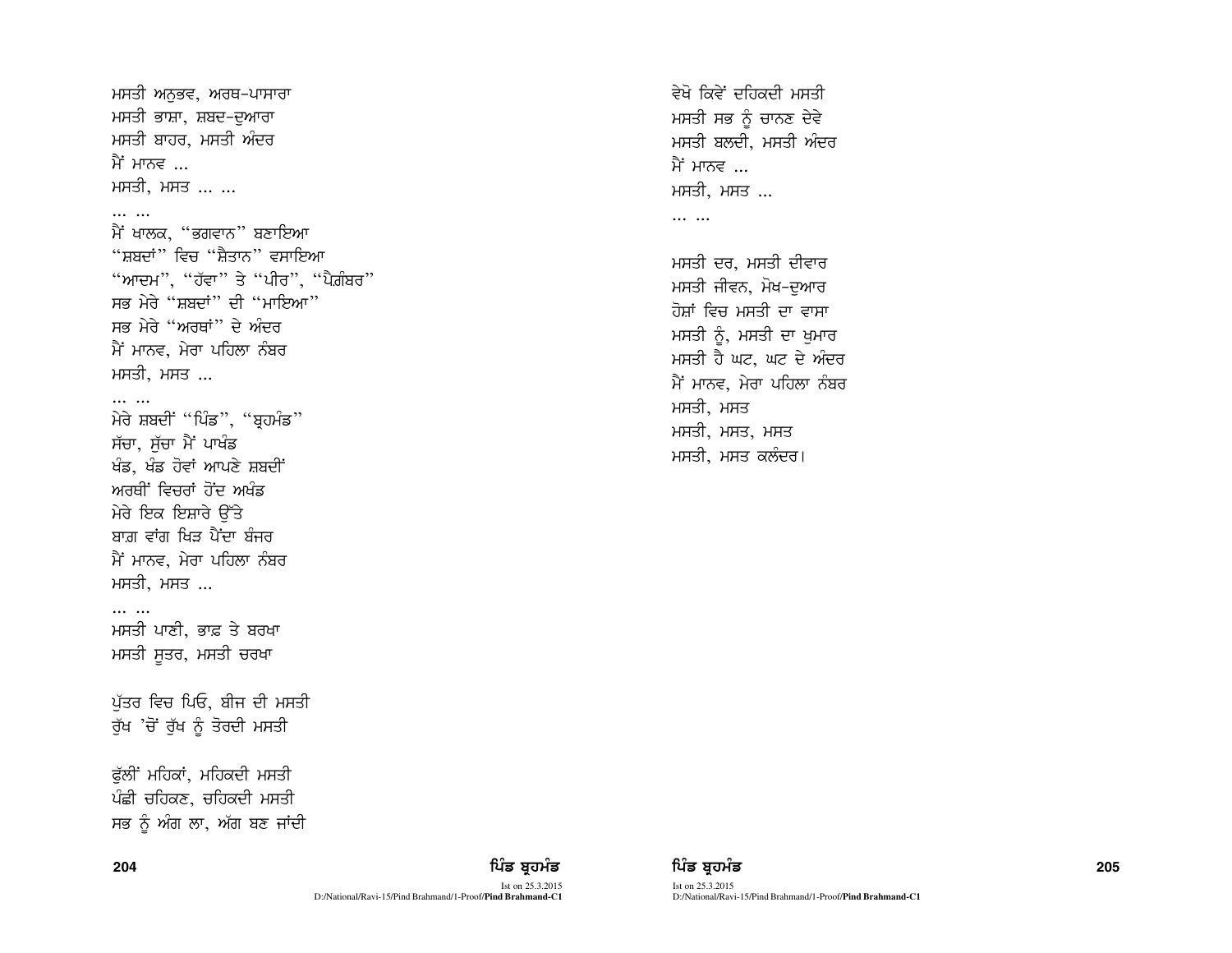

| ਲਿਖਣ–ਸਾਲ | 2003-2007 |
|----------|-----------|
| ੜਪਣ–ਸਾਲ  | 2007      |



Ist on 25.3.2015 D:/National/Ravi-15/Pind Brahmand/1-Proof/**Pind Brahmand-C1**

206 ਵਿੱਚ **ਸ਼ਹਿਰ ਦੀ ਇੱਕ ਬ੍ਰਹਮੰਡ ਵਿੱਚ ਬ੍ਰਹਮੰਡ ਨਾਲ ਇੰ**ਡ ਬ੍ਰਹਮੰਡ ਵਿੱਚ ਬ੍ਰਹਮੰਡ ਵਿੱਚ ਸ਼ਹਿਰ ਦੀ ਸ਼ਹਿਰ ਦੀ ਸ਼ਹਿਰ ਵਿੱਚ 107 Ist on 25.3.2015 D:/National/Ravi-15/Pind Brahmand/1-Proof/**Pind Brahmand-C1**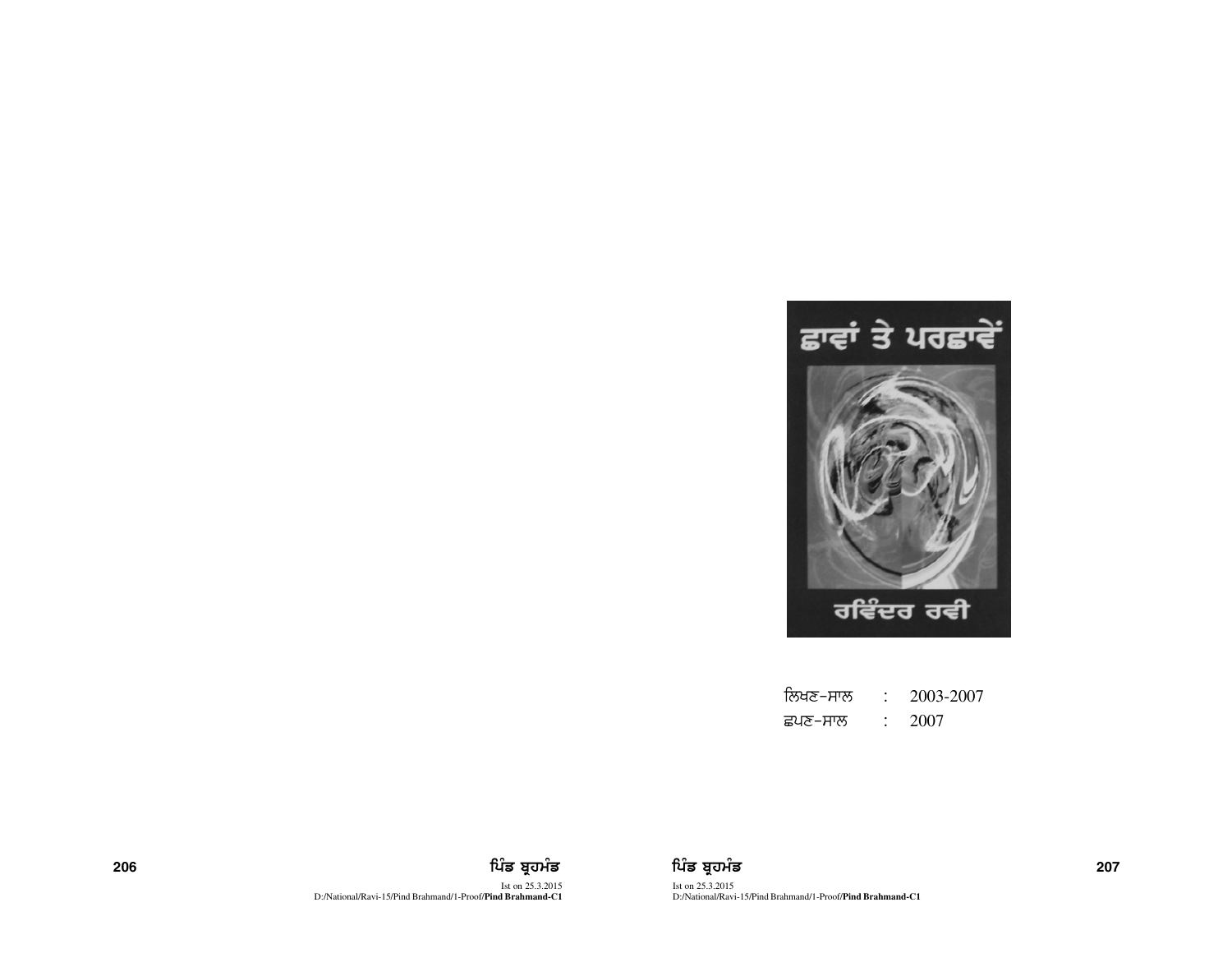## ਫ਼ਾਵਾਂ ਤੇ ਪਰਫ਼ਾਵੇਂ : ਆਰੰਕਕ ਸ਼ੋਲ

"ਛਾਵਾਂ ਤੇ ਪਰਛਾਵੇਂ" ਮੇਰਾ ਸਤਾਰੁਵਾਂ ਕਾਵਿ-ਸੰਗਹਿ ਹੈ। "ਪੱਤਰ ਤੇ ਦਰਿਆ" ਇਸ ਤੋਂ ਪਹਿਲਾਂ 2003 ਵਿਚ ਪ੍ਰਕਾਸ਼ਤ ਹੋਇਆ ਸੀ। 15  $m$ ਪ੍ਰੈਲ, 2003 ਨੂੰ ਮੈਂ ਉਸ ਦਾ ਖਰੜਾ ਭਾਰਤ ਛਪਣ ਲਈ ਭੇਜ ਦਿੱਤਾ ਸੀ। ਇਨ੍ਹਾਂ ਚਾਰ ਕੁ ਸਾਲਾਂ ਵਿਚ ਹਥਲੇ ਕਾਵਿ-ਸੰਗਹਿ ਦੀਆਂ ਕਵਿਤਾਵਾਂ ਸਹਿਜ ਰਚੀਆਂ ਗਈਆਂ ਹਨ।

ਇਹ ਚਾਰ ਵਰ੍ਹੇ ਮੇਰੀ ਜ਼ਿੰਦਗੀ ਵਿਚ ਬੜੀ ਉੱਥਲ ਪੁੱਥਲ ਤੇ ਅਨਿਸ਼ਚਤਤਾ ਦੇ ਸੂਚਕ ਹਨ। ਇਨਾਂ ਵਰ੍ਹਿਆਂ ਵਿਚ ਮਾਨਸਕ ਤੌਰ 'ਤੇ, ਵਿਅਕਤੀਗਤ



ਅਤੇ ਸਾਮੁਹਿਕ ਜ਼ਿੰਦਗੀ ਦੀ ਟੁੱਟ, ਭੱਜ ਦਾ ਅਹਿਸਾਸ ਤੇ ਅਨੁਭਵ ਬੜੀ ਹੀ ਸ਼ਿੱਦਤ ਨਾਲ ਹੋਇਆ ! ਸਰੀਰਕ ਤੌਰ 'ਤੇ ਵੀ, ਇਨ੍ਹਾਂ ਵਰ੍ਹਿਆਂ ਵਿਚ, ਮੈਨੂੰ ਕਾਫ਼ੀ ਟੁੱਟ, ਭੱਜ ਤੇ ਮਰੰਮਤ ਦੇ ਦੌਰ ਵਿੱਚੋਂ ਗਜ਼ਰਨਾ ਪਿਆ ਹੈ। ਅੰਤਰ-ਰਾਸ਼ਟਰੀ ਖੇਤਰ ਵਿਚ ਵੀ ਇਹ ਬੜੀ ਉੱਥਲ ਪੱਥਲ ਦਾ ਸਮਾਂ ਹੈ। ਗੰਧਲੀ ਸਿਆਸਤ ਨੇ ਰਾਜੀ ਆਤੰਕਵਾਦ ਦਾ ਇਕ ਹੋਰ ਛਡਯੰਤਰ ਰਚਕੇ ਈਰਾਕ ਤੇ ਮੱਧ-ਪੂਰਬ ਦੇ ਹੋਰ ਦੇਸ਼ਾਂ, ਜਿਵੇਂ ਫਲਸਤੀਨ ਤੇ <u>ਲਿਬਨਾਨ ਉੱਤੇ, ਜਿੱਥੇ ਤਬਾਹਕਨ ਪ੍ਰਭਾਵ ਪਾਇਆ, ਉੱਥੇ ਸਮੱਚੀ ਦਨੀਆਂ ਨੂੰ</u> ਯ.ਐਨ.ਓ. ਦੀ ਪੱਧਰ ਉੱਤੇ, ਦੋ ਜਾਂ ਦੋ ਤੋਂ ਵਧੀਕ ਧੜਿਆਂ ਵਿਚ ਵੰਡ ਕੇ ਈਰਾਨ, ਉੱਤਰੀ ਕੋਰੀਆ, ਸੁਡਾਨ, ਅਫ਼ਗਾਨਿਸਤਾਨ ਤੇ ਸੋਮਾਲੀਆ ਆਦਿ ਦੇਸ਼ਾਂ ਵਿਚ ਬੜੇ ਹੀ ਤਣਾ-ਪੂਰਨ ਹਾਲਾਤ ਪੈਦਾ ਕਰ ਦਿੱਤੇ। ਕੁਦਰਤ ਨੇ ਆਪਣਾ ਕਹਿਰ ਵੀ ਜਿਵੇਂ ਏ ਸ ਦੌਰ ਲਈ ਹੀ ਸੰਭਾਲ ਕੇ ਰੱਖਿਆ ਹੋਇਆ ਸੀ। ਪਹਿਲਾਂ ਦੱਖਣ-ਪੂਰਬੀ ਏਸ਼ੀਆ

#### 208 ਫ਼ਿਲ **ਦੀ ਮਹਿੰਡ ਬ੍ਰਹਮੰਡ ਵਿੱਚ ਬ੍ਰਹਮੰਡ ਨਾਲ ਇੱਕ ਬ੍ਰਹਮੰਡ ਨਾਲ ਵਿੱਚ ਬ੍ਰਹਮੰਡ ਨਾਲ ਵਿੱਚ ਬ੍ਰਹਮੰਡ ਨਾਲ ਵਿੱਚ ਸ਼ਰੀਦ ਵਿੱਚ ਸ**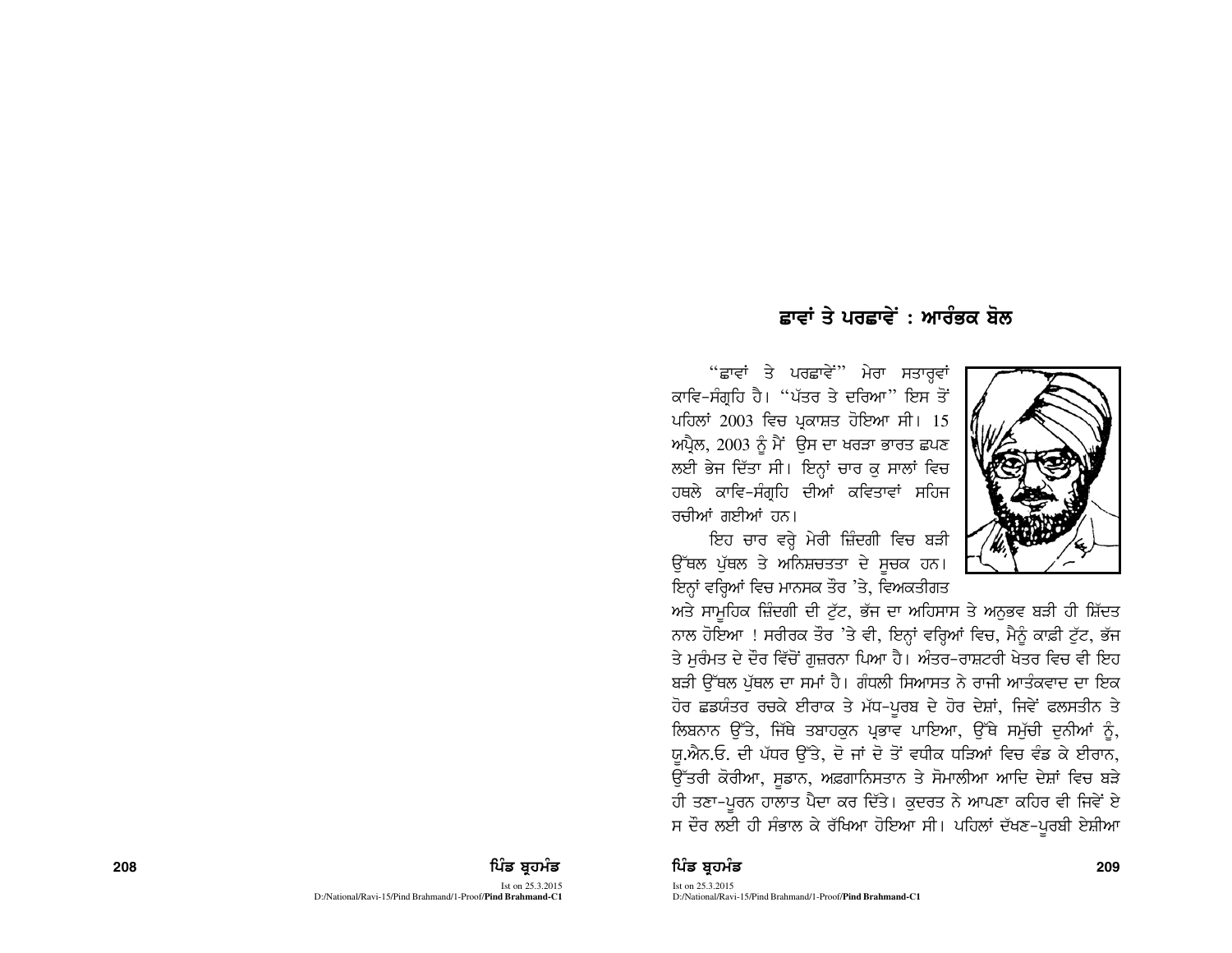ਦੇ ਕਈ ਦੇਸ਼ ਭਾਰਤ ਸਮੇਤ ਸੁਨਾਮੀਂ ਦੀ ਲਪੇਟ ਵਿਚ ਆਏ, ਫੇਰ ਅਮਰੀਕਾ ਦੇ ਦੱਖਣ-ਪੂਰਬੀ ਤਟ-ਵਰਤੀ ਇਲਾਕਿਆਂ ਉੱਤੇ ਕਟਰੀਨਾ ਤੂਫਾਨ ਦੀ ਮਹਾਂ-ਮਾਰੀ ਹੋਈ ਅਤੇ ਇਸੇ ਤਰ੍ਹਾਂ ਜਾਪਾਨ ਅਤੇ ਕੁਝ ਹੋਰ ਦੇਸ਼ਾਂ ਵਿਚ ਭੁਚਾਲ ਆਏ ! ਜ਼ਿੰਦਗੀ ਉੱਤੇ ਜਿਵੇਂ ਹਰ ਪਾਸੇ ਮੌਤ ਦਾ ਮੌਸਮ ਮੰਡਲਾ ਰਿਹਾ ਸੀ। ਲੋਕ ਘਰੋਂ ਬੇਘਰ ਹੋ ਰਹੇ ਸਨ। ਸ਼ਹਿਰਾਂ ਦੇ ਸ਼ਹਿਰ ਉੱਜੜ ਰਹੇ ਸਨ। ਕਿਧਰੇ ਇਜ਼ਰਾਈਲ ਦੇ ਕਲਸਟਰ ਬੰਬ, ਕਿਧਰੇ ਅਮਰੀਕਾ ਦੀਆਂ ਤਬਾਹਕੁਨ ਮਿਸਲਾਂ ਤੇ ਹੋਰ ਮਾਰੁ ਸ਼ਸਤਰ, ਕਿਧਰੇ ਸੁਨਾਮੀਂ ਅਤੇ ਕਿਧਰੇ ਭਚਾਲ—ਆਪੋ ਆਪਣਾ ਰੰਗ ਵਿਖਾ ਰਹੇ ਸਨ। ਇਸ ਸੰਗ੍ਰਹਿ ਦੀ ਕਵਿਤਾ ਇਹੋ ਜਿਹੇ ਹਾਲਤ ਵਿਚ ਹੀ ਰਚੀ ਗਈ ਹੈ।

ਗਲੋਬਲ ਵਾਰਮਿੰਗ, ਵਾਤਾਵਰਨ, ਪ੍ਰਦੁਸ਼ਣ, ਭ੍ਰਸ਼ਟ ਸਿਆਸਤ, ਵਿਸ਼ਵੀਕਰਨ, ਖਪਤ-ਕਲਚਰ, ਆਰਥਕ ਨਾਬਰਾਬਰੀ, ਮਨੱਖ ਹਕਾਂ ਦਾ ਸ਼ੋਸ਼ਨ ਦਹਿਸ਼ਤਵਾਦ ਅਤੇ ਅੰਨ੍ਹੀਂ ਹਿੰਸਾ ਆਦਿ ਵਿਆਪਕ ਮਸਲੇ, ਚਾਹੇ ਅਚਾਹੇ ਨਿੱਤ ਸਾਡੀ ਸੋਚ ਮੱਲੀ ਰੱਖਦੇ ਹਨ। ਰੋਜ਼ਾਨਾ ਗੱਲਬਾਤ ਤੇ ਮੀਡੀਆ ਦੇ ਵਿਭਿੰਨ ਮਾਧਿਅਮ. ਸੋਚ ਵਿਚ ਇੰਤਸ਼ਾਰ ਪੈਦਾ ਕਰਦੇ ਹਨ। ਹੋਂਦ ਤੇ ਦਰਸ਼ਨ ਨਾਲ ਜੜਿਆ ਤਰਕ, ਚਿੰਤਨ ਵਿਚ ਸ਼ਿੱਦਤ ਪੈਦਾ ਕਰਦਾ ਹੈ। ਅਜਿਹੇ ਸਮੇਂ ਜਦੋਂ ਨੰਗਾ ਜ਼ਿਹਨ ਕੱਚ-ਕੰਕਰਾਂ ਤੇ ਸਲਾਂ ਉੱਤੇ ਤਰਨ ਲਈ ਮਜਬਰ ਹੋਵੇ, ਤਾਂ ਸੰਕਲਪ-ਕਾਵਿ (Conceptual Poetry) ਇਕ ਸਹਿਜ ਅਮਲ ਬਣ ਜਾਂਦਾ ਹੈ। ਵਿਕੇਂਦ੍ਰਿਤ ਤੇ ਵਿਗਠਤ ਵਿਸਥਾਰਾਂ ਦੀ ਅਲਗਤਾ ਵਿਚ ਵਿਚਰਦੇ ਅਨੁਭਵਾਂ ਦੀ ਪ੍ਰਕਿਰਤੀ, ਖਿੰਡਾਓ ਤੇ ਅਪ੍ਰਸੰਗਤਾ ਦੇ ਪ੍ਰਭਾਵ ਸਿਰਜਦੀ ਹੋਈ ਵੀ, ਮਾਨਵੀ ਸਰੋਕਾਰਾਂ ਨਾਲ ਜੜੀ ਰਹਿੰਦੀ ਹੈ :

- 1. ਵਾਤਾਵਰਨ ਨੂੰ ਮਨੁੱਖ ਦਾ ਖੋਰਾ ਲੱਗ ਚੱਕਾ ਹੈ, ਜ਼ਿੰਦਗੀ ਨੂੰ ਮੌਤ ਦਾ ਢੋਰਾ ਲੱਗ ਚੁੱਕਾ ਹੈ। ਗਲੋਬਲ ਵਾਰਮਿੰਗ, ਇਕ ਸਵਾਲ ? ("ਗਲੋਬਲ ਵਾਰਮਿੰਗ")
- 2. ਪ੍ਰਸ਼ਨ ਬਣ ਚਿੰਤਨ ਮੇਰਾ, ਸੋਚ ਮੇਰੀ ਨੰ ਜਿਵੇਂ ਵੰਗਾਰਦਾ :

"ਆਪਣੇ ਅੰਦਰ ਨੂੰ ਜੋੜ  $\,$ !!''

 $"$ ਹਿੰਮ-ਸੀਤ ਠਾਰ ਤੋੜ !! $"$ 

"ਹੋਂਦ ਨਾਲ, ਨਾਤਾ ਜੋੜ !!!"  $($ "ਮਹਾਂ ਪਰਲੋ ਦੇ ਆਉਣ ਤੋਂ ਪਹਿਲਾਂ")

210 ਫ਼ਿਲ **ਸ਼ਹਿਰ ਦੀ ਵਿੱਚ ਬਹੁੰਦੀ ਹੈ। ਇਹ ਸ਼ਹਿਰ ਵਿੱਚ ਬਹੁੰਦੀ ਹੈ ਕਿ ਬਹੁੰਦੀ ਹੈ ਕਿ ਬਹੁੰਦੀ ਹੈ ਕਿ ਬਹੁੰਦੀ ਹੈ ਕਿ ਬਹੁੰਦੀ ਹੈ ਕ** 

- 3. ਥੈਲੀ ਵਿੱਚੋਂ ਕੱਢ ਏਸ ਨੂੰ ਦੇ ਦਿੱਤੀ ਪੂਰਨ ਆਜ਼ਾਦੀ। ਦਿਲ ਦੀ ਬਾਤ ਅਜੇ ਵੀ ਦਿਲ ਵਿਚ. ਦਿਲ ਦੀ ਬਾਤ ਅਲਹਿਦੀ !!! ("ਦਿਲ ਦੀ ਬਾਤ ਅਲਹਿਦੀ")
- 4. ਬੱਚੇ ਬਹਮੰਡ ਬਣ ਰਹੇ, ਪਰ ਮਾਂ ਬਾਪ ਪਿੰਡ ਨਾਲੋਂ ਵੀ ਟੱਟ ਗਏ !

ਸ਼ਨਯ ਵਿਚ ਵਿਚਰਦੀ ਹੈ, ਬੇਲਚਕ ਪਿਛਲੀ ਪੀੜ੍ਹੀ ਖਲਾਅ ਵਿਚ ...  $\cdots$ ਜਿਸ ਤਰ੍ਹਾਂ ਰੇਸ਼ਮ ਦਾ ਕੀੜਾ, ਖਤਮ ਹੰਦਾ, ਰੇਸਮ ਪੈਦਾ ਕਰਨ ਦੀ ਸਜ਼ਾ ਵਿਚ ।।।

 $($ "ਪਿੰਡ ਤੇ ਬੁਹਮੰਡ ਵਿਚਕਾਰ ਲਟਕਦੇ ਪਰਵਾਸੀ")

ਇਸ ਸੰਗੁਹਿ ਦੀ ਕਵਿਤਾ ਇਹੋ ਜਿਹੇ ਹਾਲਾਤ ਵਿਚ ਹੀ ਰਚੀ ਗਈ ਹੈ। ਨਿੱਜੀ

ਤੌਰ 'ਤੇ ਵੀ ਮੈਨੂੰ ਇਸ ਦੌਰਾਨ ਕਾਫ਼ੀ ਟੁੱਟ, ਭੱਜ 'ਚੋਂ ਗੁਜਰਨਾ ਪਿਆ ਹੈ। ਪਹਿਲੀ ਜੁਲਾਈ, 2003 ਨੂੰ ਮੈਂ ਅਧਿਆਪਕੀ ਕਿੱਤੇ ਤੋਂ ਸੇਵਾ-ਮੁਕਤ ਹੋ ਗਿਆ ਸਾਂ। ਐਨੀ ਵਿਹਲ ਨਾਲ, 47 ਸਾਲ ਦੇ ਲਗਾਤਾਰ ਕਿੱਤਾਕਾਰੀ ਸੰਘਰਸ਼ ਤੋਂ ਬਾਅਦ ਪਹਿਲੀ ਵੇਰ ਮੱਥਾ ਲੱਗਾ ਸੀ। ਪਰ ਇਸ ਵਿਹਲ ਦੀ ਖਲਾਅ ਵਿਚ ਮੈਨੂੰ ਬਹੁਤੀ ਦੇਰ ਵਿਚਰਨਾ ਨਾ ਪਿਆ, ਕਿਉਂਕਿ 24 ਸਤੰਬਰ, 2003 ਨੂੰ ਮੇਰੇ ਦਿਲ ਦਾ ਪਹਿਲਾ ਓਪਰੇਸ਼ਨ (ਸਰਜਰੀ) ਹੋ ਗਿਆ। ਇਸ ਓਪਰੇਸ਼ਨ ਨੇ ਕਈ ਪੇਚੀਦਗੀਆਂ ਪੈਦਾ ਕਰ ਦਿੱਤੀਆਂ, ਜਿਨ੍ਹਾਂ ਦੇ ਸਮਾਧਾਨ ਲਈ 12 ਨਵੰਬਰ, 2004 ਨੂੰ ਮੇਰੇ ਦਿਲ ਦਾ ਦੂਸਰਾ ਓਪਰੇਸ਼ਨ ਹੋਇਆ। ਇਨ੍ਹਾਂ ਸੰਬੰਧੀ, ਵਿਸਥਾਰ-ਪੂਰਵਕ, ਮੈਂ 2006 ਵਿਚ ਛਪੇ ਆਪਣੇ ਦਸਵੇਂ ਕਾਵਿ-ਨਾਟਕ "ਮਨ ਦੇ ਹਾਣੀ" ਦੀ ਭੂਮਿਕਾ ਵਿਚ ਪਹਿਲਾਂ ਹੀ ਲਿਖ ਚੁੱਕਾ तां ।

ਦੂਜਾ ਓਪਰੇਸ਼ਨ ਵੀ ਪੂਰੀ ਭਾਂਤ ਸਫਲ ਨਹੀਂ ਸੀ। ਇਨ੍ਹਾਂ ਦੋਹਾਂ ਓਪਰੇਸ਼ਨਾਂ ਦੀਆਂ ਪੇਚੀਦਗੀਆਂ ਦੇ ਮਾਰੂ ਪ੍ਰਭਾਵ ਹੇਠ ਹੀ ਮੈਂ, 17 ਜਨਵਰੀ, 2006 ਤੋਂ ਲੈ ਕੇ 5 ਮਾਰਚ, 2006 ਤਕ ਭਾਰਤ ਅਤੇ ਪਾਕਿਸਤਾਨ ਦੀ ਯਾਤਰਾ ਮਕੰਮਲ ਕੀਤੀ। ਪਾਕਿਸਤਾਨ ਮੈਂ 21 ਜਨਵਰੀ ਤੋਂ 28 ਜਨਵਰੀ ਤਕ ਖ਼ੁਬ ਘੁੰਮਿਆਂ ਤੇ ਫਿਰ ਵਾਹਘੇ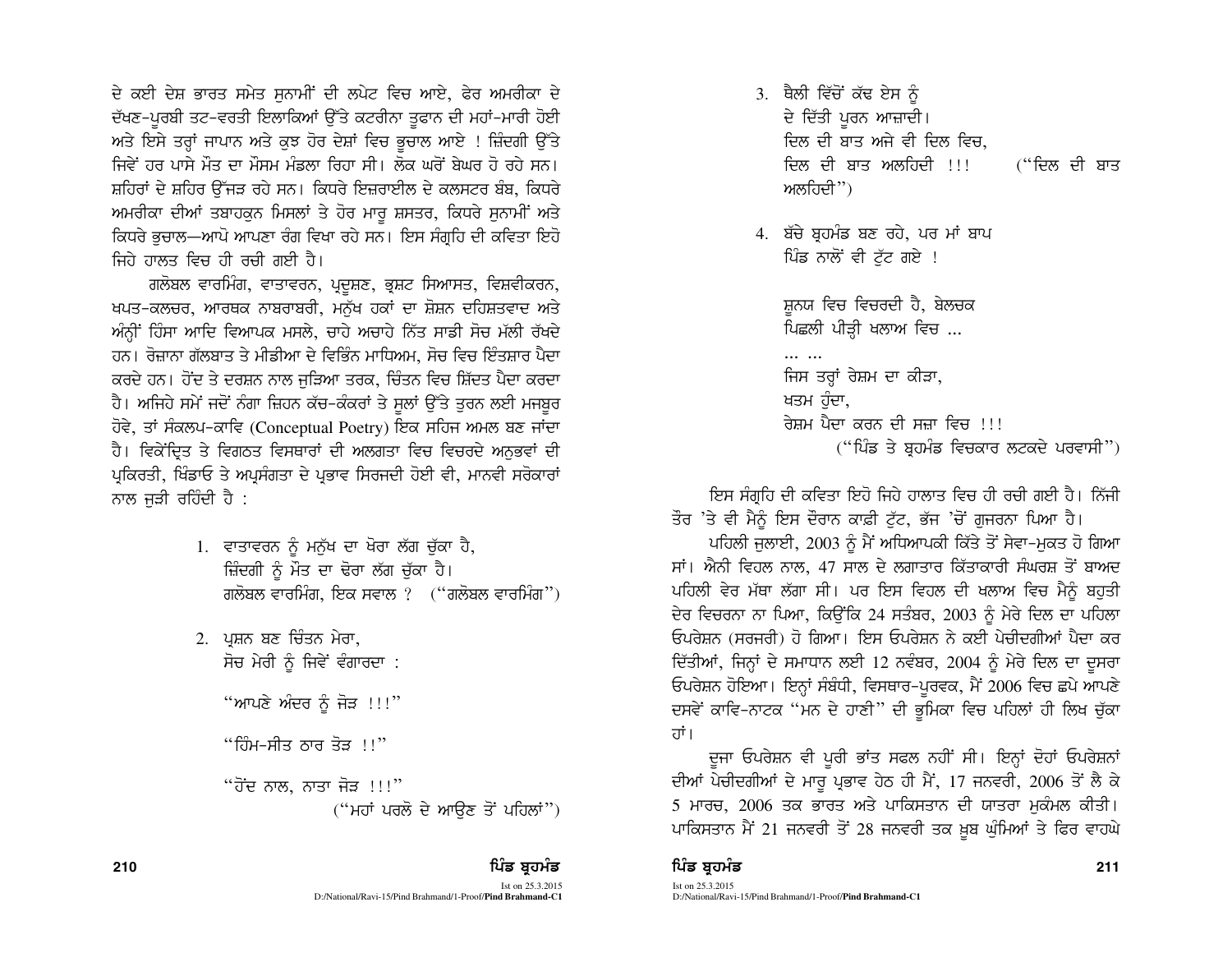ਦੀ ਸਰਹੱਦ ਪਾਰ ਕਰਕੇ ਭਾਰਤ ਪਰਤ ਆਇਆ। ਭਾਰਤ ਅਤੇ ਪਾਕਿਸਤਾਨ ਦੇ ਸਾਹਿਤਿਕ ਹਲਕਿਆਂ ਨੇ ਬੜਾ ਨਿੱਘਾ ਹੁੰਗਾਰਾ ਦਿੱਤਾ। ਮਿੱਤਰਾਂ, ਰਿਸ਼ਤੇਦਾਰਾਂ, ਵਾਕਫ਼ਾਂ ਤੇ ਨਵੇਂ ਚਿਹਰਿਆਂ ਨੂੰ ਮਿਲਣ ਵਿਚ ਆਪਣਾ ਹੀ ਆਨੰਦ ਹੈ।

ਫਰੈਂਕ ਫਰਟ (ਜਰਮਨੀ) ਤੋਂ ਹੁੰਦਿਆਂ, ਜਦੋਂ ਮੈਂ 5 ਮਾਰਚ 2006 ਨੂੰ ਵਾਪਸ ਵੈਨਕੁਵਰ ਪਹੁੰਚਿਆ ਤਾਂ ਮੈਨੂੰ ਪਤਾ ਸੀ ਕਿ ਮੇਰੇ ਦਿਲ ਦੀਆਂ ਸਮੱਸਿਆਵਾਂ ਅਜੇ ਪੁਰੀ ਤਰ੍ਹਾਂ ਹੱਲ ਨਹੀਂ ਹੋਈਆਂ।

 $13$  ਸਤੰਬਰ, 2006 ਨੂੰ, ਮੈਨੂੰ ਫਿਰ ਵੈਨਕੂਵਰ (ਕੈਨੇਡਾ) ਦੇ ਸੇਂਟ ਪਾਲਜ਼ ਹਸਪਤਾਲ ਵਿਚ ਦਾਖਿਲ ਹੋਣਾ ਪਿਆ। ਇਸ ਵਾਰ ਕੀਤੀ ਜਾ ਰਹੀ ਸਰਜਰੀ ਦਾ ਨਾਮ Pericardiectomy (ਪੈਰੀਕਾਰਡੀਐਕਟਮੀ) ਹੈ। ਦਿਲ ਦੇ ਦਆਲੇ, ਇਸ ਦੇ ਬਚਾ ਲਈ, ਇਕ ਪਰਦਾ ਜਾਂ ਥੈਲਾ (Sack) ਜਿਹਾ ਹੁੰਦਾ ਹੈ, ਜਿਸ ਨੂੰ ਪੈਰੀ-ਕਾਰਡੀਅਮ (Pericardium) ਕਹਿੰਦੇ ਹਨ। ਇਸ ਵਾਰ ਸਰਜਨ ਨੇ ਓਪਰੇਸ਼ਨ ਕਰ ਕੇ ਦਿਲ ਦੇ ਦੁਆਲਿਓਂ ਇਹ ਝਿੱਲੀ (Pericardium) ਲਾਹ ਕੇ ਦਿਲ ਨੂੰ ਪੂਰੀ ਤਰ੍ਹਾਂ ਆਜ਼ਾਦ ਕਰਨਾ ਸੀ, ਤਾਂਕਿ ਉਸ ਉੱਤੋਂ ਸਭ ਦਬਾ ਹਟ ਜਾਣ।

ਬੇਹੋਸ਼ ਕਰਨ ਤੋਂ ਬਾਅਦ ਮੈਨੰ ਹਾਰਟ ਤੇ ਲੰਗ ਮਸ਼ੀਨ (Heart and Lung  $M$ achine) ਉੱਤੇ ਲਾ ਦਿੱਤਾ ਗਿਆ। ਦਿਲ ਦੀ ਧੜਕਨ ਬੰਦ ਕਰ ਦਿੱਤੀ ਗਈ ਅਤੇ ਫੇਫੜੇ ਵੀ ਸਾਹ-ਹੀਣ ਹੋ ਕੇ ਸੁੰਗੜ ਗਏ। ਇਨ੍ਹਾਂ ਦੋਹਾਂ ਦਾ ਕੰਮ, 7 ਘੰਟੇ ਤੇ 50 ਮਿੰਟ ਦੇ ਲੰਮੇਂ ਓਪਰੇਸ਼ਨ ਦੌਰਾਨ, ਮਸ਼ੀਨ ਨੇ ਹੀ ਕੀਤਾ। ਸਰਜਰੀ ਤੋਂ ਬਾਦ ਸਰਜਨ ਨੇ ਮੈਨੰ ਦੱਸਿਆ ਕਿ ਸੀ.ਟੀ. ਸਕੈਨ (C.T. Scan) ਅਤੇ ਐੱਮ.ਆਰ.ਆਈ. (M.R.I.) ਵਿਚ, ਮੇਰੇ ਦਿਲ ਦੇ ਹੇਠਲੇ, ਰੀੜ੍ਹ ਦੀ ਹੱਡੀ ਵਲ ਦੇ ਪਾਸੇ ਪੈਰੀਕਾਰਡੀਅਮ ਵਿਚ ਸਥਿਤ ਗੋਲਫ ਬਾਲ (Golf Ball) ਸਾਈਜ਼ ਦਾ ਇਕ ਖ਼ੁਨ ਦਾ ਟੇਪਾ (Blood Clot) ਨਹੀਂ ਸੀ ਆਇਆ। ਇਨ੍ਹਾਂ ਵਿਗਿਆਨਕ ਤੇ ਮਸ਼ੀਨੀ ਟੈਸਟਾਂ ਦੀ ਵੀ ਆਪਣੀ ਸੀਮਾਂ ਹੈ। ਇਸ ਖ਼ੁਨ ਦੇ ਟੇਪੇ ਨੂੰ ਵੇਖ ਕੇ ਤਿੰਨ ਸਰਜਨਾਂ ਦੀ ਟੀਮ ਬਹੁਤ ਹੈਰਾਨ ਹੋਈ। ਇਸ ਲਈ ਉਹ ਪਹਿਲਾਂ ਤੋਂ ਤਿਆਰ ਨਹੀਂ ਸਨ। ਇਸ ਖ਼ੂਨ ਦੇ Clot ਦਾ ਸਮਾਧਾਨ ਕਰਨ ਲਈ ਉਨ੍ਹਾਂ ਨੂੰ ਖੜ੍ਹੇ ਪੈਰ Resectomy ਕਰਨੀ ਪਈ।

ਦਿਲ ਤੋਂ ਸਾਰੀ ਝਿੱਲੀ ਲਾਹ ਦਿੱਤੀ ਗਈ। ਖ਼ੂਨ ਦੇ ਟੇਪੇ ਦਾ ਮਸਲਾ ਵੀ ਹੱਲ ਕੀਤਾ ਅਤੇ ਫਿਰ ਮੇਰੇ ਦਿਲ ਅਤੇ ਫੇਫੜਿਆਂ ਨੂੰ ਮੇਰੇ ਸਰੀਰ ਨਾਲ ਜੋੜ (Connect) ਦਿੱਤਾ ਗਿਆ।

 $21$  ਸਤੰਬਰ, 2006 ਨੂੰ ਇਕ ਹੋਰ ਸਮੱਸਿਆ ਆ ਪਈ। ਮੇਰੇ ਚੱਡਿਆਂ ਵਿਚ ਸੱਜੇ ਪਾਸੇ ਦੀ ਖ਼ਨ ਦੀ ਇਕ ਨਾੜੀ ਵਿਚ ਦਿਲ ਤਕ ਪਹੰਚਣ ਦਾ ਰਸਤਾ ਬਣਾਇਆ ਗਿਆ ਸੀ, ਐਮਰਜੈਂਸੀ ਲਈ। ਸਰਜਰੀ ਸਮੇਂ ਇਹ ਭਾਗ ਚੰਗੀ ਤਰ੍ਹਾਂ ਸੀਤਾ ਨਾ ਗਿਆ। ਖ਼ੁਨ ਰਿਸਣ ਲੱਗ ਪਿਆ। ਪੱਟੀ ਬਦਲ ਰਹੀ ਨਰਸ ਉੱਤੇ ਏਸ ਨਾੜ ਵਿੱਚੋਂ ਖ਼ੁਨ ਦਾ ਫੁਹਾਰਾ ਛੁੱਟ ਪਿਆ। ਉਸ ਦੇ ਵਾਲ, ਐਨਕਾਂ, ਕਪੜੇ ਮੇਰੇ ਖ਼ੁਨ ਨਾਲ ਰੰਗੇ

ਗਏ। ਮਸ਼ੀਨੀ ਦਬਾਅ ਪਾ ਕੇ ਬੜੀ ਮੁਸ਼ਕਲ ਨਾਲ ਖ਼ੁਨ ਦੇ ਵਹਾ ਨੂੰ ਰੋਕਿਆ ਗਿਆ। ਫਲਸਰੂਪ ਮੈਨੂੰ ਇਕ ਵਾਰੀ ਫਿਰ ਕਲੋਰੋਫਾਰਮ ਨਾਲ, ਕਾਹਲੀ ਵਿਚ ਬੇਹੋਸ਼ ਕਰਕੇ, ਓਪਰੇਸ਼ਨ ਥੀਏਟਰ ਵਿਚ ਲਿਜਾਇਆ ਗਿਆ। ਏਸ ਨਾੜ ਤੇ ਚਮੜੀ ਨੂੰ ਮੁੜ ਸੀਂਤਾ ਗਿਆ।

26 ਸਤੰਬਰ ਨੂੰ ਹਸਪਤਾਲ ਤੋਂ ਮੈਂ ਆਪਣੇ ਵੱਡੇ ਪੱਤਰ ਅੰਮ੍ਰਿਤਪਾਲ ਦੇ ਘਰ ਆ ਗਿਆ। ਸਮਾਂ ਬੀਤਦਾ ਗਿਆ। ਅਕਤੂਬਰ ਦੀ 20 ਕੁ ਤਾਰੀਖ ਦੇ ਲਾਗੇ ਮੇਰੇ ਦਿਲ ਦੀ ਧੜਕਨ ਬਹੁਤ ਤੇਜ਼ ਹੋ ਗਈ। ਇਹ 125-26 ਉੱਤੇ ਪਹੁੰਚ ਗਈ। ਕਾਰਡੀਆਲੋਜਿਸਟ ਅਨੁਸਾਰ ਇਹ Atrial Flutter ਜਾਂ Arrhythmia (Irregular Heart Beat) ਸੀ। ਹਣ ਦਿਲ ਨੂੰ ਠੀਕ ਸਰ (Rhythm) ਵਿਚ ਕਰਨ ਲਈ ਬਿਜਲੀ ਦਾ ਝਟਕਾ (Electric Shock) ਦੇਣਾ ਜ਼ਰੂਰੀ ਹੋ ਗਿਆ। ਇਸ ਵਿਧੀ ਨੂੰ Cardioversion ਕਹਿੰਦੇ ਹਨ। 28 ਨਵੰਬਰ, 2006 ਨੂੰ ਮੈਨੂੰ ਫੇਰ ਹਸਪਤਾਲ ਵਿਚ ਦਾਖਲ ਕਰਕੇ, ਇਕ ਵਾਰੀ ਫਿਰ ਕਲੋਰੋਫਾਰਮ ਨਾਲ ਬੇਹੋਸ਼ ਕਰਨ ਉਪ੍ਰੰਤ, ਬਿਜਲੀ ਦਾ ਝਟਕਾ ਦਿੱਤਾ ਤੇ ਮੇਰੇ ਦਿਲ ਨੂੰ ਸੁਰ ਵਿਚ ਕੀਤਾ ਗਿਆ। ਇਲਾਜ ਤੇ ਟੈਸਟ ਅਜੇ ਵੀ ਜਾਰੀ ਹਨ।

<u>ਇਸ ਤਰ੍ਹਾਂ ਜਿੱਥੇ ਨਿੱਜੀ ਤੌਰ ਉੱਤੇ ਇਨ੍ਹਾਂ ਚਾਰ ਸਾਲਾਂ ਵਿਚ ਮੈਨੂੰ ਚੁਣੌਤੀਆਂ ਦਾ</u> ਸਾਮੂਣਾ ਕਰਨਾ ਪਿਆ, ਉੱਥੇ ਵਿਸ਼ਵ ਪੱਧਰ ਉੱਤੇ ਵੀ ਟੁੱਟ, ਭੱਜ ਤੇ ਤਬਾਹੀ ਜਾਰੀ ਰਹੀ।

fੲਹੋ ਜਿਹੇ ਅਨਿਸ਼ਚਤ ਮਾਹੌਲ ਵਿਚ ਹੀ ਇਸ ਕਾਵਿ-ਸੰਗਹਿ ਦੀਆਂ ਕਵਿਤਾਵਾਂ ਦੀ ਰਚਨਾ ਹੋਈ ਹੈ। ਇਨਾਂ ਕਵਿਤਾਵਾਂ ਵਿਚ ਅਜਿਹੇ ਅਨਭਵਾਂ ਦੀ ਝਲਕ ਦਾ ਹੋਣਾ ਇਕ ਕਦਰਤੀ ਗੱਲ ਹੈ :

| 1. ਦਰਾੜਾਂ ਬਣ ਗਏ ਹਾਂ।<br>ਇਨ੍ਹਾਂ ਦਾ ਕੀ ਨਾਂ ਰੱਖੀਏ ?                                                                        |
|-------------------------------------------------------------------------------------------------------------------------|
| ਇਕ ਦਮ, ਇੱਕੋ ਸਮੇਂ<br>ਇਕ ਥਾਂ ਤੋਂ, ਇਕੱਠੇ<br>ਪਾਟ ਗਏ ਹਾਂ।                                                                    |
| ਜਿਸਤਿਆਂ ਦੀ ਭੀਤ ਵਿ <b>ਚ</b><br>ਆਪੋ ਆਪਣਾ ਟਕੜਾ ਚੱਕੀ,<br>ਪੂਰਨ ਹੋਣਾ ਲੋਚਦੇ ਹਾਂ !!!<br>ਦਰਾਤਾਂ ਕਿਵੇਂ ਮਿਟਣ ?<br>ਇਹ ਸੋਚਦੇ ਹਾਂ ।।। |

212 ਵਿੱਚ **ਸੰਸਾਰ ਵਿੱਚ ਸ਼ਹਿਰ ਸ਼ਹਿਰ ਸ਼ਹਿਰ ਹੈ ਕਿ ਸ਼ਹਿਰ ਸ਼ਹਿਰ ਸ਼ਹਿਰ ਸ਼ਹਿਰ ਸ਼ਹਿਰ ਸ਼ਹਿਰ ਸ਼ਹਿਰ ਸ਼ਹਿਰ ਸ਼ਹਿਰ ਸ਼ਹਿਰ ਸ਼ਹਿਰ ਸ** 

("ਦਰਾੜਾਂ")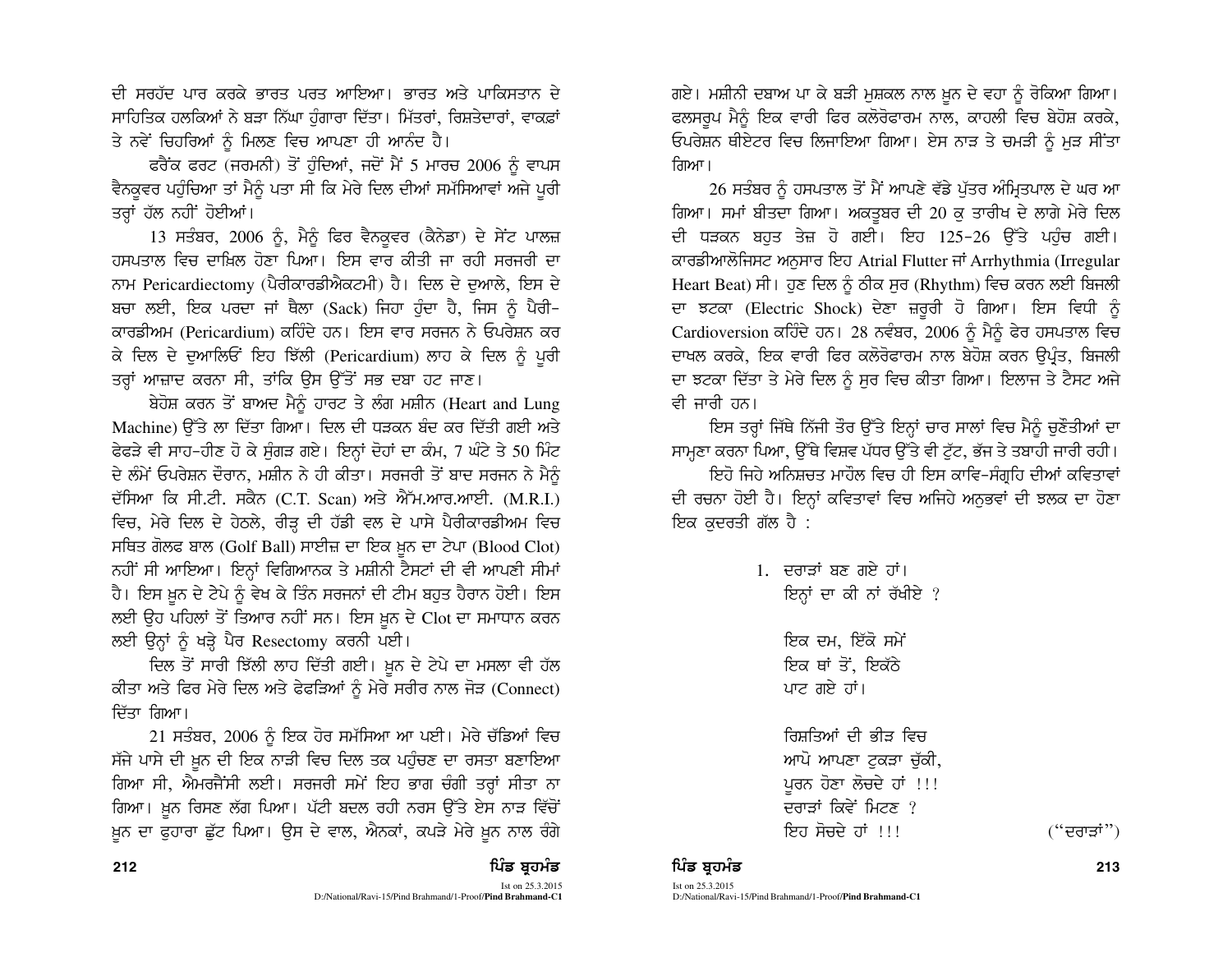2. ਸਿਰ ਤੋਂ ਪੈਰਾਂ ਤਕ  $\lq$ ਅਲਵਿਦਾ $\lq$ ੋ ਦਾ ਮੌਸਮ ਹੈ ! ਹਰ ਲੋੜ. ਹਰ ਰਿਸ਼ਤੇ ਦੀ ਨਹਾਰ ਧੰਦਲੀ ਹੋ ਗਈ ਹੈ।  $($ "ਸੰਗੜਦੇ ਮੌਸਮ" $)$ 

3. ਹਣ ਤਾਂ ਜੀ ਕਰਦਾ, ਕਿ ਤੁਰਦਾ, ਤੁਰਦਾ ਮੁਕ ਜਾਵਾਂ ਅਨੰਤ ਵਲਾਂ ਵੇਖਦਾ, ਵੇਖਦਾ ਤੋਰ ਦੇ ਵਿਚ ਸਮਾ ਜਾਵਾਂ ਹਵਾ ਵਿਚ ਮਹਿਕ ਵਾਂਗ ਨਜ਼ਰ ਨਾ ਆਵਾਂ

> ਸਫ਼ਰ ਇੰਜ ਕਾਇਮ ਰਹਿਣ ਨਵੇਂ ਬੱਤ, ਨਵੇਂ ਲਖ਼ਸ਼, ਨਵੀਆਂ ਰਾਹਵਾਂ। ਦਾਣੇ ਦੇ ਨਾਲ ਹੀ ਜੰਮ ਪੈਂਦਾ ਹੈ ਦਾਣੇ ਦਾ ਫਲਣਾ, ਫਲਣਾ ਤੇ ਮੱਕ ਜਾਣਾ  $\vec{v}$  ਹੁਣ ਤਾਂ ਜੀ ਕਰਦਾ ਕਿ ... ("ਦਾਣੇ ਦਾ ਜਨਮ")

- 4. ਦੱਧ ਦੇ ਮੌਸਮ 'ਚ, ਦੱਧ ਦੀ ਗੱਲ ਅੱਗ ਦੇ ਮੌਸਮ 'ਚ, ਅੱਗ ਦੀ ਗੱਲ ਕਰਨ ਵਾਲੇ ਮਹੱਬਤੀ ਇਨਸਾਨ ਦੀ ਕੋਈ ਸਰਹੱਦ ਨਹੀਂ ਹੰਦੀ।  $($ "ਸਰਹੱਦਾਂ ਤੋਂ ਪਾਰ")
- 5. ਛਾਵਾਂ ਤੇ ਪਰਛਾਵੇਂ ਤੁਰ ਕੇ ਦਰ ਮੇਰੇ 'ਤੇ ਆਏ। ਰੱਖ ਤੇ ਬੱਤ ਤੋਂ ਟੱਟਣ ਨਾ ਇਹ ਰੱਖ, ਬੱਤ ਵਿਚ ਸਮਾਏ। (''ਛਾਵਾਂ ਤੇ ਪਰਛਾਵੇਂ-2'')
	-

Ist on 25.3.2015 D:/National/Ravi-15/Pind Brahmand/1-Proof/**Pind Brahmand-C1**  $6.$  ਆਪੇ ਸੂਰਜ, ਛਾਂ ਵੀ ਆਪੇ ਆਪੇ ਬੱਤ, ਪਰਛਾਵੇਂ ਜ਼ਿੰਤਨ ਅਰਥ ਬਣੀ ਬੈਨਾ ਹੈ. ਅੱਜ ਸ਼ਬਦਾਂ ਦੀ ਛਾਵੇਂ। ("ਸ਼ਬਦਾਂ ਦੀ ਛਾਵੇਂ")

"ਛਾਵਾਂ ਤੇ ਪਰਛਾਵੇਂ" ਤੋਂ ਪਹਿਲਾਂ ਮੈਂ ਆਪਣੇ 16 ਕਾਵਿ-ਸੰਗਹਿਆਂ ਨੂੰ "ਅਕੱਥ ਕਥਾ", "ਵਣ ਵਾਣੀ", "ਪਿਆਸਾ ਬੱਦਲ" ਅਤੇ "ਸ਼ਬਦ ਸਾਗਰ" ਸ਼ੀਰਸ਼ਕਾਂ ਹੇਠ ਸਮੁੱਚੇ ਸੰਗੁਹਿਆਂ ਦੇ ਰੂਪ ਵਿਚ, ਪ੍ਰਕਾਸ਼ਤ ਕਰਵਾ ਚੁੱਕਾ ਹਾਂ, ਜਿਨ੍ਹਾਂ ਦਾ ਪੁਰਾ ਵੇਰਵਾ ਇਸ ਪੁਸਤਕ ਦੀ ਅੰਤਿਕਾ ਵਿਚ ਸ਼ਾਮਿਲ ਹੈ।

ਜ਼ਿੰਦਗੀ ਛਾਵਾਂ ਤੇ ਪਰਛਾਵਿਆਂ ਦੀ ਖੇਡ ਹੈ ! ਰੱਖਾਂ ਤੇ ਮਨੱਖਾਂ ਦੀ ਦਾਸਤਾਨ ਹੈ, ਸੁਰਜ ਦੀ ਉਰਜਾ, ਉਸ ਦਾ ਚਾਨਣ, ਇਨ੍ਹਾਂ ਛਾਵਾਂ ਤੇ ਪਰਛਾਵਿਆਂ ਪਿਛਲੀ ਸੰਚਾਲਕ ਸ਼ਕਤੀ ਹੈ। ਰੱਖ ਤੇ ਮਨੱਖ "ਪੀੜ੍ਹੀ-ਦਰ-ਪੀੜ੍ਹੀ" ਅਤੇ "ਬੀਜ-ਦਰ-ਬੀਜ" ਨਿਰੰਤਰਤਾ ਵਿਚ ਵਿਚਰ ਰਹੇ, ਇਸ ਖੇਡ ਦਾ ਮਾਧਿਅਮ ਹਨ। ਰੱਖ ਕੱਟੇ ਜਾਂਦੇ, ਦੀਵਾਰਾਂ, ਘਰ, ਫਰਨੀਚਰ ਤੇ ਪਤਾ ਨਹੀਂ ਹੋਰ ਕੀ ਕੀ ਰੂਪ ਧਾਰ ਲੈਂਦੇ ਹਨ। ਉਨ੍ਹਾਂ ਦੇ ਨਾਲ ਹੀ ਉਨ੍ਹਾਂ ਦੀਆਂ ਛਾਵਾਂ ਅਲੋਪ ਹੋ ਜਾਂਦੀਆਂ ਹਨ। ਮਨੱਖ ਵੀ ਆਪਣਾ ਸਫਰ ਕਰਦੇ, ਕਰਦੇ ਸਿਵੇ ਦੀ ਧੁਣੀ ਜਾਂ ਕਬਰ ਦੀ ਮਿੱਟੀ ਵਿਚ ਸਮਾ ਜਾਂਦੇ ਹਨ। ਨਾਲ ਹੀ ਖਤਮ ਹੋ ਜਾਂਦੇ ਹਨ, ਉਨ੍ਹਾਂ ਦੇ ਪਰਛਾਵੇਂ।

ਪਰ ਛਾਵਾਂ ਤੇ ਪਰਛਾਵਿਆਂ ਦੀ ਇਹ ਖੇਡ ਇਸੇ ਤਰ੍ਹਾਂ ਨਿਰੰਤਰ ਜਾਰੀ ਰਹਿੰਦੀ तै:

> 1. ਕੋਸੀਆਂ ਧੁੱਪਾਂ, ਠੰਡੀਆਂ ਛਾਵਾਂ ਚੱਪ ਦੀ ਵਿਥਿਆ ਲੰਮੀਂ ਚੱਪ ਨੇ ਚਿੰਤਨ ਫੋਲਿਆ ਜਦ, ਜਦ, ਚੁੱਪ, 'ਚੋਂ ਭਾਸ਼ਾ ਜੰਮੀਂ

> > ਭਾਸ਼ਾ ਹੀ ਕੁਲ ਹਾਸਿਲ ਸਾਡਾ ਭਾਸ਼ਾ ਸਾਡਾ ਵਿਰਸਾ ਰੱਬ, ਧਰਮ ਇਸ ਪੈਦਾ ਕੀਤੇ ਹਰ ਫਲਸਫਾ ਦਿੱਤਾ। (''ਛਾਵਾਂ ਤੇ ਪਰਛਾਵੇਂ-2'')

2. ਸਦਾ-ਯੱਧ ਦੀ ਅਵਸਥਾ ਵਿਚ ਰਹਿੰਦਾ ਹੈ ਜਨਮ-ਸਮੇਂ ਤੋਂ ਆਦਮੀ<u>ਂ</u>।

### 214 ਵਿੱਚ **ਸੰਸਾਰ ਵਿੱਚ ਬਹੁਤ ਸੰਸਾਰ ਵਿੱਚ ਬਹੁਤ ਸੰਸਾਰ ਵਿੱਚ ਬਹੁਤ ਸੰਸਾਰ ਵਿੱਚ ਬਹੁਤ ਸੰਸਾਰ ਵਿੱਚ ਬਹੁਤ ਸੰਸਾਰ ਵਿੱਚ ਸੰਸਾਰ ਵਿੱਚ**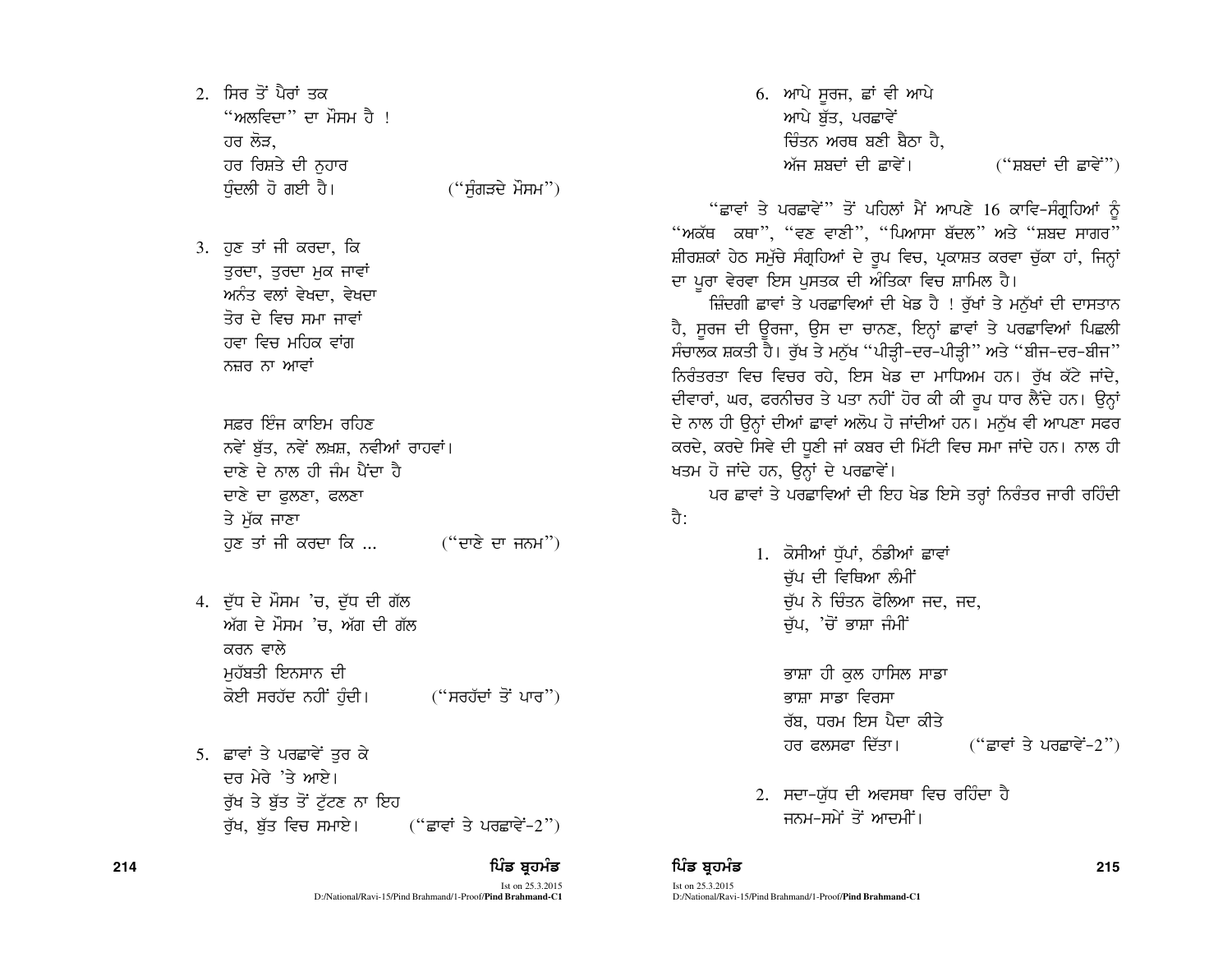ਮਾਂ ਦੇ ਪੇਟ 'ਚੋਂ ਨਿਕਲਦਿਆਂ ਹੀ ਚੀਕ ਨਿਕਲ ਜਾਂਦੀ ਹੈ ਪਹਿਲ–ਚੇਤਨਾ ਦੀ ! and the ਹੱਥ ਪੈਰ ਮਾਰਦਾ ਕਝ ਅਚੰਭੇ, ਕਝ ਭੱਖ ਨਾਲ ਤੇ ਫਿਰ ਮਾਂ ਦੇ ਦੁੱਧ ਨਾਲ ਜੜ ਜਾਂਦੀ ਹੈ ਚੇਤਨਾ ! ਘਰ ਦੇ ਦੁਆਲੇ ਕੰਧਾਂ ਹਨ ਕੰਧਾਂ ਤੋਂ ਪਾਰ ਪਿੰਡਾਂ, ਸ਼ਹਿਰਾਂ ਦੇਸ਼ਾਂ ਦੀਆਂ ਸਰਹੱਦਾਂ। ਮਾਂ ਦੇ ਦੁੱਧ ਨਾਲ ਜੁੜੀ ਚੇਤਨਾ ਵਿਚ ਬਾਲ-ਸਮੇਂ ਤੋਂ ਹੀ ਤ੍ਰੇੜਾਂ ਪੈਣੀਆਂ ਸ਼ੁਰੂ ਹੋ ਜਾਂਦੀਆਂ ਹਨ। ("ਯੱਧ") 3. ਸ਼ਬਦਾਂ ਦੇ ਸਾਗਰ ਵਿਚ ਡੁੱਬੇ ਚਿੰਤਨ ਸਿਮਰੀ ਜਾਈਏ ਜ਼ਿੰਤਨ ਨਾਲ ਮਿਟੇ ਨਾ ਜ਼ਿੰਤਾ ਦੱਸੋ ਕਿੱਧਰ ਜਾਈਏ ? ("ਚਿੰਤਾ ਤੇ ਚਿੰਤਨ")

ਸਾਡੀ ਕਵਿਤਾ ਵਿਚ ਜਵਾਨੀ ਦੇ ਨਾਲ ਨਾਲ, ਵਿਚ-ਉਮਰ ਜਾਂ ਅੱਧਖੜ ਉਮਰ ਅਤੇ ਪਿਛਲੀ ਉਮਰ ਦਾ ਵੀ ਯੋਗ ਸਥਾਨ ਹੋਣਾ ਚਾਹੀਦਾ ਹੈ। ਇਨ੍ਹਾਂ ਉਮਰਾਂ ਦੀ ਪਕੇ ਰੀ ਤੇ ਵਿਕਸਿਤ ਹੋ ਰਹੀ ਸੁਝ ਜੀਵਨ ਦੀਆਂ ਸਰਬਹਾਰੀਆਂ ਚੁਣੌਤੀਆਂ ਦਾ ਸਾਮ੍ਹਣਾ ਕਿਵੇਂ ਕਰਦੀ ਹੈ ਅਤੇ ਵਿਆਪਕ ਸਮੱਸਿਆਵਾਂ ਨੂੰ ਕਿਸ ਦ੍ਰਿਸ਼ਟੀ ਨਾਲ ਵੇਖਦੀ ਜਾਂ ਸਮਝਦੀ ਹੈ-ਇਹ ਸਭ ਕੁਝ ਵੀ ਸਾਡੀ ਕਵਿਤਾ ਦਾ ਵਿਸ਼ੇਸ਼ ਅੰਗ ਹੈ। ਏਸ ਪ੍ਰਸੰਗ ਵਿਚ ਕੁਝ ਟੁਕਾਂ ਪੇਸ਼ ਹਨ:

> 1. ਕੀ ਹੋਇਆ ਜੇ ਬਿਰਧ ਜਿਸਮ ਵਿਚ ਠੰਡੀ ਅੱਗ ਹੈ. ਓੱਡਦੇ ਚੰਮਣਾਂ 'ਚੋਂ ਬਰਸਾ ਦੇ ਤੂੰ ਆਪਣਾ ਨਿਸ਼ਕਾਮ ਪਿਆਰ।  $("$ ਇਕ ਬਿਰਧ ਪਾਤਰ ਦੀ ਫੈਂਟਸੀ")

2. ਚਿਹਰੇ 'ਤੇ ਝਰੜੀਆਂ ਹਨ ! ਚੁੰਮੀਂ ਬੁੱਢੀ ਹੋ ਗਈ, ਗਲਵਕਤੀ ਢਿਲਕ ਰਹੀ ਹੈ ! ਇਕ ਸਲੋ (ਧੀਮੇਂ) ਪੈਂਚਰ ਵਾਂਗ. ਉਸਦੀ ਫੁਕ ਨਿਕਲ ਰਹੀ ਹੈ ! . . . . . . .  $\cdots$ ਸਫਨੇ ਵੀ, ਜਵਾਨੀ 'ਚ ਹੀ, ਚੰਗੇ ਲੱਗਦੇ ਹਨ। ਬਢਾਪੇ ਵਿਚ— ਇਹ ਭਕਾਨੇ ਵਾਂਗ ਫਲਦੇ ਤੇ ਫੱਟ ਜਾਂਦੇ ਹਨ !!  $("$ ਢਲਦੀ ਉਮਰ : ਸੱਤ ਪ੍ਰਭਾਵ-ਸਕੇਪ") 3. ਬੀ ਵਾਲਾ ਅਸਤਿਤਵ. ਸਮਾਂ ਪਾ ਕੇ. ਮਕ ਜਾਂਦਾ ਹੈ. ਰੇਤੇ ਦਾ ਬੀਜ ਨਹੀਂ ਹੁੰਦਾ ("ਬੇ-ਬੀਜ ਰੇਤਾ")

- 4. ਪੁਰਬ, ਪੱਛਮ ਦੇ ਵਿਚ ਢਲਿਆ। ਸਰਜ, ਪੱਛਮ ਦੇ ਅਸਮਾਨ। ਵਿਸ਼ਵੀਕਰਨ ਨੇ ਬਦਲੀ ਦਿਸ਼ਟੀ— ਬਦਲੀ ਵਿਚ ਜਹਾਨ ! ("ਜੜ੍ਹ-ਹੀਣਤਾ ਵਲ ਵਧਦੇ ਕਦਮ")
- 5. ਇੱਕੋ ਇਕ ਮਹਾਂ-ਸ਼ਕਤੀ, ਸਾਮਰਾਜ, ਅਮਰੀਕਾ ਹਰ ਦੇਸ਼ ਦੇ, ਹਰ ਵਿਹੜੇ ਦਾ ਇੱਕੋ ਇਕ ਮਰਗ਼ਾ ਬਣਨਾ ਲੋਚਦਾ ਬਾਕੀ ਮੁਰਗ਼ਿਆਂ ਨੂੰ ਖੱਸੀ ਕਰਨਾ ਸੋਚਦਾ।

ਚੀਨ ਨੂੰ ਸਸਤੀ ਕਿਰਤ ਤੇ ਬਿਓਪਾਰ ਦੇ ਕੁਝ ਪੱਠੇ ਪਾ ਦਿੱਤੇ ਮਾਓ ਦਾ ਪੈਰੋਕਾਰ ਅੱਧੇ ਸਾਮਰਾਜੀ ਬਣਾ ਦਿੱਤੇ। ("ਯੱਧ")

## ਪਿੰਡ ਬਹਮੰਡ

Ist on 25.3.2015 D:/National/Ravi-15/Pind Brahmand/1-Proof/Pind Brahmand-C1

ਪਿੰਡ ਬਹਮੰਡ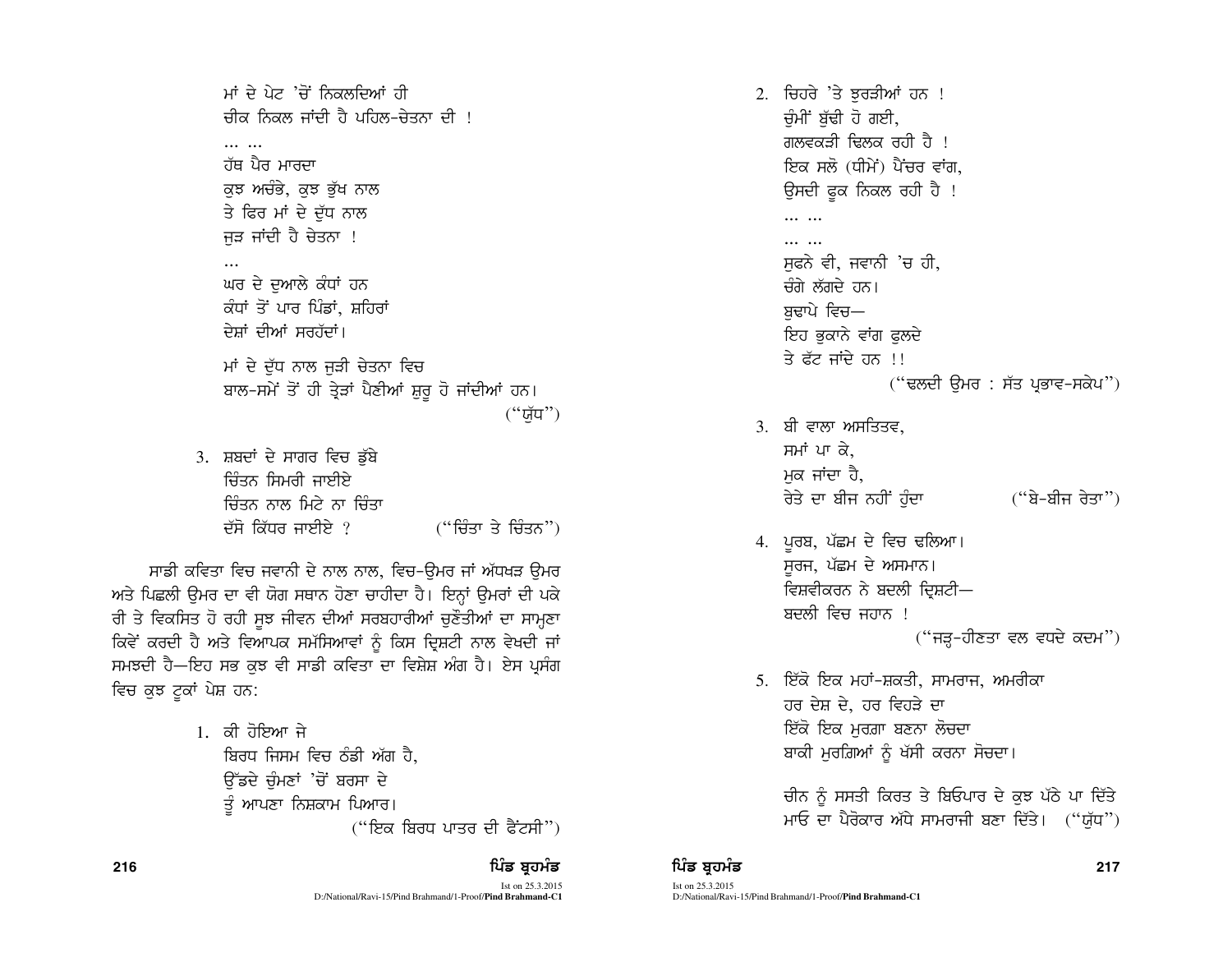6. ਈ-ਮੇਲ ਨੂੰ ਸਪੈਮ ਪੈ ਗਿਆ, ਕੰਪਿਊਟਰ ਨੂੰ ਵਾਇਰਸ ! ਗੁਛ ਮੁਛ ਤਾਲ ਮੇਲ ਉਲਝਿਆ, ਕਰੈਸ਼ ਹੋਇਆ—ਅਸਲੋਂ ਬੇਬੱਸ ! (''ਕੱਚ ਸੱਚ'')

7. ਆਪਣੀ ਪਹਿਲੀ ਰਚਨਾ, ਦੂਜੀ ਲਈ ਪ੍ਰਦੂਸ਼ਣ ਬਣ ਜਾਂਦੀ ਆਪਣੇ ਅੰਦਰ ਜੰਗ ਛਿਤਦੀ ਦੀਵਾਰ ਜਿਹੀ ਇਕ ਤਣ ਜਾਂਦੀ !  $\cdots$   $\cdots$ 

 $\cdots$ 

ਖੁਦ ਤੋਂ ਖੁਦ ਦੀ ਗਰਦ ਨੂੰ, ਕੱਲ੍ਹ ਨੂੰ ਆਪ੍ਰੰ ਝਾੜਨ ਲੱਗ ਪਿਆ ਸੀਸ਼ੇ ਦੇ ਵਿਚ ਭਲਕ ਦੀਆਂ ਸੱਤਰੰਗੀਆਂ ਵੇਖਾਂ. ਸੁਫਨੇ ਝੂਟਣ ਲੱਗ ਪਿਆ !!! ("ਤ੍ਰੈ-ਕਾਲੀ ਯੁੱਧ")

ਇਨਾਂ ਬੋਲਾਂ ਦੇ ਨਾਲ ਮੈਂ ਆਪਣਾ ਇਹ ਕਾਵਿ-ਸੰਗ੍ਰਹਿ ਪਾਠਕਾਂ, ਸਾਹਿਤ-ਪ੍ਰੇ ਮੀਆਂ ਅਤੇ ਪਾਰਖੁਆਂ ਦੇ ਹਵਾਲੇ ਕਰਦਾ ਹਾਂ। ਆਮੀਨ !!!

116-3530 ਕੇਲਮ ਸਟਰੀਟ ਟੈਰਸ, ਬ੍ਰਿਟਿਸ਼ ਕੋਲੰਬੀਆ,

–ਰਵਿੰਦਰ ਰਵੀ 15, ਫਰਵਰੀ, 2007

ਸਰਹੱਦਾਂ ਤੋਂ ਪਾਰ ਸਿਮਰਤੀਆਂ ਦਾ ਮੌਸਮ ਹੈ ਨਜ਼ਮ ਫ਼ੇਰ ਅਫ਼ਰੀਕਾ ਬਣੀ ਮੇਰੇ ਸੌਂਹੇ ਖੜ੍ਹੀ ਹੈ ! ਕਾਲੀ ਚਮੜੀ ਹੇਠ, ਤਿੱਖੇ ਛਾਤੀਆਂ ਦੇ ਉਭਾਰ ਕਾਲੀ ਜਮਤੀ ਹੇਨ : ਮਮਤਾ ਮਾਸ਼ੁਕ ਤੇ ਅੰਤਾਂ ਦਾ ਪਿਆਰ !

ਦੁੱਧ ਤੇ ਅੱਗ ਦੇ ਰਿਸ਼ਤੇ 'ਚ ਬੱਝੀ ਹੋਂਦ ਹੱਦਾਂ ਤੇ ਰੰਗਾਂ ਨੂੰ ਚੁਣੌਤੀ ਦਿੰਦੀ ਹੈ ਹਵਾ ਵਾਂਗ।

ਦੁੱਧ ਕਾਲਾ ਨਹੀਂ ਹੁੰਦਾ !!! ਅੱਗ ਕਾਲੀ ਨਹੀਂ ਹੁੰਦੀ !!!

ਪਿੰਡ ਬਹਮੰਡ

ਪਿੰਡ ਬ੍ਰਹਮੰਡ Ist on 25.3.2015 D:/National/Ravi-15/Pind Brahmand/1-Proof/Pind Brahmand-C1

ਕੈਨੇਡਾ, V8G 2P2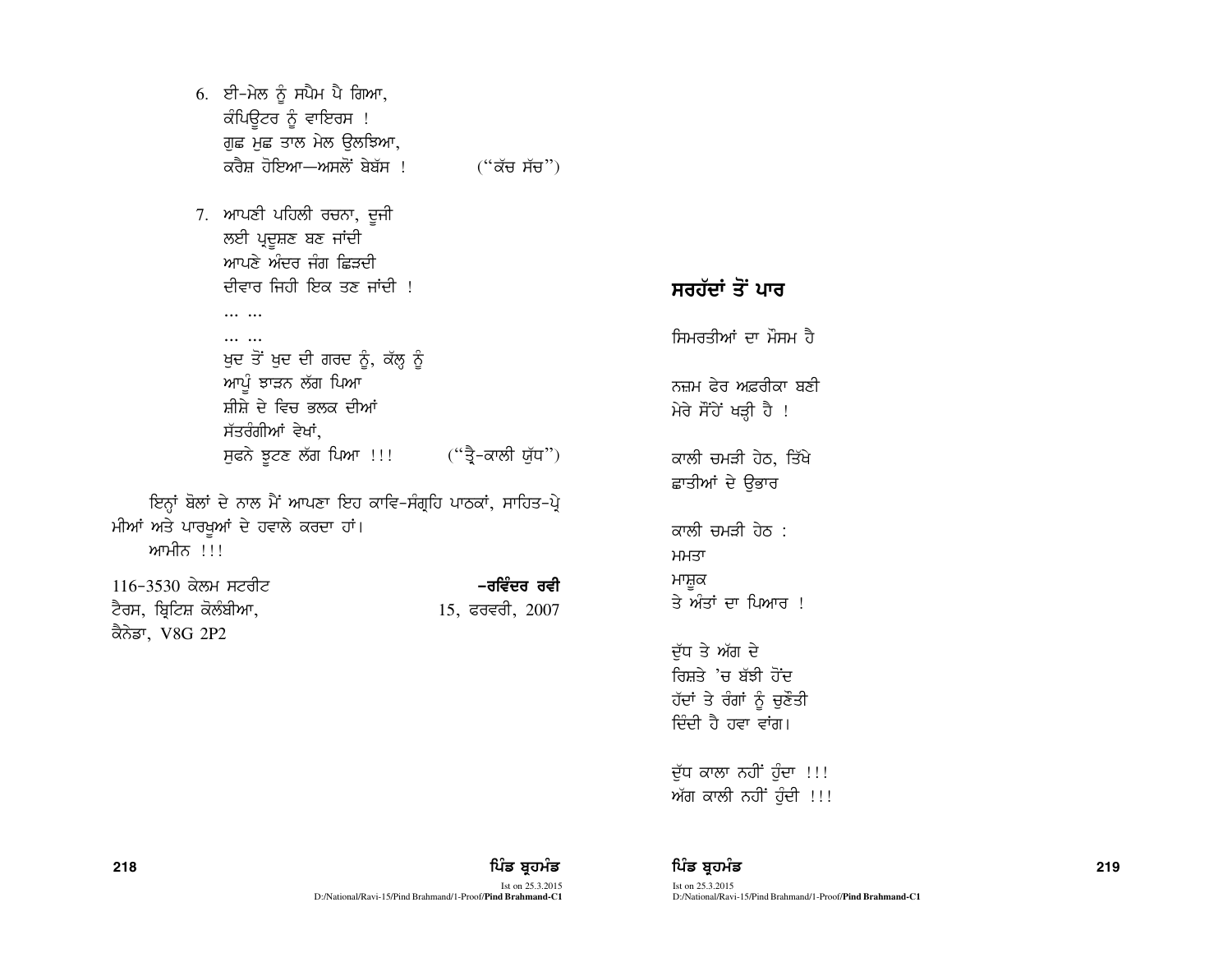ਦੱਧ ਦੇ ਮੌਸਮ 'ਚ ਦੱਧ ਦੀ ਗੱਲ

ਅੱਗ ਦੇ ਮੌਸਮ  $\overline{a}$ ਅੱਗ ਦੀ ਗੱਲ ਕਰਨ ਵਾਲੇ ਮਹੱਬਤੀ ਇਨਸਾਨ ਦੀ ਕੋਈ ਸਰਹੱਦ ਨਹੀਂ ਹੰਦੀ !

ਸਿਮਰਤੀਆਂ ਦਾ ਮੌਸਮ ਹੈ ।

ਨਜ਼ਮ ਫੇਰ ਅਫ਼ਰੀਕਾ ਬਣੀ ਮੇਰੇ ਸੌਂਹੇ ਖੜ੍ਹੀ ਹੈ !

# ਸਮੇਂ ਦੀ ਤ੍ਰਿਵੈਣੀ

ਜੋ ਆਲ੍ਹਣਾ ਬਣ ਕੇ ਆਏ ਸਨ, ਓਹ ਤਿਨਕਾ, ਤਿਨਕਾ, ਬਿਖਰ ਗਏ। ਤੁਫਾਨ ਵਿਚ ਫੰਡੇ, ਸੱਕੇ ਰੱਖ ਦੀਆਂ, ਟੱਟੀਆਂ ਟਾਹਣਾਂ ! ਬਿਜਲੀ ਨੇ ਵੀ ਜਿਵੇਂ ਹਣੇ ਹੀ ਲਿਸ਼ਕਣਾ, ਕੜਕਣਾ, ਬਰਸਣਾ ਸੀ— ਅੱਗ ਦੀਆਂ ਲੰਬਾਂ ਵਿਚ ਸੁਆਹ ਹੁੰਦੇ ਰੁੱਖ ਵਲਾਂ ਵੇਖਦਾਂ, ਕਦੇ ਹਵਾ ਦੇ ਰਖ ਬਚ ਨਿਕਲੇ ਤਿਨਕਿਆਂ ਨੰ, ਆਪਣੇ ਅੰਦਰ ਭਿੱਜੇ, ਠਰੇ, ਖੰਭ, ਖੰਭ ਖਿੰਡੇ

ਕੰਗੜੇ ਪੰਛੀ ਦਾ ਕੀ ਕਰਾਂ ? ਅੱਜ ਤਾਂ ਅਸਮਾਨ ਵੀ ਜਿਵੇਂ ਤਫਾਨ ਬਣ ਕੇ ਢਹਿ ਪਿਆ ਹੈ ! ਦਿਸ਼ ਅਤੇ ਦਿਸ਼ਟੀ ਵਿਚ  $\frac{1}{8}$ ਲਿਕ ਬਪੂਕਣ ਜਿਤਨਾ ਫ਼ਾਸਲਾ ਹੈ । <u>ਹੋਂਦ ਦਾ ਇਹ ਕਿਹਾ ਪਤਾ ਹੈ ?</u> ਬੀਤਿਆ, ਬੀਤ ਰਿਹਾ ਤੇ ਬੀਤਣ ਵਾਲਾ, ਜਿਵੇਂ ਇਕ ਛਿਣ ਵਿਚ ਸਿਮਟ ਗਿਆ ਹੈ <u>!</u>

ਅੱਖ ਵਿਚ ਹੀ ਨਹੀਂ, ਸੋਚ ਵਿਚ ਵੀ. ਇਸ ਤ੍ਰਿਵੈਣੀ 'ਤੇ, ਸਮਾਂ ਖੜ੍ਹ ਗਿਆ ਹੈ !

## ਕਾਵਿਕਤਾ

ਪਰਨ ਮੇਲ ਤੋਂ ਬਾਅਦ ਕਿਸੇ ਯਵਤੀ ਦੇ ਨੈਣਾਂ ਵਿਚ ਛਲਕਦੇ ਲਾਲ ਸੂਰਖ ਡੋਰੇ ਸਮੁੱਚੇ ਜਿਸਮ ਅੰਦਰ ਵੱਸੀ ਹੋਈ ਹਲਕੇ ਜਿਹੇ ਮੁੜ੍ਹਕੇ ਦੀ ਗੰਧ !

ਸਬਹ ਸਵੇਰੇ ਸੁੰਦਰ ਫੁੱਲ-ਪੱਤੀਆਂ 'ਤੇ ਹਲਕੇ ਤੇਲ ਦੇ ਤਪਕੇ।

ਲੰਮੀਂ ਉਡੀਕ ਤੇ ਭੁੱਖ-ਮਰੀ ਪਿੱਛੋਂ ਕਿਸੇ ਭੁੱਖੇ ਨੂੰ ਮਿਲਿਆ ਅੰਨ ਦਾ ਟੁਕੜਾ, ਕਾਵਿਕਤਾ ਹੀ ਹੈ !!!

# 220 ਵਿੱਚ **ਇੱਕ ਸ਼ਹੂਰ ਵਿੱਚ ਬਹੁਤ ਸਿੰਡ ਬ੍ਰਹਮੰਡ ਵਿੱਚ ਬ੍ਰਹਮੰਡ ਨਾਲ ਇੱਕ ਬ੍ਰਹਮੰਡ ਵਿੱਚ ਬਹੁਤ ਸਿੰਘ ਸੀ ਦਾ ਸੰਭਾਵਿਤ ਵਿੱਚ ਸ਼ਹੂਰ ਵ**

Ist on 25.3.2015 D:/National/Ravi-15/Pind Brahmand/1-Proof/**Pind Brahmand-C1**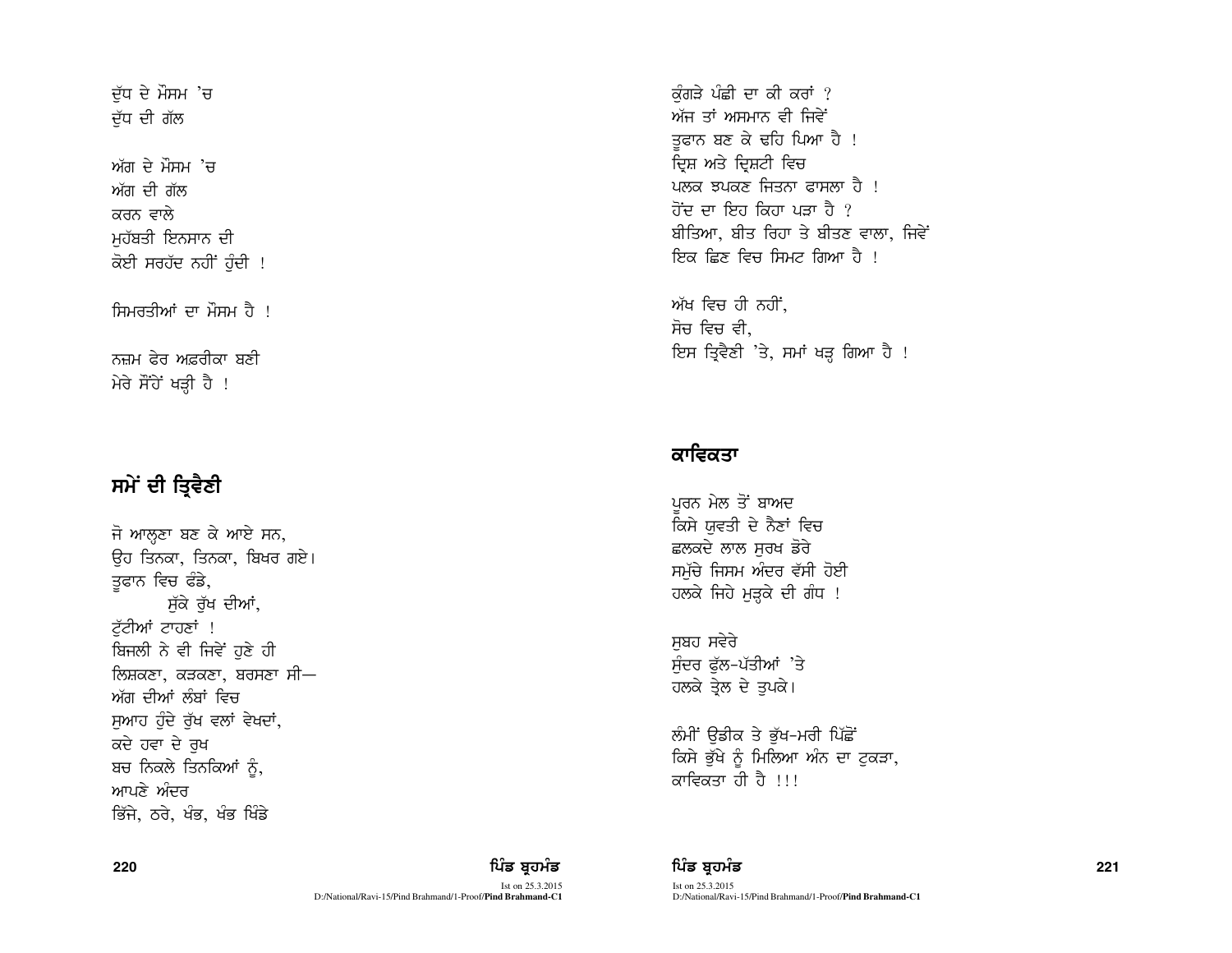# ਕਾਵਿਕਤਾ ਸ਼ਬਦਾਂ ਵਿਚ ਹੀ ਨਹੀਂ. ਸ਼ਬਦਾਂ ਤੋਂ ਬਾਹਰ ਵੀ ਹੰਦੀ ਹੈ ! ਵਾਦ-ਮੁਕਤ, ਨਿਰਵਿਵਾਦ ਸਥਿਤੀਆਂ ਦੀ ਸ਼ੱਧਤਾ ਵੀ, ਕਾਵਿਕਤਾ ਹੀ ਹੈ ਤੇ ਕਿਸੇ ਸੁਰਮੇਂ ਦੀ ਵਚਨਬੱਧਤਾ ਵੀ, ਜੂ ਆਪਣੇ ਇਸ਼ਟ 'ਤੇ ਕੁਰਬਾਨ ਹੋ ਜਾਏ ! ਸਾਧਾਰਨ ਵਿਚ ਕਝ ਅਸਾਧਾਰਨ ਹੋ ਜਾਏ, ਸੁਤੇ–ਸਿੱਧ ਮੁੰਹ 'ਚੋਂ : "ਵਾਹ, ਵਾਹ !!!" ਨਿਕਲ ਜਾਏ !!! ਇਹ ਵੀ ਕਾਵਿਕਤਾ ਹੀ ਹੈ— ਅਰਥ ਦੀ, ਸੁਪਰ-ਅਰਥਤਾ ਭਾਵ ਦੀ ਭਾਵਾਤਮਕ ੳਡਾਣ ਅੰਬਰਾਂ ਦੇ ਪੰਖ ਤਾਰਿਆਂ ਦਾ ਚੋਗ  $\vec{\sigma}$  ਦਾ ਵਿਸ਼ੋਗ— ਇਕ ਛਿਣ ਵਿਚ, ਦੋ ਵਿਰੋਧੀ ਤੱਤਾਂ ਦਾ ਸੰਜੋਗ ਕਾਵਿਕਤਾ ਹੀ ਹੈ ਕਾਵਿਕਤਾ, ਸ਼ਬਦਾਂ ਵਿਚ ਹੀ ਨਹੀਂ ਸ਼ਬਦਾਂ ਤੋਂ ਬਾਹਰ ਵੀ ਹੰਦੀ ਹੈ ਸਬਦਾਂ ਤੋਂ ਪਾਰ ਵੀ ।।।

# ਬੇ−ਬੀਜ ਰੇਤਾ

ਰੇਤਾ— ਖਿੰਡ ਸਕਦਾ ਹੈ ਭਿੱਜ, ਸੱਕ ਸਕਦਾ ਹ<del>ੈ</del> ਸੀਮਿੰਟ ਵਿਚ ਬੱਝਕੇ

ਰੇਤੇ ਨੂੰ ਹੀ ਸਦੀਵੀ ਜ਼ਿੰਦਗੀ ਦੇ ਗਏ !

ਓੱਚੀਆਂ, ਨੀਵੀਆਂ

ਦਰਿਆ ਵਿਚ ਹੈ ਖ਼ਹ ਵਿਚ ਹੈ ਨਲਕੇ ਹੇਨਲੇ ਪਾਣੀ ਵਿਜ ਹੈ ਸਾਗਰ ਵਿਚ ਹੈ !

ਰੇਤਾ—

<u>ਰੇਤਾ—</u> ਤੁਫਾਨ ਵਿਚ ਹਵਾ ਵਿਚ ਅੱਖ ਵਿਜ ਹੈ ।

ਰੇਤਾ—

ਰੇਤਾ $-$ 

ਕੰਪਿੳਟਰ ਚਿਪਸ ਵਿਚ ਹੈ ਰੇਤੇ ਦੀ ਆਪਣੀ ਹੀ ਵਾਦੀ ਹੈ :

 $\lq$ ''ਸਿਲੀਕੋਨ ਵੈਲੀ !''

ਤੇਲ-ਭੰਡਾਰ ਉੱਪਰ ਤੇਲ-ਖ਼ੁਹ ਵਿਚ ਹੈ ਕੱਚ ਵਿਚ ਹੈ ਸੱਚ ਵਿਚ ਹੈ ਪਿੰਡ ਵਿਜ ਹੈ ਬੁਹਮੰਡ ਵਿਚ ਹੈ ਸੱਸੀ, ਪੁੰਨੂੰ ਵੀ

ਇਮਾਰਤਾਂ ਬਣ ਸਕਦਾ ਹੈ ।

222 ਵਿੱਚ **ਸੰਸਾਰ ਵਿੱਚ ਬਹੁਤ ਸੰਸਾਰ ਵਿੱਚ ਬਹੁਤ ਸੰਸਾਰ ਵਿੱਚ ਬਹੁਤ ਸੰਸਾਰ ਵਿੱਚ ਬਹੁਤ ਸੰਸਾਰ ਵਿੱਚ ਬਹੁਤ ਸੰਸਾਰ ਵਿੱਚ ਸੰਸਾਰ ਵਿੱਚ** 

Ist on 25.3.2015 D:/National/Ravi-15/Pind Brahmand/1-Proof/**Pind Brahmand-C1**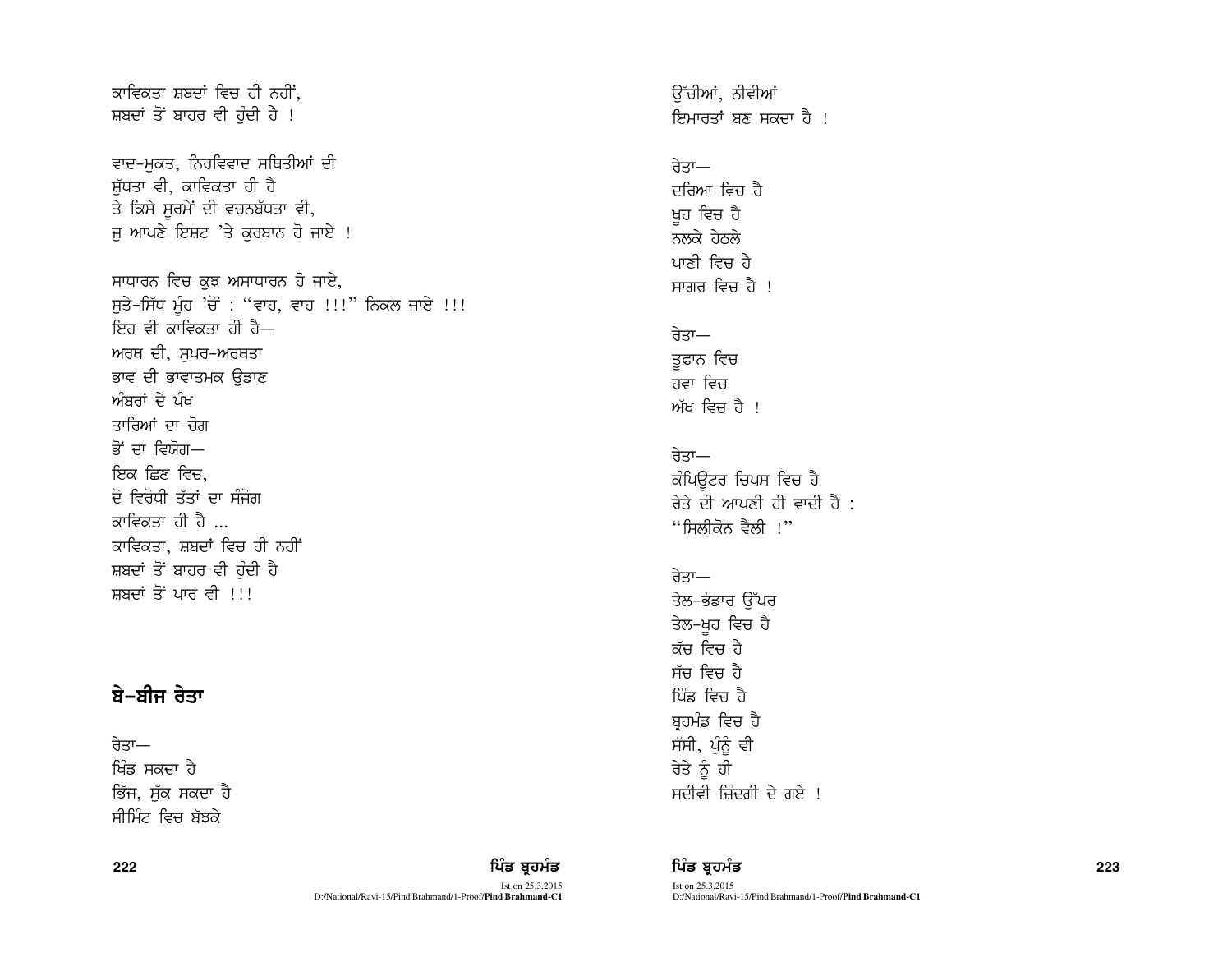ਰੇਤਾ— ਸੇਸੇ ਸੀ ਸੇਸ਼ੇ ਹੈ से ती ततेता ਸ਼ਸ ਮੈਂ ਨਹੀਂ ਰਹਾਂਗਾ। ਬੀਜ ਵਾਲਾ ਅਸਤਿਤਵ. ਸਮਾਂ ਪਾ ਕੇ. ਮਕ ਜਾਂਦਾ ਹੈ, ਰੇਤੇ ਦਾ ਬੀਜ ਨਹੀਂ ਹੁੰਦਾ।

# ਛਾਵਾਂ ਤੇ ਪਰਛਾਵੇਂ-1

ਰੱਖ ਦੇ ਨਾਲ ਹੀ ਕੱਟੀ ਜਾਂਦੀ ਹੈ ਉਸ ਦੀ ਛਾਂ

ਬੱਤ ਦੇ ਨਾਲ ਹੀ ਦਫ਼ਨ ਹੋ ਜਾਂਦਾ ਹੈ ਉਸ ਦਾ ਪਰਛਾਵਾਂ

ਛਾਵਾਂ ਤੇ ਪਰਛਾਵਿਆਂ ਵਿਚ ਜੀ ਰਹੇ ਹੋ ਤੁਸੀਂ ਨਾ ਬੱਤ ਬਣੇ, ਨਾ ਰੁੱਖ, ਨਾ ਸੂਰਜ

ਤੁਹਾਡੀ ਨਜ਼ਰ ਨੂੰ ਅਸਲ ਨਾ ਭਾਇਆ ਕਦੀ ਭਰਮ ਹੀ ਲੁਭਾਉਂਦਾ ਰਿਹਾ ਸਦਾ

## ਪਿੰਡ ਬਹਮੰਡ

Ist on 25.3.2015 D:/National/Ravi-15/Pind Brahmand/1-Proof/Pind Brahmand-C1 ਨਾ ਤਸੀਂ ਆਪਣੀ ਅੱਗ ਵਿਚ ਸੜਨਾ ਚਾਹੁੰਦੇ ਹੋ ਸਰਜ ਵਾਂਗ ਨਾ ਹੀ ਸਿਰ 'ਤੇ ਚੁੱਕਣਾ ਚਾਹੁੰਦੇ ਹੋ ਬਲਦਾ ਹੋਇਆ ਸੂਰਜ ਰੁੱਖ ਵਾਂਗ ਛਾਵਾਂ ਤੇ ਪਰਛਾਵਿਆਂ

ਦੀ ਖੇਡ ਵਿਚ ਭੁੱਲ ਗਏ ਹੋ ਤੁਸੀਂ ਆਪਣਾ ਸੱਜ ਸਭ ਦਾ ਸੱਚ

# ਛਾਵਾਂ ਤੇ ਪਰਛਾਵੇਂ- $2$

ਛਾਵਾਂ ਤੇ ਪਰਛਾਵੇਂ ਤੁਰ ਕੇ ਦਰ ਮੇਰੇ 'ਤੇ ਆਏ ਰੁੱਖ ਤੇ ਬੁੱਤ ਤੋਂ ਟੁੱਟਣ ਨਾ ਇਹ ਰੱਖ, ਬੱਤ ਵਿਚ ਸਮਾਏ

ਸੁਰਜ ਦੀ ਗੱਲ ਦੱਸਦੇ, ਦੱਸਦੇ ਆਪਣੀ ਵਿਸਰ ਗਏ ਕਹਿੰਦੇ ਸੀ ਜ ਨਾਲ ਜੀਆਂਗੇ ਦੱਸੋ : ਕਿੱਧਰ ਗਏ  $?$ 

ਕਿਰਨਾਂ ਟੱਟੀਆਂ, ਟੱਟ ਕੇ ਓਹਨਾਂ ਅੰਬਰੀਂ ਪੀਂਘ ਚੜ੍ਹਾਈ ਰੰਗਾਂ ਦੀ ਰਚਨਾ ਨਜ਼ਰਾਂ ਵਿਚ ਚਾਨਣ ਦੀ ਵਰੋਸਾਈ

ਪਿੰਡ ਬ੍ਰਹਮੰਡ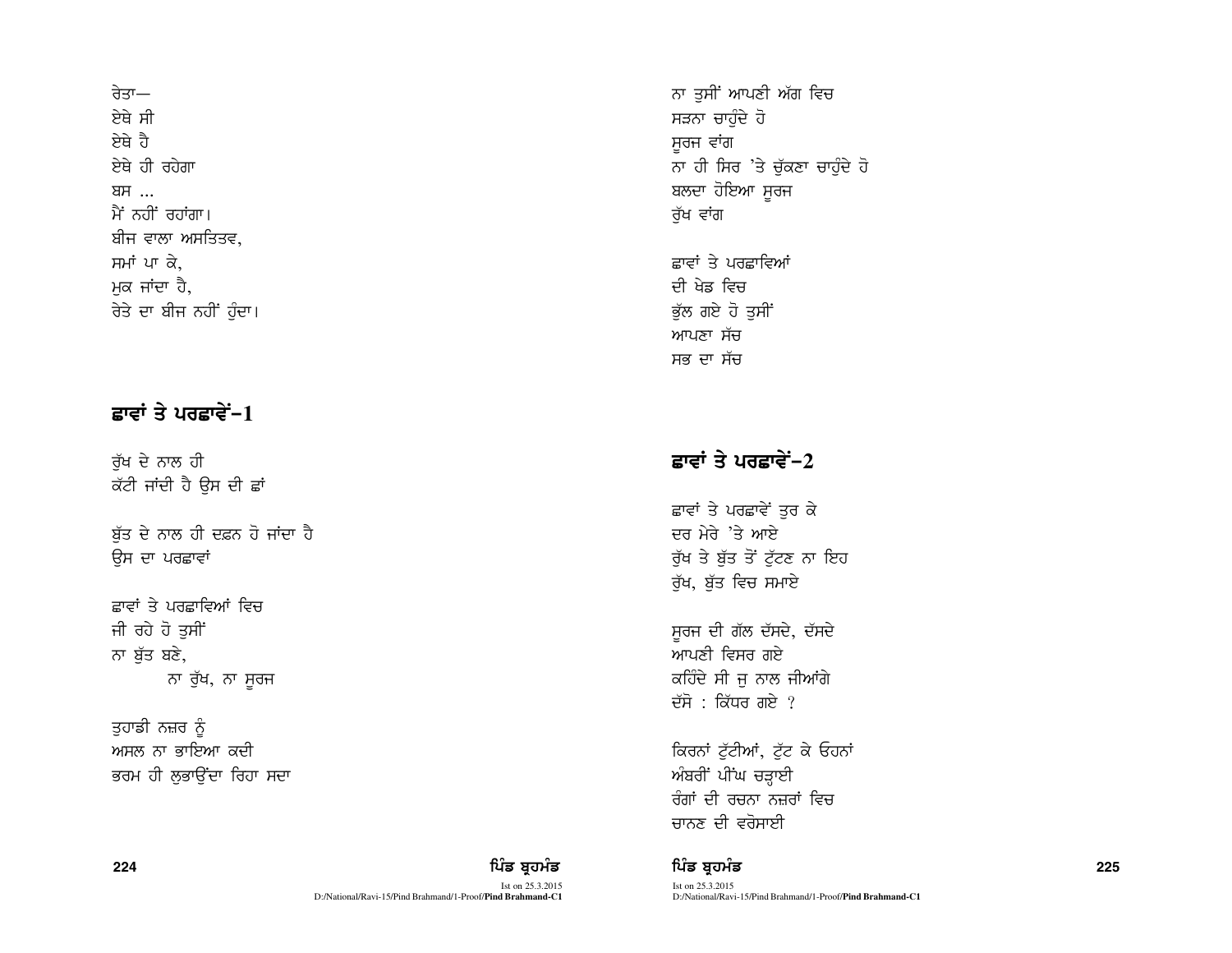ਅੰਬਰ ਉੱਤੇ ਬੱਦਲ ਘੰਮਦੇ ਚਿਤਰ, ਚਿਤਰਦੇ ਜਾਂਦੇ ਚਿਤਰਕਾਰ 'ਚੋਂ ਬਣਦੇ, ਖੁੱਲ੍ਹਦੇ ਸਹਿਜ-ਸਹਜ ਬਣ ਗਾਂਦੇ

ਕੋਸੀਆਂ ਧੱਪਾਂ, ਠੰਡੀਆਂ ਛਾਵਾਂ ਚੱਪ ਦੀ ਵਿਥਿਆ ਲੰਮੀਂ ਚੁੱਪ ਨੇ ਚਿੰਤਨ ਫੋਲਿਆ, ਜਦ, ਜਦ, ਚੱਪ 'ਚੋਂ ਭਾਸ਼ਾ ਜੰਮੀਂ

ਭਾਸ਼ਾ ਹੀ ਕੁਲ ਹਾਸਿਲ ਸਾਡਾ ਕਾਸਾ ਸਾਡ਼ਾ ਵਿਰਸਾ ਰੱਬ, ਧਰਮ ਇਸ ਪੈਦਾ ਕੀਤੇ ਹਰ ਫਲਸਫਾ ਦਿੱਤਾ

## ਸ਼ਬਦਾਂ ਦੀ ਛਾਵੇਂ

ਰੱਖਾਂ ਨਾਲੋਂ ਟੱਟ, ਟੱਟ ਭਰਦੇ ਪੱਤਰ ਟਾਵੇਂ ਟਾਵੇਂ ਸਰਜ ਨਾਲ ਯਰਾਨੇ ਦੱਸਣ ਫ਼ਾਵਾਂ ਤੇ ਪਰਫ਼ਾਵੇਂ ਪੱਤਰਾਂ ਹੇਠੋਂ ਪੱਤਰ ਨਿਕਲਣ ਧੱਪਾਂ 'ਚੋਂ ਪਰਛਾਵੇਂ ਰੁੱਖ ਦੇ ਸਿਰ 'ਤੇ ਸੁਰਜ ਬੈਠਾ ਰੱਖ ਪਰ ਆਪਣੀ ਛਾਵੇਂ

ਸੂਰਜ ਵਾਲੇ ਸੂਰਜ ਲੈ ਗਏ ਫ਼ਾਵਾਂ ਵਾਲੇ ਫ਼ਾਵਾਂ ਬੱਤਾਂ ਵਿੱਚੋਂ, ਸੌਂ ਸੌਂ ਜਾਗਣ ਬੱਤਾਂ ਦੇ ਪਰਛਾਵੇਂ

226 ਵਿੱਚ **ਸੰਸਾਰ ਵਿੱਚ ਬਹੁਤ ਸੰਸਾਰ ਵਿੱਚ ਬਹੁਤ ਸੰਸਾਰ ਵਿੱਚ ਬਹੁਤ ਸੰਸਾਰ ਵਿੱਚ ਬਹੁਤ ਸੰਸਾਰ ਵਿੱਚ ਬਹੁਤ ਸੰਸਾਰ ਵਿੱਚ ਸੰਸਾਰ ਵਿੱਚ** 

Ist on 25.3.2015 D:/National/Ravi-15/Pind Brahmand/1-Proof/**Pind Brahmand-C1** ਆਪੇ ਸਰਜ, ਛਾਂ ਵੀ ਆਪੇ ਆਪੇ ਬੱਤ, ਪਰਛਾਵੇਂ ਜ਼ਿੰਤਨ ਅਰਥ ਬਣੀ ਬੈਨਾ ਹੈ ਅੱਜ ਸ਼ਬਦਾਂ ਦੀ ਛਾਵੇਂ !

# ਯੱਧ

ਸਦਾ-ਯੱਧ ਦੀ ਅਵਸਥਾ ਵਿਚ ਰਹਿੰਦਾ ਹੈ ਜਨਮ-ਸਮੇਂ $\vec{B}$  ਆਦਮੀ ! ਮਾਂ ਦੇ ਪੇਟ 'ਚੋਂ ਨਿਕਲਦਿਆਂ ਹੀ, ਅਜਨਬੀ ਮਾਹੌਲ ਨੂੰ ਵੇਖਦਿਆਂ ਚੀਕ ਨਿਕਲ ਜਾਂਦੀ ਹੈ, ਪਹਿਲ-ਚੇਤਨਾ ਦੀ !

<u>ਹੱਥ ਪੈਰ ਮਾਰਦਾ</u> ਕੁਝ ਅਚੰਭੇ, ਕੁਝ ਭੁੱਖ ਨਾਲ ਤੇ ਫਿਰ ਮਾਂ ਦੇ ਦੁੱਧ ਨਾਲ ਜੜ ਜਾਂਦੀ ਹੈ ਚੇਤਨਾ।

ਸਭ ਕਝ, ਹਰ ਤਰਫ਼ ਬਿਖਰ ਕੇ ਵੀ ਛਿਣ ਦੀ ਛਿਣ, ਮੜ ਆਪਣੀ ਥਾਂ ਪਰਤ ਆਉਂਦਾ ਹੈ, ਇਕ ਘਰ ਵਿਚ, ਇਕ ਜਨਮ ਦਾ ੳਦੈ ਹੰਦਾ ਹੈ !

ਘਰ ਦੇ ਦੁਆਲੇ ਕੰਧਾਂ ਹਨ ਕੰਧਾਂ ਤੋਂ ਪਾਰ ਪਿੰਡਾਂ, ਸ਼ਹਿਰਾਂ ਦੇਸ਼ਾਂ ਦੀਆਂ ਸਰਹੱਦਾਂ। ਮਾਂ ਦੇ ਦੁੱਧ ਨਾਲ ਜੁੜੀ ਚੇਤਨਾ ਵਿਚ ਬਾਲ-ਸਮੇਂ ਤੋਂ ਹੀ ਤ੍ਰੇੜਾਂ ਪੈਣੀਆਂ ਸ਼ੁਰੂ ਹੋ ਜਾਂਦੀਆਂ ਹਨ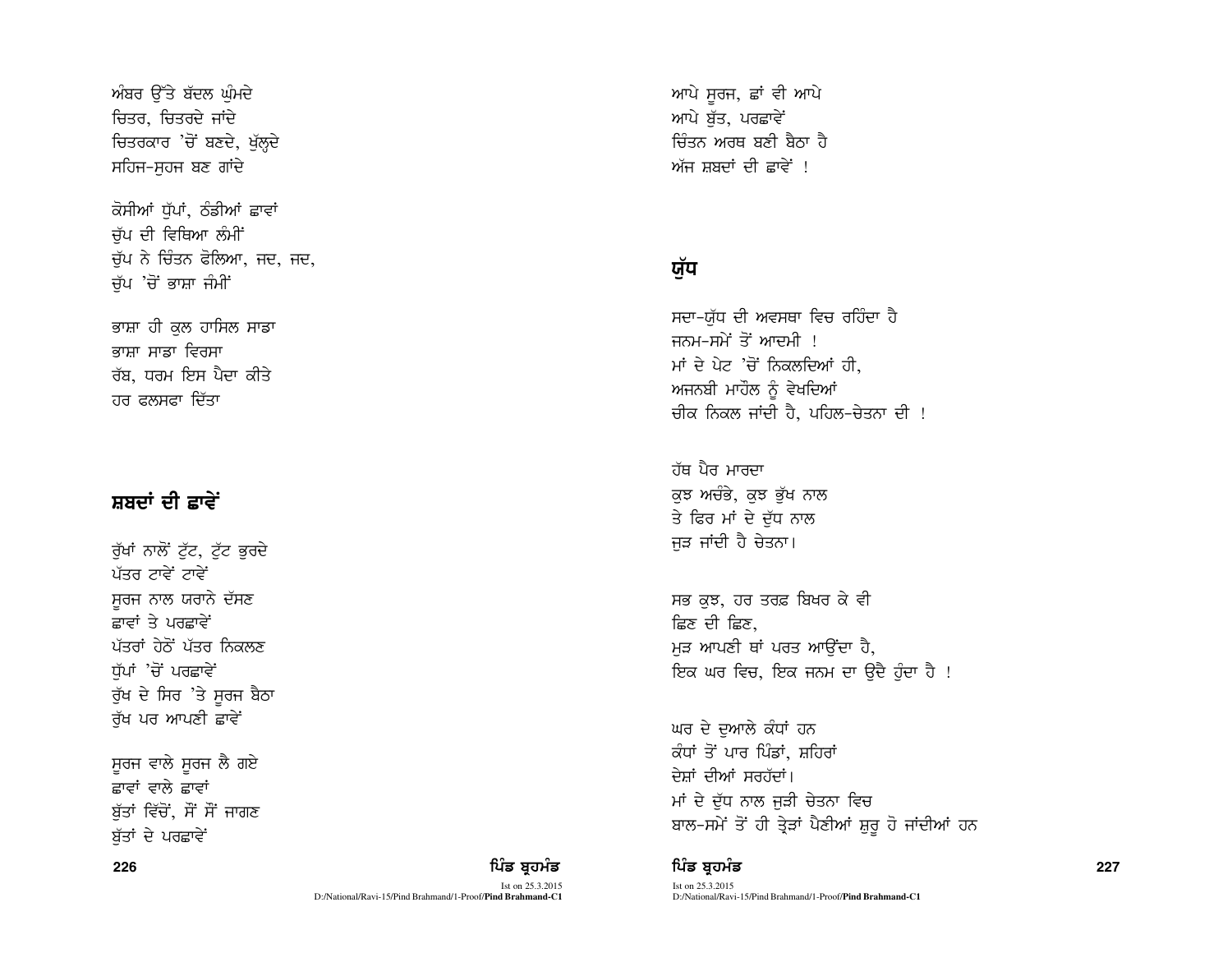ਵੱਡੀ ਮਛਲੀ ਨਿੱਕੀ ਨੂੰ ਨਿਗਲ ਰਹੀ ਹ<u>ੈ</u> ਧਰਮਾਂ ਦੀ ਆੜ ਵਿਚ ਸਿਆਸਤ ਕੀ ਦਾ ਕੀ ਕਰ ਰਹੀ ਹੈ  $\ell$ 

ਇੱਕੋ ਇਕ ਮਹਾਂ-ਸ਼ਕਤੀ, ਸਾਮਰਾਜ, ਅਮਰੀਕਾ ਹਰ ਦੇਸ਼ ਦੇ ਹਰ ਵਿਹਤੇ ਦਾ ਇੱਕੋ ਇਕ ਮਰਗ਼ਾ ਬਣਨਾ ਲ<del>ੋ</del>ਚਦਾ ਬਾਕੀ ਮੁਰਗ਼ਿਆਂ ਨੂੰ ਖੱਸੀ ਕਰਨਾ ਸੋਚਦਾ।

ਚੀਨ ਨੂੰ ਸਸਤੀ ਕਿਰਤ ਤੇ ਬਿਓਪਾਰ ਦੇ ਕੁਝ ਪੱਠੇ ਪਾ ਦਿੱਤੇ ਮਾਓ ਦੇ ਪੈਰੋਕਾਰ ਅੱਧੇ ਸਾਮਰਾਜੀ ਸਨਾ ਦਿੱਤੇ।

ਬਾਕੀ ਦੇਸ਼ਾਂ ਦੇ ਸਾਗਰਾਂ, ਦਰਿਆਵਾਂ, ਭੂ-ਨਿਮਨ ਤੇਲ-ਖੁਹਾਂ, ਤਰਨ-ਤਲਾਵਾਂ ਤੇ ਵਾਤਾਵਰਨ ਵਿਚ ਕੰਡੀਆਂ ਪਾਈ ਬੈਠਾ ਹੈ ਇਹ ਤੇ ਇਸਦਾ ਮੁਲਵਾਦੀ ਈਸਾਈ ਨੇਤਾ ਬੁਸ਼ !

ਬਰਲਨ ਦੀ ਕੰਧ ਢਾਹ ਕੇ ਸੋਵੀਅਤ ਯਨੀਅਨ ਸਕੇੜ ਦਿੱਤਾ ! ਨਿੱਕੇ ਨਿੱਕੇ ਰਾਸ਼ਟਰਾਂ ਦੇ ਰਾਸ਼ਟਰਵਾਦ ਵਿਚ. ਹਰ ਨਿੱਕਾ, ਵੱਡਾ ਦੇਸ਼ ਰੇੜ੍ਹ ਦਿੱਤਾ।

ਅਮਰੀਕਾ ਦੀ ਸ਼ਾਂਦਰ–ਵੰਡ ਨੇ ਹੀ ਕਦੇ ਸੀ ਫਲਸਤੀਨੀਆਂ ਤੇ ਯਹੂਦੀਆਂ ਵਿਚ ਪਾੜ ਪਾ ਦਿੱਤਾ ਇਸਲਾਮ ਨੰ ਬੰਬ ਬਣ ਫੱਟਦੇ, ਮਨੱਖਾਂ ਦਾ ਰਾਹ ਦਿਖਲਾ ਦਿੱਤਾ।

Ist on 25.3.2015 D:/National/Ravi-15/Pind Brahmand/1-Proof/**Pind Brahmand-C1** ਕਿਹੜਾ ਧਰਮ ਮਾਸਮ ਬੇਗਨਾਹਾਂ 'ਤੇ ਬਾਰਦ ਬਣ ਬਰਸਨ ਦੀ ਆਗਿਆ ਦਿੰਦਾ ਹੈ ?

ਦਹਿਸ਼ਤਵਾਦ, ਵੱਖਵਾਦ, ਚਫੇਰ ਹਾਹਾਕਾਰ ਹੈ। ਇਹ ਕੌਣ ਜ ਹਰ ਸਮੇਂ ਪਾਤਨ ਤੇ ਫਟਣ ਲਈ ਤਿਆਰ ਹੈ  $\ell$ 

ਇਹ ਕੈਸੇ ਯੱਧ ਦੀ ਅਵਸਥਾ ਹੈ ? ਇਨਸਾਨ ਆਪਣੇ ਖ਼ਿਲਾਫ਼, ਸਭ ਦੇ ਖ਼ਿਲਾਫ਼.  $\hat{\mathcal{B}}$ ਲਾਨ–ਏ–ਜੰਗ ਕਰੀ ਸੈਨਾ ਹੈ।

ਦਿਮਾਗ਼ ਧੋਤਾ ਗਿਆ ਹੈ ਇਸਦਾ. ਮਾਰ, ਧਾੜ ਦੀ ਜਿਉਂਦੀ ਮਸ਼ੀਨ <u>ਬਣ ਕੇ ਰਹਿ ਗਿਆ ਹੈ ਦਹਿਸ਼ਤਗਰਦ ਆਦਮੀ !</u>

ਬਿਓਪਾਰ ਨੰ ਬਿਓਪਾਰ ਖਾ ਰਿਹਾ ਹੈ ਸਿਸਟਮ ਨੂੰ ਸਿਸਟਮ ਵਿਅਕਤੀ ਨੂੰ ਵਿਅਕਤੀ ਸਰਬ-ਨਾਸ਼ ਵਿਚ ਹੀ ਸਰੱਖਿਅਤਾ ਨਜ਼ਰ ਆਉਂਦੀ ਹੈ ਇਸਨੰ।

ਸਦਾ–ਯੱਧ ਦੀ ਅਸਵਥਾ ਵਿਚ ਰਹਿੰਦਾ ਹੈ ਜਨਮ-ਸਮੇਂ ਤੋਂ ਆਦਮੀ ! ਘਰ ਦੇ ਦੁਆਲੇ ਕੰਧਾਂ ਹਨ ਕੰਧਾਂ ਤੋਂ ਪਾਰ ਪਿੰਡਾਂ, ਸ਼ਹਿਰਾਂ, ਦੇਸ਼ਾਂ ਦੀਆਂ ਸਰਹੱਦਾਂ। ਮਾਂ ਦੇ ਦੱਧ ਨਾਲ ਜੜੀ ਚੇਤਨਾ ਵਿਚ ਬਾਲ-ਸਮੇਂ ਤੋਂ ਹੀ ਤ੍ਰੇੜਾਂ ਪੈਣੀਆਂ ਸ਼ੁਰੂ ਹੋ ਜਾਂਦੀਆਂ ਹਨ !

### 228 ਵਿੱਚ **ਸ਼ਹਿਰ ਦੀ ਸ਼ਹਿਰ ਦੀ ਇੱਕ ਬ੍ਰਹਮੰਡ ਦਾ ਸ਼ਹਿਰ ਦੀ ਸ਼ਹਿਰ ਦੀ ਸ਼ਹਿਰ ਦੀ ਸ਼ਹਿਰ ਦੀ ਸ਼ਹਿਰ ਦੀ ਸ਼ਹਿਰ ਦੀ ਸ਼ਹਿਰ ਦੀ ਸ਼ਹਿਰ**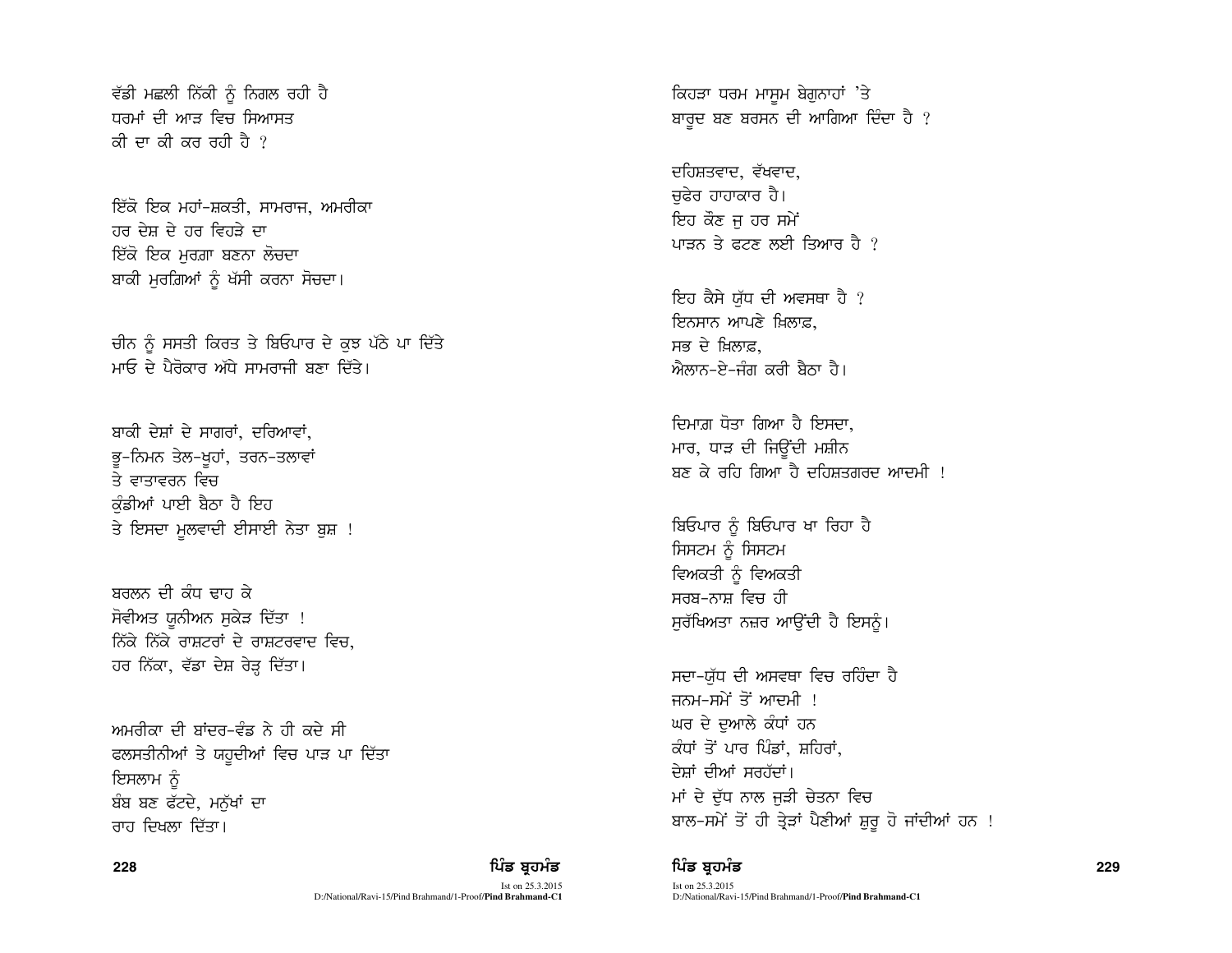## ਕੱਚ ਸੱਚ

ਕੱਚ-ਕੰਕਰਾਂ, ਸੱਚ ਬਣ ਪੁੜੀਆਂ, ਮਨ 'ਚੋਂ ਰਿਸਦਾ ਖੁਨ। ਸੋਚਾਂ ਜ਼ਖ਼ਮੀਂ ਹੋ ਕੇ ਉੱਡੀਆਂ, ਪੌਣਾਂ ਵਿਚ ਜਨੂੰਨ !

ਸ਼ਬਦਾਂ ਵਿਚ ਤੇੜਾਂ ਪਈਆਂ ਅਰਥ ਪਾਟ ਗਏ ਸਾਰੇ। ਅਨੁਭਵ ਅਤੇ ਚੇਤਨਾ ਉਲਝੇ, ਗਿਆਨ ਹੋਏ ਅੰਧਿਆਰੇ ।

ਚਾਹਿਆ ਸੀ ਰੁੱਤਾਂ ਵਿਚ ਖੁੱਲ੍ਹਾਂ, ਫ਼ੈਲਾਂ ਵਿਜ ਦੂਰਿਆਵਾਂ । ਰੁੱਖ ਬਣ ਭੋਗਾਂ ਸੁਰਜ ਤਾਂਈਂ ਮਹਿਕ ਬਣਾਂ ਵਿਚ 'ਵਾਵਾਂ !

ਈ-ਮੇਲ ਨੂੰ ਸਪੈਮ ਪੈ ਗਿਆ, ਕੰਪਿਉਟਰ ਨੂੰ ਵਾਇਰਸ ! ਗਛ ਮਛ ਤਾਲ ਮੇਲ ੳਲਝਿਆ, ਕਰੈਸ਼ ਹੋਇਆ—ਅਸਲੋਂ ਬੇਬੱਸ !

ਸੱਚ ਤੋਂ ਪਾਰ ਕੱਚ ਦਾ ਵਾਸਾ ਕੱਚੋਂ ਅੱਗੇ ਸੱਚ ਦਾ ਵਾਸ ! ਨੁਰ, 'ਨ੍ਹੇਰ ਦੀ ਲੁਕਣ-ਮੀਟੀ, ਖੇਡਣ ਯੱਗ, ਦਿਨ ਰਾਤ !

ਦ੍ਰਿਸ, ਰਾਤ ਦੀ ਖੇਡ 'ਚੋਂ ਜਨਮੇਂ ਦਰਸ਼ਨ ਤੇ ਇਤਿਹਾਸ <del>।</del> ੳਹੀਓ ਵਸਤ ਜਗੇ ਅਰਥਾਂ ਵਿਚ, ਜਿਸ ਚਿੰਤਨ ਦਾ ਵਾਸ !

ਚਿੰਤਨ ਦੀ ਭੱਨੀ ਵਿਚ ਤਪਦੀ ਹੋਂਦ ਮੇਰੀ. ਮੇਰਾ ਤਨ ਮਨ ! ਸਾਲਾਂ ਦੇ ਨਾਲ ਬੀਤ ਗਿਆ ਹੈ. ਦੇਹੀ ਦਾ ਹਰ ਮੌਸਮ !

ਕਤਰਾ ਭਾਫ਼ ਬਣੇ. ਤੇ ਫਟਦਾ-ਜੜੇ ਨਾ ਟੱਟਿਆ ਤਾਰਾ ! ਕੱਚ ਸੱਚ ਦਾ ਚਾਨਣ ਵੀ ਤੱਕਿਆ ਕੱਚ ਸੱਚ ਦਾ ਅੰਧਿਆਰਾ।

ਕੱਚ-ਕੰਕਰਾਂ ਸੱਚ ਬਣ ਪੜੀਆਂ, ਮਨ 'ਚੋਂ ਰਿਸਦਾ ਖ਼ੁਨ ! ਸੋਚਾਂ ਜ਼ਖ਼ਮੀਂ ਹੋ ਕੇ ਉੱਡੀਆਂ, ਪੌਣਾਂ ਵਿਚ ਜਨੰਨ !

## ਖਿਡੌਣੇ ਬਿਖਰ ਗਏ

ਦਿਮਾਗ਼ ਵਿਚ ਜਮ੍ਹਾਂ ਹੋਏ, ਪਤਾ ਨਹੀਂ ਕਿਉਂ ਇਕ ਇਕ ਕਰਕੇ. ਮੇਰੇ ਖਿਡੌਣੇ ਬਿਖਰ ਗਏ ? ਸਿਮਰਨ 'ਚ ਵੱਸਦੇ ਬਚਪਨ ਦੇ ਦਿਨ ਸਮੇਂ ਦੀ ਛਾਨਣੀ 'ਚੋਂ, ਕਿੰਜ ਕਿਰ ਗਏ !!!

ਸਮਾਂ ਸੀ, ਜਦੋਂ ਦੂਰ ਦੀ ਹਰ ਚੀਜ਼ ਬਹਤ ਨਜ਼ਦੀਕ ਨਜ਼ਰ ਆੳਂਦੀ ਸੀ ਹੁਣ ਨੇੜੇ ਦੀਆਂ ਚੀਜ਼ਾਂ ਵੀ ਬਹੁਤ ਦੂਰ ਜਾ ਵੱਸੀਆਂ ਹਨ ਕਝ ਨਜ਼ਰ ਨਹੀਂ ਆਉਂਦਾ ਧੁੰਦ ਜਿਹੀ ਵਿਚ

## ਪਿੰਡ ਬਹਮੰਡ

ਪਿੰਡ ਬਹਮੰਡ

D:/National/Ravi-15/Pind Brahmand/1-Proof/Pind Brahmand-C1

Ist on 25.3.2015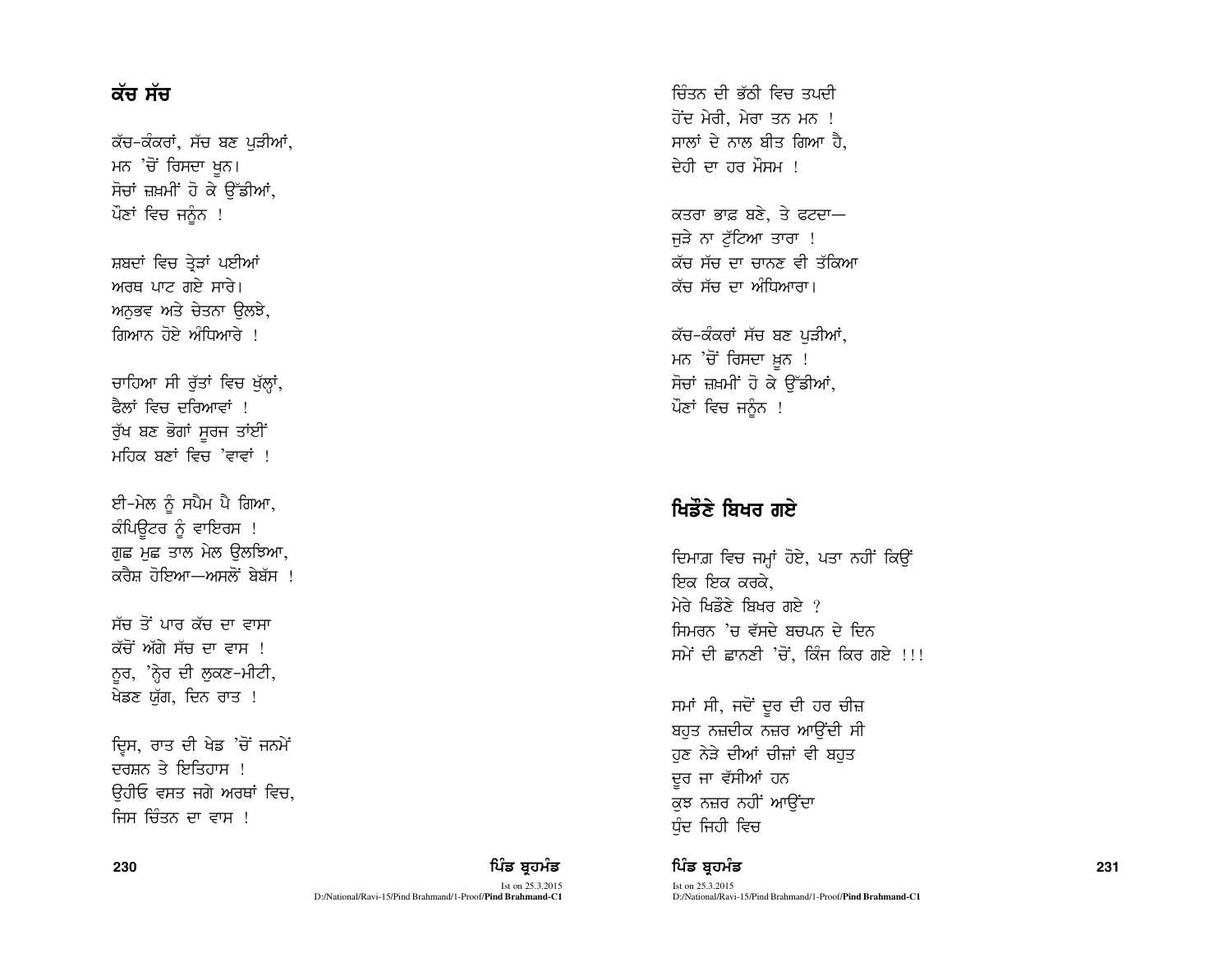ਹੱਥ ਲੱਗਦਿਆਂ ਹੀ, ਚਾਹ ਦੀ ਪਿਆਲੀ ਡੁੱਲ੍ਹ ਜਾਂਦੀ ਹੈ ਵਰ੍ਹਿਆਂ ਤੋਂ ਅੰਦਰ ਬੱਝੀ ਗੱਠੜੀ, ਆਪੇ ਖੁੱਲ੍ਹ ਜਾਂਦੀ ਹੈ

ਹੱਥਾਂ ਨਾਲ ਟਟੋਲਕੇ ਆਪਣੇ ਟਕੜੇ ਪਛਾਣਦਾ ਹਾਂ ਅਜਨਬੀ ਬਣੇ ਸਭ ਅੱਖਾਂ ਨੂੰ ਘਰਦੇ ਹਨ

ਟਕੜਿਆਂ ਨੂੰ ਆਜ਼ਾਦ ਕਰ ਦਿੰਦਾ ਹਾਂ ਮੈਂ ਆਪਣਾ, ਆਪਣਾ ਅਸਤਿਤਵ ਭੋਗਣ ਲਈ

ਬੀਤ ਚੁੱਕੇ ਪਲਾਂ ਨੂੰ ਆਪਣੇ ਨਾਲ ਜੋੜਨ ਦੀ ਨੋਸਿਸ ਸੂਤੀ ਕੀਤੀ ਪਰ ਮੇਰੇ ਨਾਲ ਜੜਨ ਤੋਂ ਪਹਿਲਾਂ ਹੀ ਵੇਖਦਿਆਂ, ਵੇਖਦਿਆਂ ੳਹ ਉੰਗਲਾਂ ਦੀਆਂ ਵਿਰਲਾਂ 'ਚੋਂ ਕਿਰ ਗਏ

ਇਕ ਹੀ ਦਾਇਰੇ ਦੀ ਗੋਲਾਕਾਰ ਚਾਰ ਦੀਵਾਰੀ *'*ਚੋਂ ਹੁਣ ਉਨ੍ਹਾਂ ਨੂੰ ਕੋਈ ਸਕੂਨ ਨਹੀਂ ਮਿਲਦਾ

ਗਰਦ ਦੇ ਵਾਵਰੋਲੇ ਵਾਂਗ ਚਾਰ ਦਿਸ਼ਾਵਾਂ ਵਲ ਨਿਕਲ ਜਾਂਦੇ ਹਨ ਆਪੋ ਆਪਣੇ ਸਕੂਨ ਦੀ ਤਲਾਸ਼ ਵਿਚ

ਸ਼ਨਯ ਵਿਚ ਲਟਕ ਜਾਂਦਾ ਹੈ ਦਾਇਰਾ, ਸਮਾਂ ਤੇ ਉਸ ਵਿਚ ਭਟਕਦਾ ਕੇਂਦਰ-ਬਿੰਦੂ : ਮੈਂ

ਦਾਇਰੇ ਦਾ ਚੱਕਰ ਟੱਟ ਚੱਕਾ ਹੈ ਤੇ ਬਿੰਦੂ ਕੇਂਦਰ ਨਹੀਂ ਰਿਹਾ— ਗਰਦ ਵਿਚ ਵਿਕੇਂਦ੍ਰਿਤ ਹੋ ਚੁੱਕਾ ਹੈ

ਮੇਰੇ ਸਮੇਂ ਦੇ ਸਭ ਪਲ ਕਿੱਧਰ ਗਏ ???

232 ਵਿੱਚ **ਸੰਸਾਰ ਵਿੱਚ ਬਹੁਤ ਸਿੰਘ ਸ਼ਹਿਰ ਦੀ ਸੰਸਾਰ ਵਿੱਚ ਬਹੁਤ ਸੰਸਾਰ ਵਿੱਚ ਬਹੁਤ ਸੰਸਾਰ ਵਿੱਚ ਬਹੁਤ ਸੰਸਾਰ ਵਿੱਚ ਸੰਸਾਰ ਵਿੱਚ 1233 ਵ** Ist on 25.3.2015 D:/National/Ravi-15/Pind Brahmand/1-Proof/**Pind Brahmand-C1**

ਭਤ, ਭਵਿੱਖ ਤੇ ਵਰਤਮਾਨ ਵਿਚ ਅੱਖਰ, ਅੱਖਰ ਕਰ ਕੇ ਇਸ ਪਸਤਕ ਦੇ ਸਭ  $\hat{u}$ ਨੇ ਛਣ ਗਏ !

ਇਕ, ਇਕ ਕਰਕੇ ਮੇਰੇ ਖਿਡੌਣੇ ਸ਼ਿਖਰ ਗਏ $\vert$ !!

# <u>ਇਕ ਬਿਰਧ ਪਾਤਰ ਦੀ ਫੈੱਟਸੀ</u>

ਬੇਪਰਦਾ ਹੁਸਨਾਂ ਦਾ ਨਜ਼ਾਰਾ ! ਸਮਿਆਂ ਦੀ ਬਦਲੀ ਦਾ ਇਸ਼ਾਰਾ !

ਨਾ ਕੋਈ ਘੁੰਡ ਤੇ ਨਾ ਕੋਈ ਘੱਗਰਾ ਸੱਥਣ, ਜੰਪਰ ਲਾਹ ਕੇ ਸੱਟੇ

ਤਰਨ-ਸੁਟ ਵਿਚ ਅੱਗ ਦੀਆਂ ਲੰਬਾਂ ਸੀ-ਥਰੂ ਅੰਗੀ, ਨਗਨ ਉਭਾਰ ਬੱਲੇ ਵੱਢ ਤੇ ਦਰਸ਼ਨ ਸਾਰੇ ਲੁੱਟ ਲੈ ਯਾਰ

<u>ਸਾਗਰ ਬਣ ਛੱਲਾਂ ਦੀ ਵਲਗਣ</u> ਗਲਵਕੜੀ ਹੁਸਨਾਂ ਨੂੰ ਮਾਰ

ਕੀ ਹੋਇਆ ਜੇ ਬਿਰਧ ਜਿਸਮ ਵਿਚ ਠੰਡੀ ਅੱਗ ਹੈ, ਓੱਡਦੇ ਚੰਮਣਾਂ 'ਚੋਂ ਬਰਸਾ ਦੇ ਤੂੰ ਆਪਣਾ ਨਿਸ਼ਕਾਮ ਪਿਆਰ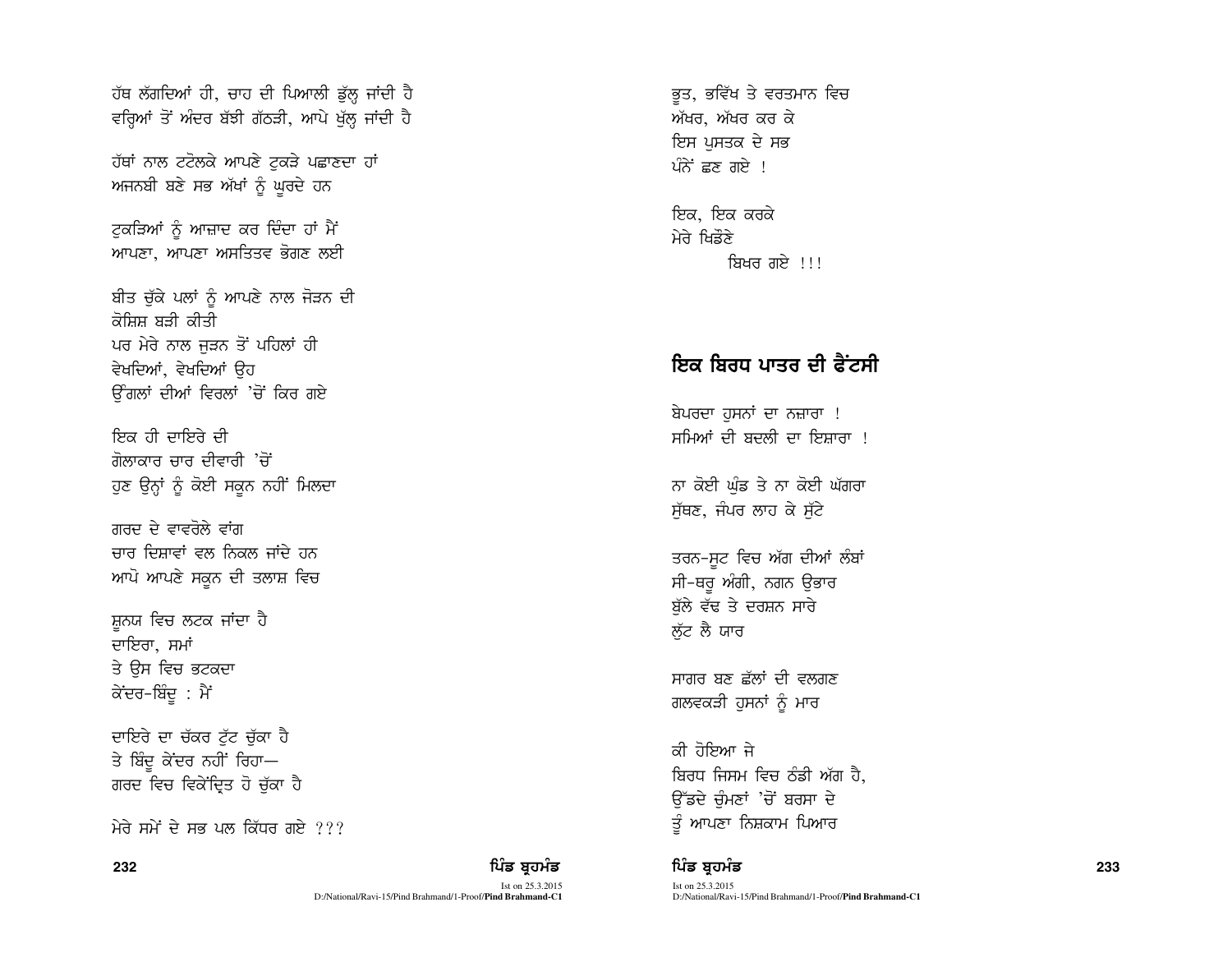ਸੰਦਰਤਾ ਤਾਂ ਸਭ ਦੀ ਸਾਂਝੀ ਪਸੰਸਾ ਦੀ ਜ਼ਿੰਦਗੀ ਵਰਗੀ ਮਘਦੀ ਹੋਈ ਫੈਂਟਸੀ ਉਸਾਰ

ਸਪਨ-ਲੋਕ ਵਿਚ ਸੱਚ, ਕਲਪਨਾ ਮਹਿਕ ਹਵਾ ਦਾ ਮੇਲ ਹੈ ਏਥੇ ਸਾਹ ਸਗੰਧਤ ... ਢੱਠ ਚੁੱਕੀ ਹਰ ਇਕ ਦੀਵਾਰ !

ਬੱਢੀ ਅੱਖ, ਜਵਾਨ ਰੌਸ਼ਨ<u>ੀ</u> ਸਮਿਆਂ ਨੂੰ ਕੇਹੀ ਵੰਗਾਰ !!!

# ਤੈਕਾਲੀ ਯੱਧ

ਖੁਦ ਨੂੰ ਖੁਦ ਦੀ ਗਰਦ ਨੂੰ ਕੱਲ੍ਹ ਨੂੰ ਆਪੂੰ ਝਾੜਨ ਲੱਗ ਪਿਆ ਸ਼ੀਸ਼ੇ ਦੇ ਵਿਚ ਭਲਕ ਦੀਆਂ ਸੱਤ–ਰੰਗੀਆਂ ਵੇਖਾਂ ਸਫ਼ਨੇ ਝਟਣ ਲੱਗ ਪਿਆ ਇਹ ਤ੍ਰੈ-ਕਾਲੀ ਯੱਧ ਮੇਰੇ ਸੰਗ ਮੁੱਢ ਤੋਂ ਹੀ ਏਕਣ ਰਹਿਆ ਨਵੀਆਂ ਪੌਣਾਂ ਵਿਚ ਵੀ, ਬਾਸੀ, ਹਰ ਪਲ, ਕਝ ਰਲਿਆ ਤਕਿਆ !

ਆਪਣੀ ਪਹਿਲੀ ਰਚਨਾ, ਦੂਜੀ ਲਈ ਪ੍ਰਦੂਸ਼ਣ ਬਣ ਜਾਂਦੀ ਆਪਣੇ ਅੰਦਰ ਜੰਗ ਛਿਤਦੀ ਦੀਵਾਰ ਜਿਹੀ ਇਕ ਤਣ ਜਾਂਦੀ  $!$  ਆਪਣੇ ਅੰਬਰ ਇਕ ਤਰ੍ਹਾਂ ਮੈਂ ਆਪ ਹੀ ਵੰਡਿਆ ਜਾਂਦਾ ਹਾਂ ਤੇੜਾਂ ਤੇ ਸਰਹੱਦਾਂ ਅੰਦਰ ਛੱਟਿਆ, ਛੰਡਿਆ ਜਾਂਦਾ ਹਾਂ।

ਕਲਮ ਦੀ ਇਹ ਤਲਵਾਰ, ਪਰਾਣਾ, ਕਤਲ ਕਰਨ ਲਈ ਲੋਚ ਰਹੀ $-$ 

ਇਤਿਹਾਸ ਮਿਟਾਵੇਗੀ ਕੀਕੁੰ ? ਵਿਕਾਸ ਮਿਟਾਵੇਗੀ ਕੀਕ<u>ੰ</u> ? ਕੱਲ੍ਹ ਤੋਂ ਤੋੜ ਕੇ ਅੱਜ ਤਾਂਈਂ, ਇਹ ਭਲਕ ਬਣਾਵੇਗੀ ਕੀਕੁੰ—

ਕਤਲ ਤੋਂ ਪਹਿਲਾਂ ਸੋਚ ਰਹੀ ।

ਹੱਦਾਂ ਤੇ ਸਰਹੱਦਾਂ ਦੇ ਧਰਮਾਂ, ਕੌਮਾਂ, ਵਾਦਾਂ ਦੇ ਯੱਧ ਬੜੇ ਹੀ ਵਕਤੀ ਨੇ ਮੌਸਮ ਵਾਂਗੂੰ ਆਉਂਦੇ ਆ ਕੇ ਲੰਘ ਜਾਂਦੇ।

ਹੱਦਾਂ ਤੇ ਸਰਹੱਦਾਂ ਅੰਦਰ, ਲੋਕੀ<sup>:</sup> ਜਨਮ-ਸਮੇਂ ਤੋਂ ਮੇਰੇ ਵਾਂਗੰ ਆਪੋ ਆਪਣਾ ਯੱਧ ਲੜ ਰਹੇ ਆਪਣੇ ਨਾਲ, ਸਭ ਦੇ ਨਾਲ $-$ ਤਵਾਰੀਖ ਵਿਚ ਲੱਭਦੀ ਨਾ ਪਰਿਕਾਸ਼ਾ ਇਸ ਦੀ ।

ਮਾਰੇ ਜਦ ਤੁਫਾਨ ਫੁੰਕਾਰਾ, ਮੇਰੀ, ਸਭ ਦੀ ਧੁੜ ਉੱਡਦੀ,

## 234 ਵਿੱਚ **ਸ਼ਹਿਰ ਦੀ ਸ਼ਹਿਰ ਦੀ ਇੱਕ ਬ੍ਰਹਮੰਡ ਦਾ ਸ਼ਹਿਰ ਦੀ ਸ਼ਹਿਰ ਦੀ ਸ਼ਹਿਰ ਦੀ ਸ਼ਹਿਰ ਦੀ ਸ਼ਹਿਰ ਦੀ ਸ਼ਹਿਰ ਦੀ ਸ਼ਹਿਰ ਦੀ ਸ਼ਹਿਰ**

Ist on 25.3.2015

D:/National/Ravi-15/Pind Brahmand/1-Proof/**Pind Brahmand-C1**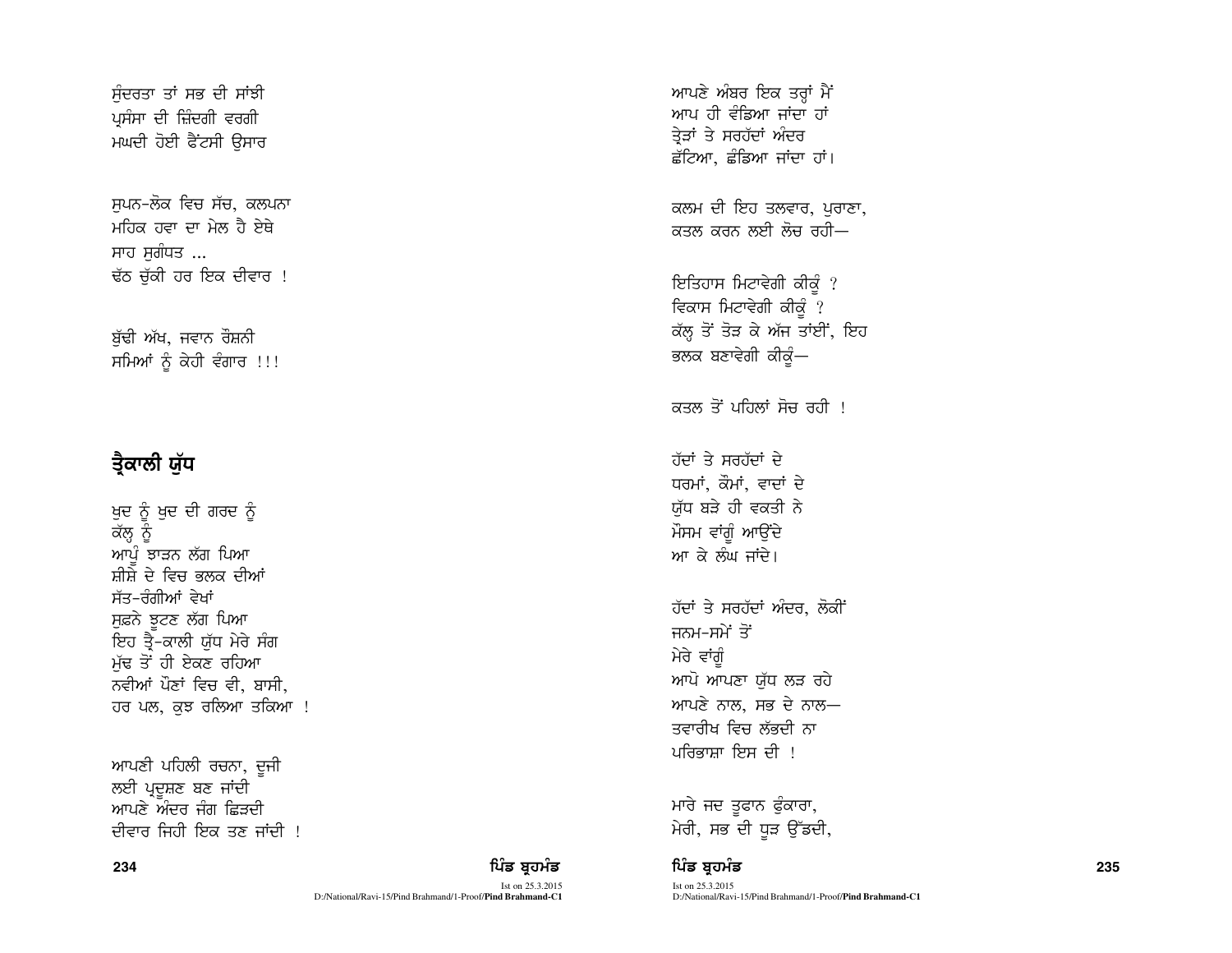ਰੇਤੇ ਦੀ ਕੈਨਵਸ ਦੇ ਉੱਤੋਂ ! ਵਿਸ਼ਵੀਕਰਨ ਦੀ ਮੰਡੀ ਅੰਦਰ ਵਿਅਕਤੀ ਕੇਵਲ ਵਰਣਮਾਲਾ ਦਾ ਕੱਲਾ ਕਾਰਾ ਅੱਖਰ. ਬੋਲੇ ਵੀ, ਤਾਂ ਅਰਥ ਨਹੀਂ ਬਣਦਾ. ਭੀਤ ਜਿਹੀ ਵਿਚ ਉਸਦੇ ਅਰਥ ਗਆਚ ਗਏ ਹਨ। ਹੋਰਾਂ ਨਾਲ ਜੁੜਨਾਂ ? ਨਹੀਂ ਜੁੜਨਾ ? ਆਪਣੇ ਸਿਰਜੇ ਪੁਸ਼ਨਾਂ ਸੌਂਹੇ ਟੱਟ, ਭੱਜ ਅੰਦਰ ਬੀਤ ਰਹੀ ਹੈ, ਹਰ ਪਲ, ਹਰ ਛਣ, ਜੰਗ ਲੱਗੀ ਹੈ !

ਸਭ ਤਸਵੀਰਾਂ ਢੱਨ ਜਾਦੀਆਂ

ਖੁਦ ਤੋਂ ਖੁਦ ਦੀ ਗਰਦ ਨੂੰ ਕੱਲ੍ਹ ਨੂੰ ਆਪੰ ਝਾੜਨ ਲੱਗ ਪਿਆ ਸ਼ੀਸ਼ੇ ਦੇ ਵਿਚ ਭਲਕ ਦੀਆਂ ਸੱਤਰੰਗੀਆਂ ਵੇਖਾਂ. ਸੁਫਨੇ ਝੁਟਣ ਲੱਗ ਪਿਆ !!!

# ਅੱਠ ਪਭਾਵ−ਸਕੇਪ

### 1.

ਅੱਥਰ ਵਗਦਾ, ਵਗਦਾ ਅੱਖ ਵਿਚ ਸਕੜ ਗਿਆ ਹੈ ਸ਼ਬਦ, ਬਣਦਾ, ਬਣਦਾ, ਅਰਥ ਤੋਂ ਉਰਾਂਹ ਡਿਗ ਪਿਆ ਹੈ।

#### 236

## ਪਿੰਡ ਬ੍ਰਹਮੰਡ

Ist on 25.3.2015 D:/National/Ravi-15/Pind Brahmand/1-Proof/Pind Brahmand-C1

### $2.$

ਝਰੜੀਆਂ ਵਾਲੇ ਚਿਹਰੇ 'ਚੋਂ ਫਟੀ ਹੋਈ ਵਿਰਾਸਤ ਝਾਕਦੀ ਹ<u>ੈ</u> ਅੱਖਾਂ ਵਿਚ ਫਿਰ ਵੀ ਇਕ ਜਮਕ ਜਿਹੀ ਵੱਸਦੀ ਹੈ ਬਾਬੇ ਦੇ ਇਕ ਹੱਥ ਪੋਤੀ ਦੂਜੇ ਪੋਤਾ ਖੇਡ ਰਿਹਾ ਹੈ !

## $3.$

ਸੋਜ਼ ਤੇ ਅਹਿਸਾਸ ਦਾ ਵਿਸਵੀਕਰਨ ਹੋ ਰਿਹਾ ਹੈ ਰਾਜਨੀਤੀ ਤੇ ਅਰਥਚਾਰੇ ਵਿਚਕਾਰ ਇਕ ਬੋਲੀ, ਹਰ ਬੋਲੀ ਬੋਲਦੀ ... ਪਰ ... ਜੜਾਂ ਭਾਲਦਾ, ਭਾਲਦਾ, ਹਰ ਸੱਭਿਆਚਾਰ ਖਤੋ ਗਿਆ ਹੈ !

## $\overline{4}$ .

ਕੱਲ ਠੰਡੀ ਸੀ, ਅੱਜ ਗਰਮ ਹੈ ਮਹਿਕ ਵੀ ਹੰਦੀ ਹੈ, ਇਸ ਵਿਚ ਕਦੇ ਦਰਗੰਧ ਵੀ ਹਵਾ ਦਾ ਇਕ ਸ਼ਬਦ ਰਸਤੇ ਵਿੱਚੋਂ, ਲੰਘਦਾ, ਲੰਘਦਾ, ਕਈ ਸਬਦਾਂ ਦੇ ਅਰਥ ਚੁੱਕ ਲਿਆਉਂਦਾ ਹੈ !

### $5.$

ਕੱਲ ਦੀ ਚੜਾਈ ਤੋਂ ਅੱਜ ਦਾ ਦਿਨ ਉੱਤਰ ਰਿਹਾ ਹੈ ਵਾਦੀ ਦੇ ਪੈਰਾਂ ਵਿਜ ਇਹ ਕਿਸ ਦਾ ਅਸਤਿਤਵ ਟੱਟ, ਤਿੜਕ ... ਬਿਖਰ ਗਿਆ ਹੈ ।।।

### ਪਿੰਡ ਬਹਮੰਡ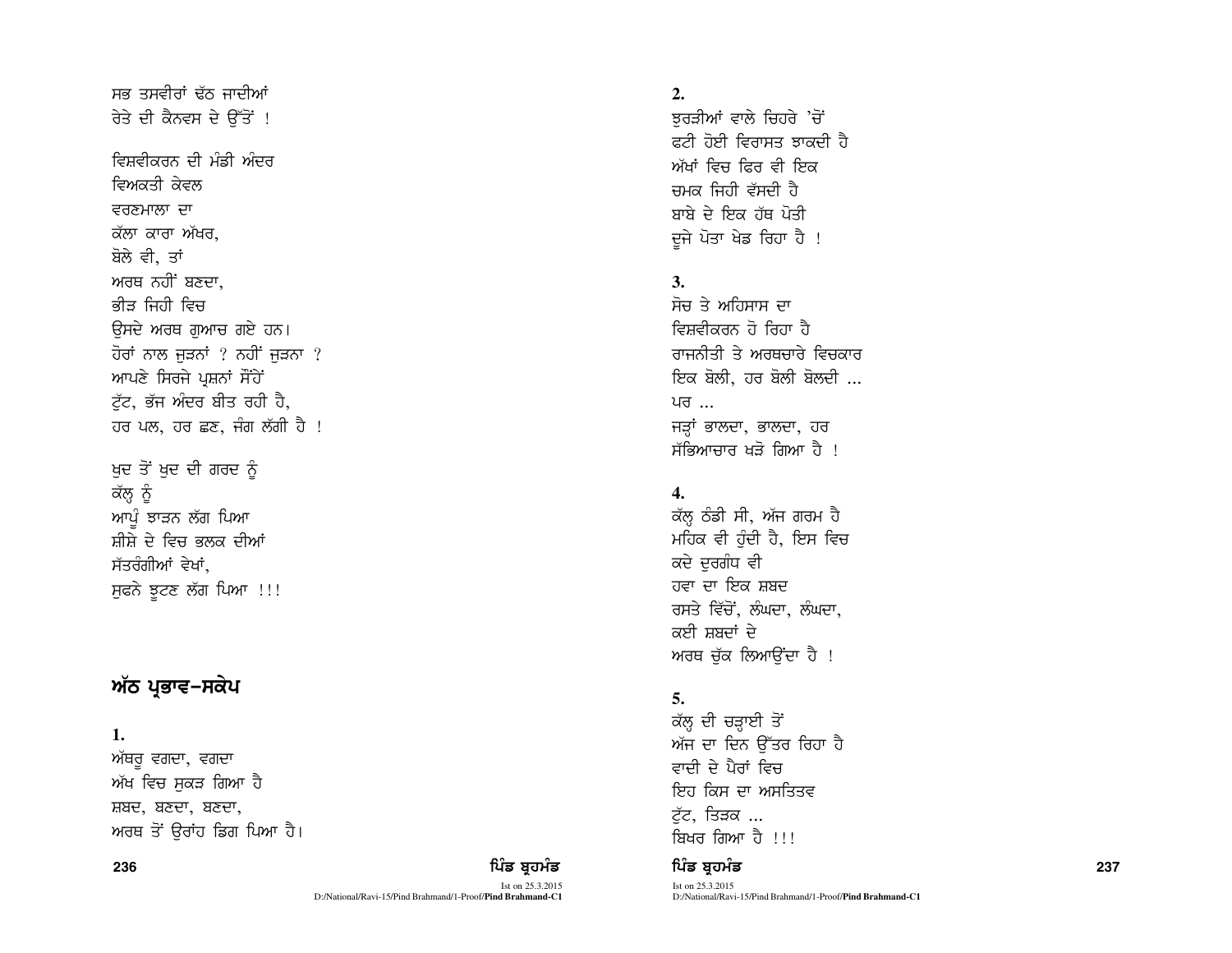#### **6.**

ਚੜਨ ਤੋਂ ਪਹਿਲਾਂ ਹੀ ਅਸਤ ਹੋ ਗਿਆ ਹੈ ਇਹ ਕੈਸਾ ਸ਼ਬਦ ਹੈ, ਜ ਅਰਥ ਬਨਣ ਤੋਂ ਪਹਿਲਾਂ ਹੀ ਅੱਖਰ ਅੱਖਰ ਟੱਟ ਗਿਆ ਹੈ !!!

## **7.**

ਬਹੁਤ ਦਿਨਾਂ ਤੋਂ ਇਕ ਪੱਤਾ ਇਸ ਰੁੱਖ 'ਤੇ ਲਟਕਦਾ ਸੱਕ ਰਿਹਾ ਹੈ— ਮੇਰੇ ਅੰਦਰ, ਪੱਤੇ ਦੇ ਹੇਠੋਂ ਕਰੂਮਲ ਜਿਹਾ ਕੁਝ ਫੁੱਟ ਰਿਹਾ ਹੈ

## **8.**

ਬੋਲੀ, ਬੋਲਦੀ ਹੈ ਕਦੇ ਗੰਗੀ ਹੋ ਜਾਂਦੀ ਹੈ ਸ਼ੋਰ ਬਣੇ, ਚੱਪ ਕਦੇ ਗੀਤ ਬਣ ਗਾਂਦੀ ਹੈ $-$ ਬੋਲੀ ਦੀ, ਬੋਲੀਆਂ ਤੋਂ ਵਿੱਥ ਵਧੀ ਜਾਂਦੀ ਹੈ $-$ ਨਦੀ, ਪਰਬਤ ਨਹੀਂ,  $\overline{r}$ ਸਾਗਰ ਵਿਚ ਸਮਾਂਦੀ ਹੈ !!!

## ਕੰਧਾਂ

ਬਿਸਤਰ 'ਤੇ ਕੰਧ ਬਣਿਆਂ ਪਿਆ ਹੈ ਪਤੀ।

238 ਵਿੱਚ **ਸ਼ਹਿਰ ਦੀ ਸ਼ਹਿਰ ਦੀ ਇੱਕ ਬ੍ਰਹਮੰਡ ਦਾ ਸ਼ਹਿਰ ਦੀ ਸ਼ਹਿਰ ਦੀ ਸ਼ਹਿਰ ਦੀ ਸ਼ਹਿਰ ਦੀ ਸ਼ਹਿਰ ਦੀ ਸ਼ਹਿਰ ਦੀ ਸ਼ਹਿਰ ਦੀ ਸ਼ਹਿਰ** 

Ist on 25.3.2015 D:/National/Ravi-15/Pind Brahmand/1-Proof/**Pind Brahmand-C1** ਨਾਲ ਪਈ. ਪਤਨੀ ਵੀ ਇਕ ਕੰਧ ਹੈ !

ਸ਼ਾਰੀਆਂ ਤੇ ਝਰੋਖੇ ਸ੍ਵੈਕਾਰ ਮਸ਼ੀਨ ਵਾਂਗ<br>ਖੱਲਦੇ ਤੇ ਫੇਰ ਬੰਦ ਹੋ ਜਾਂਦੇ ਹਨ।

ਏਸੇ ਹੀ ਕਮਰੇ ਦੇ ਕਿਸੇ ਦਸਰੇ ਜਾਂ ਤੀਸਰੇ ਮੰਜੇ ਉੱਤੇ, ਕੋਈ ਹਿਲਜੁਲ ਜਿਹੀ ਹੋਈ ਸੀ।

ਇਕ ਹੀ ਕਮਰੇ 'ਚ ਲਗਾਤਾਰ : ਕੰਧਾਂ 'ਚੋਂ ਕੰਧਾਂ ਨਿਕਲ ਰਹੀਆਂ ਹਨ. ਕੰਧਾਂ 'ਚ ਕੰਧਾਂ ਤਰ ਰਹੀਆਂ ਹਨ !

ਕੰਧਾਂ ਵਾਲਿਓ । ਮਹੱਬਤ ਤੇ ਕਾਮ <u>ਬੇ-ਕੰਧ ਹੋਣਾ ਲੋਚਦੇ ਹਨ !</u> ਹਵਾ, ਫਲ ਤੇ ਮਹਿਕ ਫਿਰ ਇਕ ਨਵਾਂ ਪ੍ਰਬੰਧ ਹੋਣਾ ਸੋਚਦੇ ਹਨ !!!

# ਢਲਦੀ ਉਮਰ : ਸੱਤ ਪ੍ਰਭਾਵ–ਸਕੇਪ

## **1.**

ਪਰਬਤ ਬਦਲ ਗਏ ਹਨ ਬੱਦਲ, ਸੌਣ, ਸੱਤ-ਰੰਗੀਆਂ, ਪੀਂਘਾਂ ਦੇ ਅਰਥ ਉਹ ਨਹੀਂ ਰਹੇ। ਕਦੇ ਸੁਰਜ ਢਲਦਾ ਸੀ, ਹਣ ਅਸਮਾਨ ਢਲ ਰਿਹਾ ਹੈ !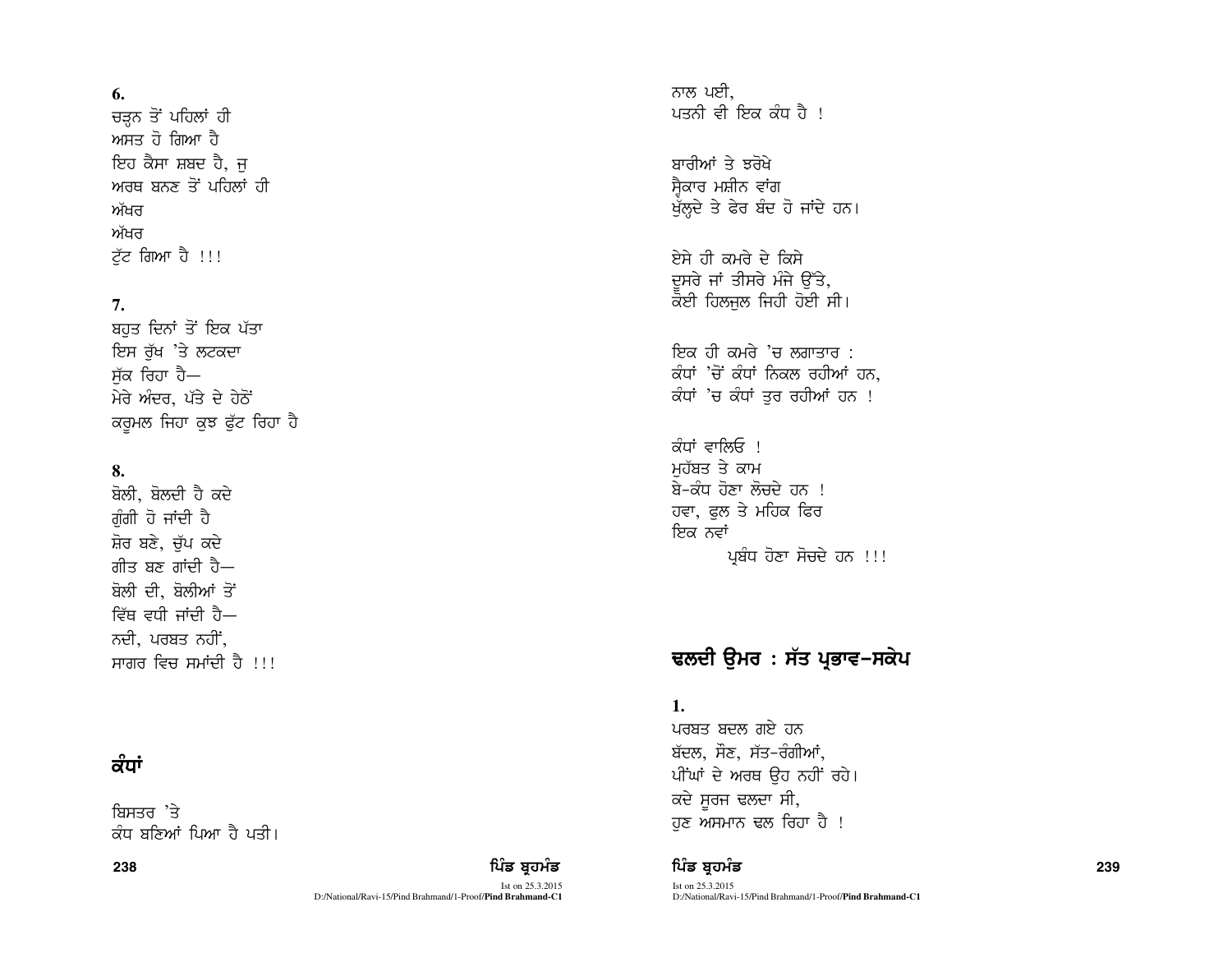### $2.$

ਚਿਹਰੇ 'ਤੇ ਝਰੜੀਆਂ ਹਨ ! ਚੰਮੀਂ ਬੱਢੀ ਹੋ ਗਈ, ਗਲਵਕਤੀ ਢਿਲਕ ਰਹੀ ਹੈ । ਇਕ ਸਲੋ (ਧੀਮੇਂ) ਪੈਂਚਰ ਵਾਂਗ. ਉਸਦੀ ਫਕ ਨਿਕਲ ਰਹੀ ਹੈ !

### $3.$

ਛੋਲਿਆਂ ਦੀ ਮੱਠ ਦੇ ਕੇ ਸਾਹਨ ਨੂੰ ਗਾਂ ਦੁਆਲੇ ਘੰਮਾ ਰਹੇ ਹਨ। ਜੋ ਖਦ ਤੋਂ ਨਾ ਹੋਇਆ ਉਸ ਤੋਂ ਕਰਵਾ ਰਹੇ ਹਨ।

### $\overline{4}$ .

ਤਪਕਾ, ਤਪਕਾ ਪਾਣੀ ਹਵਾ ਹੋ ਰਿਹਾ ਹੈ। ਉਹ ਖਦ ਤੋਂ, ਸਭ ਤੋਂ, ਜਦਾ ਹੋ ਰਿਹਾ ਹੈ !

### 5.

ਸਫਨੇ ਵੀ, ਜਵਾਨੀ 'ਚ ਹੀ, ਚੰਗੇ ਲੱਗਦੇ ਹਨ। ਬਢਾਪੇ ਵਿਚ— ਇਹ ਭੁਕਾਨੇ ਵਾਂਗ ਫਲਦੇ ਤੇ ਫੱਟ ਜਾਂਦੇ ਹਨ।

#### 6.

ਘੋੜੀ ਨੂੰ ਕਦੇ ਏਵੀਏ ਕਦੇ ਸਰਪਟ ਦੌੜਾਉਣ ਵਾਲਾ, ਖਦ ਰਕ ਗਿਆ ਹੈ।

### ਪਿੰਡ ਬਹਮੰਡ

Ist on 25.3.2015 D:/National/Ravi-15/Pind Brahmand/1-Proof/Pind Brahmand-C1 ਜਿਸਦੀ ਨਜ਼ਰ 'ਚ ਇੱਕੋ ਸਮੇਂ ਅਨਿਕ ਪੰਛੀਆਂ ਦੀ ਉਡਾਣ ਸੀ ਉਸਦਾ ਅਸਮਾਨ ਝੁਕ ਗਿਆ ਹੈ !

## $7<sub>1</sub>$

ਇਸ ਨਾਵਲ ਦਾ ਇਹ ਆਖਰੀ ਕਾਂਡ ਹੈ— ਕੱਲ੍ਹ ਕੋਈ ਹੋਰ ਲਿਖੇਗਾ ! ਪਾਤਰ ... ਦਰਸ਼ਕ ... ਬਦਲ ਜਾਣਗੇ. ਨਾਟਕ ਚੱਲਦਾ ਰਹੇਗਾ !

# ੳੱਤਰ−ਆਧਨਿਕ

ਜੇ ਇੰਜ ਨਹੀਂ. ਤਾਂ ਕੁਝ ਵੀ ਠੀਕ ਨਹੀਂ !

ਆਦਿ-ਕਾਲ ਤੋਂ ਲੜਦਾ ਰਿਹਾ ਮਨੱਖ ਆਪਣੇ ਖਿਲਾਫ਼ ! ਲੜਦਾ ਰਹੇਗਾ !

ਜੀ ਕਰਦਾ ਹੈ ਤਰ ਕੇ ਜਾਂ ਕਾਰ ਚਲਾ ਕੇ ਵਿਮਾਨ ਵਿਚ ਬੈਨਕੇ ਜਿੱਥੇ ਮਰਜ਼ੀ ਹੈ, ਚਲੇ ਜਾਂ।

ਪਿੰਡ ਬ੍ਰਹਮੰਡ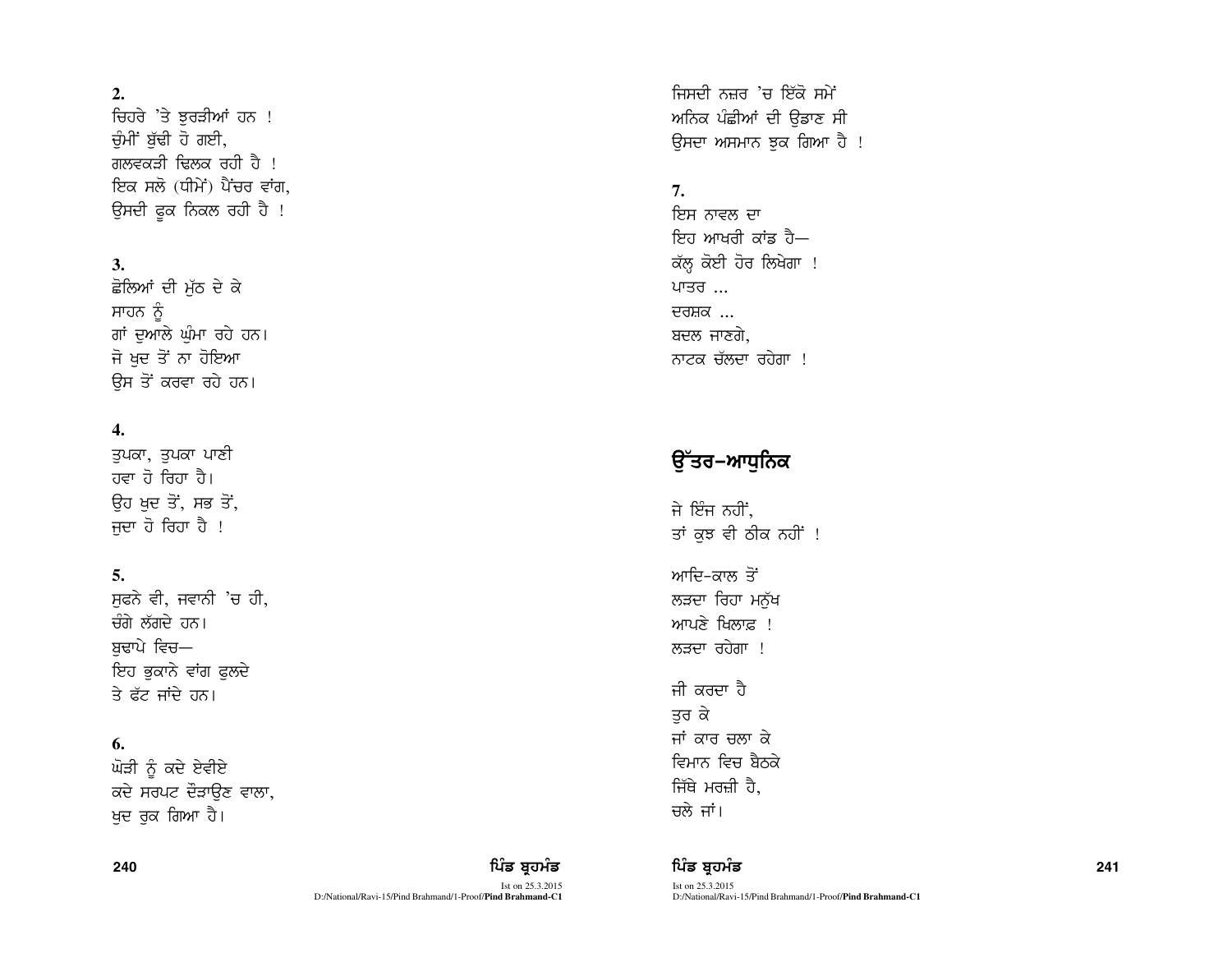ਇਸ ਦੇਸ਼ ਉਸ ਦੇਸ਼ ਓਸ ਨਗਰ ਪਾਸਪੋਰਟ ਤੋਂ ਵੀਜੇ ਤੋਂ ਬਿਨਾ <sub>ਮ</sub> ਕਿੳਂ ਨਾ ਹਵਾ ਵਾਂਗ ਸਾਰੇ  $\overline{a}$ –ਹੱਦ ਹੋ ਜਾਈਏ! ਗਲੋਬੇਲਾਈਜ਼ਡ.

ੳੱਤਰ-ਆਧਨਿਕ ਬਣ ਜਾਈਏ  $\,$ !!!

# ਅੱਥਰੂਆਂ ਦਾ ਵਿਸ਼ਵੀਕਰਨ

ਪਹਿਲਾਂ ਅੱਥਰੂ ਹੀ ਸਨ, ਸ਼ਬਦ : "ਅੱਥਰੁ" ਨਹੀਂ ਸੀ !  $``$ ਦਰਦ $"$  ਸੀ, ਦਰਦ ਦਾ ਅਹਿਸਾਸ ਸੀ !  $\Rightarrow$ ਫਿਰ ਸ਼ਬਦ "ਅੱਥਰ" ਦੀ ਚੇਤਨਾ, ਸਉਣ ਦੀ ਝੜੀ ਦੀ ਕਲਪਨਾ ਲੈ ਉੜੀ !

ਬੋਲੀਆਂ ਦੀ ਅੱਖਰਕਾਰੀ ਵਿਚ ਸਾਡੇ ਸਚੇਤ ਤੇ ਨਿਮਨ-ਚੇਤ ਦੇ ਨਕਸ਼ੇ ੳਲੀਕੇ ਗਏ $\,$  : ਸਾਹਿਤ, ਕਲਾ, ਨਾਟਕ ਹੋਂਦ ਵਿਚ ਆਏ ! ਹੁਣ ਅਰਥ $^1$  ਤੇ ਨੀਤੀ  $^2$  ਦਾ ਜ਼ਮਾਨਾ ਹੈ !

242 ਵਿੱਚ **ਇੱਕ ਸ਼ਹੂਰ ਸੰਗਤ ਦਾ ਸੰਗਤ ਵਿੱਚ ਸ਼ਹੂਰ ਹੈ ਕਿ ਸ਼ਹੂਰ ਸੰਗਤ ਵਿੱਚ ਸ਼ਹੂਰ ਸੰਗਤ ਵਿੱਚ ਸ਼ਹੂਰ ਸੰਗਤ ਵਿੱਚ ਸ਼ਹੂਰ ਸੰਗਤ ਵਿੱ** Ist on 25.3.2015

D:/National/Ravi-15/Pind Brahmand/1-Proof/**Pind Brahmand-C1**

ਹੋਰ ਸਭ ਕਝ ਦੇ ਨਾਲ, ਅੱਥਰੂਆਂ ਦਾ ਵੀ ਵਿਸ਼ਵੀਕਰਨ ਹੋਇਆ ਹੈ !

ਢੇਰ ਲੱਗੇ ਪਏ ਹਨ ਅੱਥਰੂਆਂ ਦੇ ਚਾਰ ਚਫੇਰੇ— ਓਤਪਾਦਨ ਤਾਂ ਹੈ, ਪਰ ਖਪਤ ਨਹੀਂ ! ਵਿਸ਼ਵ-ਮੰਡੀ ਦੀ ਨਜ਼ਰ ਹਣ ਅੱਥਰੂਆਂ 'ਤੇ ਨਹੀਂ, ਅੱਥਰੁ ਪੈਦਾ ਕਰਨ ਵਾਲੀਆਂ ਮਸ਼ੀਨਾਂ 'ਤੇ ਲੱਗੀ ਹੋਈ ਹੈ, ਜ ਹਰ ਪਲ, ਹਰ ਦਿਨ fਨਰ-ਅਹਿਸਾਸ, ਬੇ-ਚੇਤਨ<u>ਾ</u> ਹੋ ਰਹੀਆਂ ਬੇਅਰਥਤਾ ਵਿਜ਼ ।।।

# ਬੋਲੀ ਦੀ ਭੀੜ ਵਿਚ ਗਆਚੇ ਸ਼ਬਦ

ਬੋਲੀ ਦੀ ਭੀਤ ਵਿਚ ਸ਼ਬਦ ਗੁਆਚ ਗਏ ਹਨ।

ਅਨਭਵ 'ਚੋਂ ਨਿੱਤਰੇ ਚੇਤਨਾ 'ਚ ਨਿੱਖਰੇ ਅਰਥ ਨੂੰ ਕਦੇ ਸ਼ਬਦ ਨਹੀਂ ਸੀ ਜੁੜਦਾ।

"ਉਂ", "ਆਂ" ਸੀ ਕੇਵਲ ਇਸ਼ਾਰੇ, ਸੰਕੇਤ ਸਨ ਜਿਸਮ ਬੋਲਦਾ ਸੀ ਅਰਥ ਦੀ ਭਾਗਸਮ ਵਾਣੀ. 1. ਅਰਥਾਚਾਰਾ, 2. ਰਾਜਨੀਤੀ $\widetilde{B}$  ,  $\widetilde{B}$  ,  $\widetilde{B}$  ,  $\widetilde{B}$  ,  $\widetilde{B}$  ,  $\widetilde{B}$  ,  $\widetilde{B}$  ,  $\widetilde{B}$  ,  $\widetilde{B}$  ,  $\widetilde{B}$  ,  $\widetilde{B}$  ,  $\widetilde{B}$  ,  $\widetilde{B}$  ,  $\widetilde{B}$  ,  $\widetilde{B}$  ,  $\widetilde{B}$  ,  $\widet$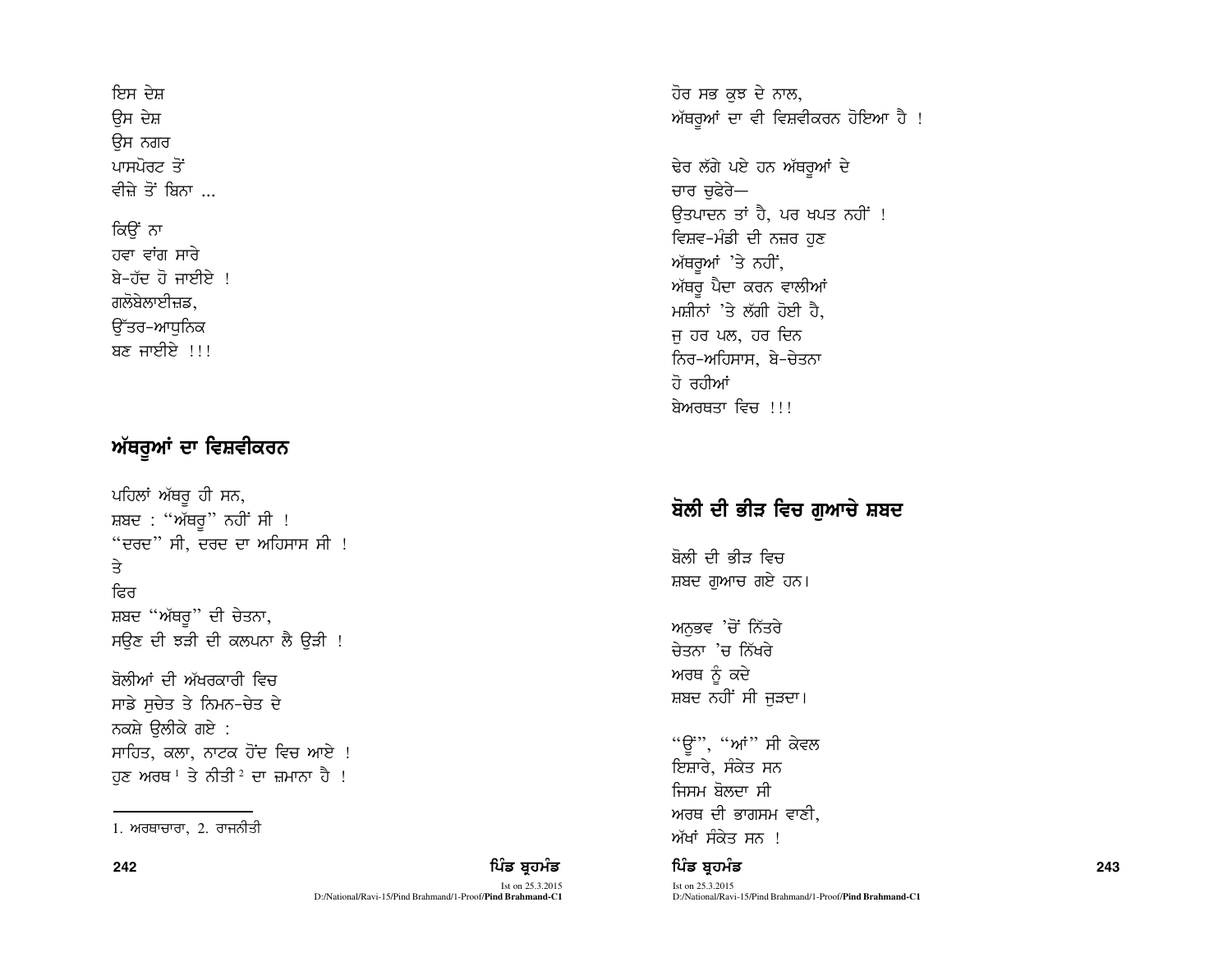ਤੇ ਫਿਰ ਜਦ ਅੱਖਰਾਂ, ਲਗਾਂ, ਮਾਤਰਾਂ ਦੇ ਜੋੜ 'ਚੋਂ, ਅਰਥ ਨੰ ਯੋਗ ਸ਼ਬਦ ਮਿਲਿਆ, ਇਤਿਹਾਸ ਸਿਰਜਿਆ ਗਿਆ।

ਇਤਿਹਾਸ ਪਹਿਨਦੇ ਸਨ ਸ਼ਬਦ ਉਦੋਂ, ਇਤਿਹਾਸ ਦਾ ਜ਼ਮਾਨਾ ਨਹੀਂ ਰਿਹਾ <u>।</u>

ਬੋਲੀ ਦੀ ਭੀਤ ਵਿਚ ਸ਼ਬਦ ਗਆਚ ਗਏ ਹਨ, ਮਾਨਵਤਾ ਦੀ ਕੀਤ ਵਿਚ ਮਾਨਵ ।।।

## ਬਾਪ : ਇਕ ਆਦਿ–ਕਥਾ

ਹਲ, ਬੀਜ ਤੇ ਬੈਲ ਬਣਿਆਂ ਬਾਪ ਪੀੜ੍ਹੀ-ਦਰ-ਪੀੜ੍ਹੀ ਜ਼ਿੰਦਗੀ ਦੀ ਕਿਰਸਾਣੀ ਕਰਦਾ ਰਿਹਾ !

ਅਨੇਰਿਆਂ 'ਚੋਂ ਉਜਾਲੇ ਟੋਲਦਾ ਓਜਾਲਿਆਂ ਤੋਂ ਪਾਰ ਸਫ਼ਨੇ ਉਣਦਾ ਮੀਂਹ, ਅਨ੍ਹੇਰੀ ਵਿਚ ਕੱਕਰ ਗਰਮੀਂ, ਸਰਦੀ ਗੜੇਮਾਰ ਹੇਠ ਉਹ ਮੌਸਮਾਂ ਦੇ ਰੰਗ ਰੂਪ ਲਈ, ਨਜ਼ਰ, ਉਨ੍ਹਾਂ ਦੇ ਕਹਿਰ ਲਈ, ਪਿੱਠ ਬਣ ਗਿਆ !

ਮੌਸਮਾਂ ਦੇ ਨਾਲ ਬੀਤਦਾ ਵੀ ਉਹ ਅੰਤਿਮ ਸਾਹ ਤਕ ਨਾਂ ਸੀਤਣ ਵਾਲਾ ਇਕਸਾਰ ਮੌਸਮ ਬਣ ਗਿਆ।

ਫਸਲ ਜੰਮੀਂ ਪਰਵਾਨ ਚੜ੍ਹੀ ਪੱਕੀ ਕੱਟੀ ਵੱਟੀ ਗਈ ਤੇ ਹਰ ਫਸਲ ਦਾ ਝਾਤ ਪ੍ਰਤੀ ਏਕੜ ਦੇ ਹਿਸਾਬ ਧਰਤੀ ਦੇ ਨਾਮ ਲੱਗਦਾ ਰਿਹਾ।

ਇਸ ਸਭ ਕੁਝ ਤੋਂ ਬੇਨਿਆਜ਼ ਇਕ ਨਿਸ਼ਕਾਮ, ਨਿਰੰਤਰ ਨਸ਼ੇ ਵਿਚ ਹਲ, ਬੀਜ ਤੇ ਬੈਲ ਬਣਿਆਂ ਬਾਪ ਪੀੜ੍ਹੀ–ਦਰ–ਪੀੜ੍ਹੀ ਜ਼ਿੰਦਗੀ ਦੀ ਕਿਰਸਾਣੀ ਕਰਦਾ ਰਿਹਾ। ਜੋ ਕਝ ਵੀ ਬੀਜਿਆ, ਵੱਟਿਆ, ਧਰਤੀ ਮਾਂ ਦੇ ਨਾਮ ਕਰਦਾ ਰਿਹਾ !

ਕਿਰਸਾਣ ਦੀ ਪਤਨੀ ਰੱਸੀ 'ਤੇ ਸੱਕਣੇ ਪਾਏ ਪੋਤੜਿਆਂ 'ਚੋਂ ਇਸ ਵਿਹਤੇ ਵਿਚ ਚੜ੍ਹਨ ਵਾਲੀ ਜਵਾਨੀ ਦੇ ਸਫਨੇ ਵੇਖਦੀ, ਵੇਖਦੀ, ਲੋਕ-ਗੀਤਾਂ ਦੀ ਮਾਂ ਬਣ ਗਈ ।

244

## ਪਿੰਡ ਬਹਮੰਡ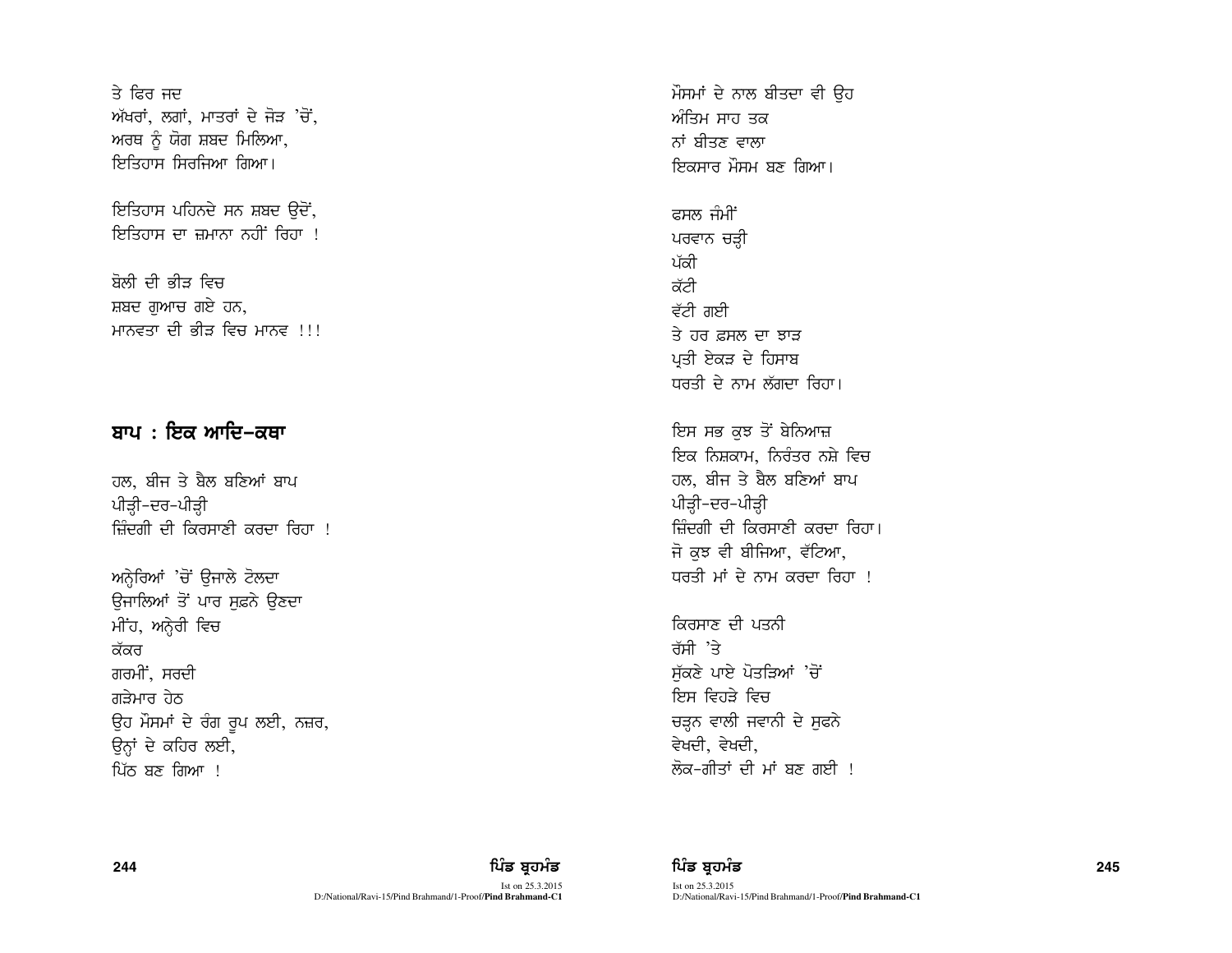ਪੰਛੀ, ਮੱਛੀਆਂ ਤੇ ਮੈਂ : 2006 ਦੀ ਹਿੰਦ–ਪਾਕ ਫੇਰੀ ਤੋਂ ਬਾਅਦ

**1.**

ਦੇਸ਼, ਕਾਲ ਦੀ ਕੈਦ ਤੋਂ ਆਜਾਦ ਹੋਇਆ— ਪੰਛੀਆਂ ਦਾ ਇਕ ਝੰਡ— ਝੰਡ ਵਿਚ ਇਕ ਪੰਛੀ, ਹਜ਼ਾਰਾਂ ਕੋਹਾਂ ਦਾ ਪੈਂਡਾ ਮਾਰ ਕੇ ਤੇ ਗਾਹ ਕੇ ਹੱਦਾਂ. ਸਰਹੱਦਾਂ ਮੁੜ ਪਰਤ ਆਉਣ ਲਈ, ਓੇਸੇ ਕਾਲ-ਚੱਕਰ ਵਿਚ !!!

ਸੈਮਨ ਮੱਛੀਆਂ ਵੀ— ਅਸਗਾਹ ਸਮੰਦਰਾਂ ਨੂੰ ਗਾਹਕੇ  $\vec{x}$ ਲਾਂ ਦੇ ਫ਼ਲਾਵਿਆਂ ਨਾਲ ਦਿਲ ਬਹਿਲਾ ਕੇ $-$ ਪਰਤ ਆਉਂਦੀਆਂ ਹਨ ਉਸੇ ਨਦੀ ਵਿਚ, ਜਿੱਥੇ ਕਦੇ ਉਨ੍ਹਾਂ ਦਾ ਜਨਮ ਹੋਇਆ ਸੀ।

ਓੱਥੇ ਹੀ ਮਰਨ ਆਉਂਦੀਆਂ ਹਨ— ਅੰਡੇ ਦੇਣ ਤੋਂ ਬਾਅਦ, ਨਦੀ ਦੇ ਨਿਰੰਤਰ ਵਹਿਣ ਵਿਚ ਜ਼ਿੰਦਗੀ ਦਾ ਗੀਤ ਅੱਗੇ ਤੋਰ ਕੇ !!!

#### **2.**

ਪਾਕਿਸਤਾਨ ਦਾ ਇਕ ਮਕਾਨ ਉਸ ਦਾ ਘਰ ਨਾ ਬਣ ਸਕਿਆ। ਦੀਵਾਰਾਂ 'ਤੇ ਜੰਮੀਂ ਹੋਈ ਥਿਰ ਛੱਤ ਨੂੰ ਕੋਈ ਘਰ ਨਹੀਂ ਕਹਿੰਦਾ।

ਸਮੇਂ ਦੀਆਂ ਸੀਤ ਹਵਾਵਾਂ ਵਿਚ ਸੰਨ ਹੋ ਚੱਕੇ ਹਨ ਉਸ ਦੇ ਬਚਪਨ ਦੇ ਦਿਨ ਹਿੰਦੋਸਤਾਨ ਵਿਚ ਵੀ ਇੰਜ ਹੀ ਹੋਇਆ— ਪਿੰਡ ਤਾਂ ਸੀ, ਪਰ ਹਾਣੀ ਗ਼ਾਇਬ ਸਨ।

ਖੁਹ 'ਤੇ ਚਰਸ ਤੇ ਹਲਟ ਦੀ ਥਾਂ ਸੰਸੀ ਸੋਲਦੀ ਸੀ।

ਸਕੂਲ, ਜਿੱਥੇ ਉਸ ਨੇ ਅੱਠ ਸਾਲ ਪੜ੍ਹਾਇਆ ਸੀ, ਇਕ ਨਵੀਂ ਪੀੜ੍ਹੀ ਦਾ ਨਵਾਂ ਮੈਨੀਫੈਸੈਟੋ ਬਣੀ, ਉਸ ਨੂੰ ਚਣੌਤੀ ਦੇ ਰਿਹਾ ਸੀ।

ਘੜੀ ਦੀਆਂ ਸੁਈਆਂ ਨੂੰ ਪਿੱਛੇ ਮੋੜਨ ਨਾਲ ਬੀਤਿਆ ਸਮਾਂ. ਪਰਤ ਨਹੀਂ ਸਕਦਾ— ਓਸ ਨੂੰ ਪਤਾ ਹੈ !

ਘਰ ਵੇਖਣ ਵਾਲੇ ਦੀ ਅੱਖ ਵਿਚ ਹੰਦਾ ਹੈ— ਉਸ ਨੂੰ ਪਤਾ ਹੈ !

ਕੈਨੇਡਾ ਵਿਚ ਉਸ ਦੇ ਪੱਤਰ, ਪੋਤਰੀਆਂ ਤੇ ਪੋਤਰੇ ਵੱਖ, ਵੱਖ ਸ਼ਹਿਰਾਂ ਦੀ ਦੂਰੀ ਤੋਂ ਵੀ, ਘਰ ਵਾਂਗ. ਓਸ ਦੇ ਨਾਲ, ਨਾਲ ਵੱਸਦੇ ਹਨ !!!

ਉਹ ਸੂਰਜ ਵਲ ਵੇਖਦਾ ਹੈ :  $\overline{d}$   $\overline{d}$   $\overline{d}$   $\overline{d}$   $\overline{d}$   $\overline{d}$   $\overline{d}$   $\overline{d}$   $\overline{d}$   $\overline{d}$   $\overline{d}$   $\overline{d}$   $\overline{d}$   $\overline{d}$   $\overline{d}$   $\overline{d}$   $\overline{d}$   $\overline{d}$   $\overline{d}$   $\overline{d}$   $\overline{d}$   $\overline{d}$   $\overline{d}$   $\overline{d}$   $\overline{$ ਮੱਛੀਆਂ ਤੇ ਪੰਛੀਆਂ ਵਲ—

ਉਸ ਅੰਦਰੋਂ ਹਵਾ ਜਿਹਾ ਕੁਝ ਜਨਮ ਲੈਂਦਾ ਹੈ ਤੇ ਉਹ ਫ਼ਿਣ ਦੀ ਫ਼ਿਣ ਸਾਰੇ ਬੁਹਮੰਡ ਉੱਤੇ ਫੈਲ ਜਾਂਦਾ ਹੈ !!!

### 246 ਵਿੱਚ **ਇੱਕ ਸ਼ਹੂਰ ਸੰਗਤ ਦਾ ਸੰਗਤ ਵਿੱਚ ਸ਼ਹੂਰ ਹੈ ਕਿ ਸ਼ਹੂਰ ਸੰਗਤ ਵਿੱਚ ਸ਼ਹੂਰ ਸੰਗਤ ਵਿੱਚ ਸ਼ਹੂਰ ਸੰਗਤ ਵਿੱਚ ਸ਼ਹੂਰ ਸੰਗਤ ਵਿੱ**

Ist on 25.3.2015 D:/National/Ravi-15/Pind Brahmand/1-Proof/**Pind Brahmand-C1**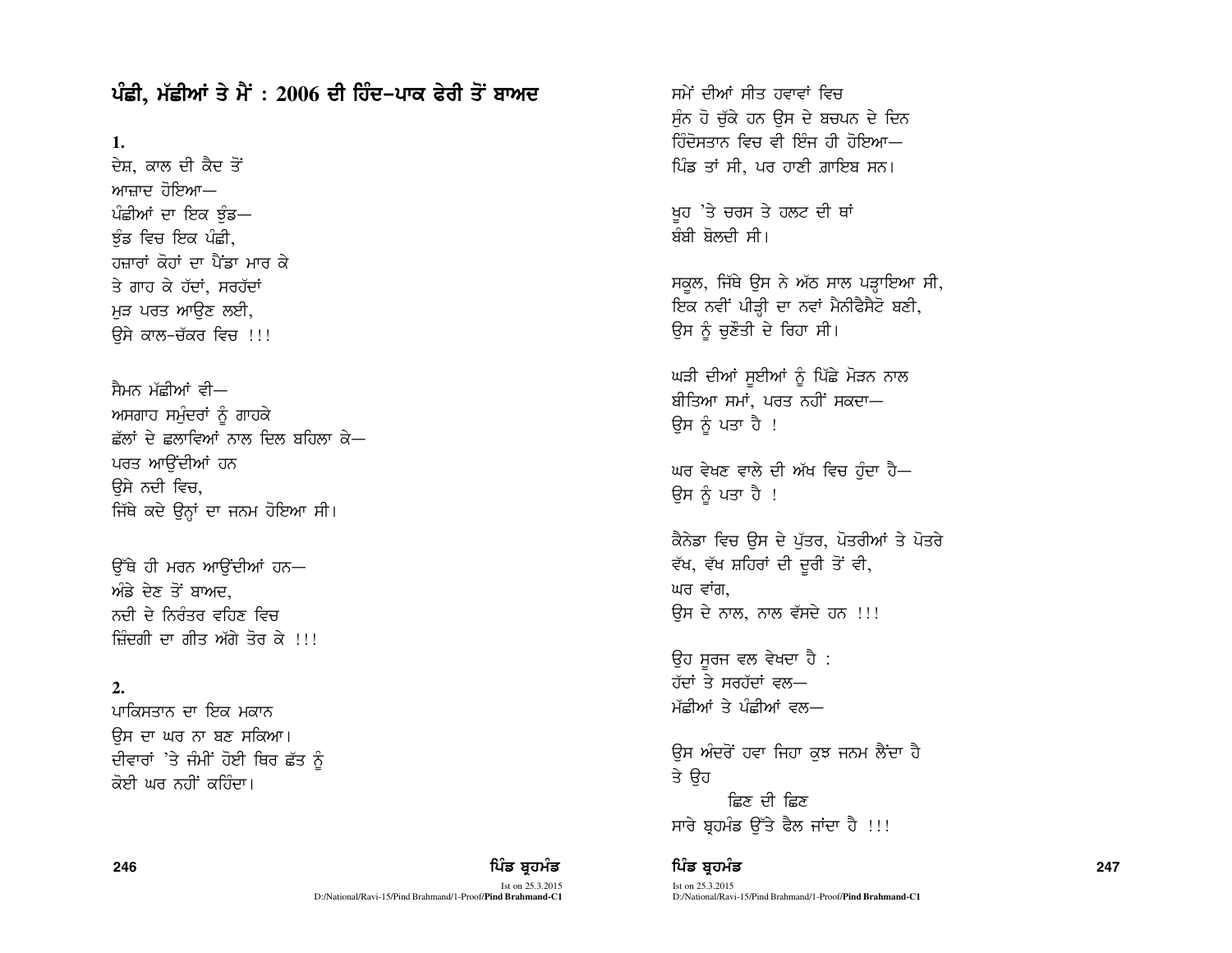## ਦਰਾੜਾਂ

ਦਰਾਤਾਂ ਬਣ ਗਏ ਹਾਂ ! ਇਨ੍ਹਾਂ ਦਾ ਕੀ ਨਾਂ ਰੱਖੀਏ ?

ਇਕ ਦਮ, ਇੱਕੋ ਸਮੇਂ ਇਕ ਥਾਂ ਤੋਂ, ਇਕੱਠੇ ਪਾਟ ਗਏ ਹਾਂ !

ਪਾਟਣ ਵਿਚ ਏਕਤਾ ਹੈ, ਅਨੇਕਤਾ ਵੀ ਫਟਣ ਵਿਚ <u>।</u>

ਰਿਸ਼ਤਿਆਂ ਦੀ ਭੀੜ ਵਿਚ ਆਪੋ ਆਪਣਾ ਟਕੜਾ ਚੱਕੀ, ਪੂਰਨ ਹੋਣਾ ਲੋਚਦੇ ਹਾਂ !!!

ਦਰਾਤਾਂ ਕਿਵੇਂ ਮਿਟਣ*ੀ* ਇਹ ਸੋਚਦੇ ਹਾਂ !!!

# ਸੁੰਗੜਦੇ ਮੌਸਮ

ਉਮਰ ਦੇ ਨਾਲ ਮੁਹੱਬਤ ਵੀ ਬੁੱਢੀ ਹੋ ਗਈ ਹੈ ਧਰਤੀ ਬਹਤ ਹੈ ਅਣਗਾਹੀ ਅਜੇ— ਪਰ ਨਜ਼ਰ ਸੰਗੜਕੇ— ਆਪਣੇ ਆਪ ਤਕ ਹੀ ਸੀਮਤ ਹੋ ਗਈ ਹੈ ।

ਸਿਰ ਤੋਂ ਪੈਰਾਂ ਤਕ "ਅਲਵਿਦਾ" ਦਾ ਮੌਸਮ ਹੈ ।

ਹਰ ਲੋੜ. ਹਰ ਰਿਸ਼ਤੇ ਦੀ ਨਹਾਰ, ਧੰਦਲੀ ਹੋ ਗਈ ਹੈ !!!

# ਦਾਣੇ ਦਾ ਜਨਮ

ਹੁਣ ਤਾਂ ਜੀ ਕਰਦਾ, ਕਿ ਤੁਰਦਾ ਤੁਰਦਾ ਮੁਕ ਜਾਵਾਂ ਅਨੰਤ ਵਲਾਂ ਵੇਖਦਾ, ਵੇਖਦਾ ਤੋਰ ਦੇ ਵਿਚ ਸਮਾ ਜਾਵਾਂ ਹਵਾ ਵਿਚ ਮਹਿਕ ਵਾਂਗ ਨਜ਼ਰ ਨਾ ਆਵਾਂ

ਸਫ਼ਰ ਇੰਜ ਕਾਇਮ ਰਹਿਣ ਨਵੇਂ ਬੁੱਤ, ਨਵੇਂ ਲਖ਼ਸ਼, ਨਵੀਆਂ ਰਾਹਵਾਂ

ਦਾਣੇ ਦੇ ਨਾਲ ਹੀ ਜੰਮ ਪੈਂਦਾ ਹੈ ਦਾਣੇ ਦਾ ਫੁਲਣਾ, ਫਲਣਾ ਤੇ ਮੁਕ ਜਾਣਾ

ਹੁਣ ਤਾਂ ਜੀ ਕਰਦਾ, ਕਿ ...  $\dddotsc$ 

 $\cdots$ 

ਪਿੰਡ ਬਹਮੰਡ Ist on 25.3.2015 D:/National/Ravi-15/Pind Brahmand/1-Proof/**Pind Brahmand-C1** 

249

ਪਿੰਡ ਬਹਮੰਡ

Ist on 25.3.2015 D:/National/Ravi-15/Pind Brahmand/1-Proof/**Pind Brahmand-C1**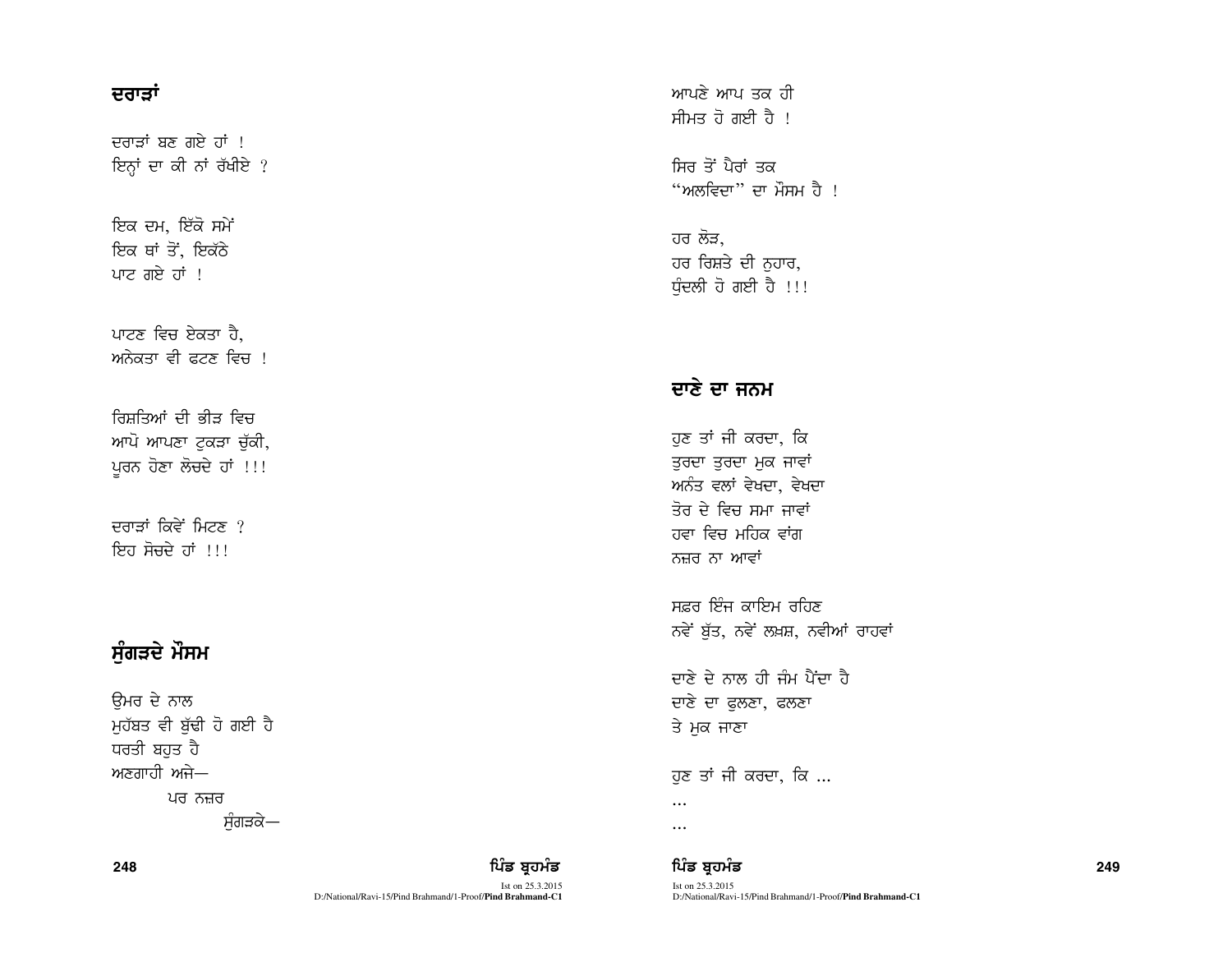# ਮੌਸਮਾਂ ਦੇ ਹਾਣੀ

ਫੁੱਲ ਤੋਂ ਫੁੱਲ ਰੰਗ ਤੋਂ ਰੰਗ ਰੂਪ ਤੋਂ ਰੂਪ ਤਕ ਭਟਕਦੀ ਨਜ਼ਰ ਰੰਗਾ ਰੰਗ ਮਹਿਕ ਨੰ ਦਮੇਲ ਤਕ ਲੈ ਗਈ !

ਜਵਾਨੀ ਦੇ ਮੌਸਮ ਵਿਚ ਸਰਜ ਵੀ ਆਪਣੇ ਅੰਦਰੋਂ ਹੀ ਚੜ੍ਹਦਾ ਹੈ, ਧਰਤੀ ਵੀ ਆਪਣੇ ਅੰਦਰ ਹੀ ਹੰਦੀ ਹੈ, ਬਾਗ਼ ਫਲਕਾਰੀ ਬਣੀ !

ਸਾਹਰ ਮੌਸਮ ਰਾਸ ਨਾ ਹੋਵੇ ਤਾਂ ਅੰਦਰ ਰੰਗ ਮਾਣੀਂਦੇ ਹਨ। ਹੁਣ ਜਦ, ਅੰਦਰ ਵੀ. ਸੱਖਣਾ ਹੋ ਗਿਆ ਹੈ ਤੇ ਨਜ਼ਰ $-$ ਝਰੜਾਏ ਚਿਹਰੇ ਵਿਚ ਬਿੰਦ ਬਿੰਦ ਬਝ ਰਹੀਆਂ ਅੱਖਾਂ 'ਚੋਂ— ਮਸਾਂ ਗੋਡਿਆਂ ਤਕ ਪਹੁੰਚਦੀ ਹੈ, ਤਾਂ ਬਾਹਰ ਦੇ ਮੌਸਮ ਹੱਸਦੇ ਤੇ ਪੱਛਦੇ ਹਨ : "ਮੌਸਮਾਂ ਨਾਲ ਦੋੜ ਲਾਈ ਸੀ ਤੂੰ, ਬਹਤ ਪਿੱਛੇ ਰਹਿ ਗਿਆ ਹੈਂ, ਕਿਓਂ ?"

250

## ਪਿੰਡ ਬਹਮੰਡ

Ist on 25.3.2015 D:/National/Ravi-15/Pind Brahmand/1-Proof/Pind Brahmand-C1 ਮੈਂ ਆਖਦਾ ਹਾਂ : "ਦਮੇਲ ਤੰਗ ਹੋ ਕੇ. ਮੇਰੀ ਬੁੱਕਲ ਬਣ ਗਏ ਹਨ।

ਰੰਗ ਤੇ ਸਗੰਧ ਵਿਚ ਹੀ ਝਤ ਰਿਹਾ ਹਾਂ ਮੈਂ ! ਤਸੀਂ ਅੱਗੇ ਵਧੋ. ਤਹਾਡੇ ਹਾਣੀ, ਤੁਹਾਡੀ ਉਡੀਕ ਕਰ ਰਹੇ ਹਨ !!!"

# ਜੜ੍ਹ–ਹੀਣਤਾ ਵਲ ਵਧਦੇ ਕਦਮ

ਕੰਜ ਉਤਾਰੀ ਬਚਪਨ ਦੀ ਤੇ ਪੱਤਰ ਹੋਏ ਜਵਾਨ ਧੀਆਂ ਪੀਂਘਾਂ ਵਾਂਗੂੰ ਚੜ੍ਹੀਆਂ ਮੱਲ ਲਿਆ ਅਸਮਾਨ

ਮਾਪੇ ਪਿੰਜਰੇ ਦੇ ਵਿਚ ਬੈਨੇ ਪੱਛਮ ਦੇ ਗਣ ਗਾਨ ਸੱਭਿਅਤਾ, ਰਸਮ, ਰਿਵਾਜ ਅਜਨਬੀ ਬਦਲੀ ਅੱਜ ਜ਼ਬਾਨ

ਬਦਲ ਗਿਆ ਹੈ ਮੌਸਮ ਏਥੇ ਰਿਸ਼ਤੇ, ਸਗਲ ਜਹਾਨ ਸੋਚੇ, ਜੀਵੇ, ਵੇਖੇ ਟੀ.ਵੀ. $-$ ਟੀ.ਵੀ. ਦੀ ਸੰਤਾਨ

ਨੱਕ ਵਿਚ ਕੋਕੇ, ਕੰਨੀ ਮੰਦਰਾਂ, ਧੰਨੀਂ, ਮੰਦਰੀ ਪਾਣ

## ਪਿੰਡ ਬਹਮੰਡ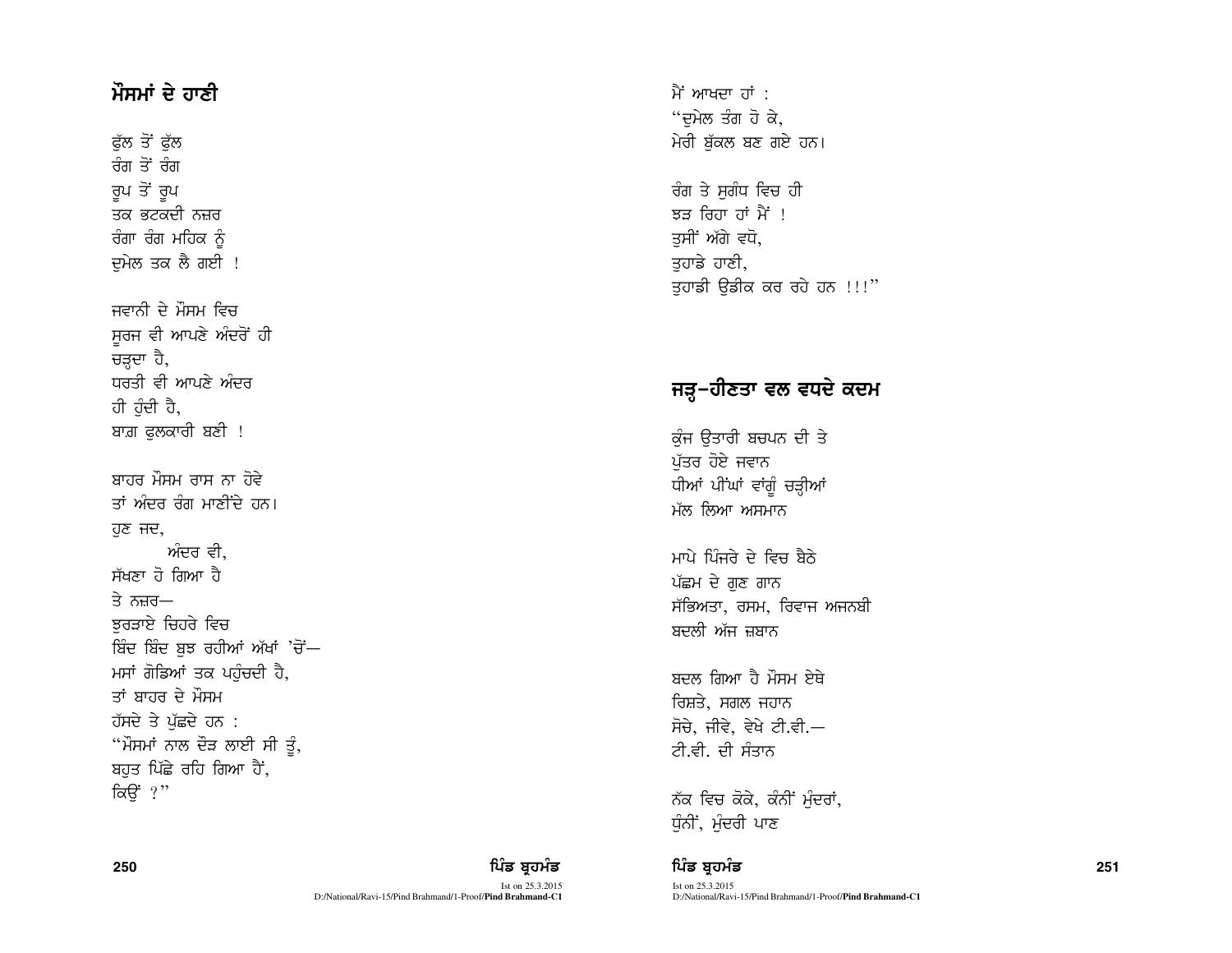ਫਟੀ ਫਤੁਹੀ, ਪਾਟੀਆਂ ਜੀਨਾਂ \*ਗੋਦਨੇ ਵੀ ਖਦਵਾਣ

ਖਿੱਲਰੀਆਂ ਜ਼ਲਫ਼ਾਂ, ਘੋਨੇ ਸਿਰ ਤੇ \*\*ਪੱਬ, ਕਲੱਬ ਵਿਚ ਜਾਨ ਘਰ ਤੋਂ ਟੁੱਟੇ, ਜੜ੍ਹ ਤੋਂ ਟੁੱਟੇ, ਆਪਣਾ ਆਪ ਜਹਾਨ

ਨਸ਼ੇ, ਮੌਜ ਤੇ ਮੇਲੇ, ਮਸਤੀ, ਹੁਣ ਦੀ ਹੁਣ ਜਹਾਨ ਵਾਵਰੋਲੇ ਵਿਚ ਦਿਸ਼ਾ ਹਰ. ਧੁੜ, ਧੁੜ ਅਸਮਾਨ

ਪਰਬ, ਪੱਛਮ ਦੇ ਵਿਚ ਢਲਿਆ। ਸਰਜ, ਪੱਛਮ ਦੇ ਅਸਮਾਨ। ਵਿਸ਼ਵੀਕਰਨ ਨੇ ਬਦਲੀ ਦ੍ਰਿਸ਼ਟੀ— ਬਦਲੀ ਵਿਚ ਜਹਾਨ ।

ਵਰਜਤ, ਹੁਣ ਪਰਵਾਨਤ, ਬਦਲੀ ਸਬਦਾਂ ਦੀ ਪਹਿਚਾਣ ਹੁਣ ਦੇ ਛਿਣ ਵਿਚ ਸਿਮਟੇ ਜੀਕੁੰ ਭੁਤ, ਭਵਿਖਤ, ਭਵਾਨ

ਬਿਖਰੇ ਮੋਤੀ, ਤਿੜਕਿਆ ਸ਼ੀਸ਼ਾ, ਟੁਕੜੀ, ਟੁਕੜੀ ਜਾਨ ਸੋਚ ਦੇ ਦੋ ਸਿਰਿਆਂ ਨੂੰ ਅਗਨੀ ਜ਼ਿੰਤਨ ਬੇਪਛਾਣ

# ਚਿੰਤਾ ਤੇ ਚਿੰਤਨ

ਸ਼ਬਦਾਂ ਦੇ ਸਾਗਰ ਵਿਚ ਡੱਬੇ ਚਿੰਤਨ ਸਿਮਰੀ ਜਾਈਏ <u>ਚਿੰਤਨ ਨਾਲ ਮਿਟੇ ਨਾ ਚਿੰਤਾ</u> ਦੱਸੋ ਕਿੱਧਰ ਜਾਈਏ  $?$ 

ਚਿੰਤਾ ਕਰਦੇ, ਕਰਦੇ ਪਹਿਲਾ<mark>ਂ</mark> ਚਿੰਤਨ ਤਕ ਅਸੀਂ ਪੱਜੇ ਚਾਨਣ ਵਿਚ ਚੁੰਧਿਆਈਆਂ ਅੱਖੀਆਂ ਰਸਤਾ ਕੋਈ ਨਾ ਸੱਝੇ

ਚਿੰਤਨ ਦਰ ਚੱਕ੍ਰਵਯੁਹ ਸੜਕਾਂ ਮੁੱਲ੍ਹੀਆਂ ਸਭ ਦਿਸ਼ਾਵਾਂ ਹੱਦ ਬੰਨੇ ਲੰਘ ਜਾਵੇ ਚਿੰਤਨ ਵੰਡ ਨਾ ਹੋਣ ਹਵਾਵਾਂ

ਪਿੱਛੇ ਕੀ ਸੀ ? ਅੱਗੇ ਕੀ ਹੈ ? ਚਿੰਤਾ ਪਰ ਨਾ ਮੁੱਕੇ <u>ਇਸ ਜ਼ਿੰਦਗੀ ਦੇ ਦੋ ਸਿਰਿਆਂ 'ਤੇ</u> ਨੂਰ, ਨੇਰ੍ਹ ਹੋ ਢੁੱਕੇ

## ਸ਼ਬਦ–ਸਮਾਧੀ

ਸਸ਼ਦ ਫ਼ੇਰ ਸਮਾਧੀ-ਯਕਤ ਹੋ ਗਿਆ ਹੈ ! ਆਪਣੇ ਅੰਦਰ ਫੈਲ, ਸਕੜ, <u>ਆਪਣੇ ਅੰਦਰ ਖਤੋ ਗਿਆ ਹੈ !</u>

## 252 ਵਿੱਚ **ਸੰਸਾਰ ਵਿੱਚ ਸ਼ਹਿਰ ਸ਼ਹਿਰ ਸ਼ਹਿਰ ਦੀ ਸੰਸਾਰ ਵਿੱਚ ਸ਼ਹਿਰ ਸ਼ਹਿਰ ਸ਼ਹਿਰ ਸ਼ਹਿਰ ਸ਼ਹਿਰ ਸ਼ਹਿਰ ਸ਼ਹਿਰ ਸ਼ਹਿਰ ਸ਼ਹਿਰ ਸ਼ਹਿਰ ਸ**

Ist on 25.3.2015

D:/National/Ravi-15/Pind Brahmand/1-Proof/**Pind Brahmand-C1**

<sup>\*</sup> Tattoo - ਗੋਦਨੇ, \*\* ਪੱਬ Pub - ਸ਼ਰਾਬਖਾਨੇ ਕਿਹਾ ਕਿਹਾ ਕਿਹਾ ਕਿਹਾ ਸਿੰਘ ਸ਼ਾਹਰ 'ਨ੍ਹੇਰੀ ਚੱਲਦੀ ਹੈ,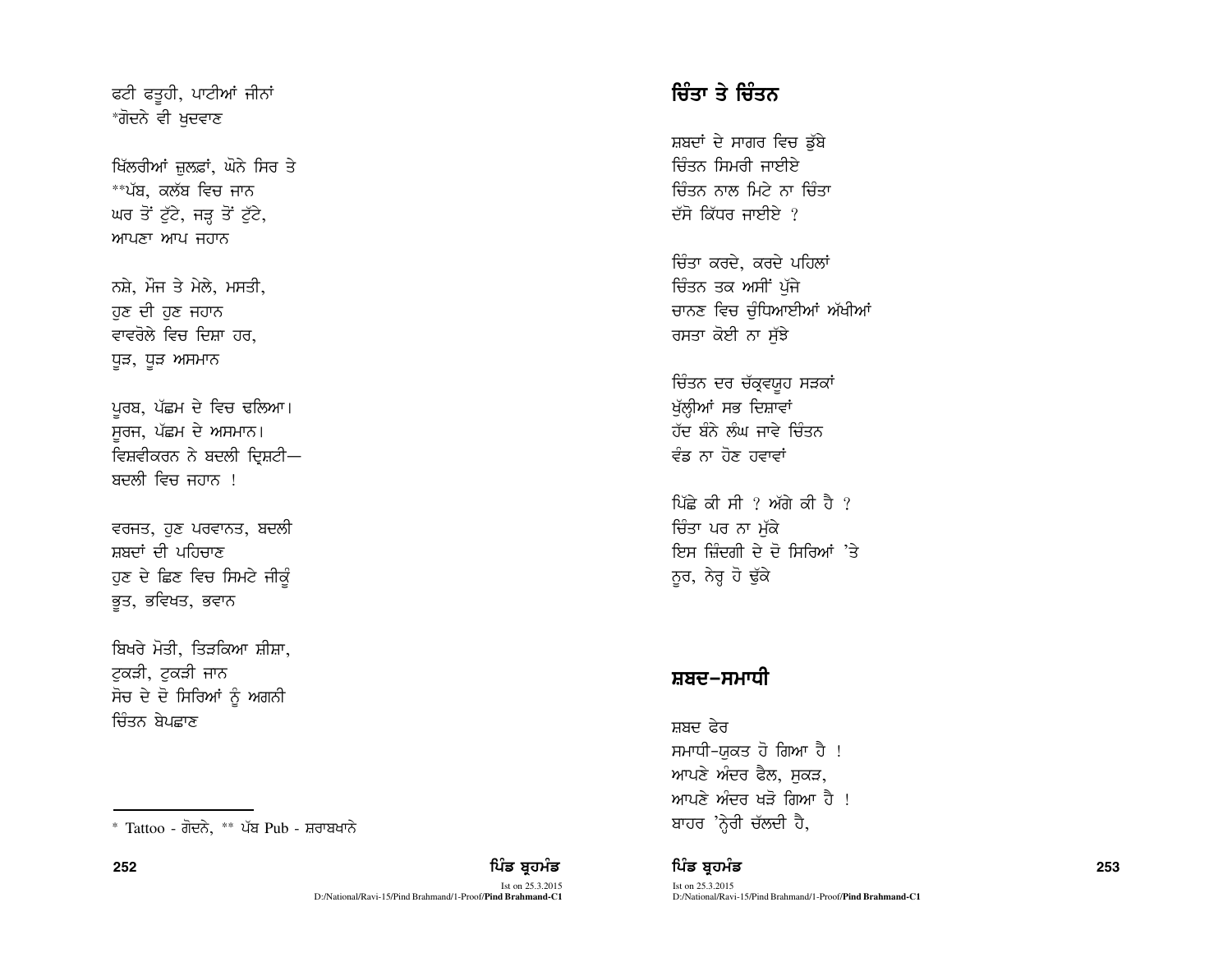ਬਰਫ਼ ਬਰਸਦੀ ਹੈ। ਠਰ ਠਰਕ ਗਏ ਹਨ ਰੱਖ, ਰੱਖਾਂ ਦੇ ਪੱਤੇ ! ਪਾਣ ਚੜ੍ਹ ਗਈ ਹੈ ਉਨ੍ਹਾਂ ਉੱਤੇ \*<sup>1</sup>ਸੀਸਾ ਬਣੀ ਬਰਫ਼ ਦੀ। ਹੌਲੀ, ਹੌਲੀ ਝੜ ਰਹੇ ਹਨ ਪੱਤਰ, ਸ਼ੀਸ਼ੇ ਉੱਤੇ ਰੁੰ\*2 ਬਣੀ ਬਰਫ਼ 'ਤੇ ! ਰੱਖਾਂ ਵਿਚ ਪਰ ਲਗਾਤਾਰ ਜ਼ਿੰਦਗੀ ਦੀ ਰੌ ਚੱਲਦੀ ਹੈ ! ਰੱਖਾਂ ਦੀਆਂ ਛਾਵਾਂ ਤੇ ਬੱਤਾਂ ਦੇ ਪਰਛਾਵੇਂ ਮਾਣਦਾ ਸ਼ਬਦ. ਸਮਾਧੀ-ਯਕਤ ਹੋ ਗਿਆ ਹੈ ਸੁਰਜ ਵੀ ਏਥੇ ਕਿਤੇ .<br>ਸੂਬਦ ਬਣਿਆ ਬੈਨਾ ਹੈ— ਨਦੀ ਵੀ, ਸਮੰਦਰ ਵੀ ! ਸ਼ਬਦ ਨੂੰ, ਸ਼ਬਦਾਂ ਦਾ ਸੰਗ, ਸਾਥ ਹੈ ! ਸ਼ਬਦ ਨੂੰ, ਸ਼ਬਦਾਂ ਤੋਂ ਸਨਿਆਸ ਹੈ ! ਸਬਦ ਤੋਂ ਸਬਦ ਨੇ ਵਿੱਥ ਥਾਪ ਲਈ ਤੇ ਅੰਤਰ-ਧਿਆਨ ਹੋ ਗਿਆ ਹੈ ! ਸ਼ਬਦ ਵਿਅਕਤੀ

ਸ਼ਬਦ ਜਹਾਨ ਹੋ ਗਿਆ ਹੈ !

# \* ਗਲੋਬਲ ਵਾਰਮਿੰਗ

1.

ਮਨੁੱਖ, ਧੁੰਆਂ ਬਣ, ਗੈਸਾਂ ਬਣ, ਛੂਹ ਰਿਹਾ ਅਸਮਾਨ ਨੂੰ ! ਹਰ ਵਾਹਣ, ਸਦਾ-ਖੜੋਤ ਵਲ ਨੂੰ ਭੱਜ ਰਿਹਾ ! ਮਨੱਖ ਦਾ, ਕੁੜਾ ਹੀ ਕੁੜਾ ਹਰ ਤਰਫ਼-ਹਵਾਵਾਂ, ਪਾਣੀਆਂ ਤੇ ਰਾਹਾਂ ਵਿਚ ਪ੍ਰਦੂਸ਼ਣ ਦਾ ਢੋਲ ਵੱਜ ਰਿਹਾ !

## $2.$

ਵਾਤਾਵਰਨ ਨੂੰ ਮਨੁੱਖ ਦਾ ਖੋਰਾ ਲੱਗ ਚੁੱਕਾ ਹੈ, ਜ਼ਿੰਦਗੀ ਨੂੰ ਮੌਤ ਦਾ ਢੋਰਾ ਲੱਗ ਚੁੱਕਾ ਹੈ !

ਵਣ ਵਿਚ ਅੱਗ ਪਨਪ ਰਹੀ ਤੇ ਹਰ ਲੱਕੜ, ਕਾਗ਼ਜ਼ ਦੀ \*\*ਮਿੱਲ, ਹਵਾ ਵਿਚ ਜ਼ਹਿਰ ਬਣ ਵਗਦੀ, ਕੜਾ ਹੀ ਕੜਾ ਜੰਮਦੀ, ਕੁੜਾ ਹੀ ਕੁੜਾ ਹੱਗਦੀ !

### $\mathbf{3}$ .

ਬੱਦਲ, ਬਰਖਾ, ਹਨ੍ਹੇਰੀ-ਘਟਾਵਾਂ ਜਿਵੇਂ ਲਿਸ਼ਕਦੀਆਂ, ਕੜਕਦੀਆਂ-ਘਰਾਂ ਵਿਚ ਆ ਵਤੀਆਂ ਹੋਣ ।

\* ਗਲੋਬਲ ਵਾਰਮਿੰਗ - Global Warming, \*\* ਮਿੱਲ - Mill - ਕਾਰਖਾਨਾ

ਪਿੰਡ ਬ੍ਰਹਮੰਡ

<sup>\*1</sup> ਸ਼ੀਸ਼ਾ ਬਣੀ ਬਰਫ਼ - Ice, \*2 ਰੂੰ ਬਣੀ ਬਰਫ਼ - Snow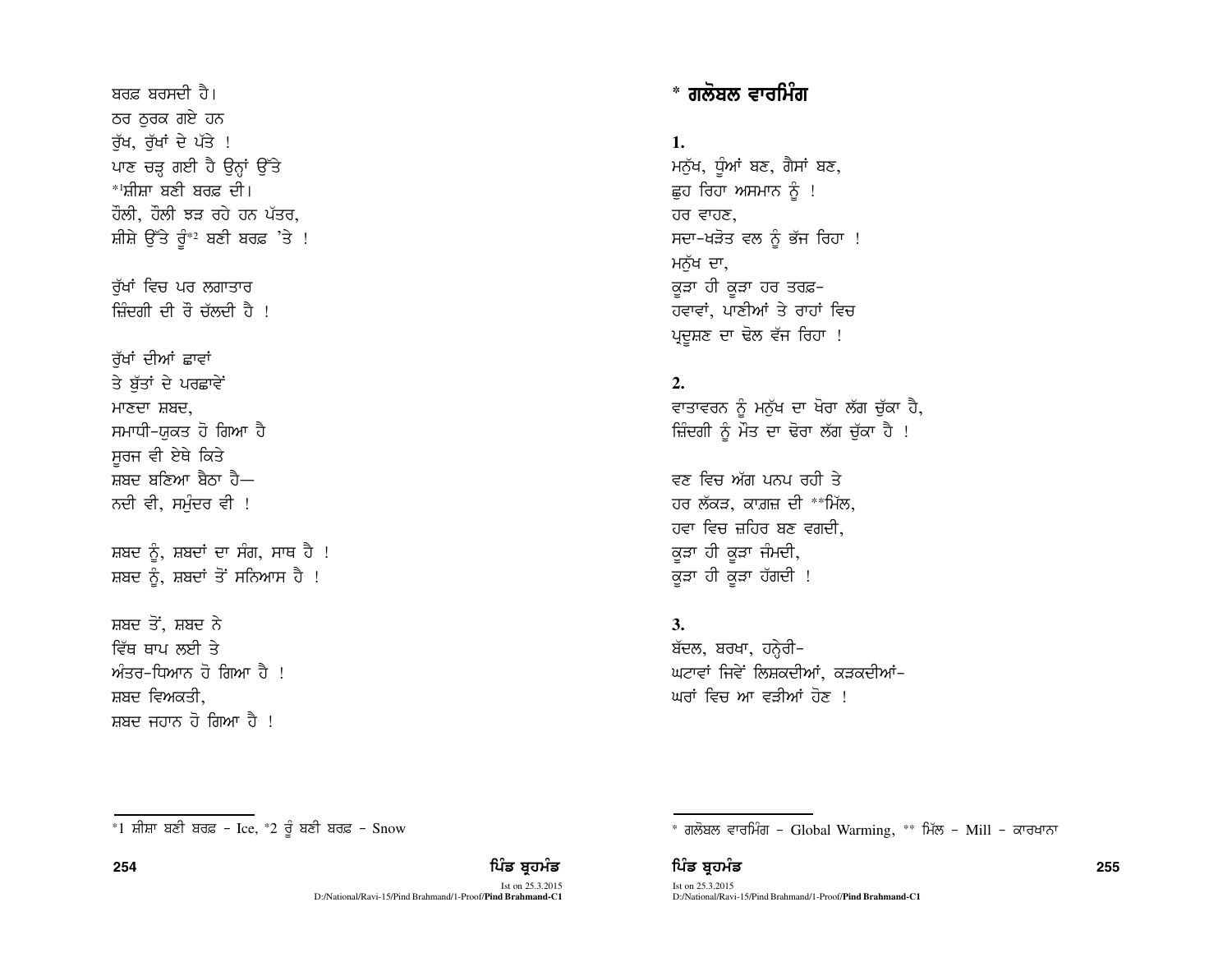ਘਰ, ਜਿਵੇਂ ਇਕ ਦੂਜੇ ਤੋਂ ਟੁੱਟੇ, ਪ੍ਰਦੂਸ਼ਣਾਂ ਦੇ ਮਹਾਂ-ਸਾਗਰ ਦੇ ਵਿਚ-ਅੰਨ੍ਹੀਂ ਦਿਸ਼ਾ ਬਣੇ,  $w_0$  ਅੰਨ੍ਹੇਂ ਸਫ਼ਰ ਦੇ ਵਲ ਹੜ੍ਹ ਰਹੇ!

ਤਾਪਮਾਨ ਚੜ੍ਹ ਰਹੇ, ਧਰਤੀਆਂ · ਜੰਗਲ ਦੀ ਅੱਗ– ਮੌਸਮ ਵੀ ਹਨ ਬਦਲ ਰਹੇ  $11!$ 

### **4.**

ਓੱਤਰੀ ਤੇ ਦੱਖਣੀ ਧਰੱਵ, ਪਲ, ਪਲ ਖਰ ਰਹੇ। ਗਲੇਸ਼ੀਅਰ ਟੱਟ ਰਹੇ, ਬਰਫ ਦੇ ਤੋਦੇ ਅਨੇਕ. ਸਾਗਰਾਂ ਲਈ. ਚੱਕ੍ਰਵਯੁਹ ਬਣ ਰਹੇ,  $H$ ਛੀਆਂ, ਮੱਲਾਹਾਂ ਲਈ, ਤਵਾਰੀਖਦਾਨਾਂ  $\Rightarrow$ ਸੱਯਾਹਾਂ ਲਈ !!!

### **5.**

ਗਲੋਬਲ ਵਾਰਮਿੰਗ. ਇਕ ਸਵਾਲ ?

ਇਹ ਕੈਸਾ ਮਨੱਖ ?

ਆਪੇ ਹੀ, ਆਪਣੀ ਚੜ੍ਹਾਈ, ਆਪੇ ਹੀ, ਆਪਣਾ ਜ਼ਵਾਲ  $?$ ??

#### 256 ਵਿੱਚ **ਸੰਤਰੀ ਦੀ ਸ਼ਹਿਰ ਦੀ ਸ਼ਹਿਰ ਦੀ ਸ਼ਹਿਰ ਦੀ ਸ਼ਹਿਰ ਦੀ ਸ਼ਹਿਰ ਦੀ ਸ਼ਹਿਰ ਦੀ ਸ਼ਹਿਰ ਦੀ ਸ਼ਹਿਰ ਦੀ ਸ਼ਹਿਰ ਦੀ ਸ਼ਹਿਰ ਦੀ ਸ਼ਹਿਰ 257** Ist on 25.3.2015 D:/National/Ravi-15/Pind Brahmand/1-Proof/**Pind Brahmand-C1**

## ਮਹਾਂ ਪਰਲੋ ਦੇ ਆੳਣ ਤੋਂ ਪਹਿਲਾਂ

ਬਾਹਰ.

ਬਰਫ਼–ਬਾਰੀ ਹੋ ਰਹੀ ਹੈ । ਸ਼ਰਫ਼ ਦੇ ਅਸਹਿ ਕਾਰ ਹੇਨ ਹਵਾ ਦੇ ਕਹਿਰੀ ਰੂਪ ਸੌਹੇਂ, ਜੰਗਲਾਂ ਦੇ ਜੰਗਲ ਕੜਕਵੀਂ ਟੱਟ, ਭੱਜ ਦੇ ਵਿਚ, ਓਲਝ ਗਏ !

ਸ਼ਹਿਰੀ ਰੱਖਾਂ ਦੇ ਭਾਰ ਥੱਲੇ. ਬਿਜਲੀ ਦੀਆਂ ਤਾਰਾਂ ਟੁੱਟ ਗਈਆਂ ਹਨ, ਬੱਤੀਆਂ ਗਲ, ਚੁੱਲ੍ਹੇ ਠੰਡੇ ਹਨ–

ਕੰਪਿਊਟਰ, ਟੀ.ਵੀ., ਸਟੀਰੀਓ-ਸਭ ਖੜ੍ਹ ਗਏ ਹਨ, ਦੀਵਾਰ ਨਾਲ ਲੱਗੇ ਲੋਕ, ਆਪਣੇ ਅੰਦਰ ਵਤ ਗਏ ਹਨ !

ਸੜਕ ਉੱਤੇ, ਸੀਸੇ ਵਰਗੀ ਬਰਫ ਪੈਰ, ਤਿਲ੍ਹਕੇ ਵਾਹਣ ਸੱਭੇ, ਇਕ ਦੂਜੇ ਵਿਚ ਟਕਰਾ ਕੇ, ਹਾਦਸਾ ਬਣ, ਖੜ੍ਹ ਗਏ ਹਨ।

ਸ੍ਰੈ–ਰੱਖਿਆ : ਤੰਗ ਦ੍ਰਿਸ਼ਟੀ !  $\overline{r}$ ਜਰਬ–ਰੱਖਿਆ ਹੈ ਅਪਾਹਜ !!! ਮੌਤ ਦਾ ਪਹਿਰਾ ਹੈ ਜੀਕੁੰ ਹਰ ਤਰਫ਼, ਜ਼ਿੰਦਗੀ ਸਹਿਮੀ<sup>:</sup> ਹੋਈ ਹੈ ਬੇਜ਼ਬਾਨ !!!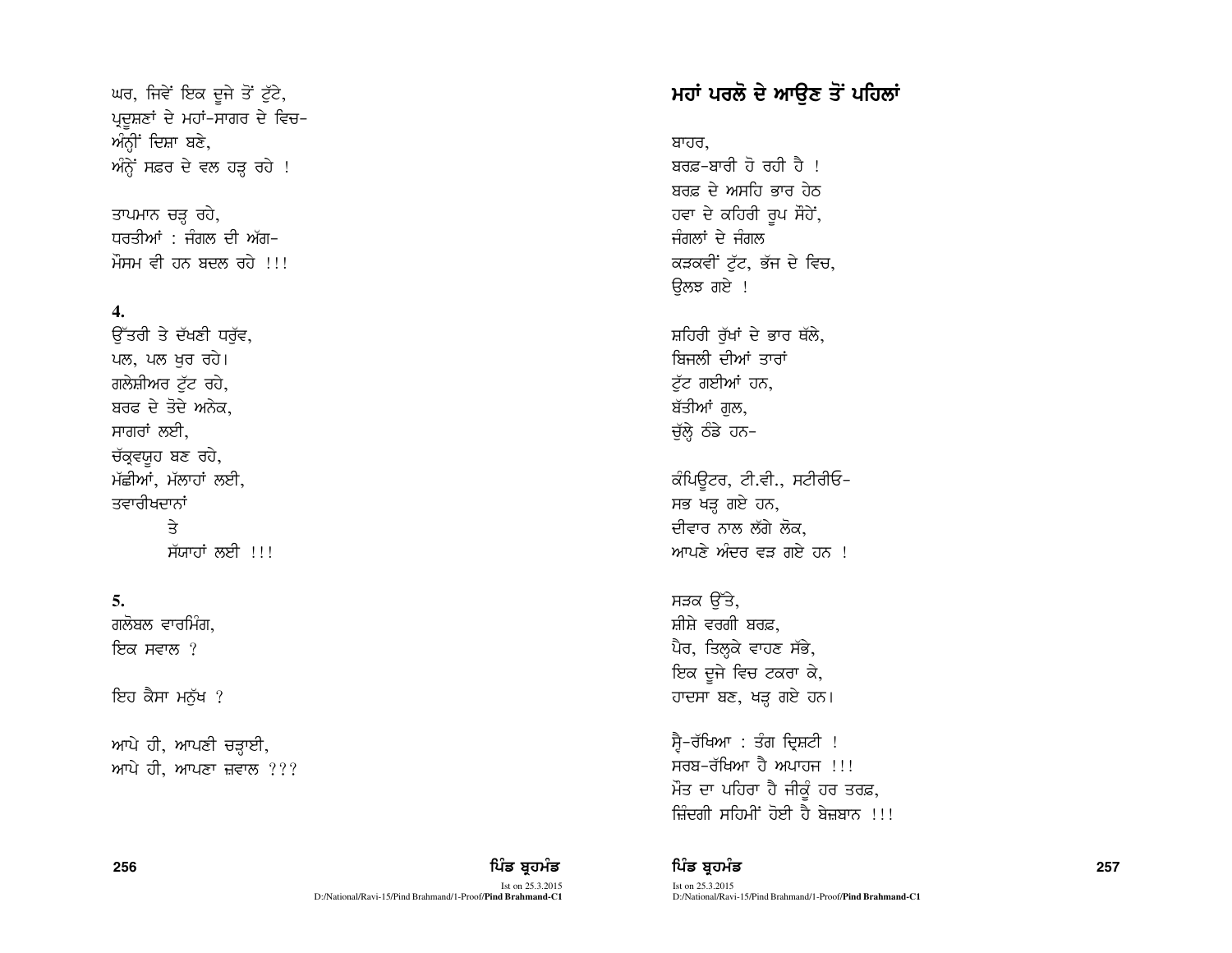ਆੳਣ ਵਾਲੇ. ਪਰਾ-ਤਤਵ ਖੋਜੀਆਂ ਲਈ, ਮੰਮੀਆਂ ਦਾ ਵਣ. ਬਣ, ਖੜੋ ਗਈ !!! "ਪਰਲੋ ਤੋਂ ਪਹਿਲਾਂ, ਸਰਬ-ਨਾਸ਼  $??$ " <sup>"</sup>ਮੌਤ ਬਿਨ, ਜੀਵਨ ਦਾ ਅੰਤ ???" "ਇਹ ਕਿਹੀ ਫੈਂਟਸੀ ?" "ਇਹ ਕਿਹਾ ਸੱਚ ਹੈ ???" ਪਸ਼ਨ ਬਣ, ਚਿੰਤਨ ਮੇਰਾ, ਸੋਚ ਮੇਰੀ ਨੰ ਜਿਵੇਂ ਵੰਗਾਰਦਾ : "  $377$   $^{\prime\prime}$   $^{\prime\prime}$   $^{\prime\prime}$   $^{\prime\prime}$   $^{\prime\prime}$   $^{\prime\prime}$   $^{\prime\prime}$   $^{\prime\prime}$   $^{\prime\prime}$   $^{\prime\prime}$   $^{\prime\prime}$   $^{\prime\prime}$   $^{\prime\prime}$   $^{\prime\prime}$   $^{\prime\prime}$   $^{\prime\prime}$   $^{\prime\prime}$   $^{\prime\prime}$   $^{\prime\prime}$   $^{\prime\prime}$   $^{\prime\prime}$   $^{\prime\prime}$   $^{\prime\prime}$   $^{\prime\prime$ "ਆਪਣੇ ਅੰਦਰ ਨੰ ਜੋੜ !!!" "ਹਿੰਮ–ਸੀਤ ਨਾਰ ਤੋਤ ।।" "ਹੋਂਦ ਨਾਲ, ਨਾਤਾ ਜੋਤ ।।।" ... ...  $\cdots$   $\cdots$ ਬਾਹਰ. ਬਰਫ਼–ਬਾਰੀ ਹੋ ਰਹੀ ਹੈ !!!

ਦਿਲ ਦੀ ਬਾਤ ਅਲਹਿਦੀ -ਚਾਰ ਸਾਲਾਂ ਵਿਚ, ਦਿਲ ਦੇ ਤਿੰਨ ਉਪਰੇਸ਼ਨਾਂ ਤੋਂ ਬਾਅਦ–

ਤਿੰਨ ਵਾਰੀ ਇਹਨੂੰ ਬੰਦ ਕੀਤਾ ਤਿੰਨ ਵਾਰ ਚਲਾਇਆ !

ਪਿੰਡ ਬਹਮੰਡ

ਤਿੰਨ ਮੌਤਾਂ, ਤਿੰਨ ਜੀਵਨ ਬਣੀਆਂ ਇਸ ਦਿਲ ਦਾ ਸਰਮਾਇਆ ।

<sup>1</sup> ਦਿਲ-ਫੇਫਤੇ-ਜੰਤਰ<sup>ਾ</sup>ਤੇ ਲਾ <sup>2</sup> ਖੁਨ ਚਲਾਇਆ, ਸਾਹ ਦੁਆਇਆ ! ਸਾਇੰਸ-ਬੋਧ ਦੇ ਤਰਕ ਦਆਰਾ, ਕਰਮ–ਕਾਂਡ, ਈਸ਼ਵਰ ਝਠਲਾਇਆ !

<sup>3</sup> ਕੱਟ, ਵੱਢ ਕੀਤੀ ਤੇ ਨਾੜਾਂ ਨੰ ਰੱਸੀ ਵਾਂਗੂੰ ਜੋੜ ਲਗਾਇਆ ! ਡੁੱਬ, ਡੁੱਬ ਪੈਂਦੇ ਸੂਰਜ ਤਾਂਈਂ ਕਿਸ ਦੀ ਅੱਖ ਦਾ ਨੂਰ ਬਣਾਇਆ ???

ਸਾਕੀ ਵੈਲਵ ਅਜੇ ਵੀ ਕਾਇਮ ਇਕ ਦੀ ਥਾਂਵੇਂ ਪਈ ਮਸੀਨ ਪ ਨੀਵੇਂ ਹੋ ਗਏ ਅੰਬਰ ਅੱਜ, ਤੇ ਉੱਚੀ ਹੋ ਗਈ ਅੱਜ ਜ਼ਮੀਨ।

ਰੱਬ ਨੂੰ ਬਣੇ ਚੁਣੌਤੀ, ਅੱਜ, ਇਹ ਦਿਲ ਦੀ ਥਾਂ, ਮਸ਼ੀਨੀ ਦਿਲ<sup>5</sup> ! ਜੀਵਨ, ਮੌਤ ਦੇ ਅਰਥ ਬਦਲਦੇ, ਰੱਬ ਦੀ ਥਾਂ ਮਸ਼ੀਨੀ ਦਿਲ।

<sup>6</sup> ਥੈਲੀ ਵਿੱਚੋਂ ਕੱਢ ਏਸ ਨੰ ਦੇ ਦਿੱਤੀ ਪੂਰਨ ਆਜ਼ਾਦੀ<sup>7</sup> ! ਦਿਲ ਦੀ ਬਾਤ ਅਜੇ ਵੀ ਦਿਲ ਵਿਚ. ਦਿਲ ਦੀ ਬਾਤ ਅਲਹਿਦੀ ।।।

## ਪਿੰਡ ਬਹਮੰਡ

258

<sup>1.</sup> Heart-Lung Machine, 2. Pumped Blood and Facilitated oxygen supply for substitute breathing, 3. Open-Heart Surgery for Heart-Bypass and grafting arteries, 4. Machanical Valve-Transplant 5. Machanical Heart, 6. Pericardium (ਥੈਲੀ, ਝਿੱਲੀ), 7. Peticardiectomy -ਦਿਲ ਉੱਤੋਂ Pericardium (ਥੈਲੀ) ਨੂੰ ਲਾਹੁਣ ਲਈ ਕੀਤੀ ਜਾਂਦੀ ਸਰਜਰੀ।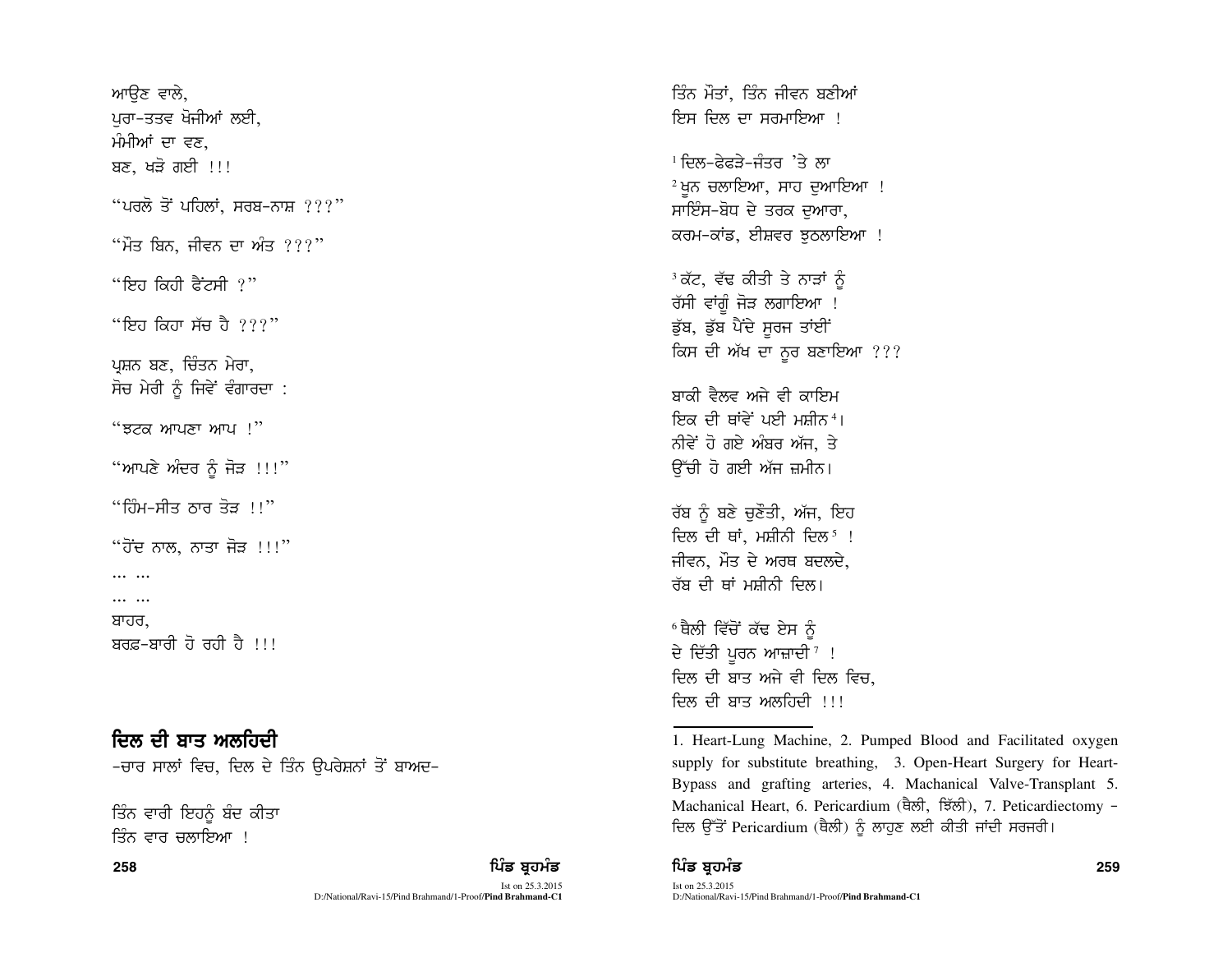## ਪਿੰਡ ਤੇ ਬ੍ਰਹਮੰਡ ਵਿਚਕਾਰ ਲਟਕਦੇ ਪਰਵਾਸੀ

ਗੱਲੀ ਡੰਡਾ ਖੇਡਦੇ, ਖੇਡਦੇ, ਕੰਪਿਊਟਰ ਯੁੱਗ ਵਿਚ ਪਹੁੰਚ ਗਏ-ਪਰ ਕੰਪਿਉਟਰ ਦੀ ਭਾਸ਼ਾ ਨਾ ਸਿੱਖੀ !

ਲੁਣ, ਤੇਲ, ਲੱਕੜੀਆਂ 'ਚ ਹੀ ਫਸੇ ਰਹੇ, ਕੱਲੀ, ਗੱਲੀ, ਜੱਲੀ ਦੀ ਚਿੰਤਾ ਦੇ ਵਿਚ-ਦਸ, ਦਸ, ਬਾਰਾਂ, ਬਾਰਾਂ ਘੰਟੇ ਦੀਆਂ ਸ਼ਿਫਟਾਂ ਲਗਾਈਆਂ 7 ਨਹੀਂ ਤਾਂ 6 ਦਿਨ !

ਜੋ ਕਝ ਸਿੱਖਿਆ ਸੀ, ਉਹ ਭੱਲ ਗਏ ! ਜੋ ਸਿੱਖਣਾ ਸੀ, ਉਸ ਤੋਂ ਟੁੱਟ ਗਏ ! ਉਹ ਲਗਾਤਾਰ ਬੀਤਦੇ ਹੋਏ ਵੀ**.** ਕੰਮ ਤੇ ਘਰ ਦੇ ਵਿਚਕਾਰ, ਲਟਕ ਕੇ-ਰੁਕਦੇ, ਰੁਕਦੇ, ਰੁਕ ਗਏ !

ਬੱਚੇ ਕੇਵਲ ਕੰਪਿਊਟਰ ਦੀ ਭਾਸ਼ਾ ਬੋਲਦੇ, ਪੜ੍ਹਦੇ, ਸੁਣਦੇ ਤੇ ਲਿਖਦੇ ਹਨ ! ਉਨ੍ਹਾਂ ਲਈ ਖੇਡ ਦਾ ਮੈਦਾਨ, ਮਨੋਰੰਜਨ ਦਾ ਸਭ ਸਾਮਾਨ, ਗਿਆਨ, ਧਿਆਨ ਤੇ ਵਿਗਿਆਨ-ਇਹ ਕੰਪਿਉਟਰ ਹੈ !!!

ਸੰਗੀਤ, ਫ਼ਿਲਮਾਂ ਤੇ ਸੌਲੀਟੇਅਰ-ਹਰ ਕਾਰ ਸ੍ਰੈ ਦੁਆਲੇ ਘੁੰਮਦੀ, <u>ਆ</u>ਤੀ ਦੀ ਕੋਈ ਲੋੜ ਨਹੀਂ !

ਮਾਪਿਆਂ ਨੂੰ ਉਨਾਂ ਦੀ ਭਾਸ਼ਾ, ਉਨ੍ਹਾਂ ਦਾ ਮਹਾਵਰਾ ਤੇ ਵਤੀਰਾ, ਸਭ ਕੁਝ ਓਪਰਾ, ਓਪਰਾ, ਅਜਨਬੀ-ਸਦੇਸੀ ਜਿਹਾ ਜਾਪਦਾ ।

Ist on 25.3.2015 D:/National/Ravi-15/Pind Brahmand/1-Proof/**Pind Brahmand-C1** ਬੱਚੇ ਕੰਪਿਊਟਰ ਮੂਹਰੇ ਬੈਠੇ, ਬੈਠੇ ਹੀ-ਗਲੋਬਲ ਪਿੰਡ ਬਣ ਜਾਂਦੇ ਹਨ ਤੇ ਮਾਂ ਬਾਪ, ਯਤਨ ਕਰ ਕੇ ਵੀ, ਬੱਚਿਆਂ ਤਕ ਪਹੰਚ ਨਹੀਂ ਪਾੳਂਦੇ।

fੲਕ ਖਲਾਅ ੳੱਸਰਦੀ ਰਹੀ ਹੈ, ਲਗਾਤਾਰ*-*ਦੋ ਪੀੜੀਆਂ ਵਿਚਕਾਰ !

ਬੱਚੇ ਬਹਮੰਡ ਬਣ ਰਹੇ, ਪਰ ਮਾਂ, ਬਾਪ-ਪਿੰਡ ਨਾਲੋਂ ਵੀ ਟੱਟ ਗਏ !

ਸ਼ਨਯ ਵਿਚ ਵਿਚਰਦੀ ਹੈ, ਬੇਲਚਕ– ਪਿਛਲੀ ਪੀੜੀ ਖਲਾਅ ਵਿਚ ..

 $\cdots$  $\cdots$ 

ਜਿਸ ਤਰ੍ਹਾਂ ਰੇਸ਼ਮ ਦਾ ਕੀੜਾ, ਖ਼ਤਮ ਹੰਦਾ, ਰੇਸਮ ਪੈਦਾ ਕਰਨ ਦੀ ਸਜ਼ਾ ਵਿਚ <del>।।।</del>

## ੳਮਰ ਦੀ ਢਲਾਣ ਤੇ ਮਹੱਬਤ

ਮਹੱਬਤ, ਹਰ ਸਮੇਂ ਕੋਲ ਹੰਦੀ ਹੈ, ਪਰ ਜਜ਼ਬਾ, ਇੱਛਾ, ਵਲਵਲਾ– ਕਝ ਵੀ ਨਹੀਂ ਬਣਦੀ !

ਮਨ ਵਿਚ. ਤਣਾ ਰਹਿੰਦਾ ਹੈ. ਹਰ ਸਮੇਂ-

260 ਫ਼ਿਲ **ਦਾ ਸ਼ਹਿਰ ਸ਼ਹਿਰ ਵਿੱਚ ਬ੍ਰਹਮੰਡ ਦਾ ਸੰਭਾਰਤ ਨਾਲ ਸਿੰਤ ਬ੍ਰਹਮੰਡ ਨਾਲ ਵਿੱਚ ਬ੍ਰਹਮੰਡ ਦਾ ਸੰਭਾਰਤ ਨਾਲ ਵਿੱਚ 1261 ਵਿੱਚ** Ist on 25.3.2015 D:/National/Ravi-15/Pind Brahmand/1-Proof/**Pind Brahmand-C1**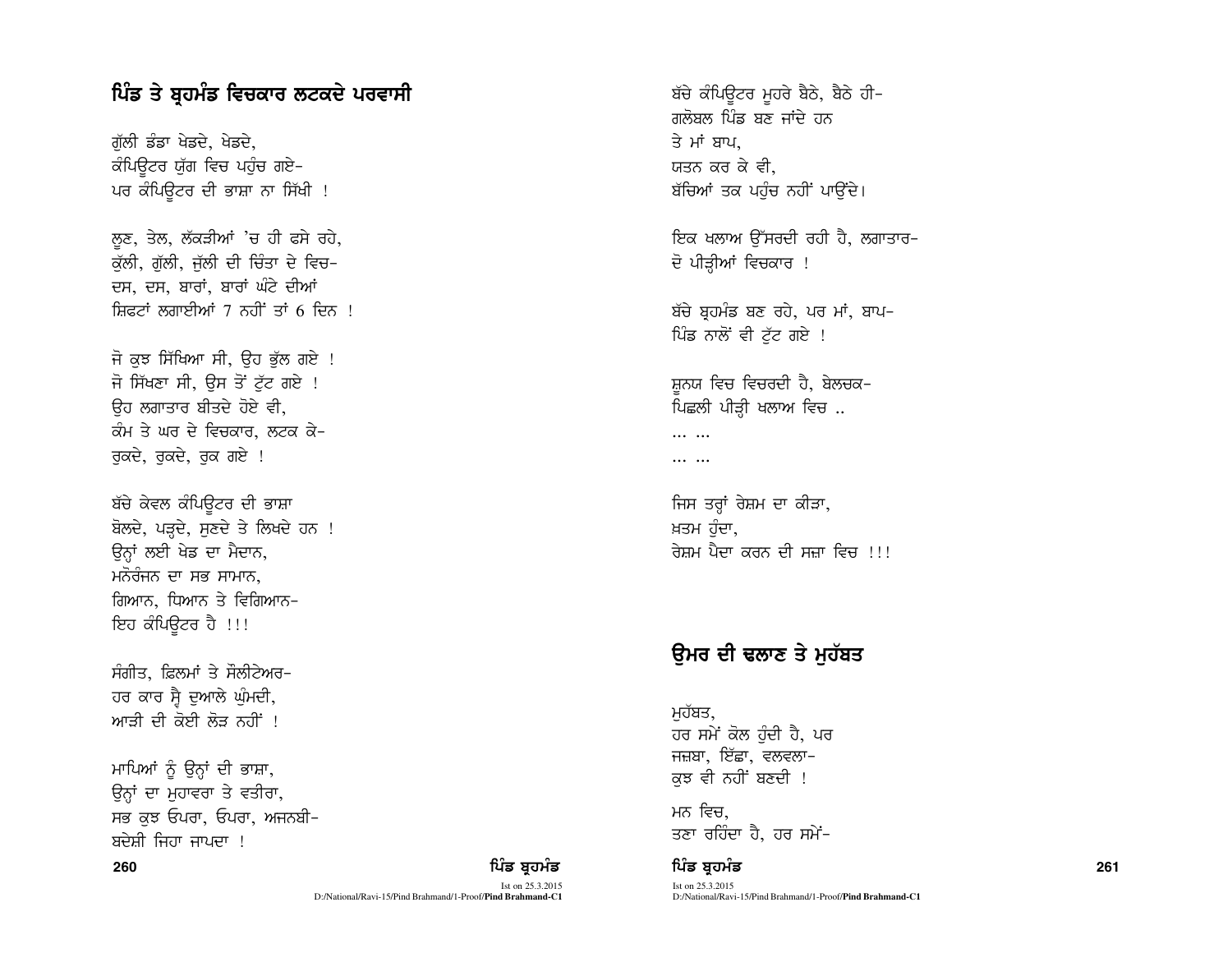ਪਰ ਇਹ ਤਣਾ. ਤਣੀ-ਸਿੱਦਤ ਨਹੀਂ ਬਣਦੀ ।

ਸਾਰੇ ਅੰਕ. ਇਕ ਦਾਇਰੇ 'ਚ ਘੰਮਦੇ-ਦਾਇਰੇ 'ਚ. ਪਰ ਸਿਫਰ–ਸੂਬਿਤੀ ਵਿਚਰਦੀ ।

ਹਵਾ ਵੀ. ਹੳਕੇ ਵਰਗੀ ਜਾਪਦੀ ! ਫੁੱਲ ਦੀ ਪੱਤੀ 'ਤੇ ਤ੍ਰੇਲ ਦਾ ਤੁਪਕਾ-ਹੁਸਨ ਦਾ ਮੁੜਕਾ ਨਹੀਂ, ਖਦ ਤੋਂ, ਸਭ ਤੋਂ ਵਿੱਛੜੀ ਹੋਈ– ਬਿਰਹਨ ਦਾ ਹੰਝੁ ਜਾਪਦਾ !

ਲਰਨਿਆਂ ਦੇ ਸ਼ੋਰ 'ਚੋਂ-ਦਰਿਆਵਾਂ ਦੇ, ਸਾਗਰਾਂ ਵਿਚ, ਸਦਾ ਲਈ, ਗੰਮ ਜਾਣ ਦੇ, ਸਰ ਉੱਭਰਦੇ !

ਝੜ ਗਏ ਪੱਤੇ, ਜਿਵੇਂ-ਰੱਖ ਨੂੰ ਚਿੰਮੜੇ ਹੋਏ, ਖੜਖੜਾਂਦੇ ਪੱਤਿਆਂ ਵਲ. ਹਵਾ ਦੇ ਰਖ, ਵੇਖਦੇ ਤੇ ਹੱਸਦੇ ।

ਰੁੱਖ ਨੂੰ, ਬੀ ਵਿਚ ਸਮਾ, ਕਦਰਤ ਦਾ ਭੇਤ ਦੱਸਦੇ !

ਰੱਤ ਹੰਦੀ ਸੀ ਕਦੇ-ਮਨ<sup>,</sup> 'ਤੇ. 262

ਤਨ, ਆਤਮਾਂ 'ਤੇ-ਇਕ ਮਹੱਬਤ ਆਪਣੀ ਦੀ ! ਤਨ, ਪਰ, ਹਣ ਨਾਲ ਇਸ ਦੇ, ਤਰਨ ਦੇ ਕਾਬਲ ਨਹੀਂ ...  $\cdots$   $\cdots$ ਮਨ ਤਾਂ ਚਾਹੁੰਦਾ ਹੈ ਬੜਾ ...  $\cdots$   $\cdots$  $\cdots$   $\cdots$ ਮਨ ਤਾਂ ਚਾਹੰਦਾ ਹੈ ਬੜਾ ...  $\cdots$   $\cdots$  $\cdots$   $\cdots$ ਹਰ ਤਰਫ਼ ਸੁਰਜ ਦਾ ਚੜ੍ਹਾ-

ਮੇਰੇ ਅੰਦਰ ਕਿਉਂ ਤਣਾ ???

 $\cdots$   $\cdots$ 

 $\cdots$   $\cdots$ 

ਮਹੱਬਤ, ਹਰ ਸਮੇਂ ਕੋਲ ਹੰਦੀ ਹੈ, ਪਰ ਜਜ਼ਬਾ, ਇੱਛਾ, ਵਲਵਲਾ– ਕੁਝ ਵੀ ਨਹੀਂ ਬਣਦੀ !!!

# ਭੂਗੋਲੇ ਵਿਚ ਘਿਰੇ ਲੋਕ

ਮੇਰੀ ਕਥਾ ਸਣਦੇ, ਸਣਦੇ ਆਕਾਸ਼, ਪਹਾੜ ਕੋਲ ਆ ਗਿਆ ! ਮੇਰੀ ਕਥਾ ਸੁਣਦੇ, ਸੁਣਦੇ, ਪਹਾੜ ਧਾਰ ਬਣ ਵਗ ਤਰਿਆ

ਪਿੰਡ ਬਹਮੰਡ

ਪਿੰਡ ਬਹਮੰਡ

D:/National/Ravi-15/Pind Brahmand/1-Proof/Pind Brahmand-C1

Ist on 25.3.2015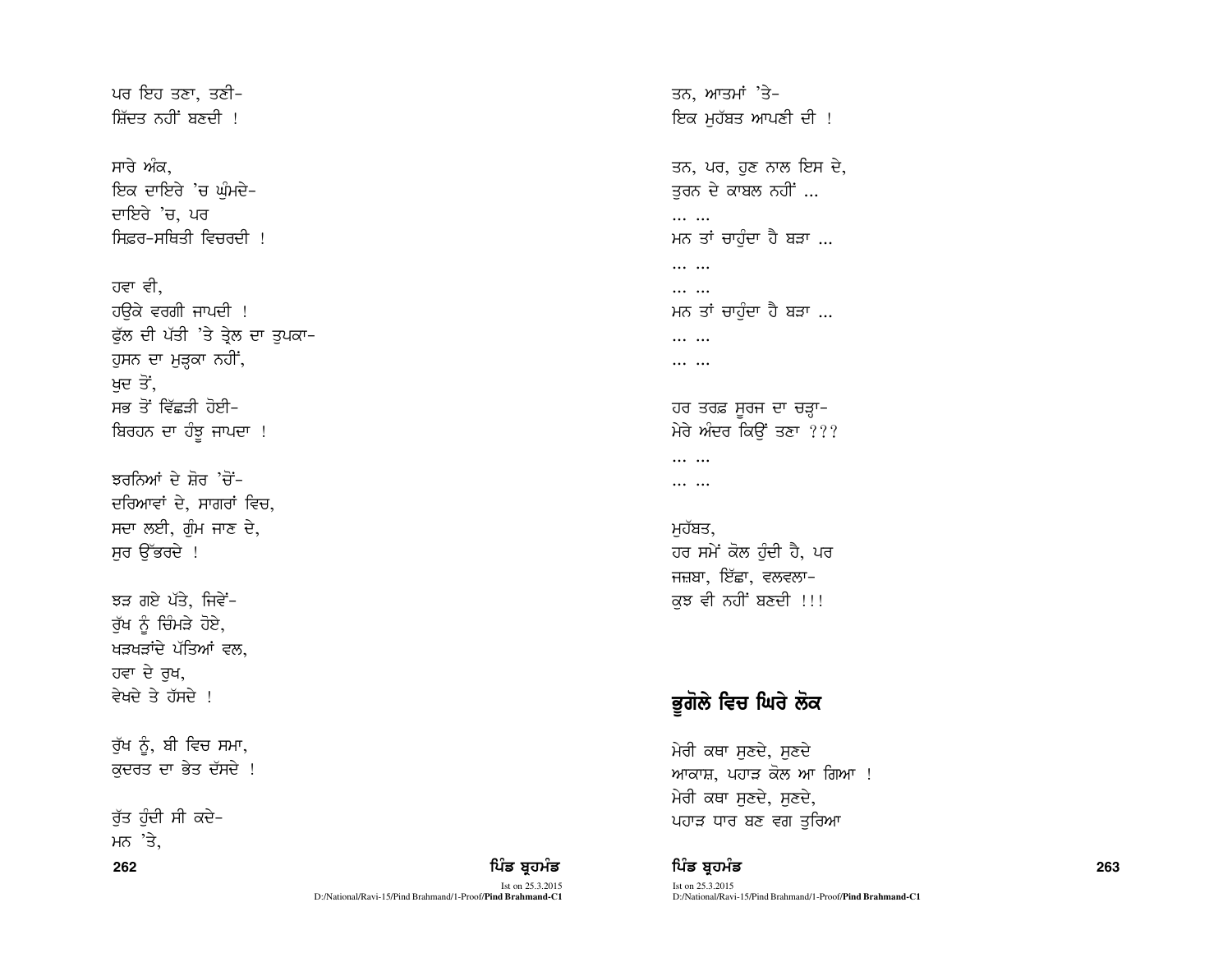ਨਦੀਆਂ ਦੇ ਗੋਰਖਧੰਦੇ 'ਚੋਂ ਗਜ਼ਰਦਾ ਸਾਗਰ ਬਣ ਗਿਆ ।

ਇਕ ਪਹਾਤ ਸਾਗਰ ਵਿਚ ਖਤੋਤਾ ਹ<u>ੈ</u> ਫੈਲਿਆ ਹੋਇਆ, ਕਿਤੇ ਉੱਚਾ, ਕਿਤੇ ਨੀਵਾਂ-ਨਿੱਕੇ, ਨਿੱਕੇ ਦੀਪ ਬਣਿਆਂ, ਪਾਣੀ ਤੋਂ ਉੱਪਰ, ਪਾਣੀ ਤੋਂ ਹੇਨਾਂ ਸਭ ਕਝ ਆਜ਼ਾਦ ਹੰਦਿਆਂ ਵੀ ਇਕ ਬਹਤ ਵੱਡੀ ਕੈਦ ਵਿਚ ਹੈ ਭਗੋਲੇ ਵਿਚ ਘਿਰਿਆ ਹੋਇਆ ਹੈ, ਸਭ ਕਝ।

ਪੈਦਲ ਤਰਨ ਵਾਲੇ, ਵਿਮਾਨ ਬਣ ਗਏ ਹਨ ... ਧਰਤੀ ਅਜੇ ਵੀ ਫੁੱਟਦੀ ਹੈ ਜਵਾਲਾਮਖੀ ਅਜੇ ਵੀ ਫੱਟਦਾ ਹੈ ... ਪਾਣੀ ਦਾ ਅੰਨ੍ਹਾਂ ਜ਼ੋਰ ਸਭ ਕਝ ਹੜਾ ਕੇ ਲੈ ਜਾਂਦਾ ਹੈ। ਭਗੋਲੇ ਵਿਚ ਘਿਰੇ ਲੋਕ ਆਦਿ-ਕਾਲ, ਅਨੇਰ-ਕਾਲ ਤੋਂ ਜੰਮ ਵੀ ਰਹੇ ਹਨ. ਲਗਾਤਾਰ. ਮਰ ਵੀ ਰੱਖਾਂ ਨੂੰ ਅੱਗ ਪੈਂਦੀ ਹੈ, ਤਾਂ ਬੀਆਂ 'ਚੋਂ ਵਣ ਫੱਟ ਪੈਂਦੇ ਹਨ !

ਸਭ ਕਝ ਵਾਪਰ ਵੀ ਜਾਂਦਾ ਹੈ, ਤਾਂ ਸਥਿਤੀ ਨਹੀਂ ਬਦਲਦੀ, ਕਝ ਵੀ ਨਹੀਂ ਵਾਪਰਦਾ, ਤਾਂ ਉਡੀਕ ਜਿਹੀ ਬਣੀ ਰਹਿੰਦੀ ਹੈ। ਜੀਵਨ ਦਾ ਜਸ਼ਨ ਕਰ ਰਹੇ ਲੋਕ. ਮੌਤ ਤੋਂ ਤਹਿੰਦੇ ਹਨ ਭਗੋਲੇ ਵਿਚ ਘਿਰੇ ਲੋਕ, ਭਗੋਲੇ ਵਿਚ ਰਹਿੰਦੇ ਹਨ-ਹੱਸਦੇ ਹਨ, ਰੋਂਦੇ ਹਨ, ਚੱਪ, ਕੁਝ ਕਹਿੰਦੇ ਹਨ !!!

#### 264

## ਪਿੰਡ ਬਹਮੰਡ

Ist on 25.3.2015 D:/National/Ravi-15/Pind Brahmand/1-Proof/Pind Brahmand-C1

## ਸਮਾਨ−ਅੰਤਰ ਰਿਸ਼ਤੇ

ਸਤੀ ਦੇਰ ਤੋਂ ਸੜਕ ਦੇ ਵਿਚਕਾਰ ਤੁਰ ਰਿਹਾ ਹਾਂ !

ਸਤਕ ਦੇ ਦੋਂਹਾਂ ਕਿਨਾਰਿਆਂ ਦੇ ਨਾਲ, ਨਾਲ ਡਰ ਤਾਂ ਨਹੀਂ. ਪਰ ਸੰਕਾ ਜਿਹਾ ਬਣਿਆਂ ਰਹਿੰਦਾ ਹੈ ਕਿ ਜੇ ਇੰਜ ਨਾ ਕੀਤਾ, ਤਾਂ ਭੱਲ, ਭਟਕ ਜਾਵਾਂਗਾ।

ਇਹ ਕੰਢਾ. ਜਾਂ ੳਹ ਕੰਢਾ, ਕੀ ਫਰਕ ਪੈਂਦਾ ਹੈ ?

<u>ਜੋਂਹ ਕੰਢਿਆਂ ਵਿਚਕਾਰ ਵੀ ਤਾਂ</u> ਸੜਕ ਦੀ ਇਕ ਵੰਡਣ-ਰੇਖਾ ਹੈ. ਜੋ ਸਦਾ ਹੀ. ਇਨਾਂ ਦੇ ਨਾਲ, ਨਾਲ, ਤਰੀ ਰਹਿੰਦੀ ਹੈ। ਫਾਸਲੇ ਇਵੇਂ ਤਣੇ ਰਹਿੰਦੇ ਨੇ, ਨੇਤਤਾ ਇਵੇਂ ਕਾਇਮ ਰਹਿੰਦੀ ਹੈ !!!

# ਖਤਰੇ ਦੀ ਘੰਟੀ

ਜਿੱਧਰ ਦੇਖੋ ਗੰਦ ਤੇ ਕੜਾ ਪ੍ਰਦਸ਼ਣ ਦਾ ਘੇਰਾ ਧੰਆਂ, ਗੈਸ, ਮੀਂਹ ਤੇਜ਼ਾਬੀ ਮੌਤ ਦਾ ਸਹਿਮ ਘਨੇਰਾ

ਪਿੰਡ ਬਹਮੰਡ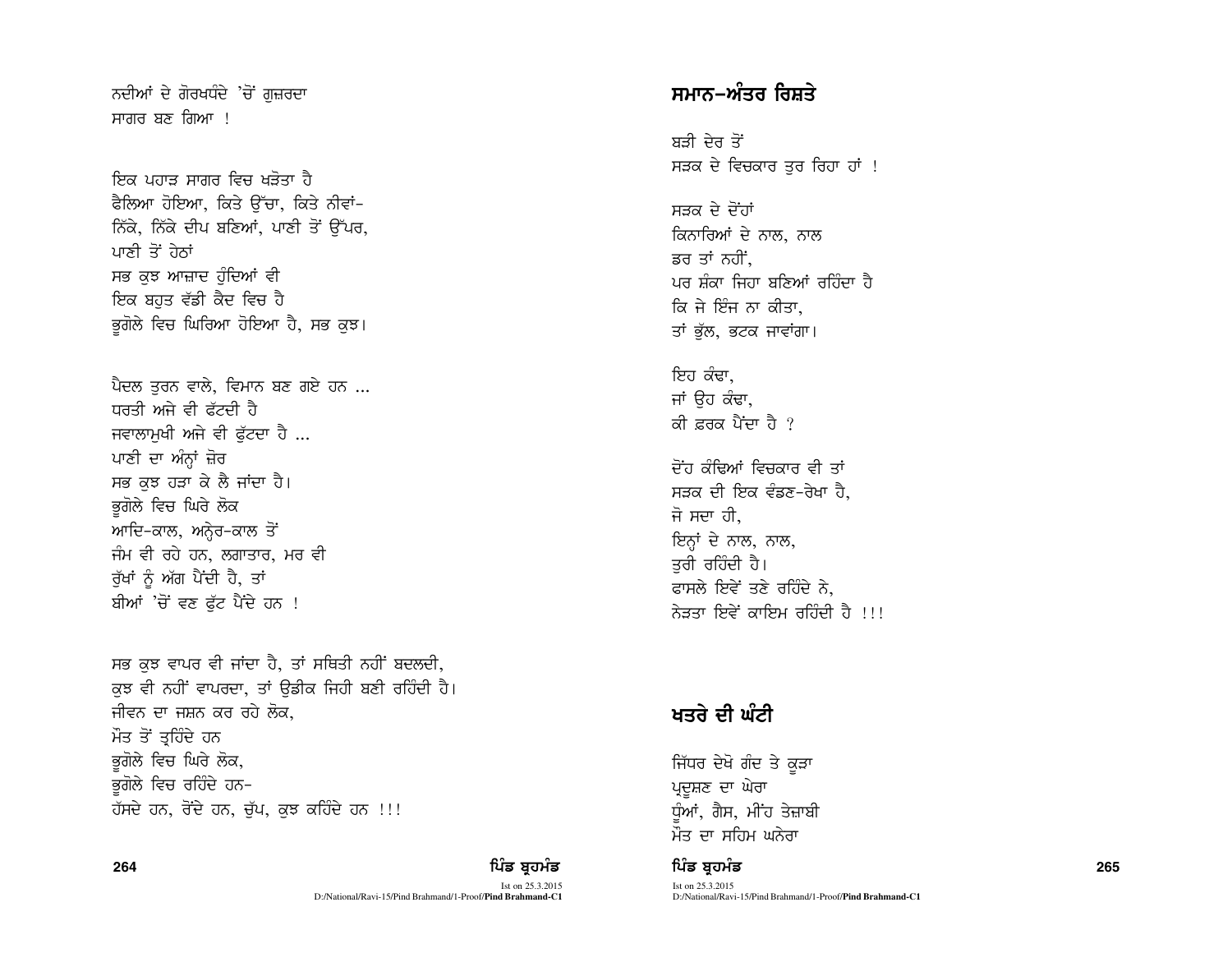ਰੱਤਾਂ ਬਦਲੀਆਂ, ਤਾਪਮਾਨ ਵੀ ਧੰਦ ਖਾ ਗਈ ਸਵੇਰਾ, ਵਾਤਾਵਰਨ ਨੂੰ ਖੋਰਾ ਲੱਗਾ ਬਚਿਆ ਇਸ ਤੋਂ ਕਿਹੜਾ ?

ਸੱਤਾ ਅਤੇ ਸਿਆਸਤ ਵਿਚ ਵੀ ਪ੍ਰਦਸ਼ਣ ਦਾ ਡੇਰਾ ਜੀਵਨ, ਘਰ, ਸਮਾਜ ਵੀ ਗੰਦੇ ਬਚਿਆ ਸਿਸਟਮ ਕਿਹੜਾ ?

ਰਿਸ਼ਤੇ ਵੀ ਪ੍ਰਦੁਸ਼ਤ ਹੋਏ ਹਰ ਥਾਂ ਸਆਰਥ-ਡੇਰਾ ਰਿਸ਼ਵਤ, ਭੁਸ਼ਟਾਚਾਰ ਦਾ ਮੌਸਮ ਆਦਮ-ਖੋਰ ਅਨੇਰਾ

ਮਾਨਵ ਵਿੱਚੋਂ ਮਾਨਵ ਗ਼ਾਇਬ ਗ਼ੈਰ-ਮਨੱਖੀ ਰੈਣ-ਬਸੇਰਾ ਗ਼ਰਬਤ ਤੇ ਅਨਿਆਂ ਵਿਚ ਡੱਬਾ ਸੁਰਮਿਆਂ ਦਾ ਜੇਰਾ

ਗਲੋਬਲ ਪਿੰਡ ਤੋਂ ਰੁੱਸਿਆ ਸੁਰਜ ਲੈ ਗਿਆ ਨਾਲ ਸਵੇਰਾ ਕੇਂਦਰੋ ਟੱਟੇ ਗਿਆਨ ਤੇ ਸਾਇੰਸ ਦਿਸ਼ਾ-ਹੀਣ ਹਰ ਗੇੜਾ

ਬਿਫਰਿਆ ਸਾਗਰ, ਘਟ ਚੜ੍ਹ ਆਈ ਛਾਇਆ ਘੱਪ ਹਨੇਰਾ ਬੇਤੀ ਛਲਣੀ ਛੇਕਾਂ ਅੰਦਰ ਮੰਜ਼ਲ ਕਿਹੜੀ ? ਰਸਤਾ ਕਿਹੜਾ ???

ਵਾਯੂ ਕਿਧਰੇ ਸੀਤ ਲਹਿਰ ਹੈ

266

ਪਿੰਡ ਬਹਮੰਡ Ist on 25.3.2015

D:/National/Ravi-15/Pind Brahmand/1-Proof/Pind Brahmand-C1

ਕਿਧਰੇ ਬਣਦੀ ਅੱਗ ਦਾ ਘੇਰਾ ਸਾਗਰ ਕਿਤੇ ਸਨਾਮੀਂ ਬਣਦੇ ਜੰਗਲ, ਦਾਵਾਨਲ ਘਨੇਰਾ

ਹਰ ਪਾਸੇ ਖਤਰੇ ਦੀ ਘੰਟੀ ਹਰ ਪਾਸੇ ਗਿਰਝਾਂ ਦਾ ਡੇਰਾ ਗੂੰਗਾ, ਬੋਲਾ, ਅੰਨ੍ਹਾਂ ਮਾਨਵ ਕਹੇ, ਸਣੇ ਤੇ ਵੇਖੇ ਕਿਹੜਾ ???

## ਮਨ ਦੇ ਹਾਣੀ

ਮਨ ਦੇ ਹਾਣੀ ਕਿੱਥੋਂ ਲੱਭੀਏ ? ਮਨ ਦੇ ਹਾਣ ਨਾ ਲੱਭਦੇ। ਤਨ ਦੀ ਭਾਸ਼ਾ ਬੋਲਣ ਸਾਰੇ ਬੁਹੇ ਬੰਦ ਨੇ ਸੱਭ ਦੇ।

ਕੰਧਾਂ ਦੀ ਵਲਗਣ ਦੇ ਅੰਦਰ ਘਿਰ ਗਈ ਰੂਹ ਦੀ ਬਾਣੀ। ਮਾਵਾਂ ਕੋਲੋਂ ਪੱਤ ਵਿਛੜ ਗਏ ਹਾਣੀਆਂ ਕੋਲੋਂ ਹਾਣੀ।

ਟੱਟੇ ਰਿਸ਼ਤੇ, ਤਿੜਕੇ ਸ਼ੀਸ਼ੇ ਧਰਤੀ ਵਿਚ ਦਰਾਤਾਂ। ਅੰਬਰ ਨੂੰ ਵੀ ਵੰਡਣਾਂ ਚਾਹਵਣ ਵੰਡਣੀਆਂ ਚਾਹਣ ਹਵਾਵਾਂ।

————————————————————<br>\* ਕਾਵਿ-ਨਾਟਕ · "ਮਨ ਦੇ ਹਾਣੀ" ਦਾ ਥੀਮ ਗੀਤ।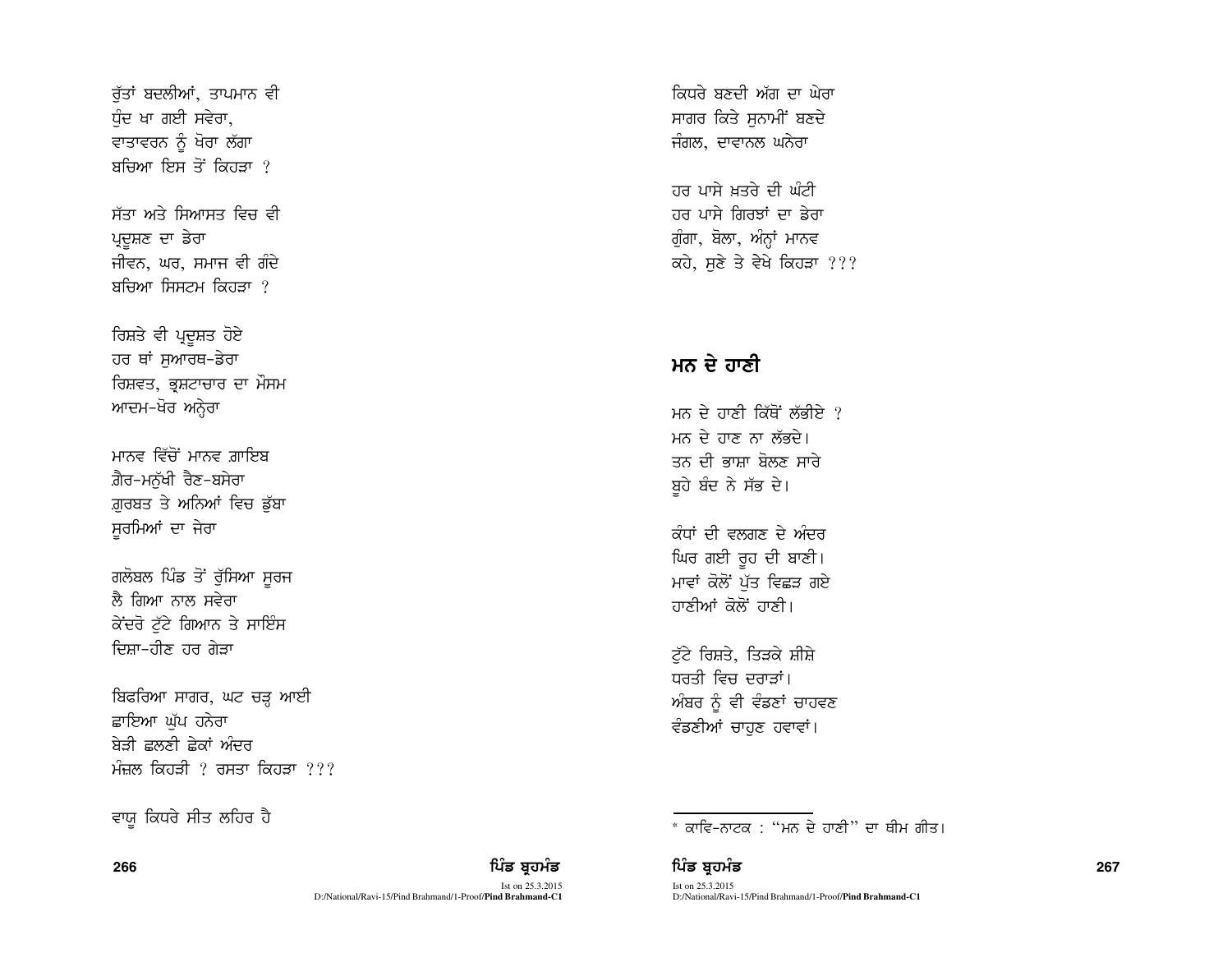ਮਹਿਕਾਂ ਨੂੰ ਡੱਬੀ ਬੰਦ ਕਰਕੇ ਫੱਲ ਸਭ ਤੋੜ ਖਿਲਾਰੇ। ਪੱਤੀ, ਪੱਤੀ ਸੋਚ ਬਿਖਰ ਗਈ ਵਿੱਛੜੇ ਖੱਦ ਤੋਂ ਸਾਰੇ।

ਵਿਚ ਖਲਾਅ ਦੇ ਉੱਡਦੇ ਫਿਰਦੇ ਖਿੱਜੋਂ ਵਿਰਵੇ ਸਾਰੇ। <u>ਸੇਪਛਾਣ ਅਜਨਬੀ ਬਣ ਗਏ</u> ਸਭ ਦੇ ਸਭ ਸਹਾਰੇ।

ਮਨ ਦੀ ਭਾਸ਼ਾ ਬੋਲੇ ਜਿਹਤਾ ਉਸ ਨੂੰ ਕਾਫ਼ਰ ਕਹਿੰਦੇ। ਖਿੜਕੀ ਬੰਦ, ਭੀੜੀਆਂ ਨਜ਼ਰਾਂ—  $\frac{1}{2}$ ਚੰਦੇ ਰਹਿੰਦੇ  $\frac{1}{2}$ 

ਰਾਜਨੀਤੀਆਂ ਵਿਚ ਵੀ ਜੰਗਲ, ਨੇਤਾ ਜੰਗਲ ਦੀ ਸੰਤਾਨ। ਅਮਨ, ਸ਼ਾਂਤੀ, ਪਿਆਰ, ਮੁਹੱਬਤ ਉਂਡ ਰਹੇ ਸਭ ਮਨ ਦਾ ਹਾਣ।

ਮਨ ਦੇ ਹਾਣੀ ਕਿੱਥੋਂ ਲੱਕੀਏ  $\ell$ ਮਨ ਦੇ ਹਾਣ ਨਾ ਲੱਕਦੇ। ਤਨ ਦੀ ਕਾਸਾ ਬੋਲਣ ਸਾਰੇ ਬੁਹੇ ਬੰਦ ਨੇ ਸੱਭ ਦੇ।

## ਰੱਤ ਜਸ਼ਨਾਂ ਦੀ

ਅੰਦਰ ਦੀ ਤਪਸ਼ ਸਾੜੇ ਸਾਹਰ ਦੀ ਨੰਡ ਨਾਰੇ

268 ਵਿੱਚ **ਸੰਤਰੀ ਦੀ ਸ਼ਹਿਰ ਦੀ ਸ਼ਹਿਰ ਦੀ ਸ਼ਹਿਰ ਦੀ ਸ਼ਹਿਰ ਦੀ ਸ਼ਹਿਰ ਦੀ ਸ਼ਹਿਰ ਦੀ ਸ਼ਹਿਰ ਦੀ ਸ਼ਹਿਰ ਦੀ ਸ਼ਹਿਰ ਦੀ ਸ਼ਹਿਰ ਦੀ ਸ਼ਹਿਰ ਦ** 

Ist on 25.3.2015 D:/National/Ravi-15/Pind Brahmand/1-Proof/**Pind Brahmand-C1** ਧੁੱਪਾਂ ਨੇ ਰੂਪ ਬਦਲੇ ਛਾਵਾਂ ਦੇ ਰੰਗ ਨਿਆਰੇ ਰੱਖਾਂ 'ਚੋਂ ਬਰਫ਼ ਜਾਗੀ ਰੰਗਾਂ ਨੂੰ ਅੱਗ ਲੱਗੀ ਸੱਤ ਰੰਗੀਆਂ 'ਚੋਂ ਸੁਰਜ ਬੰਨਦਾ ਪਿਆ ਨਜ਼ਾਰੇ ਅਗਨੀ ਤੇ ਜੂਲ ਦੀ ਕਾਸ਼ਾ ਰੇਤੇ, ਸਮੰਦ ਦੀ ਬਾਣੀ <u>ਚਿੰਤਨ ਤੇ ਸ਼ਬਦ ਮਾਨਵ</u> ਸ਼ੀਸ਼ੇ 'ਚ ਸਭ ਉਤਾਰੇ ਜੀਵਨ ਦਾ ਜਸ਼ਨ ਹੈ ਇਹ ਹੈ ਜਸ਼ਨ ਮੌਤ ਦਾ ਵੀ ਸਿਵੇ ਨੂੰ ਕਰਦਾ ਰੌਸ਼ਨ ਕੋਈ ਜਨਮ ਅੱਗ 'ਚੋਂ ਧਾਰੇ ਸੱਜ ਦਾ ਕਰਮ ਵੀ ਜੀਵੇ ਜੀਵੇ ਭਰਮ ਦਾ ਸੱਚ ਵੀ ਜੀਵਨ ਤੇ ਮਰਨ ਵਿਚ ਕੋਈ

## ਸਾਧਾਰਨ ਆਦਮੀ

ਇਸ ਧਰਤ ਨੂੰ ਸ਼ਿੰਗਾਰੇ !!!

ਸਾਧਾਰਨ ਆਦਮੀਂ ਦੀ ਦੁਨੀਆਂ ਬਹਤੀ ਵੱਡੀ ਨਹੀਂ ਹੰਦੀ। ਓੱਪਰ ਚਾਦਰ ਤੇ ਛੱਤ ਹੇਠਾਂ ਦੋ ਵਕਤ ਦੀ ਰੋਟੀ, ਰਜ਼ਗਾਰ।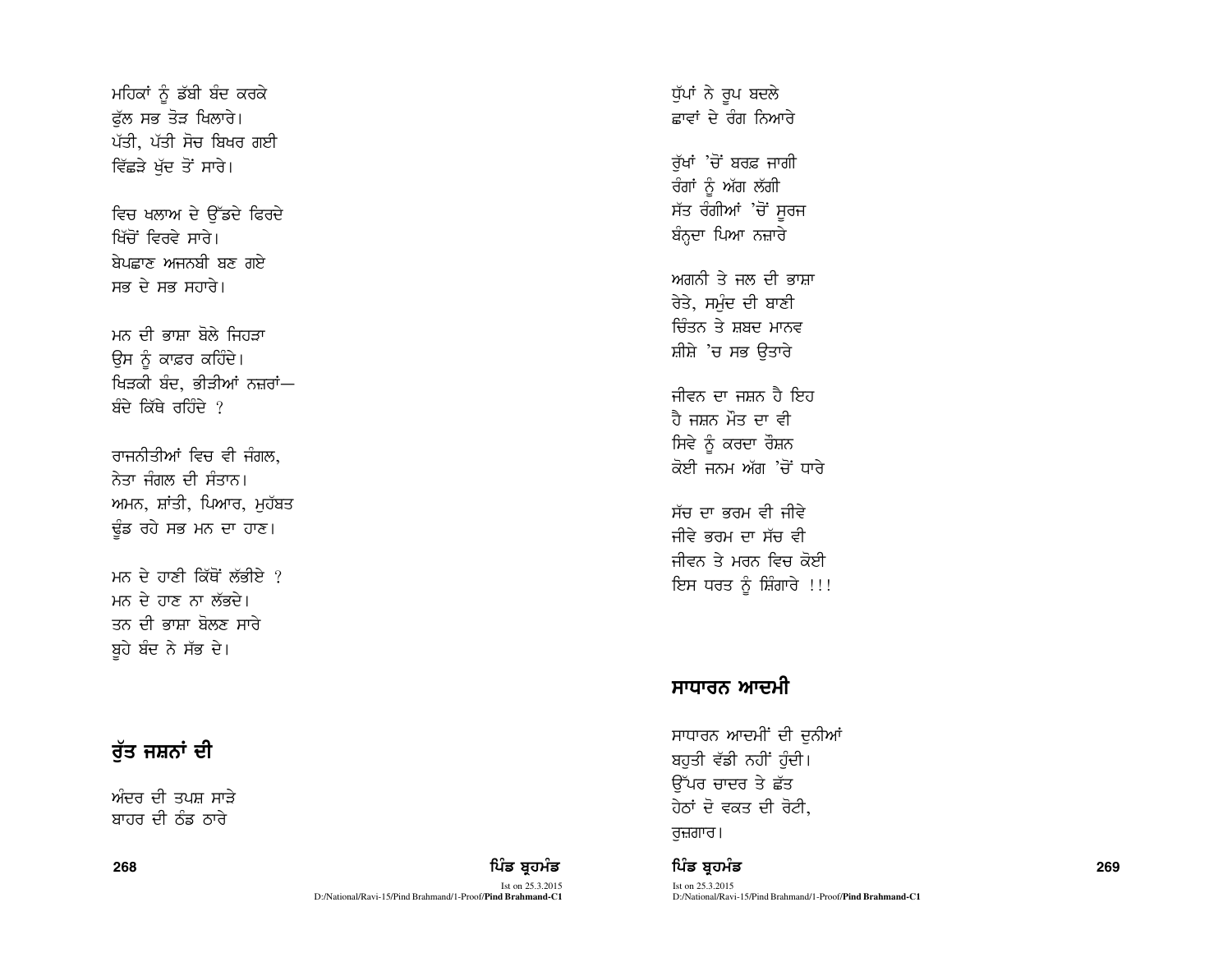ਸਾਧਾਰਨ ਆਦਮੀ ਦੀ ਛੱਤ ਹੀ. ਉਸ ਦਾ ਅਸਮਾਨ ਹੰਦੀ ਹੈ, ਤਾਰੇ, ਚੰਦ ਤੇ ਸੱਤ ਰੰਗੀਆਂ ਪੀਂਘਾਂ।

ਪੇਟ ਭਰਨ ਨਾਲ, ਸੂਰਜ ਵੀ ਇਸ ਦੇ ਹੇਠਾਂ ਹੀ ਚੜ੍ਹਦਾ ਹੈ ਤੇ ਭੱਖਿਆਂ ਰਹਿਣ ਨਾਲ ਏਥੇ ਕਿਤੇ ਹੀ ਡੱਬ ਜਾਂਦਾ ਹੈ-

ਕਈ, ਕਈ ਦਿਨ ਲਗਾਤਾਰ ਚੜਿਆ ਰਹਿੰਦਾ ਹੈ ਤੇ ਡੱਬਦਾ ਵੀ ਇਸੇ ਤਰ੍ਹਾਂ ਅਨਿਸਚਤ ਸਮੇਂ ਲਈ !

ਸਾਧਾਰਨ ਆਦਮੀ ਦਿੱਲੀ, ਦੱਖਣ ਜਾਂਦਾ ਹੈ ਮੰਬਈ ਕੌਲਕੌਤਾ ਵੀ—

ਛੱਤ ਹੇਠ ਸੰਗੜਿਆ, ਸਹਿਮਿਆਂ— ਉਸ ਦਾ ਘਰ, ਪਰਵਾਰ, ਓਸਦਾ ਸਮਾਜ ਤੇ ਜਹਾਨ ਵੀ ਉਸ ਦੇ ਨਾਲ ਹੀ ਜਾਂਦਾ ਹੈ : ਉਸ ਦੀ ਕੁੱਲੀ, ਜੁੱਲੀ, ਗੁੱਲੀ ਦੀ ਵਿਥਿਆ।

ਲੰਡਨ ਵਿਚ, ਲੰਡਨ ਨਜ਼ਰ ਨਹੀਂ ਆਉਂਦਾ, ਨਿਯੁ ਯਾਰਕ ਵਿਚ, ਨਿਯੁ ਯਾਰਕ !

ਉਹ ਜਿੱਥੇ ਵੀ ਜਾਂਦਾ ਹੈ, ਆਪਣੀ ਚਾਦਰ, ਛੱਤ  $\overline{3}$  ਆਪਣਾ ਅਸਮਾਨ. ਨਾਲ ਲੈ ਕੇ ਜਾਂਦਾ ਹੈ. ਇਨ੍ਹਾਂ ਹੇਠਾਂ ਵਿਚਰਦਾ ਹੈ !

## 270 ਵਿੱਚ *ਬਾਅਦ ਵਿੱਚ ਬ੍ਰਹਮੰਡ* ਵਿੱਚ ਬ੍ਰਹਮੰਡ ਵਿੱਚ ਬ੍ਰਹਮੰਡ ਵਿੱਚ ਬ੍ਰਹਮੰਡ ਵਿੱਚ ਬ੍ਰਹਮੰਡ ਵਿੱਚ ਸ਼ਰੀਦ ਵਿੱਚ ਸ਼ਰੀਦ ਵਿੱਚ 1271

Ist on 25.3.2015 D:/National/Ravi-15/Pind Brahmand/1-Proof/**Pind Brahmand-C1** ਅਖ਼ਬਾਰਾਂ, ਟੀ.ਵੀ., ਨੇਤਾ ਬਹਤ ਸ਼ੋਰ ਪਾੳਂਦੇ ਹਨ ! ਚਾਰ, ਪੰਜ ਸਾਲ ਬਾਅਦ, ਓਹ ਵੀ ਵੋਟ ਪਾ ਆਉਂਦਾ ਹ<del>ੈ</del> ਤੇ ਫ਼ਿਰ ਆਪਣੀ ਜਾਦਰ, ਆਪਣੀ ਛੱਤ.  $m\lambda$   $m\lambda$ ਸ਼ਿਮਟ ਜਾਂਦਾ ਹੈ. ਸਾਧਾਰਨ ਆਦਮੀਂ !

# ਕਿੱਤਾਕਾਰੀ ਮਸਕਾਨ

ਕਿੱਤਾਕਾਰੀ ਮਸਕਾਨ.  $\lq$ ਜੀ ਆਇਆਂ $\lq$  ਆਖਦੀ ਹੋਈ ਵੀ, ਗਿਸ਼ਤੇ ਵਿਚ ਨਹੀਂ ਬਦਲਦੀ <u>!</u>

 $\overline{d}$   $\overline{d}$   $\overline{d}$   $\overline{d}$   $\overline{d}$   $\overline{d}$   $\overline{d}$   $\overline{d}$   $\overline{d}$   $\overline{d}$   $\overline{d}$   $\overline{d}$   $\overline{d}$   $\overline{d}$   $\overline{d}$   $\overline{d}$   $\overline{d}$   $\overline{d}$   $\overline{d}$   $\overline{d}$   $\overline{d}$   $\overline{d}$   $\overline{d}$   $\overline{d}$   $\overline{$ ਅੱਠ ਘੰਟੇ, ਪੰਜ ਦਿਨ, ਉਸ ਉੱਤੇ ਇਹ ਮੌਸਮ ਸ਼ਿਕਸਾਰ ਰਹਿੰਦਾ ਹ<u>ੈ</u> ਤੇ ਫਿਰ. ਕੰਮ ਦੇ, ਦਿਨ-ਅੰਤ 'ਤੇ,

ਸਰਦਲ ਟੱਪਦਿਆਂ ਹੀ. ਸਭ ਕੁਝ ਬਦਲ ਜਾਂਦਾ ਹੈ !

ਘਰ ਦੀਆਂ ਕੰਧਾਂ ਦਾ ਚੱਕਵਯਹ, ਸੜਕਾਂ ਦੇ ਉਲਝੇਵੇਂ,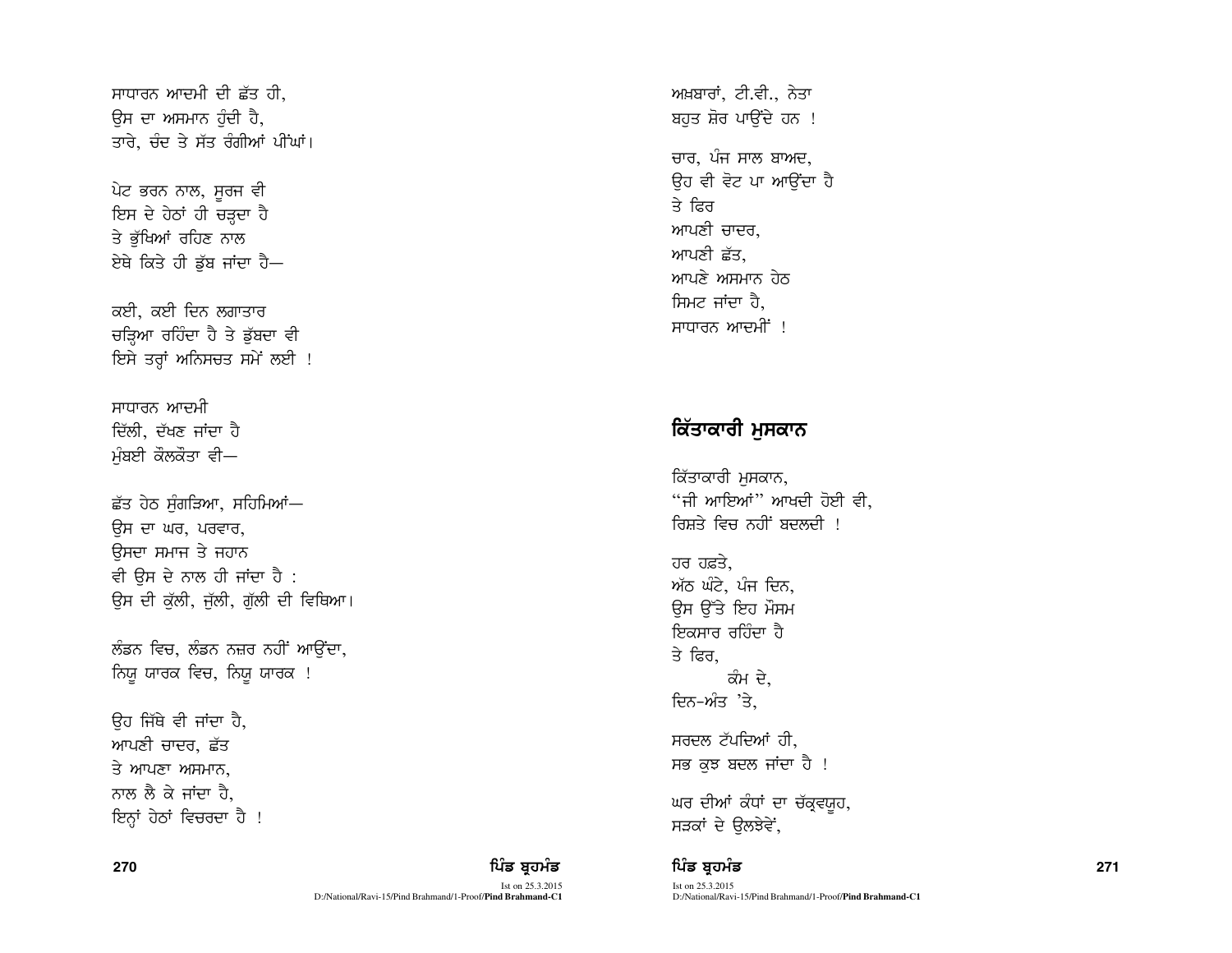ਮਹਾਂ ਨਗਰ— ਦਿਸ਼ਾਵਾਂ ਤੇ ਨਿਗਾਹਾਂ ਦਾ ਭੰਬਲਭੁਸਾ, ਸਾਡੇ ਵਾਂਗ ਹੀ, ਉਸ ਦੇ ਵੀ ਸਨਮੱਖ ਹੰਦਾ ਹੈ, ਹਰ ਰੋਜ਼ !!

ਕਿੱਤਾਕਾਰੀ ਮੁਸਕਾਨ !!! ਕੈਸੀ ਅਦਾ ਹੈ ? ਪੇਸ਼ੇ ਵਿਚ, ਪੇਸ਼ਾ ਕਰਨ ਦੀ, ਕਿੱਤਾਕਾਰੀ ਮਸਕਾਨ !!!

# ਰੌਸ਼ਨੀ

ਜਿਸਮ ਨਾਲ ਹੌਲੀ, ਹੌਲੀ ਇੱਛਾ ਵੀ ਅਸਤ ਹੋ ਰਹੀ ਹ<u>ੈ</u>

ਅੱਖਾਂ ਅੰਦਰ ਅਚਾਨਕ ਉੱਤਰ ਆਏ ਅਨ੍ਹੇਰੇ ਤੋਂ ਅਗਲੇ ਪਾਰ—

ਮਹੱਬਤ, ਫਿਰ ਵੀ ਰੌਸ਼ਨੀ ਬਣੀ ਖੜ੍ਹੀ ਹੈ।

# <u>ਰੇਤ ...</u>

ਰੇਤ ਵਿਚ ਲੀਕਾਂ ਵਾਹੁੰਦੇ ਵਾਹੁੰਦੇ ਅਸਮਾਨ ਜਾ ਚੜ੍ਹੇ

272

ਪਿੰਡ ਬਹਮੰਡ Ist on 25.3.2015 D:/National/Ravi-15/Pind Brahmand/1-Proof/**Pind Brahmand-C1**  ਤਾਰਿਆਂ ਦੀ ਗਿਣਤੀ ਵਿਚ ਆਪਣਾ ਆਪ ਭੱਲ ਗਏ

ਮਿੱਟੀ ਸਾਂ, ਮਿੱਟੀ ਵਿਚ ਰੁਲ ਗਏ !!!

# ਰੱਦੀ

ਤੀਜੀ ਦਨੀਆਂ ਦੇ ਬਹੁ-ਗਿਣਤੀ ਇਨਸਾਨ, ਜਨਮ-ਸਮੇਂ ਤੋਂ ਹੀ— ਸ੍ਰੀਕ੍ਰਿਤੀ ਦੀ ਤਲਾਸ਼ ਵਿਚ—

ਰੱਦ ਦਿੱਤੇ ਜਾਂਦੇ ਹਨ ... ਲਗਾਤਾਰ ਜ਼ਾਇਆ ਹੋਣ ਲਈ ... ਅੰਤਮ ਦਮ ਤਕ ...।

# ਉਦੈ, ਅਸਤ

ਦੀਵਾਰਾਂ ਦੇ ਸਾਏ, ਦੀਵਾਰਾਂ ਤੋਂ ਵੀ ਲੰਮੇਂ ਹੋ ਗਏ ਹਨ—

ਇਹ ਕਿਸ ਦੇ

ੳਦੈ. ਜਾਂ ਅਸਤ ਹੋਣ ਦਾ ਵੇਲਾ ਹੈ ?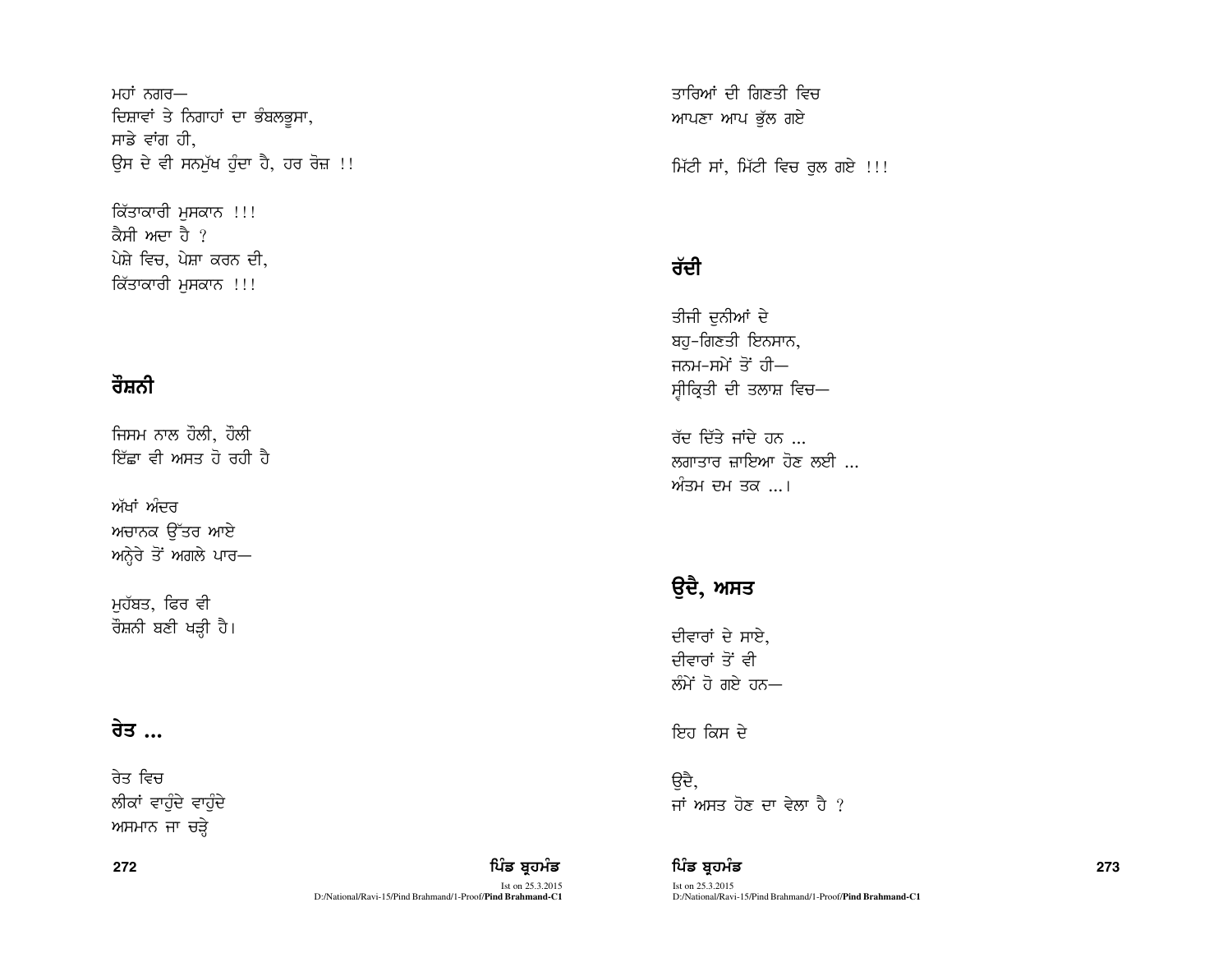| ਲੋਹ–ਖੋਲ                      | ਬੇਕਾਰ ਆਦਮੀਂ                      |
|------------------------------|----------------------------------|
| ਮੈਂ, ਉਸ ਨੂੰ                  | ਚੜ੍ਹਦੇ ਸੂਰਜ ਨਾਲ                  |
| ਸ਼ੀਸ਼ੇ ਦੇ ਘਰ ਵਾਂਗ            | ਉਹ ਅੱਖਾਂ ਖੋਲ੍ਹਦਾ                 |
| ਅੰਦਰ ਬੁਲਾਇਆ                  | ਤੇ ਫਿਰ                           |
| ਦੀਵਾਰਾਂ ਦੇ<br>ਆਰ ਪਾਰ ਵੇਖਦਾ   | ਖੁੱਲ੍ਹੀਆਂ ਅੱਖਾਂ ਵਿਚ              |
|                              | ਸੌਂ ਜਾਂਦਾ ਹੈ                     |
| ਉਹ,                          | ਹਰ ਦਿਨ                           |
| ਲੋਹ-ਖੋਲ ਬਣ, ਮੁਸਕਰਾਇਆ।        | ਲਗਾਤਾਰ                           |
|                              | ਵਿਅਰਥ ਹੋਣ ਲਈ                     |
| ਪਾਣੀ ਤੇ ਭਾਫ਼ ਦੇ ਵਿਚਕਾਰ       |                                  |
| ਪਾਣੀ ਬਣਦਾ ਬਣਦਾ<br>ਫਿਰ        | ਗ਼ੁਰਬਤ                           |
| ਭਾਫ਼ ਬਣ ਗਿਆ ਹਾਂ              | ਮਛਲੀ ਦੀ ਅੱਖ '                    |
| ਹੇਠਾਂ ਡਿਗਦਾ ਡਿਗਦਾ<br>ਮੈਂ ਫਿਰ | ਆਕਾਸ਼ ਵੇਖਣ ਵਾ<br>ਸਮੁੰਦਰ ਦੀ ਥਾਹ ਪ |

ਭਚ ਹੀ

गे ।

,ਚੋ ਲੇ, ਅੱਜ ਸਮੁੰਦਰ ਦੀ ਥਾਹ ਪਾ ਰਹੇ ਹਨ।

ਮਛਲੀ ਨੂੰ ਮਛਲੀ ਖਾ ਗਈ, ਸਮੁੰਦਰ ਨੂੰ ਸਮੁੰਦਰ, ਆਕਾਸ਼ ਨੂੰ ਆਕਾਸ਼ !

ਉਤਾਂਹ ਗਿਆ ਹਾਂ।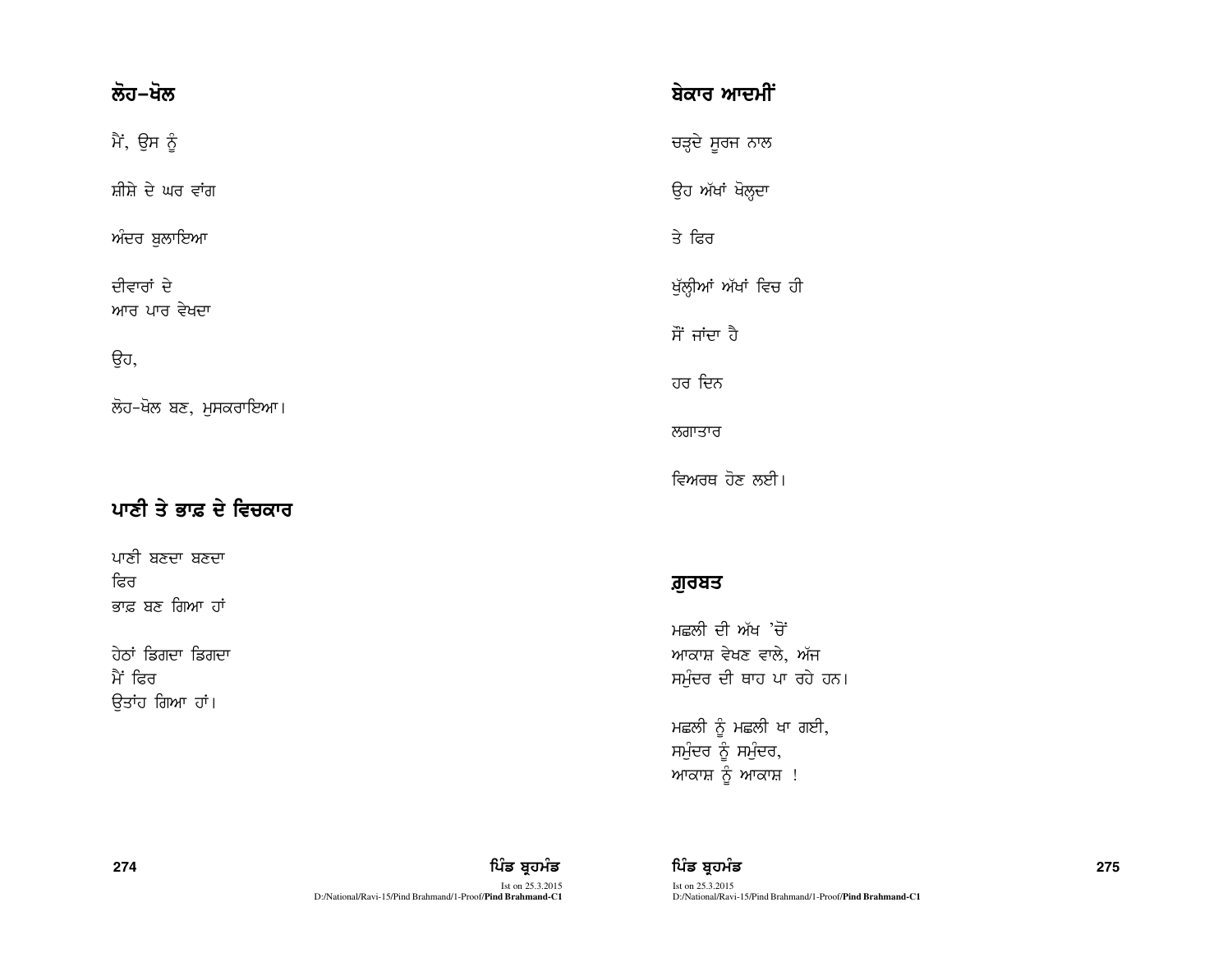### ਬੱਸ.

ਇਕ ਗ਼ਰਬਤ ਹੀ ਹੈ, ਜ ਕਝ ਨਹੀਂ ਕਰਦੀ ! ਆਪਣੇ ਆਪ ਵਿਚ ਸੰਗੜੀ. ਆਪਣੇ ਆਪ ਤਕ ਸੀਮਤ ।

## ਸੱਭਯ $\epsilon$ ਵਣ

ਹਣ ਤਾਂ ਫਸਲਾਂ ਵਾਂਗ ਹੀ ਮੰਡੇ ਕੜੀਆਂ ਦੀ ਵੀ ਗੋਡੀ ਹੰਦੀ ਹੈ

ਹੇਅਰ ਤੇ ਬਿਉਟੀ ਸਲੋਨ ਪਲਾਸਟਕ ਸਰਜਰੀ ਤੇ ਮੇਕ-ਅੱਪ ਬਦਲ ਦਿੰਦੇ ਹਨ ਰੁਪ, ਰੰਗ ਦੀਆਂ ਸਗਲ ਰੇਖਾਵਾਂ

ਇਸਤਰੀ, ਮਰਦ ਸੰਬੰਧਾਂ ਵਿਚ ਆਤਮਾਂ ਬਾਅਦ ਵਿਚ ਆਉਂਦੀ ਹੈ ਪਹਿਲਾਂ ਆਉਂਦੇ ਨੇ ਰੁਪ, ਰੰਗ, ਨਕਸ਼, ਅਦਾਵਾਂ ਮਲੰਮਿਆਂ ਤੇ ਮਖੌਟਿਆਂ ਪਿੱਛੇ ਵਿਚਰਦੀ ਹਰ ਸੋਚ, ਸੋਚ ਦਾ ਪਰਛਾਵਾਂ

"ਮਨ ਦੇ ਹਾਣੀ" ਲੱਭਦੇ, ਲੱਭਦੇ ਸੱਭਯ ਵਣ ਵਿਚ ਓਲਝ ਗਈਆਂ ਹਨ ਤਨ ਦੀਆਂ ਰਾਹਵਾਂ।

# ਦੂਰ ਹੋ ਰਹੇ ਲੋਕ

ਉਹਨੂੰ ਹਕੂਮਤ ਦੀ ਭੁੱਖ ਸੀ ਮੈਨੂੰ ਆਪਣਾ ਨਸ਼ਾ ਸੀ ਕੁਰਸੀ ਨੂੰ ਉਸਨੇ ਸ਼ਕਤੀ ਦਾ ਸਮ–ਅਰਥਕ ਸਮਝ ਲਿਆ। ਸਭ ਕੁਝ ਯਾਦ ਹੁੰਦਿਆਂ ਵੀ, ਓਹ ਸਭ ਕਝ ਭੱਲ ਗਿਆ

ਅਸੀਂ ਦੋਵੇਂ— ਆਪਣੇ ਨਸ਼ੇ, ਤੇ ਕਰਸੀ ਦੀ ਖਿੱਚ ਵਿਚ— ਇਕ, ਦੂਜੇ ਤੋਂ, ਸਭ ਤੋਂ ਦੁਰ ਹੁੰਦੇ ਚਲੇ ਗਏ।

ਏਧਰ ਵਣ ਹੈ, ਕੱਲੇ, ਕੱਲੇ ਰੱਖ ਵਿਚ ਵੰਡਿਆ $-$ ਓਧਰ ਦਰਿਆ ਹੈ, ਨਿਕੰਢਾ, ਰੇਤ ਵਿਚ ਨਿੱਕੀਆਂ ਨਿੱਕੀਆਂ ਟਭਲੀਆਂ ਵਿਚ ਟੁੱਟਿਆ !

ਵੰਡੇ ਨੂੰ ਹੋਰ ਵੰਡਣ ਤੇ ਟੁੱਟੇ ਨੂੰ ਹੋਰ ਤੋੜਨ ਵਿਚ ਹੀ ਉਸਦੀ ਸ਼ਕਤੀ ਦਾ ਪਦਰਸ਼ਣ ਹੈ।

ਇਹ ਪ੍ਰਦਰਸ਼ਣ ਕਰਦਾ ਹੋਇਆ ਵੀ ਮੈਨੰ ਉਹ ਹਰ ਸਮੇਂ, ਕਰਸੀ ਉੱਤੇ ਵੀ ਪੈਰਾਂ-ਭਾਰ ਬੈਠਾ ਨਜ਼ਰ ਆਇਆ।

276 ਵਿੱਚ **ਸੰਸਾਰ ਵਿੱਚ ਬਹੁਤ ਸੰਸਾਰ ਵਿੱਚ ਬਹੁਤ ਸੰਸਾਰ ਵਿੱਚ ਬਹੁਤ ਸੰਸਾਰ ਵਿੱਚ ਬਹੁਤ ਸੰਸਾਰ ਵਿੱਚ ਬਹੁਤ ਸੰਸਾਰ ਵਿੱਚ ਸੰਸਾਰ ਵਿੱਚ**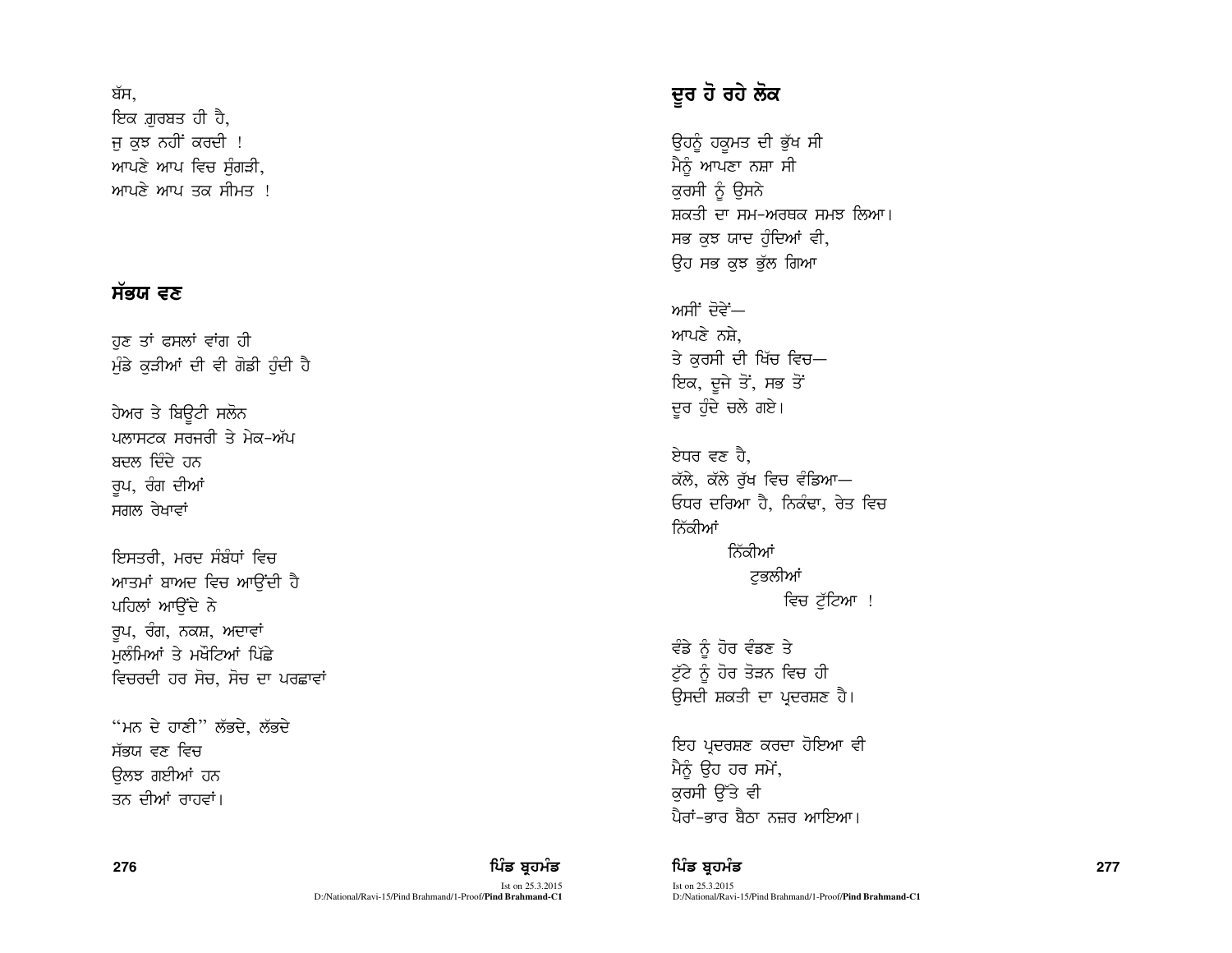ਲੜਕਦੇ ਕਦਮਾਂ ਤੇ ਫਟੀਆਂ ਨਜ਼ਰਾਂ ਨਾਲ ਵੀ ਮੈਂ ਸਦਾ ਬੱਦਲਾਂ ਵਿਚ ੳੱਡਿਆ ਆਕਾਸ਼ ਉੱਤੇ ਛਾ ਗਿਆ !

# ਇਕੱਲ ਦਾ ਇਕ ਹੋਰ ਕਾਂਡ

ਬਰਫ਼, ਪਹਾੜ ਦੀ ਚੋਟੀ ਨੂੰ, ਹਰ ਵਰ੍ਹੇ ਹੀ ਮਨੁੱਖ ਦੇ ਚਿਹਰੇ ਵਿਚ ਸ਼ਦਲ ਦੇਂਦੀ ਹੈ । ਕਈ ਪੁਸ਼ਨ ਪੱਛਦੀ, ਕਈ ਉੱਤਰ ਦੇਂਦੀ ਹੈ ! ਕਮਰੇ ਦੀ ਬਾਰੀ ਦੇ ਸ਼ੀਸ਼ੇ 'ਚੋਂ, ਇਹ ਨਜ਼ਾਰਾ, ਮੈਂ ਰੋਜ ਵੇਖਦਾ ਹਾਂ। ਚਿਹਰੇ ਤੋਂ ਉਰਾਂਹ ਨੀਵੀਆਂ ਚੋਟੀਆਂ ਹਨ. ਜਿਨ੍ਹਾਂ ਉੱਤੇ ਵਣ ਦਾ ਹਰਾ ਪਹਿਰਾ ਹੈ। ਬਾਰੀ ਤੋਂ ਪਹਾਤ ਤਕ ਘਰ ਹਨ ਰੁੱਖਾਂ, ਫੁੱਲਾਂ ਦੇ ਬੂਟੇ, ਇਕ ਠਹਿਰਾਅ ਹੈ ! ਜਿਨ੍ਹਾਂ ਘਰਾਂ ਦੇ ਕੰਪਲੈਕਸ ਵਿਚ ਮੈਂ ਰਹਿੰਦਾ ਹਾਂ, ਇਨ੍ਹਾਂ ਦੀ ਕੰਧ ਨਾਲ ਕੰਧ ਸਾਂਝੀ, ਖਿਤਕੀ ਸੌਂਹੇ ਖਿਤਕੀ ਵੱਸਦੀ ਹੈ. ਪਰ ਕੋਈ ਚਿਹਰਾ ਨਜ਼ਰ ਨਹੀਂ ਆਉਂਦਾ। ਕਿੱਤਿਆਂ ਤੇ ਰਝੇਵਿਆਂ ਦੀ ਵਿੱਥ 'ਤੇ ਵੱਸੇ, ਅਸੀਂ ਇਕ ਦੂਜੇ ਨੂੰ ਹੀ ਨਹੀਂ, ਆਪਣੇ ਆਪ ਨੂੰ ਵੀ ਨਜ਼ਰ-ਅੰਦਾਜ਼ ਕਰ ਦਿੰਦੇ ਹਾਂ। ਸੜਕ ਵਲੋਂ, ਕਦੇ ਕਦੇ, ਕਾਰਾਂ ਤੇ ਵਾਹਣਾਂ ਦਾ ਸ਼ੋਰ ਤਾਂ ਸਣਦਾ ਹੈ, ਪਰ ਇਨਸਾਨ ਦੀ ਆਵਾਜ਼ ਸਣਾਈ ਨਹੀਂ ਦਿੰਦੀ। ਯੱਗਾਂ ਤੋਂ ਚੋਟੀ ਦਾ ਚਿਹਰਾ ਇਕੱਲਾ ਹੈ ਅਸਮਾਨ ਵਲਾਂ ਝਾਕਦਾ। ਬਾਰੀ ਦੇ ਆਰ, ਪਾਰ,

ਖ਼ਾਮੋਸ਼ੀ ਦੇ ਪਹਿਰੇ ਹੇਠ. <u>ਮੈਂ ਅਤੇ ਚੋਟੀ—ਜਿਹਰਾ—</u> ਕਿਸ ਇਨਸਾਨੀ ਰਿਸ਼ਤੇ ਵਿਚ ਬੱਝ ਗਏ ਹਾਂ ??? ਇਕ, ਦਜੇ ਦੀ ਹੋਂਦ ਦਾ ਮੱਠਾ ਮੱਠਾ ਅਹਿਸਾਸ ਇਕੱਲ ਵਿਚ, ਇਨਸਾਨੀਅਤ ਦਾ ਕਿਹਤਾ ਕਾਂਡ ਲਿਖ ਰਿਹਾ ਹੈ  $22$ 

# ਰਾਜੀ ਆਤੰਕਵਾਦ

ਕਦੇ ਈਰਾਕ ਬਲ ਉੱਠਿਆ ਕਦੇ ਗਾਜ਼ਾ, ਕਦੇ ਲਿਬਨਾਨ !

ਵਿਮਾਨਾਂ, ਮਿਸਲਾਂ ਤੇ ਹੋਰ ਮਾਰ ਹੱਥਿਆਰਾਂ ਨੂੰ ਪਰਖਣ ਲਈ $-$ ਹੋਰ ਦੇਸ਼. ਹੋਰ ਲੋਕ ਚਾਹੀਦੇ ਹਨ !

'ਆਦਮ ਬੋ, ਆਦਮ ਬੋ' ਕਰਦੀਆਂ ਇਹ ਕੈਸੀਆਂ ਸਰਕਾਰਾਂ ਹਨ. ਜਿਨ੍ਹਾਂ ਦੇ ਇਕ ਹੱਥ ਵਿਚ ਅੰਜੀਲ ਤੇ ਦੂਜੇ ਵਿਚ ਤਬਾਹੀ ਹੈ !

ਇਹ ਕੈਸੇ ਬੰਦੇ ਹਨ. ਜਿਨ੍ਹਾਂ ਦੇ ਇਕ ਹੱਥ ਵਿਚ ਕੁਰਾਨ ਤੇ ਦੂਜੇ ਵਿਚ ਮਹਾਂ-ਮੌਤ ਹੈ !

ਗਿਆਨ ਗ਼ੁਲ ਹੋ ਰਿਹਾ, ਸੂਝ, ਬੇਜੋਤ ਹੈ !

### 278 ਵਿੱਚ *ਬਾਅਦ ਵਿੱਚ ਬ੍ਰਹਮੰ*ਡ ਦਾ ਸਾਹਿਬ ਸ਼ਹਿਰ ਵਿੱਚ ਬ੍ਰਹਮੰਡ ਵਿੱਚ ਬ੍ਰਹਮੰਡ ਵਿੱਚ ਬ੍ਰਹਮੰਡ ਵਿੱਚ ਸ਼ਹਿਰ ਵਿੱਚ 1279 ਵਿੱਚ 1279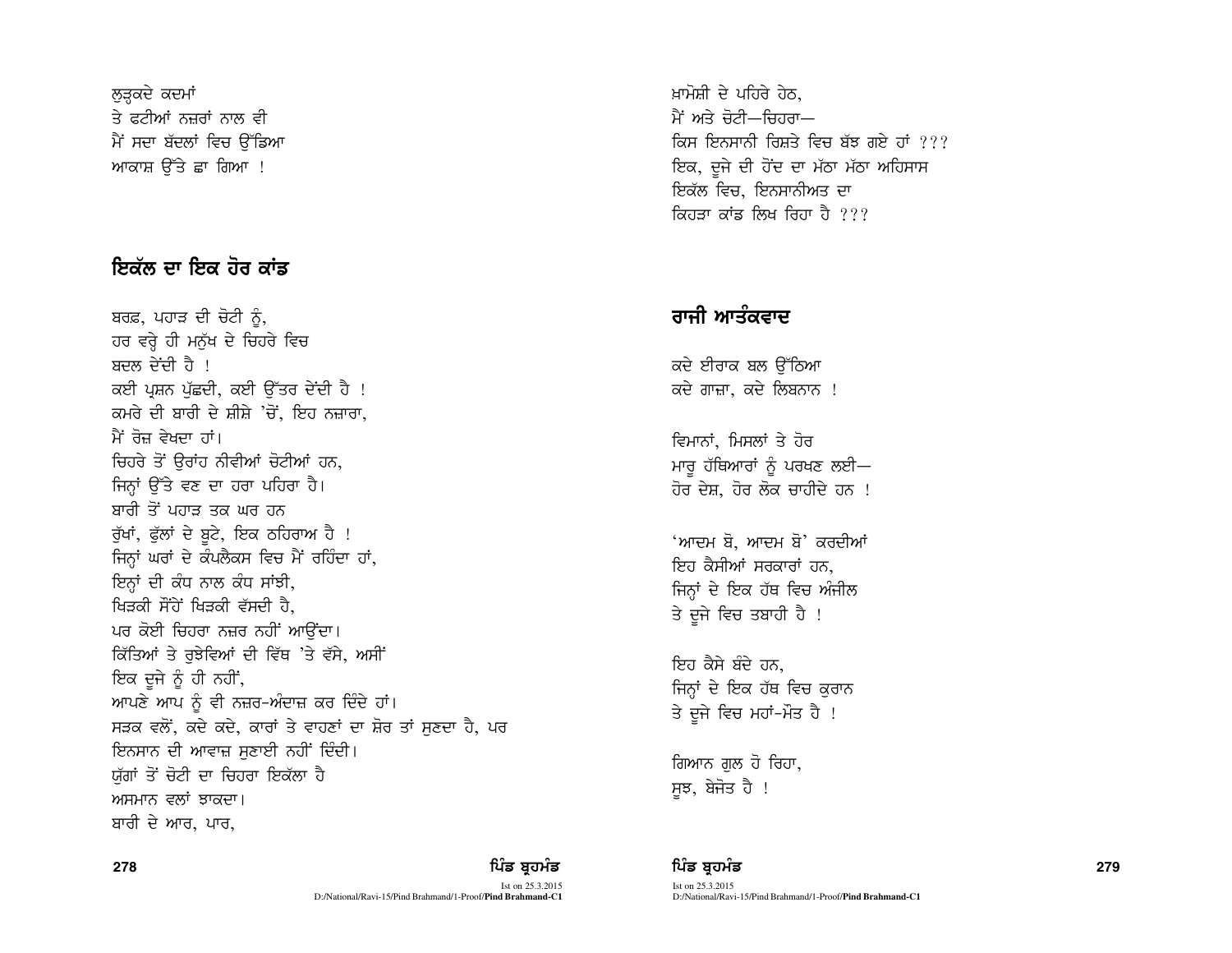ਦਹਿਸ਼ਤਵਾਦ ਦਾ ਖਪਤ ਵਸਤਾਂ ਵਾਂਗ ਵਿਸ਼ਵੀਕਰਨ ਹੋ ਗਿਆ ਹੈ। ਸਥਾਨਕ ਲੋੜ ਤੇ ਮੰਗ ਅਨਸਾਰ ਕਿਧਰੇ ਵੀ ਕੁਝ ਭੜਕ, ਫਟ ਸਕਦਾ ਹੈ !

ਮਰਨ ਵਾਲੇ. ਸਿਰ 'ਤੇ ਕੱਫਣ ਬੰਨ੍ਹੀਂ ਫਿਰਦੇ ਹਨ  $\overline{d}$   $\overline{d}$   $\overline{d}$   $\overline{d}$   $\overline{d}$ 

ਛਾਤੀਆਂ 'ਤੇ ਬੰਬ ਸਜਾ ਰੱਖੇ ਹਨ. ਤੇ ਵਾਹਨ ਬਾਰਦ ਨਾਲ ਤੁੰਨੇ ਹਨ।

ਆਪ ਫਟਣ ਤੇ ਹੋਰਨਾਂ ਨੂੰ ਪਾਤਨ ਵਾਲੇ ਦੀਆਂ ਅੱਖਾਂ ਵਿਚ ਜੰਨਤ ਦੇ ਸਫਨੇ ਹਨ !

ਜ਼ਿੰਦਗੀ ਤੇ ਜਹਾਨ ਨਿਰਾਰਥਕ ਸ਼ਬਦ ਹਨ, ਉਨ੍ਹਾਂ ਲਈ।

"ਜੰਗ ਵਿਚ ਸਭ ਕਝ ਜਾਇਜ਼ ਹੈ।"

ਅਮਰੀਕਾ ਤੇ ਇਜ਼ਰਾਈਲ ਰਾਜੀ ਆਤੰਕਵਾਦ ਦੀ. ਮਹਾਂ-ਬਰਬਾਦੀ ਦਾ ਸੁਲਗਦਾ ਚਿੰਨ੍ਹ ਹਨ !

ਲੋਕ-ਤੰਤਰ ਦੇ ਛਲਾਵੇ ਨੂੰ ਇਨ੍ਹਾਂ ਨੇ ਜੰਗਲ ਦੀ ਅੱਗ ਬਣਾ ਦਿੱਤਾ ਹੈ ।

ਅੱਗ ਖਾਣ ਤੇ ਅੱਗ ਲਾਣ ਵਾਲੇ. ਦਰਿਆ ਨਹੀਂ ਸਨ ਸਕਦੇ। 280

### ਪਿੰਡ ਬਹਮੰਡ

Ist on 25.3.2015 D:/National/Ravi-15/Pind Brahmand/1-Proof/Pind Brahmand-C1

# ਦਹਿਸ਼ਤ ਤੇ ਪ੍ਰਦੂਸ਼ਣ

ਪ੍ਰਦੂਸ਼ਣ ਵਿਚ ਵਿਚਰਦੇ, ਵਿਚਰਦੇ ਪ੍ਰਦੂਸ਼ਣ ਬਣ ਗਏ ਹਾਂ।

ਮਹਿਕ, ਮਸ਼ਕ ਦੀ ਤਮੀਜ਼ ਨਹੀਂ ਰਹੀ— ਨਿਆਂ, ਅਨਿਆਂ 'ਚੋਂ ਦੀਵਾਰ ਗਿਰ ਗਈ—

ਅੱਗ ਇਕ ਰੁੱਖ ਨੂੰ ਲੱਗੀ ਦਾਵਾਨਲ ਬਣ ਗਈ।

ਅਫ਼ਰੀਕਾ, ਏਸ਼ੀਆ, ਯੂਰਪ, ਮਧਪੁਰਬ, ਅਮਰੀਕਾ ਤੇ ਆਸਟਰੇਲੀਆ— ਕਿਹਤਾ ਮਹਾਂਦੀਪ ਕਿਹੜਾ ਦੇਸ਼, ਕਿਹੜਾ ਦੀਪ ਬਚਿਆ ਏਸ ਤੋਂ ?

ਦਹਿਸਤ— ਮਨੁੱਖੀ ਸੋਚ ਵਿੱਚੋਂ ਨਿਕਲਿਆ ਪ੍ਰਦੂਸ਼ਣ ਹੈ !

ਹਰ ਤਰਫ਼, ਹਰ ਸਮੇਂ ਲਗਾਤਾਰ ਵਧ ਰਿਹਾ— ਵੱਸੋਂ ਬਾਹਰ ਹੋ ਗਿਆ !

# ਆਤੰਕਵਾਦ ਬਨਾਮ ਇਜ਼ਰਾਈਲ ਤੇ ਫ਼ਲਸਤੀਨ

ਗੱਲ ਬਾਤ ਦੇ ਸਭ ਦਰਵਾਜ਼ੇ ਖੁੱਲ੍ਹੇ,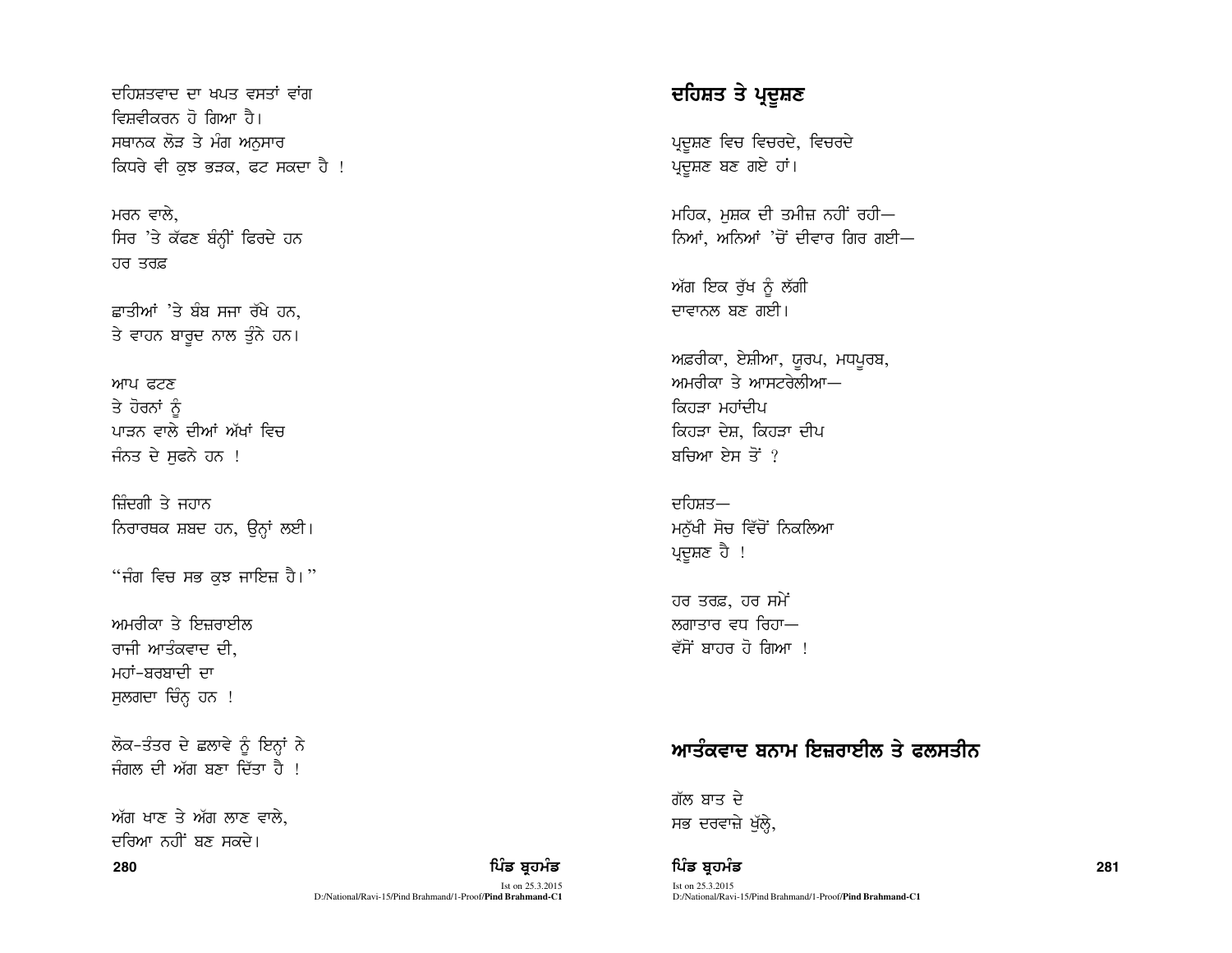ਪਰ. ਮੂੰਹ ਵਿਚ ਕੁਝ ਹੋਰ, ਮਨ ਵਿਚ ਕਝ ਹੋਰ ਹੈ।

ਓਹ ਕੇਵਲ ਕਠਪਤਲੀ ਹਨ—

ਅੰਨੀ<sup>:</sup> ਗਲੀ ਬਣੇ ਧਰਮ ਤੇ ਰਾਜਨੀਤੀ ਦੇ ਹੱਥ. ਉਨ੍ਹਾਂ ਦੀ ਡੋਰ ਹੈ।

ਉਨ੍ਹਾਂ ਦੇ ਮੂੰਹ ਨੂੰ ਖ਼ੁਨ ਲੱਗ ਚੁੱਕਾ ਹੈ।

ਉਨ੍ਹਾਂ ਦੇ ਅੰਦਰ, ਤਰਕਹੀਣ ਆਦਮਖ਼ੋਰ ਹੈ।

# ਅਮਰੀਕਾ $:$  ਇਕ ਫੈਂਟਸੀ

ਲੋਕ-ਤੰਤਰ ਤੇ ਮਨੁੱਖੀ ਹੱਕਾਂ ਦਾ ਰਾਖਾ ਜ ਨਾਟਕ ਕਰ ਰਿਹਾ ਹੈ, ਓਸ ਦਾ ਲੇਖਕ. ਨਾਇਕ ਤੇ ਨਿਰਦੇਸ਼ਕ ੳਹ ਆਪ ਹੈ।

ਸੱਦਾਮ ਤੇ ਈਰਾਕ ਨੂੰ ਪੁੱਛੋ, ਪੁੱਛੋ ਕਾਰਜ਼ਾਈ, ਅਫ਼ਗਾਨਿਸਤਾਨ ਨੂੰ : \* ਗਆਨਟਾਨਾਮੋ ਬੇ ਦੇ ਕੈਦ-ਘਰਾਂ ਵਿਚ <u>ਇਨਸਾਫ਼ ਨਾਲ ਬਲਾਤਕਾਰ ਕਰਨ ਵਾਲਾ ਇਹ ਕੌਣ ਹੈ ?</u>

Ist on 25.3.2015 D:/National/Ravi-15/Pind Brahmand/1-Proof/**Pind Brahmand-C1** ਅਲਕਾਇਦਾ ਤੇ ਹੋਰ ਜਨੰਨੀ ਅਤਿਵਾਦੀ  $\ddot{\delta}$  ਸਿਤੰਬਰ ਦੇ ਜਿਸ ਗ਼ੈਰ–ਇਨਸਾਨੀ ਤੇ ਖ਼ਨੀ ਸਾਕੇ ਲਈ ਜ਼ਿੰਮੇਂਵਾਰ ਹਨ, ਕੀ ਉਸ ਨਾਲੋਂ ਘੱਟ ਹੋਈ ਹੈ ਤਬਾਹੀ ਈਰਾਕ, ਅਫ਼ਗਾਨਿਸਤਾਨ ਦੀ  $22$ 

ਇਸ ਨਾਟਕ ਦੇ ਦਰਸ਼ਕਾਂ ਨੂੰ ਪ੍ਰਸ਼ਨ ਤੇ ਕਿੰਤੂ ਦੀ ਮਨਾਹੀ ਹੈ।

ਇਸ ਨਾਟਕ ਦਾ ਨਿਰਦੇਸ਼ਕ. ਜੰਗ ਤੇ ਕਤਲੋ–ਗ਼ਾਰਤ ਦੇ, ਅਣ-ਮਨੁੱਖੀ, ਅਸਲ ਵਰਤਾਰੇ ਨੂੰ $-$ 

ਆਪਣੇ ਦੇਸ਼ ਤੋਂ ਸਾਹਰ—

ਹਾਲੀਵਡ ਦੇ ਨਿਰਦੇਸ਼ਕਾਂ ਦੀ ਫਿਲਮ-ਫੈਂਤਸੀ ਵਾਂਗ ਫ਼ਿਲਮਾ ਜਿਹਾ ਹੈ ।।।

# ਜ਼ਿੰਦਗੀ $\cdot$  ਤਿਓਹਾਰ

ਜ਼ਿੰਦਗੀ ਇਕ ਤਿਓਹਾਰ ! ਸੋਮ, ਮੰਗਲ, ਬੱਧ, ਵੀਰ, ਸ਼ੱਕਰ, ਸਨਿੱਚਰ, ਐਤਵਾਰ।

ਪੌੜੀਆਂ ਚੜ੍ਹਦੀ ਵੀ ਇਹ ਪੌੜੀਆਂ ਉੱਤਰਦੀ ਲਗਾਤਾਰ।

ਚੜ੍ਹਦੇ ਵੀ ਮੌਸਮ !  $\overline{\text{GUANTANAMO BAY}}$  \* GUANTANAMO BAY

**<sup>282</sup>** fgzv pqjwzv fgzv pqjwzv **<sup>283</sup>** Ist on 25.3.2015 D:/National/Ravi-15/Pind Brahmand/1-Proof/**Pind Brahmand-C1**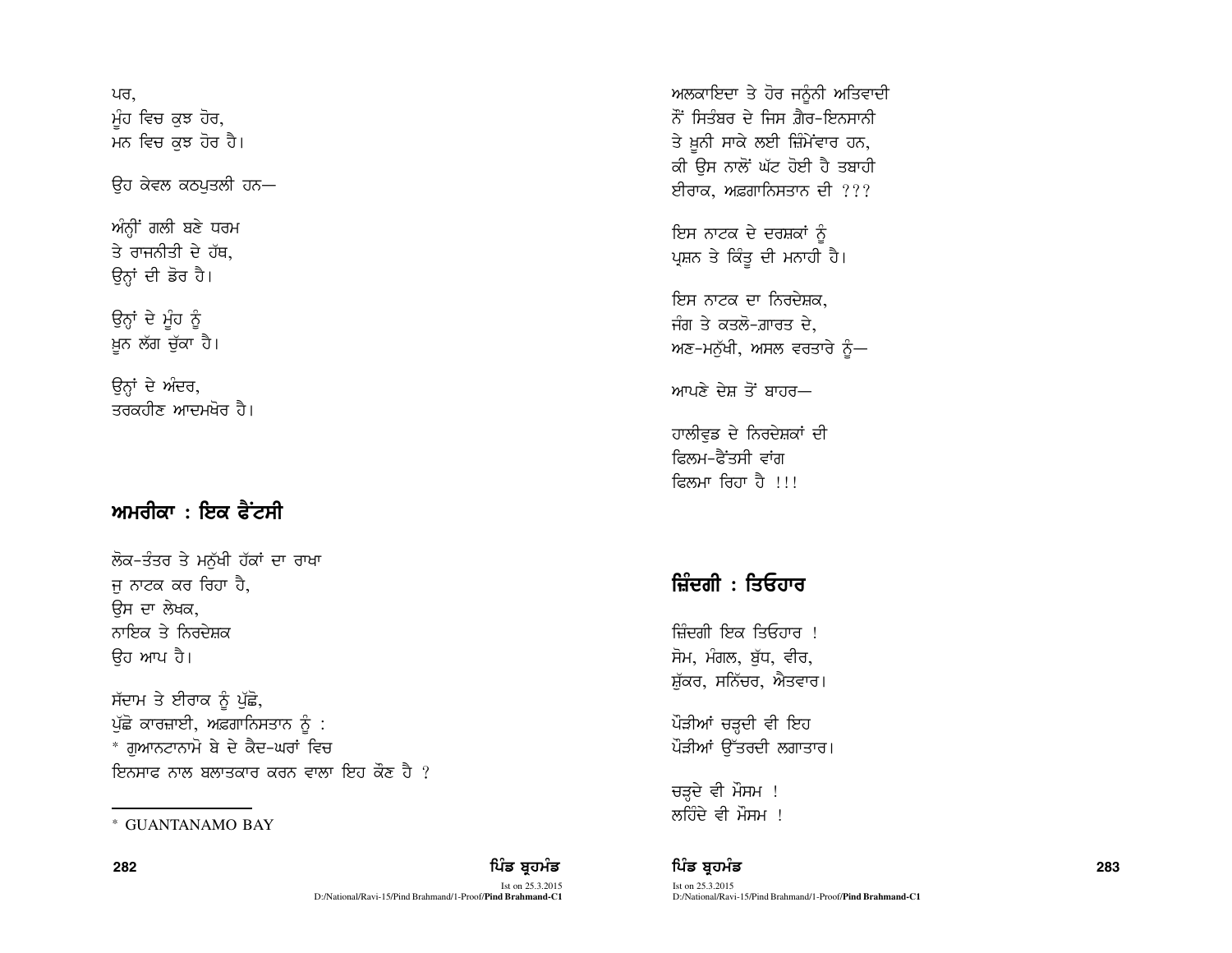ਜ਼ਿੰਦਗੀ ਨੂੰ ਛਹੀਏ, ਸੰਘੀਏ,  $n$ ਸੁਣੀਏਂ, ਗਾਈਏ, ਚਖੀਏ $-$ ਸੋਚੀਏ ਵੀ ਇਸ ਨੂੰ, ਨੱਚੀਏ, ਗਾਈਏ ਇਸ ਦੇ ਨਾਲ।

ਪੰਛੀ ਵੇਖਣ ਵਾਲੇ ਦੀ ਕਲਪਨਾ : ਖਲਾਈ ਸ਼ਟਲ, ਵਿਮਾਨ, ਨਖਯੱਤਰਯਾਨ !

ਪਿੰਡ ਬਣਿਆਂ ਬੁਹਮੰਡ— ਜ ਵੀ ਉੱਡਿਆ ਇਸ ਦੇ ਨਾਲ— ਇਹ ਦੀਪ, ਦੀਪ-ਮਾਲ, ਸੁਰਜ, ਚੰਦ, ਤਾਰੇ ਇਸ ਦੇ ਆਕਾਸ਼।

ਆਪੇ ਟੱਟੇ. ਜੋੜੇ ਆਪੇ ਆਪੇ ਹੀ ਆਪਣਾ ਧਰਵਾਸ।

ਜ਼ਿੰਦਗੀ ਹਰ ਮਹੀਨਾ ਹਰ ਥਿਤ, ਹਰ ਵਾਰ ਹੈ। ਸਾਸਤਰੀ ਸੰਗੀਤ ਆਪ, ਆਪਣਾ ਮੀਤ— ਬੀਟਲ, ਰੌਕ, ਪੌਪ ਸੰਗੀਤ, ਡਿਸਕੋ, ਭੰਗੜਾ, ਸਰ, ਤਾਲ ਹੈ, ਜ਼ਿੰਦਗੀ $\cdot$  ਤਿਓਹਾਰ ਹੈ ।।।

## ਸਨਾਮੀਂ

ਪਹਿਲਾਂ ਮੀਂਹ ਵੱਸਿਆ ਫ਼ਿਰ ਸਰਫ਼ ਹਣ ਅਹਿਣ ਪੈਂਦੀ ਹੈ।

Ist on 25.3.2015 D:/National/Ravi-15/Pind Brahmand/1-Proof/**Pind Brahmand-C1** ਕਦਰਤ ਇਕ ਸਾਹ ਵਿਚ ਹੀ ਕਿੰਨੇ ਰੂਪ ਧਾਰਦੀ, ਕਿੰਨੇ ਸਨੇਹੇ ਦੇਂਦੀ ਹੈ।

ਅਹਿਣ ਥੋੜ੍ਹੀ ਦੇਰ ਬਾਅਦ  $\hat{g}$  ਦੇ ਗੋਹੜਿਆਂ ਵਰਗੀ ਬਰਫ  $\overline{z}$  ਫ਼ਿਰ <u>ਗਿੱਲੀ ਬਰਫ ਵਿਚ ਬਦਲ ਜਾਵੇਗੀ ।</u> ਕਿੰਨੇ ਮੌਸਮਾਂ ਨੰ ਬੇਮੌਸਮੇਂ ਨਾਂ ਦੇ ਰਹੀ ਬਰਫ਼ ਪਹਾੜਾਂ, ਮੈਦਾਨਾਂ ਤੋਂ, ਸਮੁੰਦਰ ਵਲਾਂ— ਦਰਿਆ ਬਣ ਤਰੇਗੀ।

ਸਮੰਦਰ ਫੇਰ ਭਾਫ਼ ਬਣ ਉੱਡੇਗਾ ਬੱਦਲਾਂ ਵਿਚ !

ਇਕ ਨਿਰੰਤਰ ਕੁਮ ਵਿਚ ਵਿਨਾਸ ਤੇ ਵਿਕਾਸ ਦਾ ਸਨੇਹਾ ਦਿੰਦੀ ਕਦਰਤ ਆਦਿ-ਕਾਲ, ਅਨੰਤ ਕਾਲ ਇਸੇ ਕੁਮ, ਇਸੇ ਸਥਿਤੀ ਵਿਚ ਵਿਚਰੀ ਹੈ।

ਮਨੱਖ ਨੇ ਆਦਿ-ਕਾਲ ਤੋਂ ਹੀ ਇਹ ਸਭ ਕਝ ਵੇਖਿਆ ਤੇ ਫ਼ਿਰ ਇਸ ਦੇ ਸਮਾਨੰਤਰ ਆਪਣੀ ਕਦਰਤ ਸਿਰਜਣੀ ਸ਼ੁਰੂ ਕਰ ਦਿੱਤੀ। ਨੰਗੇਜ ਢਕ, ਪਿੰਡਾਂ, ਨਗਰਾਂ, ਮਹਾਂਨਗਰਾਂ

284 ਵਿੱਚ **ਸੰਸਾਰ ਵਿੱਚ ਬਹੁਤ ਸੰਸਾਰ ਵਿੱਚ ਬਹੁਤ ਸੰਸਾਰ ਵਿੱਚ ਬਹੁਤ ਸੰਸਾਰ ਵਿੱਚ ਬਹੁਤ ਸੰਸਾਰ ਵਿੱਚ ਬਹੁਤ ਸੰਸਾਰ ਵਿੱਚ ਸੰਸਾਰ ਵਿੱਚ**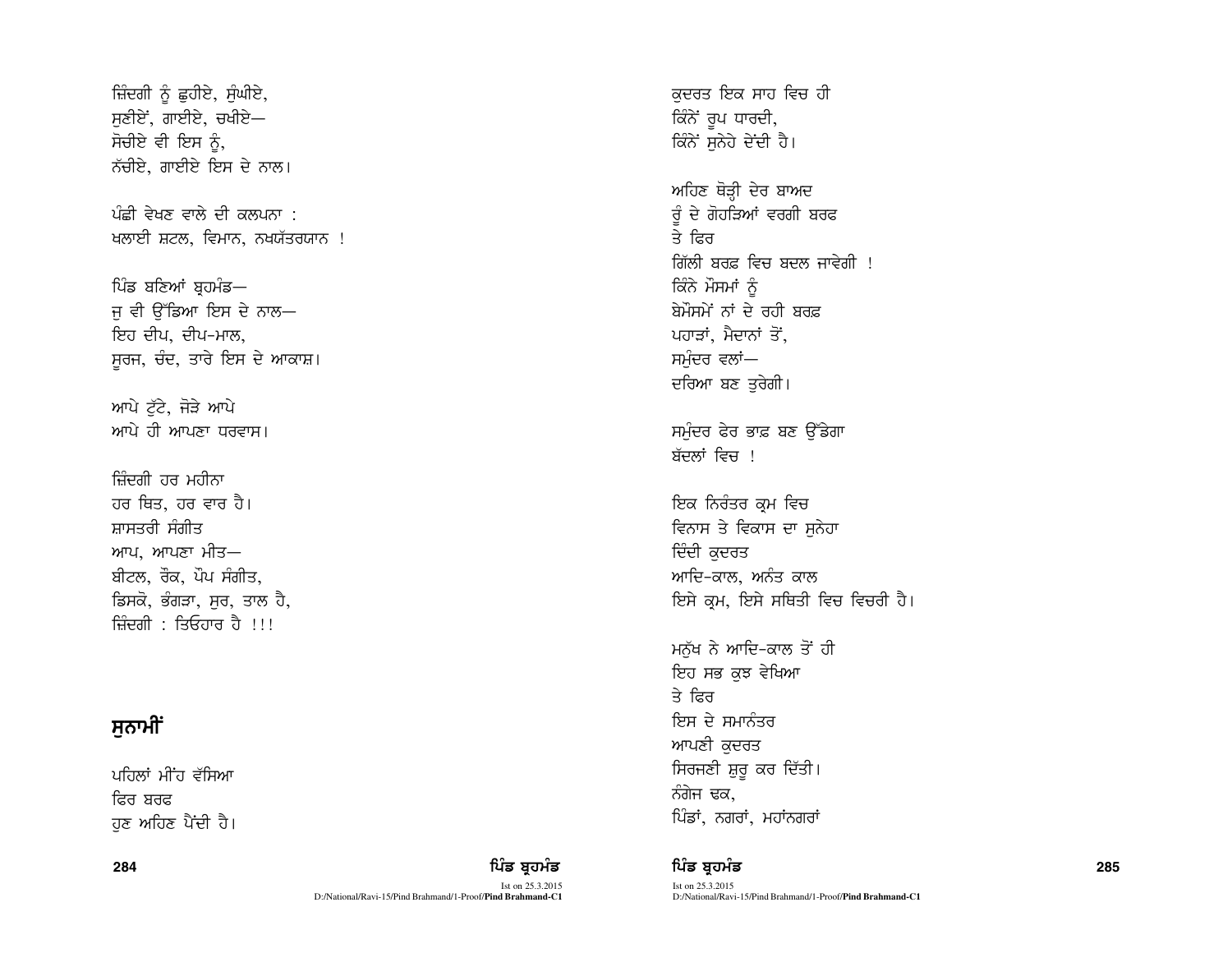ਵਿੱਚੋਂ ਲੰਘਿਆ ਮਨੱਖ, ਨਖਯੱਤਰਾਂ, ਨਖਯੱਤਰ-ਯਾਨਾਂ 'ਚੋਂ !

ਪ੍ਰਮਾਣੂੰ ਯੁੱਗ ਦੀਆਂ ਸੁਵਿਧਾਵਾਂ ਦੇ ਸਮਾਨੰਤਰ ਪ੍ਰਮਾਣੂੰ ਸ਼ਸਤਰਾਂ ਦੀ ਗਾਥਾ ਹੈ। ਵਾਤਾਵਰਨ ਵਿਚ ਵੀ ਪਦਸ਼ਣ ਦਾ ਵਾਸਾ ਹੈ !

ਤੇਹ ਤੇ ਸੰਤਸ਼ਟੀ, ਦੂਰ, ਦੂਰ ਖੜ੍ਹੀਆਂ ਅਜਨਬੀਆਂ ਵਾਂਗ ! ਇਕ ਦੂਜੀ ਵਲ ਵੇਖਦੀਆਂ, ਵੇਖਦੀਆਂ ਵਿਸ਼ਵੀਕਰਨ ਦੇ ਮਾਧਿਅਮ।

ਏਨਾ ਕੁਝ ਪਾ ਕੇ ਵੀ ਮਨੁੱਖ ਕਿੰਨਾ ਭੱਖਾ ਹੈ, ਪਿਆਸਾ ਹੈ। ਛੋਟੇ ਨੂੰ ਵੱਡਾ ਖਾ ਰਿਹਾ, ਵੱਡੇ ਨੂੰ ਵਡੇਰਾ ਢਾ ਰਿਹਾ। ਹਰ ਕੋਈ ਪੌਤੀ ਦਾ ਸਿਖਰਲਾ ਡੰਡਾ ਛਹਣ ਲਈ. ਮਰਨ, ਮਾਰਨ ਤਕ ਤਿਆਰ ਹੈ ! ਇਸ ਸਦੀ ਦਾ ਇਨਸਾਨ ਭੱਖਾ ਹੈ, ਰੱਖਾ ਹੈ, ਖਤਰਨਾਕ, ਹੁਸ਼ਿਆਰ ਹੈ !

ਕਦਰਤ ਜਦੋਂ ਕਹਿਰ ਬਣਦੀ ਹੈ, ਆਪਣੇ ਆਪ 'ਤੇ. ਸਭ 'ਤੇ ਬਰਸਦੀ ਹੈ !

ਇਕ ਲਗਾਤਾਰ ਸਨਾਮੀਂ ਬਣਿਆਂ ਇਨਸਾਨ.

286

ਹਰ ਦੂਸਰੇ 'ਤੇ, ਹਰ ਸਮੇਂ. ਬਰਸਣ ਲਈ ਤਿਆਰ ਹੈ !

# ਆਵੋ, ਬੈਠੋ

ਆਵੋ, ਬੈਠੋ. ਬੈਠ, ਵਿਚਾਰੋ !!! ਕੁਝ ਖੁੱਲ੍ਹੇ, ਖੁੱਲ੍ਹ, ਖਿਲਾਰੋ !!!

### ਵਾਤਾਵਰਣ : ਪ੍ਰਦੂਸ਼ਣ–ਭੰਗ

ਆਤਮ–ਹੱਤਿਆ–ਬੰਬ. ਹਰ ਤਰਫ਼ ਹੀ ਲੱਗੀ ਜੰਗ !!!

ਆਵੋ. ਬੈਠੋ. ਬੈਠ, ਵਿਚਾਰੋ !!!

# ਸਿਰਨਾਵੇਂ

ਪਿੰਡ ਬਹਮੰਡ

D:/National/Ravi-15/Pind Brahmand/1-Proof/Pind Brahmand-C1

Ist on 25.3.2015

ਸੜਕਾਂ ਉੱਤੇ ਵਣ ਕਦਮਾਂ ਦਾ ਚਿਹਰੇ, ਟਾਂਵੇਂ, ਟਾਂਵੇਂ

ਪਿੰਡ ਬ੍ਰਹਮੰਡ Ist on 25.3.2015 D:/National/Ravi-15/Pind Brahmand/1-Proof/**Pind Brahmand-C1**